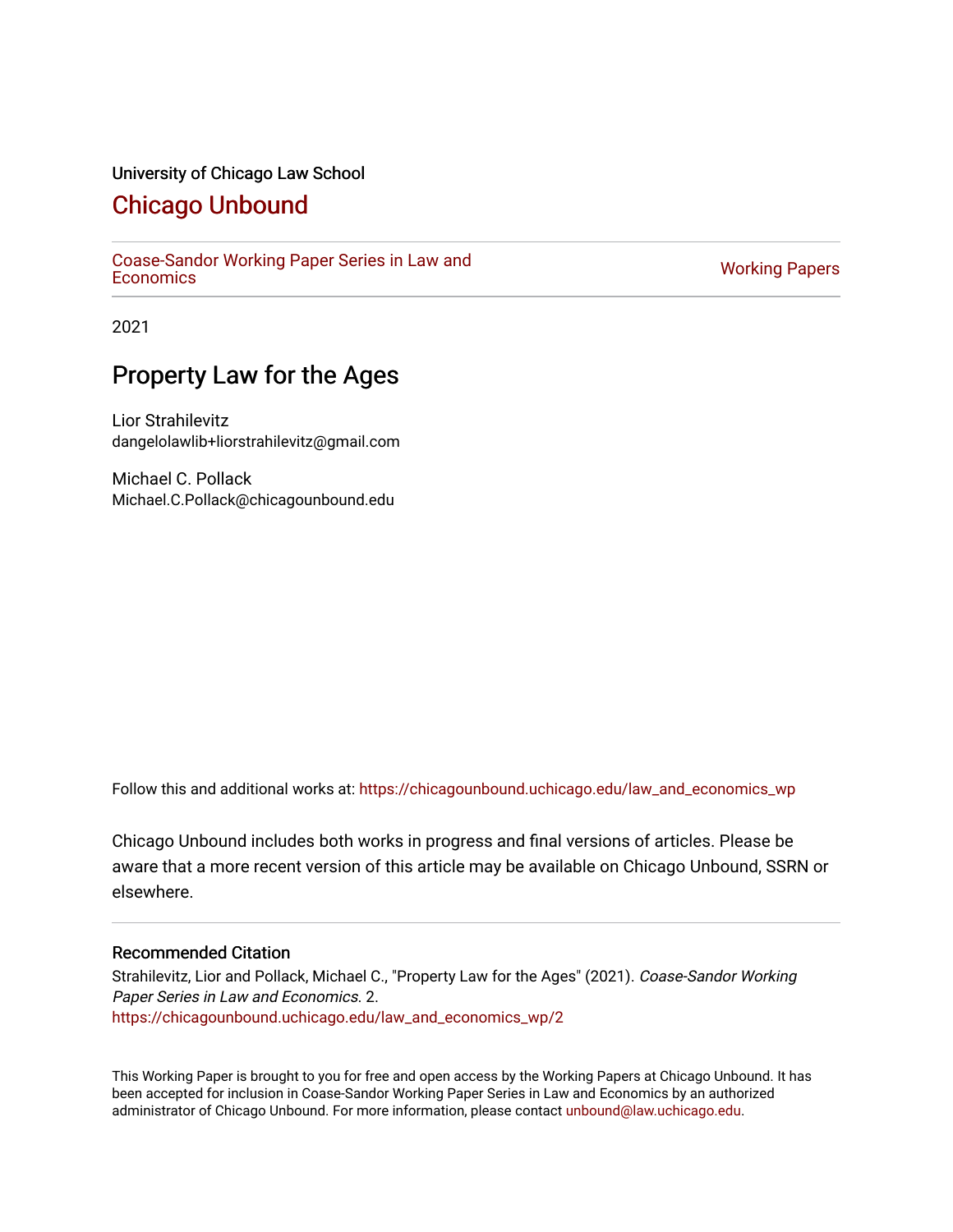## [William & Mary Law Review](https://scholarship.law.wm.edu/wmlr)

Volume [63 \(2021-2022\)](https://scholarship.law.wm.edu/wmlr/vol63)  volume os (2027-2022)<br>[Issue 2](https://scholarship.law.wm.edu/wmlr/vol63/iss2)

11-2021

# Property Law for the Ages

Michael C. Pollack

Lior Jacob Strahilevitz

Follow this and additional works at: [https://scholarship.law.wm.edu/wmlr](https://scholarship.law.wm.edu/wmlr?utm_source=scholarship.law.wm.edu%2Fwmlr%2Fvol63%2Fiss2%2F5&utm_medium=PDF&utm_campaign=PDFCoverPages)

**C** Part of the [Elder Law Commons](http://network.bepress.com/hgg/discipline/842?utm_source=scholarship.law.wm.edu%2Fwmlr%2Fvol63%2Fiss2%2F5&utm_medium=PDF&utm_campaign=PDFCoverPages), and the Property Law and Real Estate Commons

#### Repository Citation

Michael C. Pollack and Lior Jacob Strahilevitz, Property Law for the Ages, 63 Wm. & Mary L. Rev. 561 (2021), https://scholarship.law.wm.edu/wmlr/vol63/iss2/5

Copyright c 2021 by the authors. This article is brought to you by the William & Mary Law School Scholarship Repository. <https://scholarship.law.wm.edu/wmlr>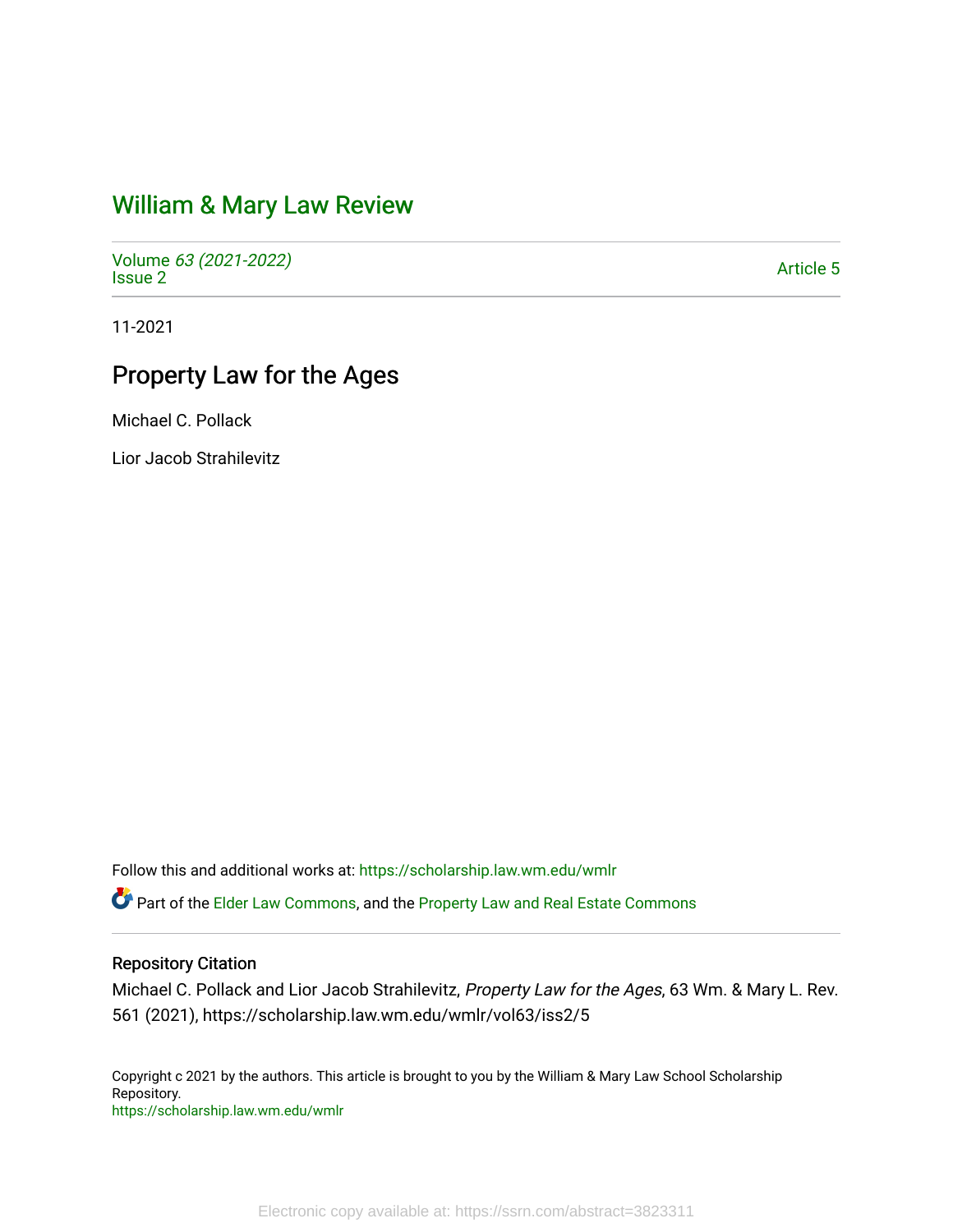### PROPERTY LAW FOR THE AGES

### MICHAEL C. POLLACK<sup>\*</sup> & LIOR JACOB STRAHILEVITZ<sup>\*\*</sup>

#### **ABSTRACT**

*Within the next forty years, the number of Americans over age sixty-five is projected to nearly double. This seismic demographic shift will necessitate a reckoning in several areas of law and policy, but property law is especially unprepared. Built primarily for young and middle-aged white men, the common law of property has been critiqued for decades for the ways in which it oppresses or simply leaves behind people based on their race, sex, Native heritage, and more. This Article contributes a new focus on property law's treatment of people based on their advanced age. Burdened by higher relocation costs, more inelastic incomes, and shorter time horizons than those faced by younger people, elderly people encounter a doctrine that often fails to protect their interests.*

*This Article explores five areas of property law and evaluates how each fits—or, more frequently, fails to fit—the characteristics of many older subjects. From the law of takings to the law of waste, and from tenant protections to homeowners' associations, not only is the law a poor fit, but the consequences for the health, safety, finances, and well-being of elderly people are often dramatic. At the same time,*

<sup>\*</sup> Associate Professor of Law, Benjamin N. Cardozo School of Law.

<sup>\*\*</sup> Sidley Austin Professor of Law, University of Chicago Law School. The authors thank Greg Alexander, Omri Ben-Shahar, Molly Brady, Kevin Cole, Doron Dorfman, Lee Anne Fennell, Pamela Foohey, Larry Frolik, Tom Gallanis, Dick Helmholz, Adam Hirsch, Aziz Huq, Saul Levmore, David McGowan, Martha Nussbaum, Julie Roin, Steven Silva, Stewart Sterk, Emily Stolzenberg, and Mary Wiggins along with workshop participants at the University of Chicago, University of San Diego, and Cardozo Law Schools and at the Association of Law, Property, and Society Annual Meeting and Touro University's Aging, Health, Equity, and the Law Conference for helpful conversations and comments on earlier drafts. The authors also thank Blake Altman, Kalman Friedman, Melody Karmana, Jacob Maslavi, and Morgan Prince for terrific research assistance. Finally, the authors thank the Stephen B. Siegel Program in Real Estate Law and the Carl S. Lloyd Faculty Fund for research support.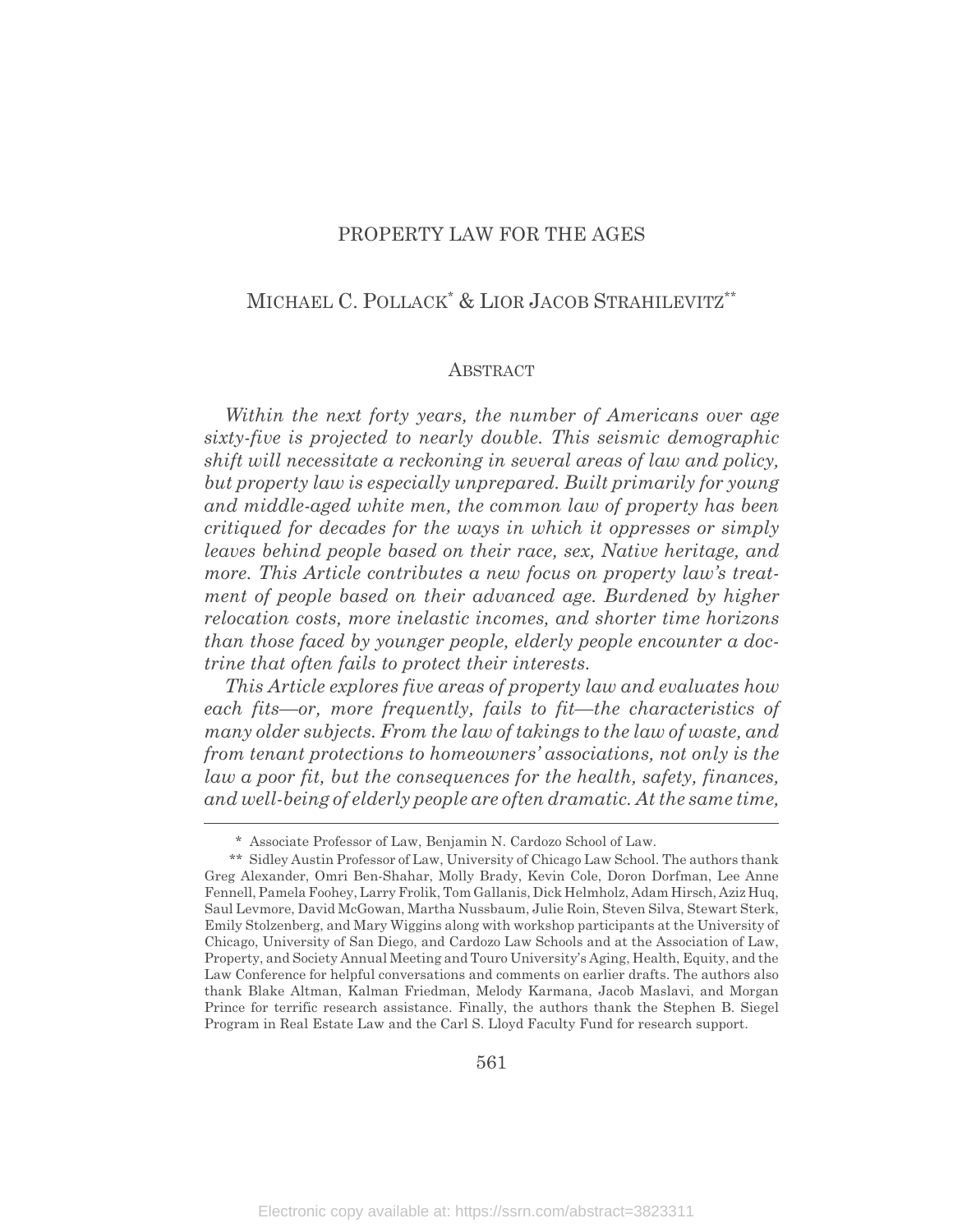*one of the rare significant efforts made thus far to protect older people from some of these consequences—the Fair Housing Act's protection for age-restricted communities—has generated new inequities of its own that raise important questions about competing civil rights priorities. Accordingly, mindful of the dangers of overcorrection, this Article offers institutional reforms aimed to better protect the interests of older people in each area without unduly infringing upon those of others.*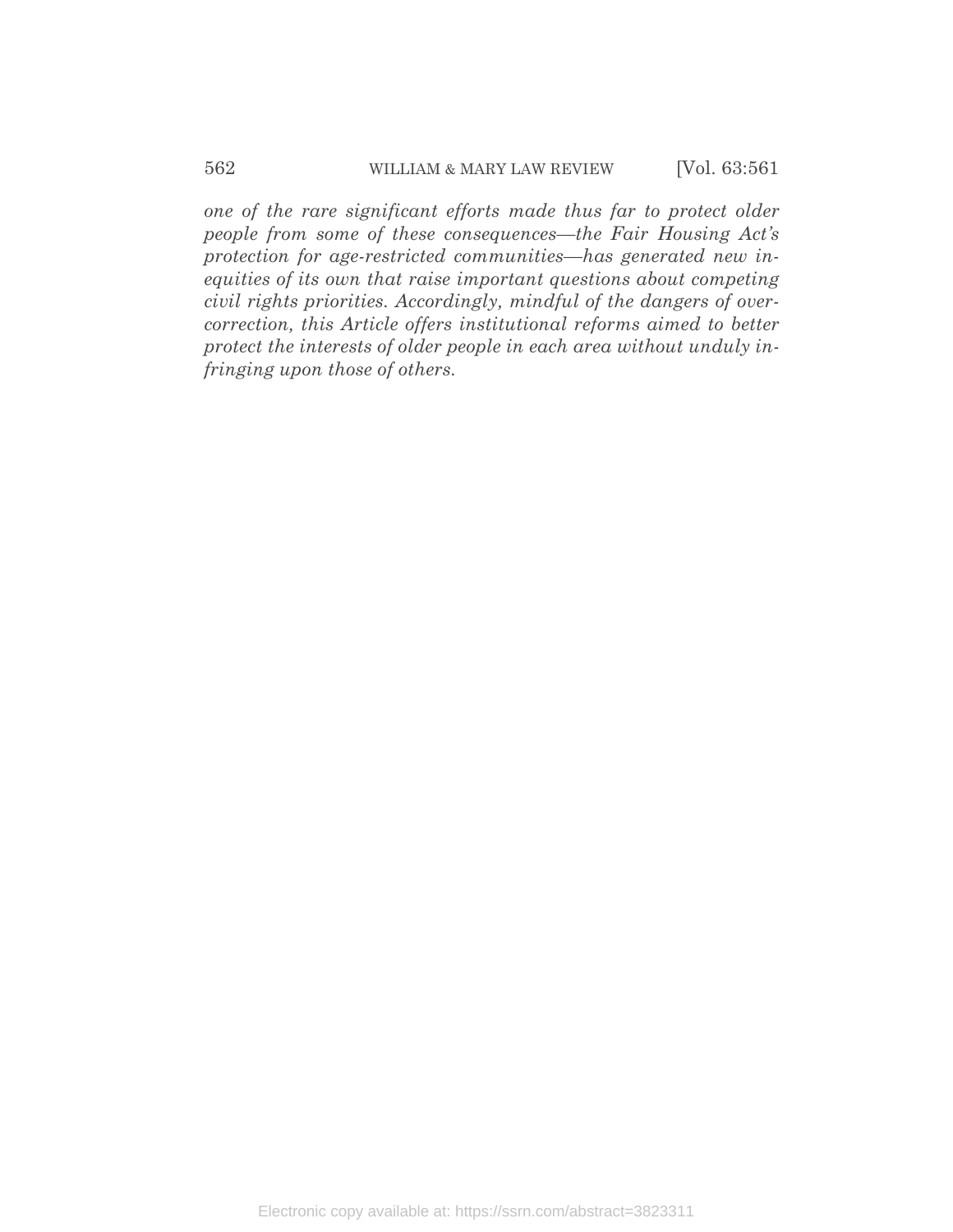### TABLE OF CONTENTS

| INTRODUCTION $\dots \dots \dots \dots \dots \dots \dots \dots \dots \dots \dots \dots \dots$ 564 |  |
|--------------------------------------------------------------------------------------------------|--|
| I. TAKINGS COMPENSATION AND THE ELDERLY OWNER  578                                               |  |
| II. WASTE, PARTITION, AND THE ELDERLY LIFE TENANT  592                                           |  |
| III. PROTECTION FOR ELDERLY RENTERS  606                                                         |  |
| IV. NAHRSTEDT REVISITED—PETS AS MEDICAL DEVICES  618                                             |  |
|                                                                                                  |  |
|                                                                                                  |  |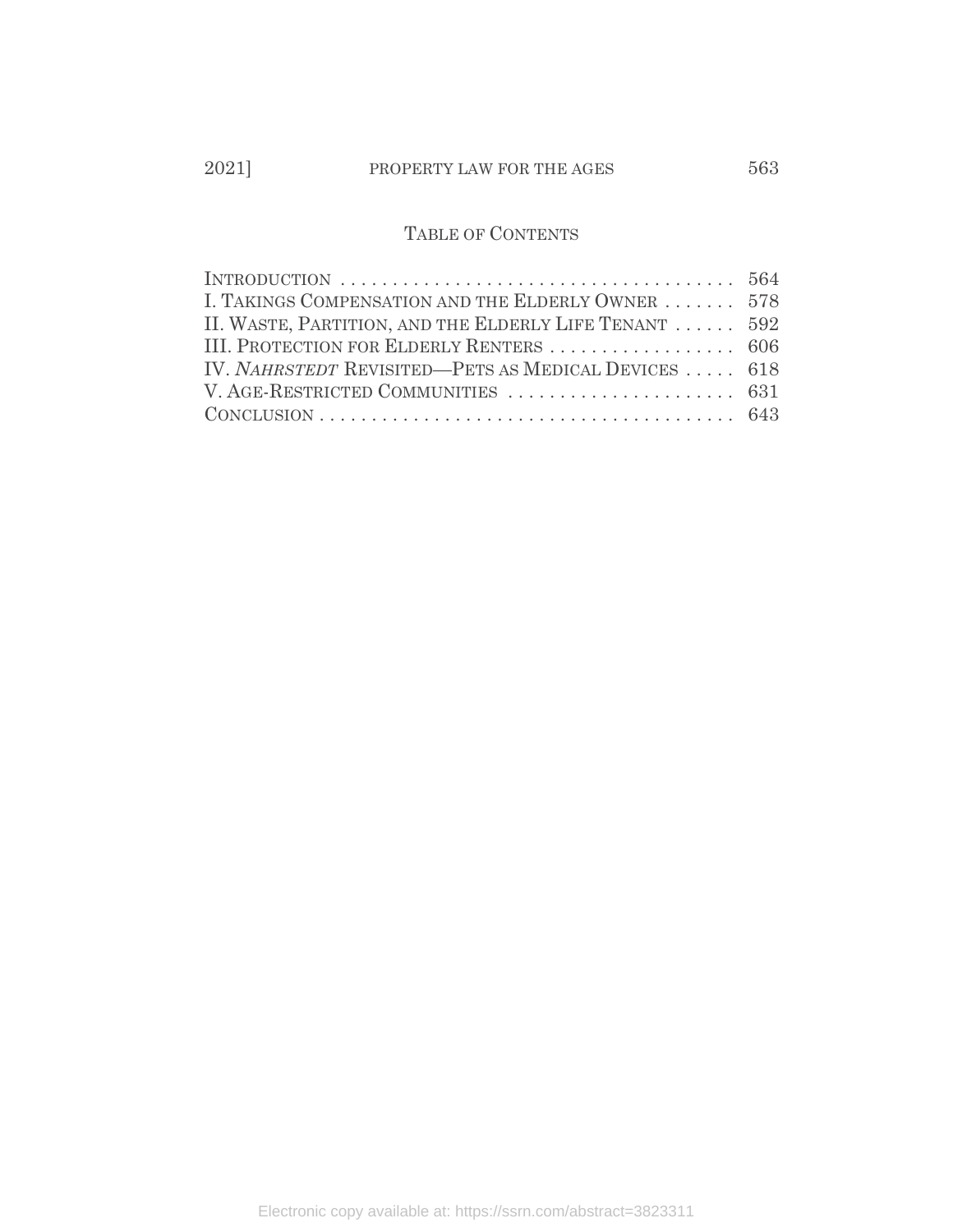#### INTRODUCTION

The judges who developed the common law of property had a clear vision of their customers. Anglo-American property doctrine was built by and for the benefit of young and middle-aged white men people who the judges romantically envisioned taming the natural landscape, colonizing territory, tilling the soil, building dwellings, establishing mills, excavating mines, and seamlessly transferring land to each other.<sup>1</sup> Over the past century, some scholars, legislators, and judges have advanced a more inclusive conception of property that embraces the idea of Black Americans and Native Americans as owners, rather than one that subordinates them and treats them as property or mere occupants.<sup>2</sup> An equally important project in property law has sought to put women on equal footing with men after centuries of second-class status.<sup>3</sup> Contemporary Americans continue to work to build a robust property doctrine that serves the needs and respects the humanity of people, regardless of race and sex.

In this Article we ask whether there is room in property doctrine to be attuned to differences related to advanced age, as age operates alongside and intersects with these other salient distinctions.<sup>4</sup> In

<sup>1.</sup> *See* Cheryl I. Harris, *Whiteness as Property*, 106 HARV. L. REV. 1707, 1724-25 (1993).

<sup>2.</sup> *See id.*; *see, e.g.*, Lior Jacob Strahilevitz, *Exclusionary Amenities in Residential Communities*, 92 VA. L. REV. 437 (2006); Thomas W. Mitchell, *From Reconstruction to Deconstruction: Undermining Black Landownership, Political Independence, and Community through Partition Sales of Tenancies in Common*, 95 NW. U. L. REV. 505 (2001); Joseph William Singer, *Property and Coercion in Federal Indian Law: The Conflict Between Critical and Complacent Pragmatism*, 63 S. CAL. L. REV. 1821 (1990).

<sup>3.</sup> *See, e.g.*, Gretchen Arnold & Megan Slusser, *Silencing Women's Voices: Nuisance Property Laws and Battered Women*, 40 L. & SOC. INQUIRY 908 (2015); Noah M. Kazis, *Fair Housing for a Non-Sexist City*, 134 HARV. L. REV. 1683 (2021); Carol M. Rose, *Women and Property: Gaining and Losing Ground*, 78 VA. L. REV. 421 (1992); Reva B. Siegel, *Home as Work: The First Woman's Rights Claims Concerning Wives' Household Labor, 1850-1880*, 103 YALE L.J. 1073 (1994).

<sup>4.</sup> In this respect, we join company with a rich theoretical scholarship about elder rights and responsibilities, and age discrimination. *See, e.g.*, MARTHA C. NUSSBAUM & SAUL LEVMORE, AGING THOUGHTFULLY: CONVERSATIONS ABOUT RETIREMENT, ROMANCE, WRINKLES, AND REGRET 181-95 (2017); Alexander A. Boni-Saenz, *Age Diversity*, 94 S. CAL. L. REV. 303 (2021) [hereinafter Boni-Saenz, *Diversity*]; Nina A. Kohn, *A Framework for Theoretical Inquiry into Law and Aging*, 21 THEORETICAL INQUIRIES L. 187, 204 (2020); Alexander A. Boni-Saenz, *Age, Equality, and Vulnerability*, 21 THEORETICAL INQUIRIES L. 161 (2020) [hereinafter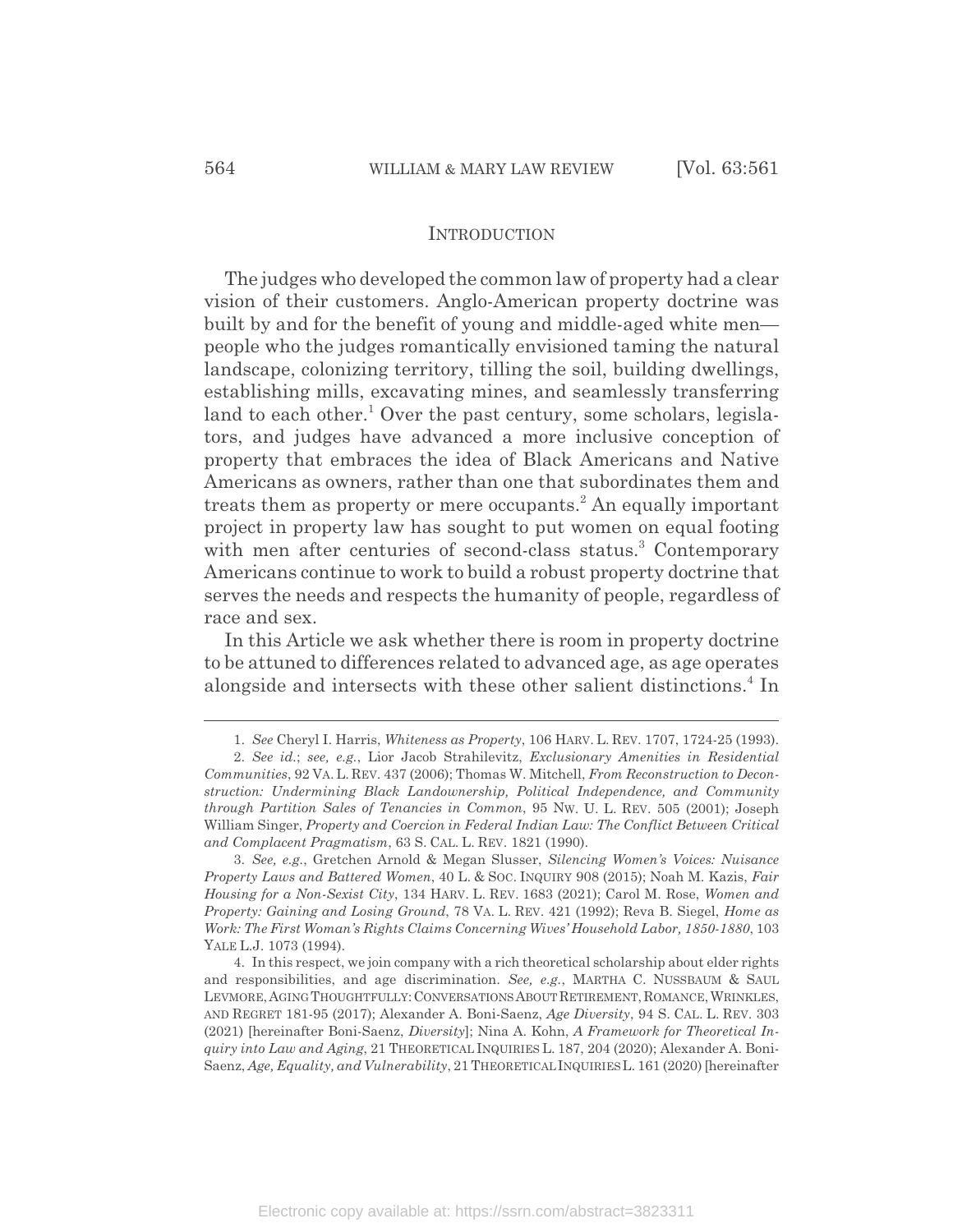the United States, this question takes on a heightened urgency, for within the next forty years the percentage of Americans over age sixty-five is projected to reach 29 percent, growing from 19 percent today and 13 percent a decade ago.<sup>5</sup> Countries all over the world, both rich and poor, are coping with aging populations and declining birth rates too.<sup>6</sup> But, as we shall explain below, many property doctrines are built around the needs of younger people in the prime of their lives. As a result, key aspects of the law do not reflect the needs of the older people who comprise increasingly large segments of the populace in the United States and other developed countries. In this Article, we will focus on ways in which takings law, the law of waste and life tenancies, landlord-tenant law, and the law of common interest communities fail to vindicate interests that are especially important to the flourishing of older Americans. We will suggest several attractive reforms in each arena that would make the law more responsive to the interests of an aging society.<sup>7</sup> At the same time, we will draw attention to one area of property law—the Fair Housing Act's exemptions for age-restricted communities—that arguably goes too far in vindicating the interests of an elderly population. In the process, we point to the heretofore unrecognized role of age segregation in promoting racial segregation, and we identify the difficult tradeoffs policymakers must face.

In our analysis there are at least three basic features that, taken together, tend to differentiate older people from younger people. To

Boni-Saenz, *Vulnerability*]; Alexander A. Boni-Saenz, *Age, Time, and Discrimination*, 53 GA. L. REV. 845 (2019) [hereinafter Boni-Saenz, *Discrimination*]; Martha Albertson Fineman, *"Elderly" as Vulnerable: Rethinking the Nature of Individual and Societal Responsibility*, 20 ELDER L.J. 71, 74-76 (2012).

<sup>5.</sup> Patrick Button, *Population Aging, Age Discrimination, and Age Discrimination Protections at the 50th Anniversary of the Age Discrimination in Employment Act* 2 (IZA Inst. Lab. Econ., Discussion Paper No. 12265, 2019).

<sup>6.</sup> *See* Damien Cave, Emma Bubola & Choe Sang-Hun, *Long Slide Looms for World Population, with Sweeping Ramifications*, N.Y. TIMES (May 24, 2021), https://www.nytimes. com/2021/05/22/world/global-population-shrinking.html [https://perma.cc/E7QV-XKBX].

<sup>7.</sup> In that sense, this project is congenial to the recent explosion in legal scholarship on the concept of personalized law. *See generally* ALGORITHMIC REGULATION AND PERSONALIZED LAW:AHANDBOOK (Christoph Busch & Alberto De Franceschi eds., 2021); Omri Ben-Shahar, *Personalized Elder Law*, 28 ELDER L.J. 281 (2020); Omri Ben-Shahar & Ariel Porat, *Personalizing Negligence Law*, 91 N.Y.U. L. REV. 627 (2016); Anthony J. Casey & Anthony Niblett, *The Death of Rules and Standards*, 92 IND. L.J. 1401 (2017); Cass R. Sunstein, *Deciding by Default*, 162 U. PA. L. REV. 1 (2013); Ariel Porat & Lior Jacob Strahilevitz, *Personalizing Default Rules and Disclosure with Big Data*, 112 MICH. L. REV. 1417 (2014).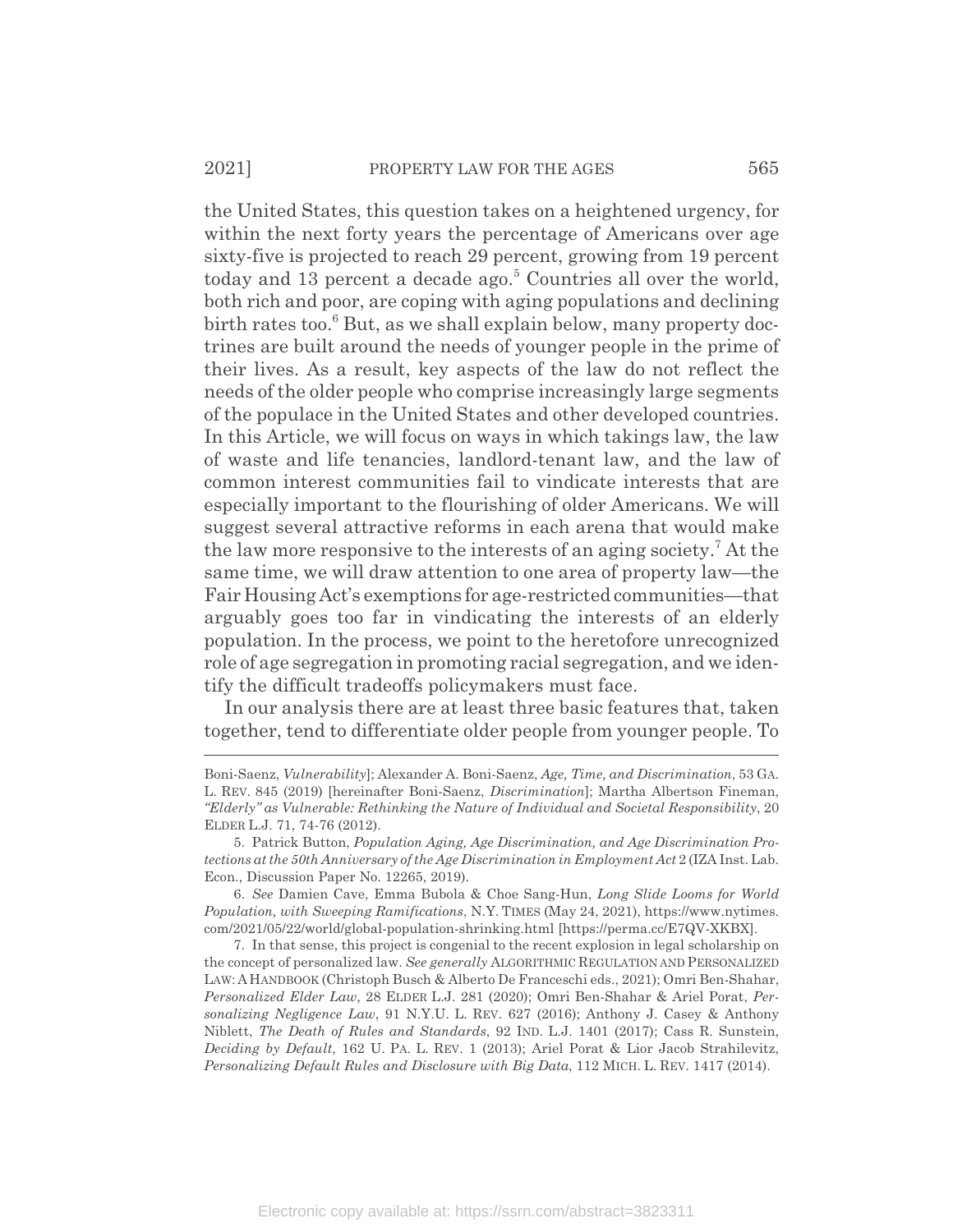the extent that property law's generally impersonal, one-size-fitsall approach systematically fails to promote human flourishing, the shortcomings typically can be tied to one or more of these core attributes. First, elderly people tend to face *higher relocation costs*, in large measure because of their greater reliance on community support resources. Second, older people have relatively *inelastic incomes*. That is, they are less able to substantially increase their earnings if their financial needs grow, thanks to retirement, disability, and pervasive age discrimination in employment markets. Third, elderly people will tend to have *shorter time horizons* than their younger counterparts. Or, put in economic terms, they generally have higher discount rates, focusing more on the short- and medium-term than the longer-term.

While "aging is a highly individualized process," which no doubt makes the elderly population heterogeneous,<sup>8</sup> and while some of the common stereotypes about elderly people turn out to be largely untrue, there is conclusive enough evidence for each of these propositions to warrant taking these features into account as we explore how well property law meets the needs of older people in general. We elaborate on the evidence for each of these characterizations below.

Before doing so, though, it is important to underscore two points. The first is that age is an imperfect proxy for these attributes. But while there are certainly some younger people who face high relocation costs and some older people who do not, or some younger people with income constraints and some older people with fairly elastic incomes, tailoring property law to each of these attributes and assessing people individually would impose extraordinary burdens on law and on actors in the legal system.<sup>9</sup> Moreover, one can fake short time horizons or attachment to a particular location, but falsifying one's age is a far harder task.

The second is that older people are, like all groups of people, heterogeneous. But subdividing senior citizens into several groups

<sup>8.</sup> Boni-Saenz, *Vulnerability*, *supra* note 4, at 168. That said, as Boni-Saenz recognizes, "[a]ge is certainly correlated with declines in certain types of physical and mental functioning" and "the proxy becomes stronger when examining the population of the old-old, or those over the age of 85, who more generally experience the types of functional declines that are stereotypically associated with age." *Id.*

<sup>9.</sup> *See id.* at 167-68.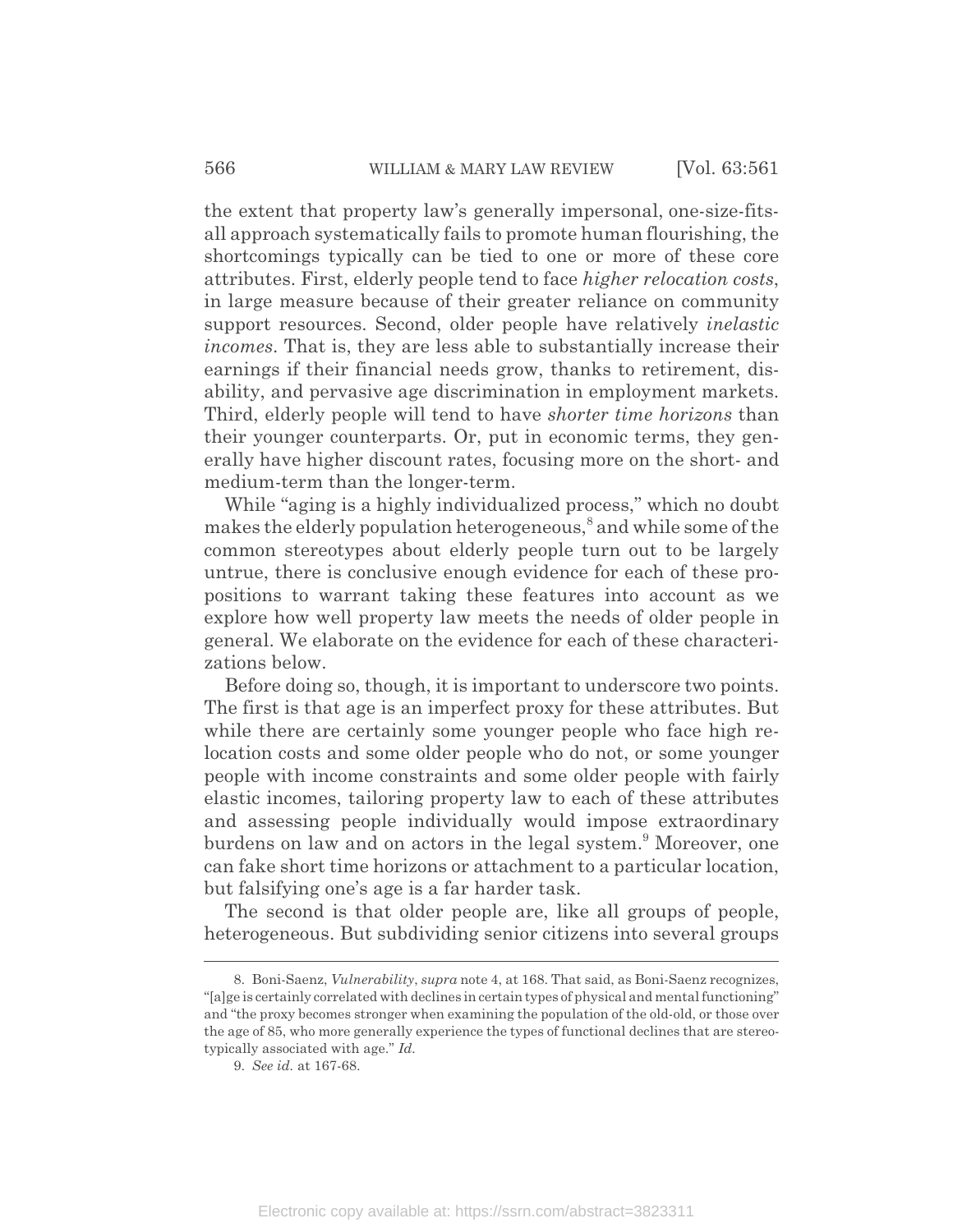that have differing rights could start our politics down a slippery slope towards a presently unmanageable number of demands for further legal customization. Turning instead to a category that is easy to identify, that is already stable in American law, and that captures with reasonable reliability the attributes we think are important—a category defined generally as starting at the age of sixtyfive—is therefore likely to be the most efficient and defensible way to properly account for those attributes in law and policy.<sup>10</sup>

The stability of this category is worth further emphasizing. Various states already have special legal protections for senior citizens that have not been extended to other demographic groups despite the passage of considerable time. For example, Illinois lengthens the mandatory cooling off period for home repair and remodeling contracts from three days to fifteen days for senior citizens.11 Numerous states provide property tax exemptions to senior citizens.12 The federal Medicare program has protected the sixty-five and over group for decades without expansion to other age groups or vulnerable populations, $13$  and sixty-five and over proved to be a salient and relatively uncontroversial criterion in  $COVID-19$  vaccine allocation.<sup>14</sup> Treating senior citizens as a single group that receives extra protections has not sent society careening down a slippery slope towards carve-outs for everyone.

For skeptics of personalized law, this history should be comforting. This concern both explains why we think lines can be drawn between sixty-four and sixty-five-year-olds, and also explains why we do not propose treating older senior citizens differently than

<sup>10.</sup> To take just a few examples, the Census uses the age of sixty-five to denote the category of older Americans. *See Older Population and Aging*, U.S.CENSUS BUREAU, https://www. census.gov/topics/population/older-aging.html [https://perma.cc/KUC7-6YWK]. Medicare eligibility begins, with some exceptions, at the age of sixty-five. *See Medicare Benefits*, SOC.SEC. ADMIN., https://www.ssa.gov/benefits/medicare/ [https://perma.cc/R3QJ-PKBG]. Full Social Security retirement benefits start between the ages of sixty-six and sixty-seven, depending on one's birth year. *See Retirement Benefits*, SOC. SEC. ADMIN., https://www.ssa.gov/benefits/ retirement/planner/agereduction.html [https://perma.cc/ME6H-JXWV].

<sup>11.</sup> Ben-Shahar, *supra* note 7, at 291-92.

<sup>12.</sup> *See* Robert C. Christopherson, Note, *Missing the Forest for the Trees: The Illusory Half-Policy of Senior Citizen Property Tax Relief*, 13 ELDER L.J. 195, 197-98 (2005).

<sup>13.</sup> *See Medicare Benefits*, *supra* note 10.

<sup>14.</sup> *See* Stephanie Soucheray, *US COVID-19 Vaccine Strategy Pivots to Target Those 65 and up*, CIDRAP (Jan. 12, 2021), https://www.cidrap.umn.edu/news-perspective/2021/01/uscovid-19-vaccine-strategy-pivots-target-those-65-and [https://perma.cc/8F8S-FE4P].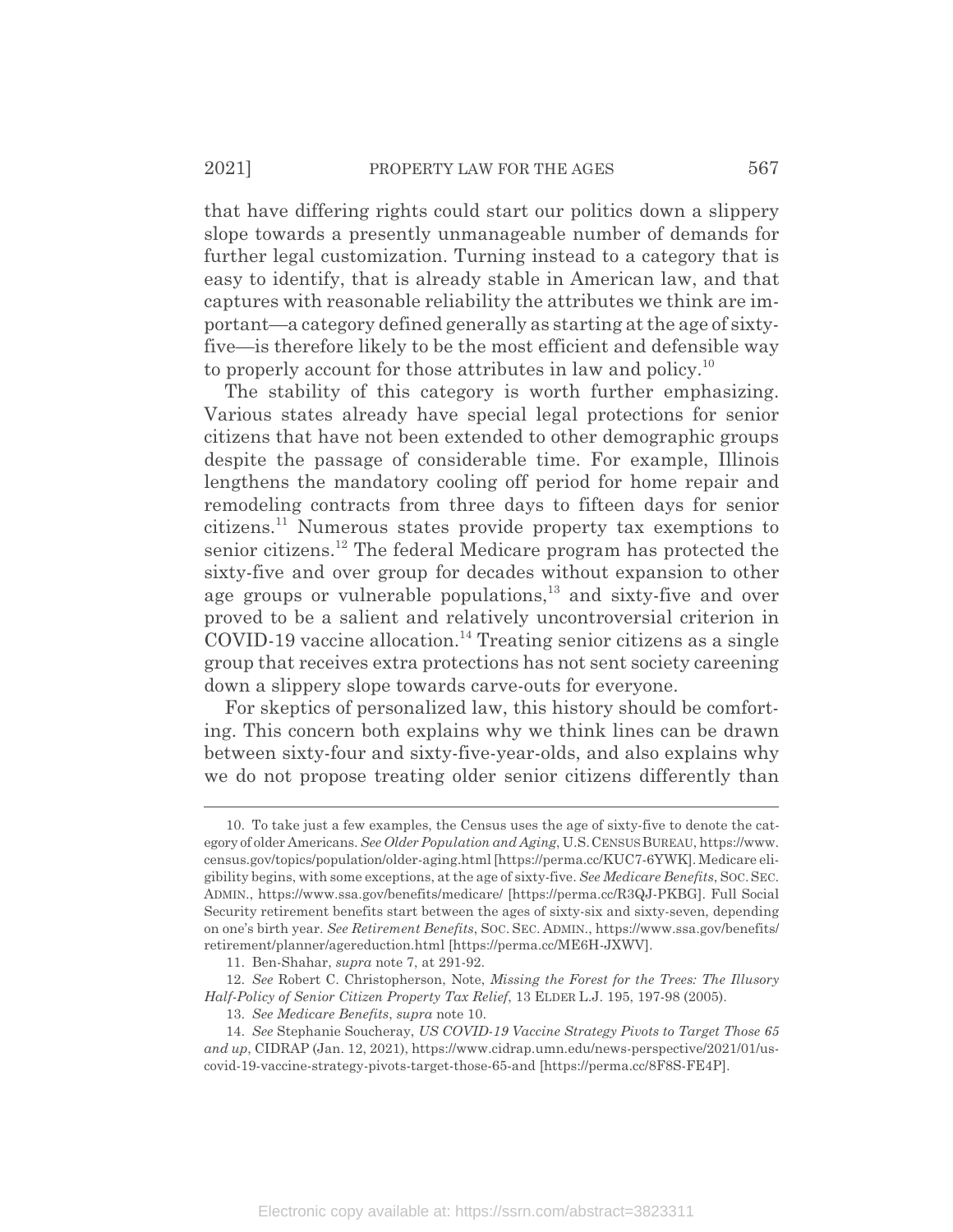younger senior citizens. Tailoring is a virtue, but providing different rights to different tranches of the elderly population would entail legal and administrative complexity that does not seem costjustified.<sup>15</sup>

Turning now to the three core attributes we identify as distinguishing older people from younger people, the first and most important for property law is that elderly people generally face higher transaction costs with respect to relocation than younger people. In other words, while property law assumes that exit escaping poor conditions, meeting new needs, and the like—is relatively smooth, opportunities for exit and ease of relocation are in fact substantially constrained for older people relative to younger people. This thread runs through each facet of property law we discuss in this Article, with meaningful consequences for each.

Consider at the outset that Americans over age sixty-five are simply significantly less likely to move than their younger counterparts.<sup>16</sup> According to census data, 12 percent of Americans age fifty-four and under moved residences between 2018 and 2019.<sup>17</sup> But only 4.4 percent of Americans over age fifty-five did the same.<sup>18</sup> The same pattern appears each year going back to at least 2015: younger Americans are about three times more likely to move in a given year than elderly Americans.19 Moreover, while there are

<sup>15.</sup> *See* Boni-Saenz, *Vulnerability*, *supra* note 4, at 167-68.

<sup>16.</sup> *See* JOINT CTR. FOR HOUS. STUD. OF HARVARD UNIV., PROJECTIONS & IMPLICATIONS FOR HOUSING A GROWING POPULATION: OLDER HOUSEHOLDS 2015-2035 25 (2016), https:// www.jchs.harvard.edu/sites/default/files/harvard\_jchs\_housing\_growing\_population\_2016.pdf [https://perma.cc/GD7K-G9RP] [hereinafter JCHSREPORT]. Americans over age sixty-five are also more likely to own their homes, and to do so free of any mortgage obligation, than the national average. *See* HOUS.ASSISTANCE COUNCIL,HOUSING AN AGING RURAL AMERICA:RURAL SENIORS AND THEIR HOMES 21 (2014), https://ruralhome.org/wp-content/uploads/storage/docu ments/publications/rrreports/ruralseniors2014.pdf [https://perma.cc/LD9A-NU27].

<sup>17.</sup> *Geographic Mobility: 2018 to 2019*, U.S. CENSUS BUREAU, tbl.1, https://www.census. gov/data/tables/2019/demo/geographic-mobility/cps-2019.html [https://perma.cc/ALH4-BD6D] [hereinafter HAC REPORT],.

<sup>18.</sup> *Id.*

<sup>19.</sup> From 2014 to 2015, 14.2 percent of younger Americans moved compared to about 4.97 percent of elderly Americans. *Geographic Mobility: 2014 to 2015*, U.S. CENSUS BUREAU tbl.1, https://www.census.gov/data/tables/2015/demo/geographic-mobility/cps-2015.html [https://perma.cc/AZH2-F95Y]. From 2015 to 2016, 14 percent of younger Americans moved in comparison to 4.2 percent of elderly Americans. *Geographic Mobility: 2015 to 2016*, U.S. CENSUS BUREAU, at tbl.1, https://www.census.gov/data/tables/2016/demo/geographic-mobility/ cps-2016.html [https://perma.cc/AZJ3-MK98]. From 2016 to 2017, 13.6 percent versus 4.6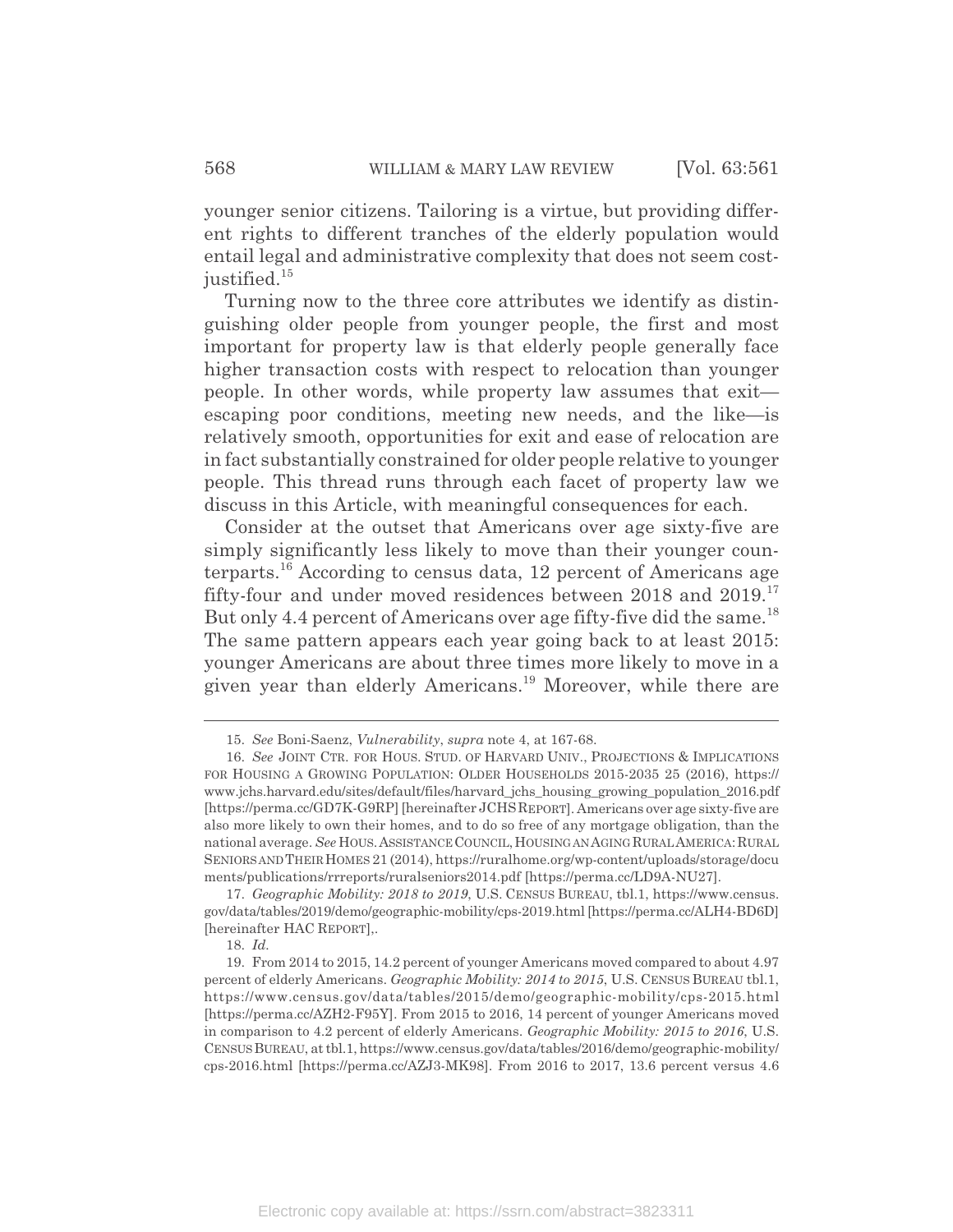small fluctuations over time in the rate at which younger Americans move, the rate of mobility among older Americans tends to be fairly constant. There are, of course, numerous possible explanations for this disparity: perhaps older people want to avoid being taxed on the sale of an appreciated home, perhaps they benefit from rent control or other regimes that privilege longevity, $2^{\circ}$  perhaps they are less likely to rent and renters are simply more mobile than owners across ages, and so on. But despite these confounding factors, there is data from Spain suggesting both that older homeowners are indeed significantly less willing to sell their homes than younger homeowners and that people under the age of seventy are two to three times more likely to be willing to sell their homes than people over the age of seventy. $21$ 

We make no strong causal claims based on this data alone. But whatever the mechanism, the data nonetheless suggest that  $(1)$ older people are less inclined to relocate, and (2) their level of interest in doing so is fairly stable and not especially responsive to macroeconomic or other such factors. $22$  This interpretation is bolstered by survey data suggesting that when the oldest Americans—those over age seventy-five—do move, it is primarily because

21. Joan Costa-Font, Joan Gil & Oscar Mascarilla, *Housing Wealth Decisions in Old Age: Sale and Reversion*, 25 HOUS. STUD. 375, 385 & fig.2 (2010).

percent. *Geographic Mobility: 2016 to 2017*, U.S. CENSUS BUREAU tbl.1, https://www.census. gov/data/tables/2015/demo/geographic-mobility/cps-2017.html [https://perma.cc/HY5Y-ZEUA]. From 2017 to 2018, 12.5 percent versus 4.2 percent. *Geographic Mobility: 2017 to 2018*, U.S. CENSUS BUREAU tbl.1, https://www.census.gov/ data/tables/2018/demo/geographicmobility/cps-2018.html [https://perma.cc/AX5C-CC68].

<sup>20.</sup> In California, Proposition 13 encourages longtime homeowners to remain in their homes longer than they otherwise would. *See* Evelyn Danforth, Note, *Proposition 13, Revisited*, 73 STAN. L. REV. 511, 521-27 (2021). Selling the home would cause a new owner to pay higher property taxes than the previous owner did. *Id.* Many other states enacted similar property tax provisions that cap increases below the rate of inflation. *See id.* at 521.

<sup>22.</sup> Case studies concur. *See, e.g.*, Russell N. James III, *Residential Satisfaction of Elderly Tenants in Apartment Housing*, 89 SOC. INDICATORS RSCH. 421, 423 (2008) (collecting literature supporting claim that "elderly residents are ... less likely to consider moving"); Carolyn Norris-Baker & Rick J. Scheidt, *From 'Our Town' to 'Ghost Town'?: The Changing Context of Home for Rural Elders*, 38 INT'L J. AGING & HUM. DEV. 181, 191-93 (1994) (presenting findings from a case study of small towns in Kansas and attributing reluctance to relocate on the part of elderly people, even amidst economic distress, to "intensity of attachment to home and community strengthened by length of residence, the high value placed on personal competence and independence, and lack of housing alternatives," all of which are discussed later in this piece).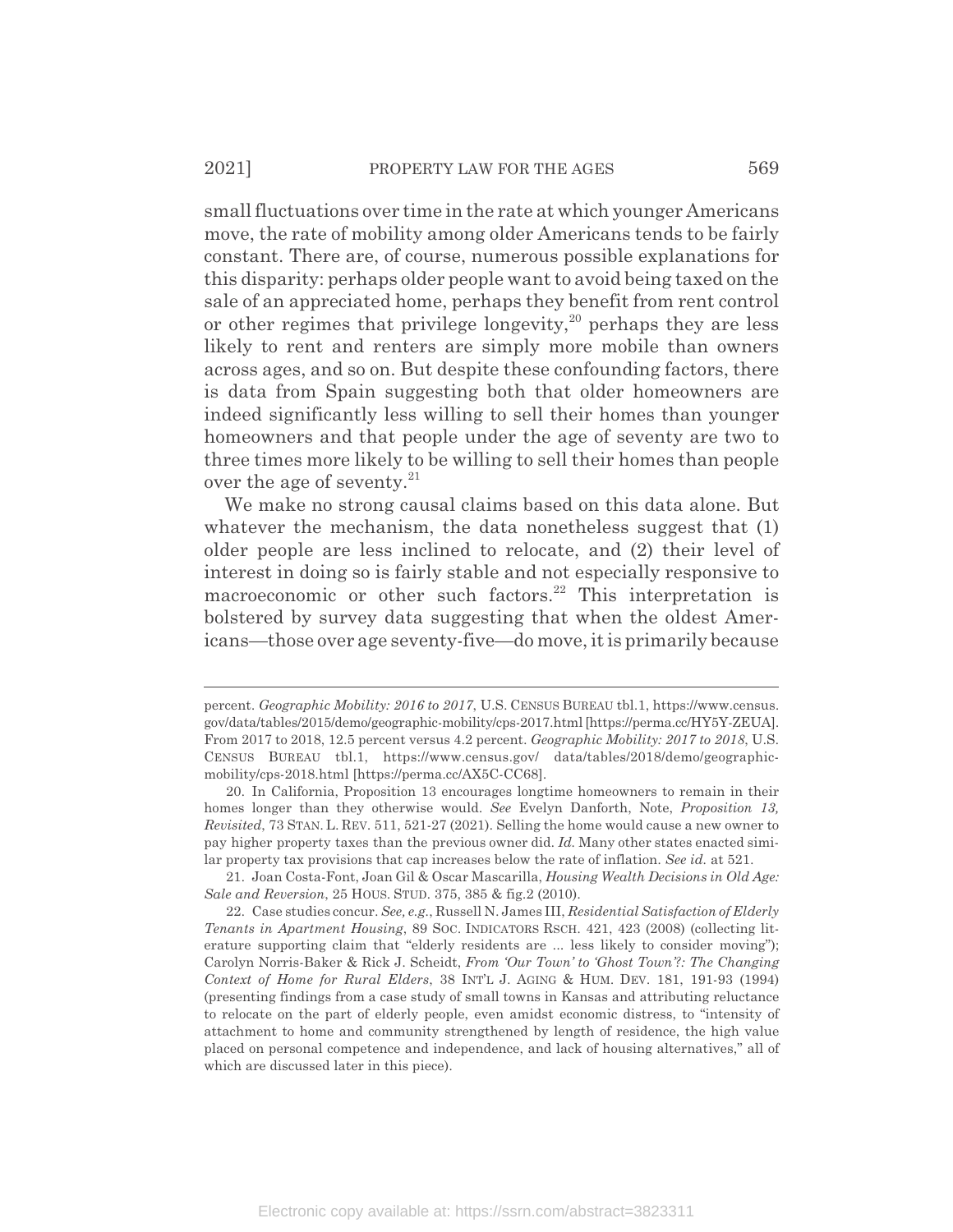changing health needs compel them to do so.<sup>23</sup> Indeed, a noteworthy recent survey revealed that 83 percent of senior citizens wanted to stay in their current homes for as long as possible, and the vast majority strongly preferred to age in place. $^{24}$ 

But it is mostly by looking beyond the broad data that we can begin to flesh out some of the reasons why mobility and exit opportunities for older people might be relatively limited and more rarely exercised. For one, the particular amenities and fixtures in one's home become less fungible as one ages. Many people over the age of fifty have made choices about their home so that it will be a residence in which they can safely age in place. $^{25}$ 

For example, not all homes have a driveway or parking space immediately outside the home, but according to one survey, 94 percent of respondents over the age of fifty have a home with that particular mobility-enhancing amenity.<sup>26</sup> Eighty-five percent have a full bathroom on the main level of their house, and 81 percent have a bedroom on the main level. $27$  Both of these features can be critical forms of preparation for a future when one cannot safely climb or descend stairs. To be sure, a driveway or parking space outside one's home benefits many younger people too. Our point is that the existence of that sort of feature is likely to be more salient for an older person and more closely related to his or her well-being. That feature, therefore, likely operates as more of a constraint on his or her residential choices. Indeed, people over fifty who feel that their homes meet their needs and will continue to do so as they age report lower levels of isolation, higher levels of optimism, better quality of life, and greater confidence in their ability to tackle their futures.<sup>28</sup>

<sup>23.</sup> AARP, BEYOND 50.05: A REPORT TO THE NATION ON LIVABLE COMMUNITIES: CREATING ENVIRONMENTS FOR SUCCESSFUL AGING 66 fig. 15 (2005), https://assets.aarp.org/rgcenter/ il/beyond\_50\_communities.pdf [https://perma.cc/2EEQ-N5KE] [hereinafter HACREPORT]; *see* Gary W. Evans, Elyse Kantrowitz & Paul Eshelman, *Housing Quality and Psychological Well-Being Among the Elderly Population*, 57B J. GERONTOLOGY P381, P382 (2002) ("[E]lderly individuals usually move because of changes in work status or health."). Tiebout sorting also provides a partial explanation. *See* Karen Smith Conway & Andrew J. Houtenville, *Do the Elderly "Vote with Their Feet?"*, 97 PUB. CHOICE 663, 683 (1998).

<sup>24.</sup> *See* Margaret F. Brinig, *Grandparents and Accessory Dwelling Units: Preserving Intimacy and Independence*, 22 ELDER L.J. 381, 385 (2014).

<sup>25.</sup> *See* HAC REPORT, *supra* note 16, at 26.

<sup>26.</sup> AARP REPORT, *supra* note 23, at 53 fig.8.

<sup>27.</sup> *Id.*

<sup>28.</sup> *Id.* at 54 fig.9.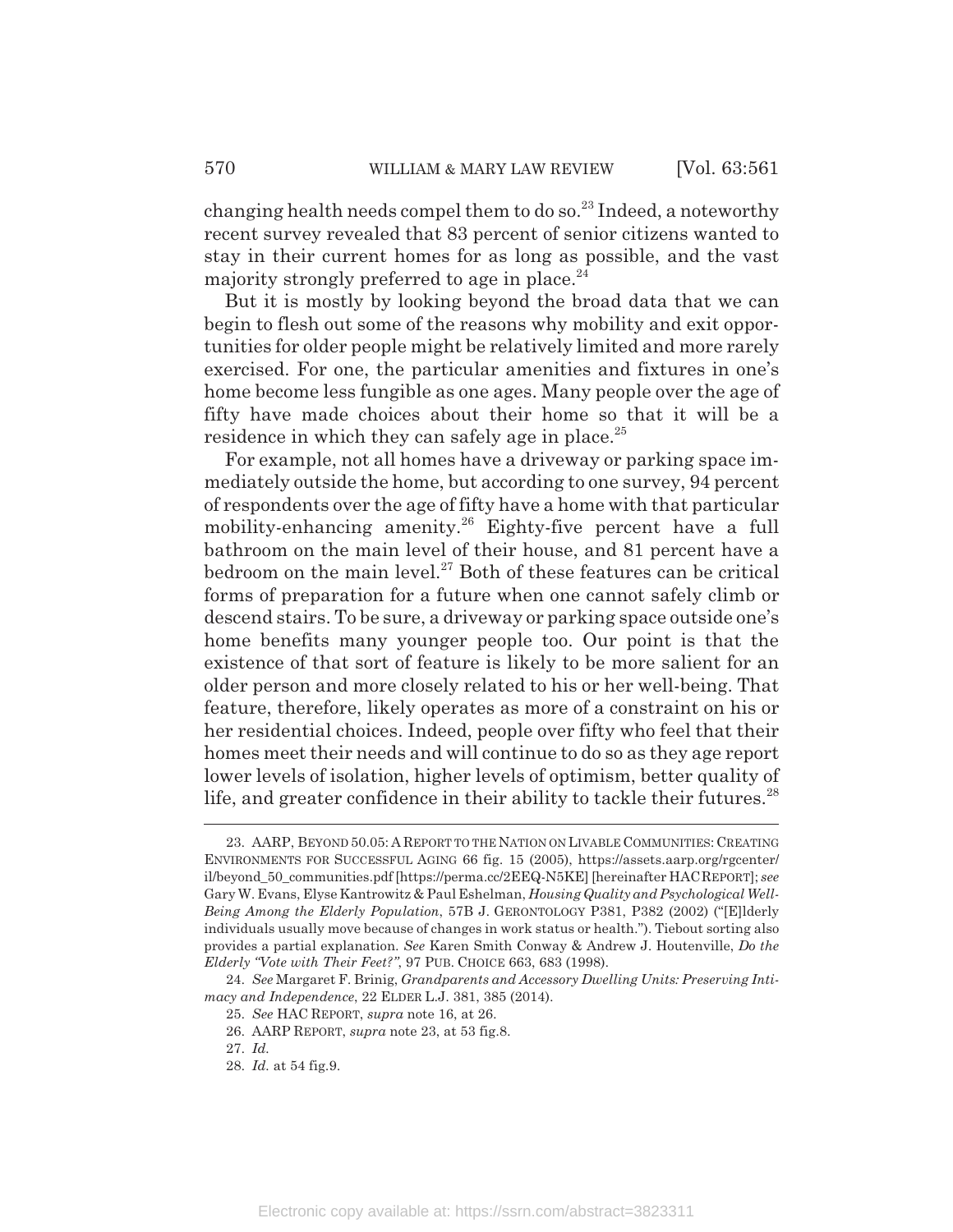The costs of relocation for older people extend beyond the difficulty of locating a similar substitute house with necessary features. Sociological research and survey data indicate that elderly homeowners are more embedded in and attached to their homes and neighborhoods and that they are more reliant on those connections and resources for their physical and mental health and well-being than younger people.29 Indeed, about half of all senior homeowners moved into their homes before 1970, so they have had decades to build up those ties.<sup>30</sup> And even among older people, one's level of attachment to one's home and community only increases as one continues to age.<sup>31</sup> A clear supermajority of older Americans insist that they prefer to "age in place,"32 which reflects the fact that colocation with one's doctors, house of worship, family members, close friends, familiar landmarks, and the like are more than just the subjective attachments that everyone young and old has to their homes.<sup>33</sup> For older people, these can be literal lifelines, the loss of which threatens not only their satisfaction, but their very lives and senses of self. $34$ 

Our claim is not that younger people face no relocation costs; of course, they do. But as noted above, younger people's relocation behavior reveals what at least appears to be a higher tolerance for those costs.35 And younger people's relative independence—on

32. Margaret F. Brinig & Nicole Stelle Garnett, *A Room of One's Own? Accessory Dwelling Unit Reforms and Local Parochialism*, 45 URB. LAW 519, 530 (2013).

33. *See* Smith & Cartlidge, *supra* note 29, at 542.

35. *See supra* notes 20-27 and accompanying text.

<sup>29.</sup> *See* Jeffrey S. Smith & Matthew R. Cartlidge, *Place Attachment Among Retirees in Greensburg, Kansas*, 101 GEOGRAPHICAL REV. 536, 542 (2011); Melinda M. Swenson, *The Meaning of Home to Five Elderly Women*, 19 HEALTH CARE FOR WOMEN INT'L 381, 381, 391 (1998); Craig A. Cookman, *Older People and Attachment to Things, Places, Pets, and Ideas*, 28 J.NURSING SCHOLARSHIP 227, 229 (1996); AARPREPORT, *supra* note 23, at 25; *cf.* Margaret Jane Radin, *Property and Personhood*, 34 STAN.L.REV. 957, 967 (1982) ("Much of the property we unhesitatingly consider personal—for example, family albums, diaries, photographs, heirlooms, and the home—is connected with memory and the continuity of self through memory.").

<sup>30.</sup> HAC REPORT, *supra* note 16, at 22; *see also* Kevin M. Cremin, Note, *The Transition to Section 8 Housing: Will the Elderly Be Left Behind?*, 18 YALE L. & POL'Y REV. 405, 418 (2000).

<sup>31.</sup> *See* AARPREPORT, *supra* note 23, at 25 tbl.1 (reporting that 79 percent of respondents aged fifty to sixty-four, 88 percent of respondents aged sixty-five to seventy-four, and 89 percent of respondents over age seventy-five want to live in the same community five years from now).

<sup>34.</sup> *See* Cookman, *supra* note 29, at 228.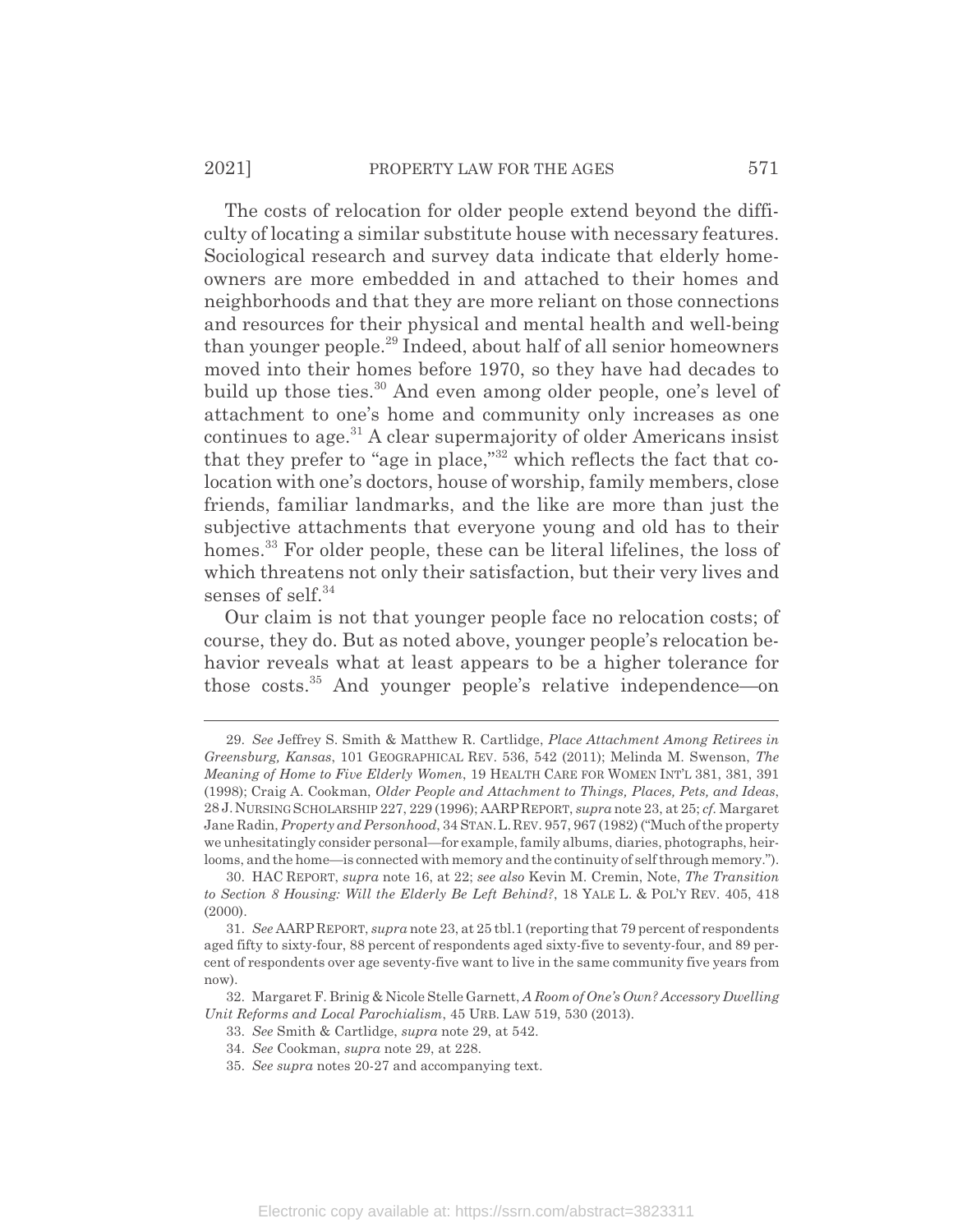average—provides good reasons why they might better tolerate those costs. After all, community engagement is especially crucial for elderly people because it provides them with direction, purpose, meaningful social roles, and a sense of independence, control, and self-esteem—all things that younger people tend to acquire through jobs and family responsibilities and all things that are easily lost after one retires and after one's children are grown.36 A community also prevents social isolation, which tends to lead to both mental and physical declines, and promotes intellectual stimulation and happiness, both of which can reduce cognitive impairment and increase immune functioning.37 There is even some reason to believe that the loss of community attachments from relocation corresponds to worse health outcomes—including an increased risk of both depression and death from coronary disease—as one ages.<sup>38</sup> Selfassessments concur, with higher rates of reported community attachment among older adults who assess themselves to be in good health,<sup>39</sup> and longitudinal studies similarly suggest lower mortality among those with more social and community connections.<sup>40</sup>

Finally, what is especially vexing about the heightened relocation costs faced by elderly people is that many of those costs are generally difficult to minimize through ex ante policy interventions. That is, many of them flow from personal and emotional connections such as homes tailored to one's needs, community attachments, and interpersonal relationships. There is likely little that government can do cost-effectively to alleviate the harms that come from losing those connections. So, while we certainly think interventions that could minimize these costs would be valuable, we are skeptical that substantial progress could be made from that angle. Instead, we

<sup>36.</sup> *See* Smith & Cartlidge, *supra* note 29, at 540-43; Swenson, *supra* note 29, at 381, 391; Cookman, *supra* note 29, at 229; AARP REPORT, *supra* note 23, at 22-23.

<sup>37.</sup> AARP REPORT, *supra* note 23, at 23.

<sup>38.</sup> *Id.* at 27; Teresa E. Seeman, *Health Promoting Effects of Friends and Family on Health Outcomes in Older Adults*, 14 AM. J. HEALTH PROMOTION 362, 364 (2000); *see* Norris-Baker & Scheidt, *supra* note 22, at 185-86; *see also* David J. O'Brien, Edward W. Hassinger & Larry Dershem, *Community Attachment and Depression Among Residents in Two Rural Midwestern Communities*, 59 RURAL SOCIO. 255, 263 (1994) (finding that, even accounting for economic viability of a given community, feelings of attachment to that community are associated with lower levels of depression).

<sup>39.</sup> AARP REPORT, *supra* note 23, at 27 tbl.2; *see* HAC REPORT, *supra* note 16, at 11.

<sup>40.</sup> *See* Seeman, *supra* note 38, at 363.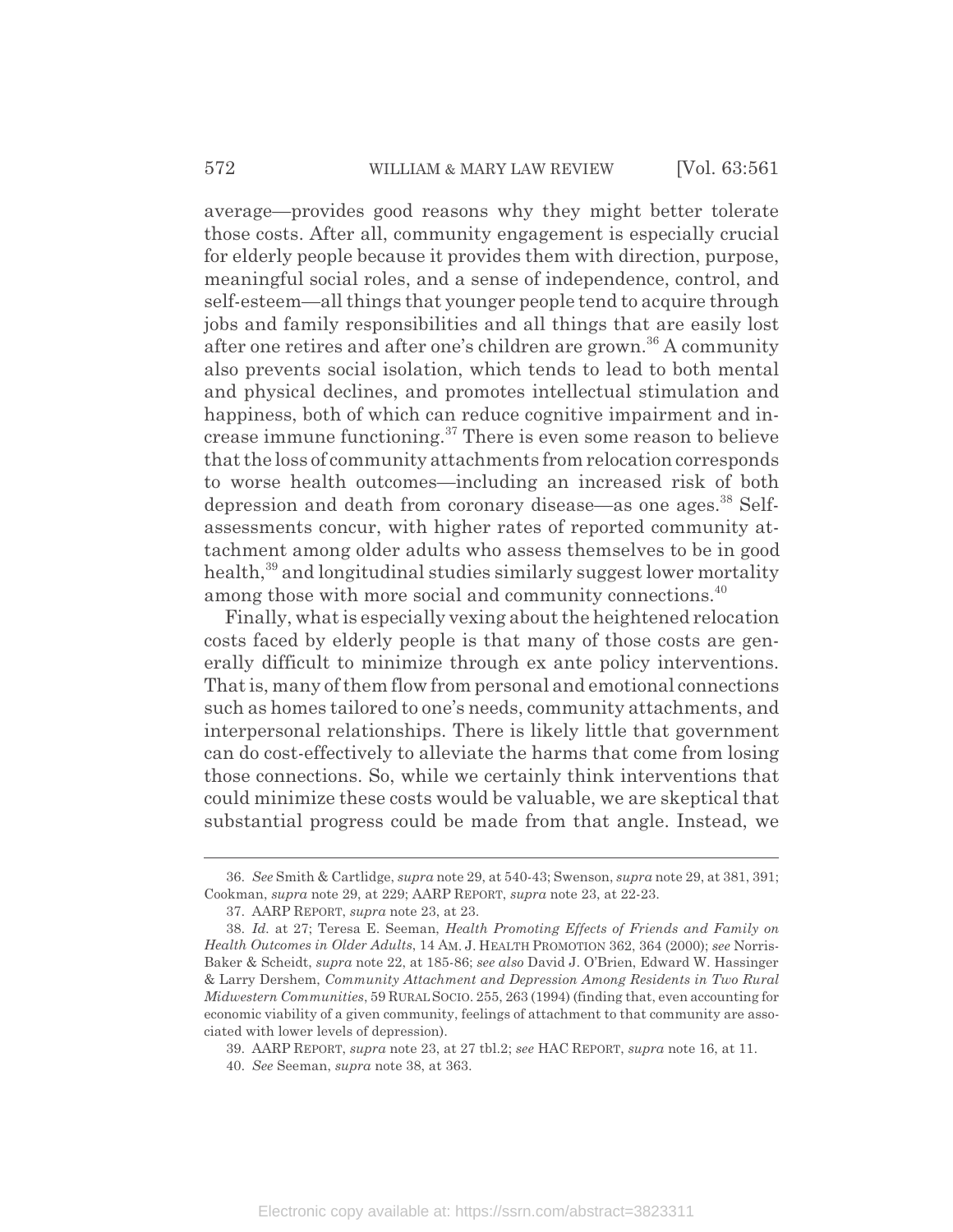take the existence of these costs largely as a given and explore how property law ought to account for them.

The remaining two attributes of elderly people—inelastic income and shorter time horizons—do not pervade every facet of property law's distinct impact on older people, but they each recur in some. Consider first the fact that a large portion of elderly Americans live on fixed incomes, often deriving their money from sources that are not indexed to increases in inflation.<sup>41</sup> In 2019, only 28 percent of adults aged sixty-five to seventy-four were employed full-time; that rate falls to 9 percent for adults over age seventy-five.<sup>42</sup> By contrast, full-time employment rates for younger adults ranged from a low of 65 percent for people aged fifty-five to sixty-four to a high of 83 percent for adults aged thirty-five to forty-four.<sup>43</sup> Much of this disparity is of course explained by voluntary retirements, but employment discrimination based on age remains a malignant force for many despite laws formally prohibiting such behavior.<sup>44</sup> Either way, seniors are limited in their ability to increase their earnings.<sup>45</sup>

<sup>41.</sup> Benjamin Bridges, Jr. & Michael D. Packard, *Price and Income Changes for the Elderly*, SOC. SEC. BULL., Jan. 1981, at 3, 3.

<sup>42.</sup> *Civilian Labor Force Participation Rate by Age, Sex, Race, and Ethnicity*, U.S.BUREAU LAB. STAT. (Sept. 1, 2020), https://www.bls.gov/emp/tables/civilian-labor-force-participationrate.htm [https://perma.cc/H6HK-XMGC].

<sup>43.</sup> *Id.* To be sure, rates of employment for people over age sixty continue to increase. *See* Gary Burtless, *The Impact of Population Aging and Delayed Retirement on Workforce Productivity* 4-5 (Ctr. for Ret. Rsch. Bos. Coll., Working Paper No. 2013-11, 2013), https:// crr.bc.edu/wp-content/uploads/2013/05/wp\_2013-111.pdf [https://perma.cc/GPU8-ZEZ2]. Some elderly individuals also earn income through part-time employment. Thomas Hungerford, Matthew Rassette, Howard Iams & Melissa Koenig, *Trends in Economic Status of the Elderly, 1976-2000*, SOC. SEC. BULL., Jan. 2003, at 12, 14. In the aggregate, earned employment income accounts for about one quarter of elderly income. *Id.* at 20.

<sup>44.</sup> *See* Cathy Ventrell-Monsees, *It's Unlawful Age Discrimination—Not the "Natural Order" of the Workplace!*, 40 BERKELEY J. EMP.&LAB. L. 91, 92-93 (2019); Joanna Lahey, *State Age Protection Laws and the Age Discrimination in Employment Act*, 51 J.L. & ECON. 433, 434 (2008); *see also* Rebecca Perron, *The Value of Experience: Age Discrimination Against Older Workers Persists*, AARP 3 (2018), https://doi.org/10.26419/res.00177.002 [https:// perma.cc/NV6T-A685]. The best evidence suggests that age discrimination against older women is more pronounced than age discrimination against older men, and that workers near the retirement age of sixty-five face much more age discrimination than workers in their fifties do. *See* David Neumark, Ian Burn & Patrick Button, *Is It Harder for Older Workers to Find Jobs? New and Improved Evidence from a Field Experiment*, 127 J.POL. ECON. 922, 966  $(2019)$ 

<sup>45.</sup> Lingxiao Zhao & Gregory Burge, *Housing Wealth, Property Taxes, and Labor Supply Among the Elderly*, 35 J.LAB.ECON. 227, 259 (2017) (finding that the labor participation rates of workers seventy-three and older are entirely unresponsive to changes in housing wealth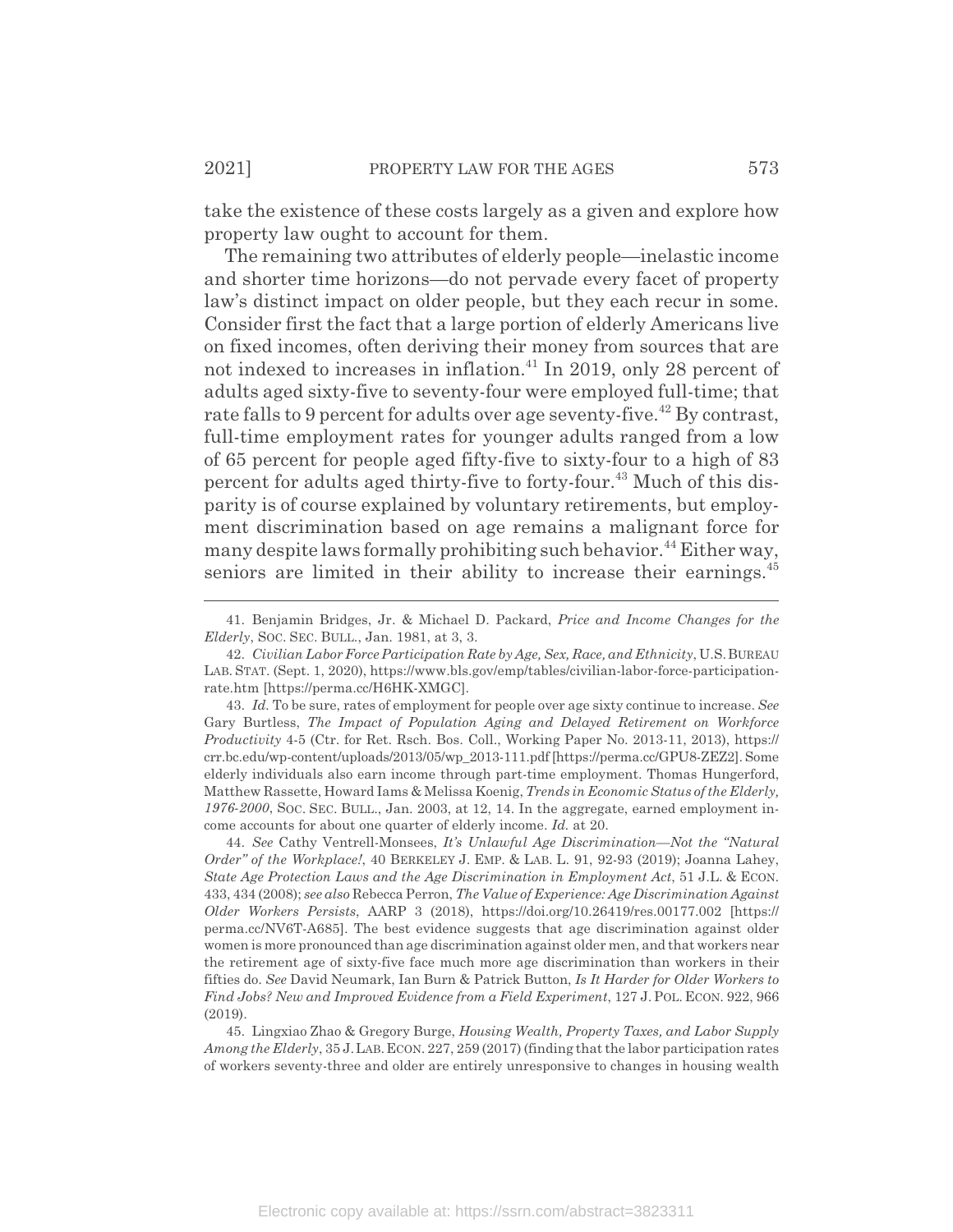Without the salary-based income drawn by younger Americans, the retired elderly tend to be more reliant on public programs such as Social Security and on assets like bonds, pensions, and tax-deferred retirement plans to fund their life needs.<sup>46</sup> And even that may not be enough.<sup>47</sup> The median total asset value for nonbankrupt people over sixty-five is around \$250,000.<sup>48</sup> While that may sound like a lot of money, at best it will barely cover their projected medical costs.<sup>49</sup> The skyrocketing price of health care and a shrinking social safety net are causing the finances of older Americans to deteriorate and are leading an increasing proportion of them to file for bankruptcy.<sup>50</sup> This problem is not confined to poorer seniors. Most middle-class elderly Americans lack the resources they will need to pay for housing and long-term care.<sup>51</sup>

Whether retired or working, then, those older individuals who do own their homes or other real property naturally count on the ability to liquidate that property, use it as collateral, rent it, farm it, or otherwise enjoy its fruits as an important aspect of their financial freedom. Because the equity in one's home often makes up the bulk of one's net worth,<sup>52</sup> and with employment income sources shrunk

48. Deborah Thorne, Pamela Foohey, Robert M. Lawless & Katherine Porter, *Graying of U.S. Bankruptcy: Fallout from Life in a Risk Society*, 90 SOCIO. INQUIRY 681, 698 tbl.4 (2020).

49. *See* Darla Mercado, *Retiring This Year? How Much You'll Need for Health-Care Costs*, CNBC, (July 18, 2019, 12:55 PM), https://www.cnbc.com/2019/07/18/retiring-this-year-howmuch-youll-need-for-health-care-costs.html [https://perma.cc/7FAE-XXQA].

or tax rates but do respond to changes in their health status).

<sup>46.</sup> Hungerford et al., *supra* note 43, at 18-21. Whereas roughly one-quarter of people over age sixty-five earn employment income, according to 2008 data, 90 percent derive income from retirement benefits and 54 percent derive income from assets. *Income of the Population 55 or Older, 2008*, SOC. SEC. ADMIN. 37 tbl.2.A1 (2010), https://www.ssa.gov/policy/docs/statcomps/ income\_pop55/2008/index.html [https://perma.cc/CZT2-9T6M].

<sup>47.</sup> For example, when Great Britain raised its pension retirement ages, the result was a substantial decrease in overall income for women who were about to retire: they recouped a little more than half of the income they would have earned from pension through continued labor and other sources of income, but fell short otherwise and needed to reduce their consumption to make ends meet. Jonathan Cribb & Carl Emmerson, *Can't Wait to Get My Pension: The Effect of Raising the Female Early Retirement Age on Income, Poverty, and Deprivation*, 18 J. PENSION ECON.&FIN. 450, 461, 468 (2019).

<sup>50.</sup> Thorne et al., *supra* note 48, at 683-86, 692-97.

<sup>51.</sup> Caroline F. Pearson, Charlene C. Quinn, Sai Loganathan, A. Rupa Datta, Beth Burnham Mace & David C. Grabowski, *The Forgotten Middle: Many Middle-Income Seniors Will Have Insufficient Resources for Housing and Health Care*, 38 HEALTH AFFS. 851, 857 (2019).

<sup>52.</sup> Lee Anne Fennell, *Homeownership 2.0*, 102 NW. U. L. REV. 1047, 1059 & n.52 (2008).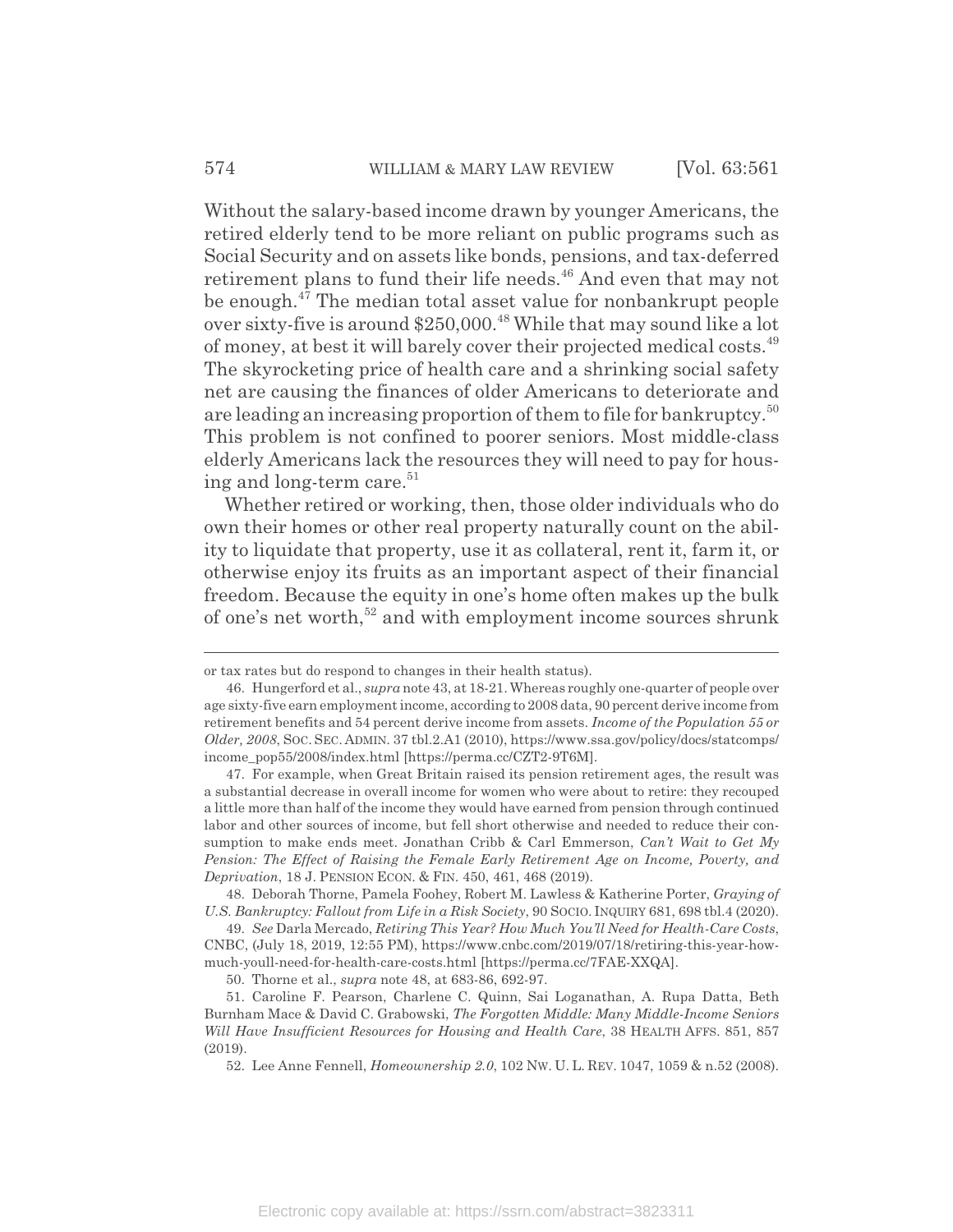compared to those of younger people, the security and stability of the home and other real property becomes only more salient for those older individuals.<sup>53</sup> The ability to devise that significant asset to one's children or chosen beneficiaries is also a meaningful way in which elderly people can provide for their loved ones at and after their deaths.

Finally, older people, simply by virtue of their age, have shorter time horizons (and higher discount rates) than younger people.<sup>54</sup> This is not to say that older people have no interest in the future beyond their deaths; of course, their testamentary behavior demonstrates the care they have for their descendants' well-being, and having children may actually lengthen the time horizons of elderly people.55 But it ought to be self-evident that their own financial needs, their interests in the state of their living circumstances, and the time available to personally enjoy their property necessarily extend only so far into the future.<sup>56</sup> That is, it is only natural for people to be more impatient to consume in the short term as their expectations of the long term shrink.<sup>57</sup> This dynamic helps explain why older people are more focused on the immediate consequences of their choices than the longer-term consequences.<sup>58</sup> By contrast, the behavior and interests of younger property owners can be

55. *See* Don Bellante & Carole A. Green, *Relative Risk Aversion Among the Elderly*, 13 REV. FIN. ECON. 269, 273 (2004).

<sup>53.</sup> *See* Lee Anne Fennell, *Homes Rule*, 112 YALE L.J. 617, 628 (2002) (reviewing WILLIAM A. FISCHEL, THE HOMEVOTER HYPOTHESIS: HOW HOME VALUES INFLUENCE LOCAL GOV-ERNMENT TAXATION, SCHOOL FINANCE, AND LAND-USE POLICIES (2001)) ("[I]t is likely that older homeowners are more risk-averse home[owners], due to the declining value of their remaining human capital and their increasing share of personal wealth in home equity.").

<sup>54.</sup> *Cf.* Boni-Saenz, *Diversity*, *supra* note 4, at 329 (arguing that elderly people have "little individual incentive" to address issues like climate change because "they will only see ... the costs and none of the benefits").

<sup>56.</sup> *Cf.* YOU CAN'T TAKE IT WITH YOU (Columbia Pictures 1938).

<sup>57.</sup> *See* David Huffman, Raimond Maurer & Olivia S. Mitchell, *Time Discounting and Economic Decision-Making Among the Elderly* 9-10 (Nat'l Bureau of Econ. Rsch., Working Paper No. 22438, 2016), http://www.nber.org/papers/w22438 [https://perma.cc/6Q8X-SVA6] (finding higher discount rates among elderly people and offering data "suggest[ing] that rates of impatience rise with age").

<sup>58.</sup> *See* Daniel Read & N.L. Read, *Time Discounting over the Lifespan*, 94 ORGAN-IZATIONAL BEHAV.&HUM. DECISION PROCESSES 22, 29-31 (2004); *see also* Heidi Bruderer Enzler, Andreas Diekmann & Reto Meyer, *Subjective Discount Rates in the General Population and Their Predictive Power for Energy Saving Behavior*, 65 ENERGY POL'Y 524, 529 (2014) (also finding that middle-aged people have low discount rates compared to elderly people).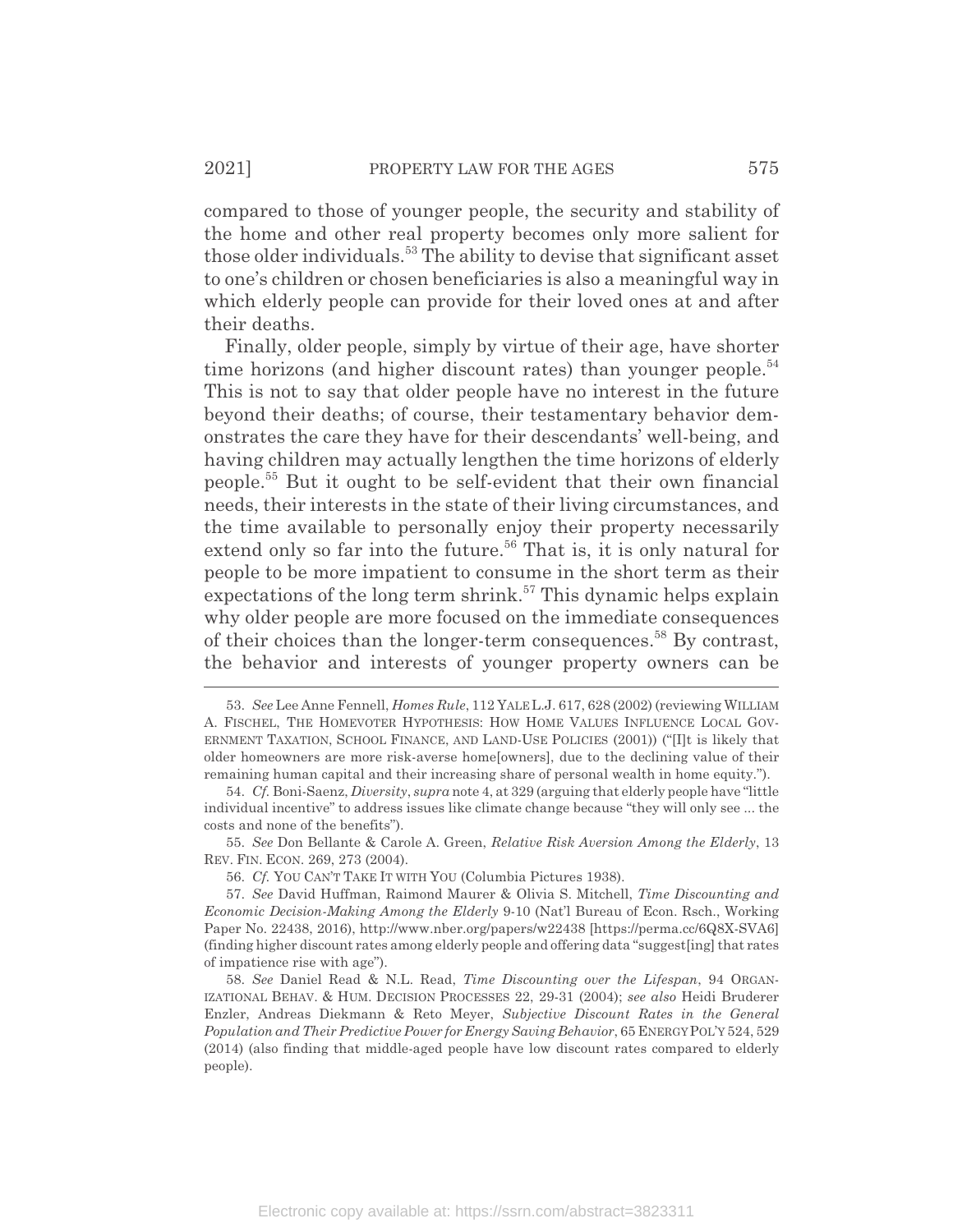expected to be shaped by the knowledge—or at least the hope—that they have relatively more years to live, to enjoy their property, and to see investments bear fruit.<sup>59</sup> There is also some recent neurobiological evidence that certain cognitive impairments associated with aging cause older individuals to have higher discount rates. $60$ 

In the discussion that follows, we will show how these three attributes of elderly people—higher relocation costs, inelastic incomes, and shortened time horizons—underlie the particularly imperfect fit between key property doctrines and an aging population. The implications for older people of all races, sexes, and backgrounds are significant, and they also of course intersect with the consequences of numerous other aspects of property law that, as discussed, have excluded and subordinated people of color, women, and more.<sup>61</sup> To be clear, we do not contend here that property law in its totality is biased against elderly residents, though that may well be the case. And because of space considerations we will not address other relevant aspects of property law. Elsewhere we consider aspects of property law like zoning rules governing the construction of accessory dwelling units and long-term care facilities.<sup>62</sup> Instead, our claim is more modest, and easier to assess: important parts of property doctrine are insufficiently attentive to differences that strongly correlate with aging, and unnecessary human suffering results from its rigidly one-size-fits-all approach.

<sup>59.</sup> *See* Read & Read, *supra* note 58, at 23. This is not to say that younger property owners always behave *responsibly* with their property. Their long time horizons may just as well encourage irresponsible behavior on the theory that they have plenty of time to remedy youthful indiscretions.

<sup>60.</sup> Bryan D. James, Patricia A. Boyle, Lei Yu, S. Duke Han & David A. Bennett, *Cognitive Decline Is Associated with Risk Aversion and Temporal Discounting in Older Adults Without Dementia*, PLOS ONE, April 2, 2015, at 5; Kameko Halfmann, William Hedgcock & Natalie L. Denburg, *Age-Related Differences in Discounting Future Gains and Losses*, 6 J. NEUROSCIENCE PSYCH.&ECON. 42, 49-50 (2013).

<sup>61.</sup> *See, e.g.*, Harris, *supra* note 1, at 1715-24.

<sup>62.</sup> A companion project coauthored by one of us examines housing law's treatment of the elderly, focusing on zoning rules that prohibit the construction of long-term care facilities, and policies designed to help the elderly age in place, such as zoning rules facilitating the construction of accessory dwelling units. *See* Joanna L. Martin & Lior Jacob Strahilevitz, *Scaling Down Senior Living: The Post-Pandemic Future of Elderly Housing*, *in* LAW AND THE HUNDRED YEAR LIFE (Anne Alstott & Abbe Gluck eds., forthcoming 2022) (on file with authors).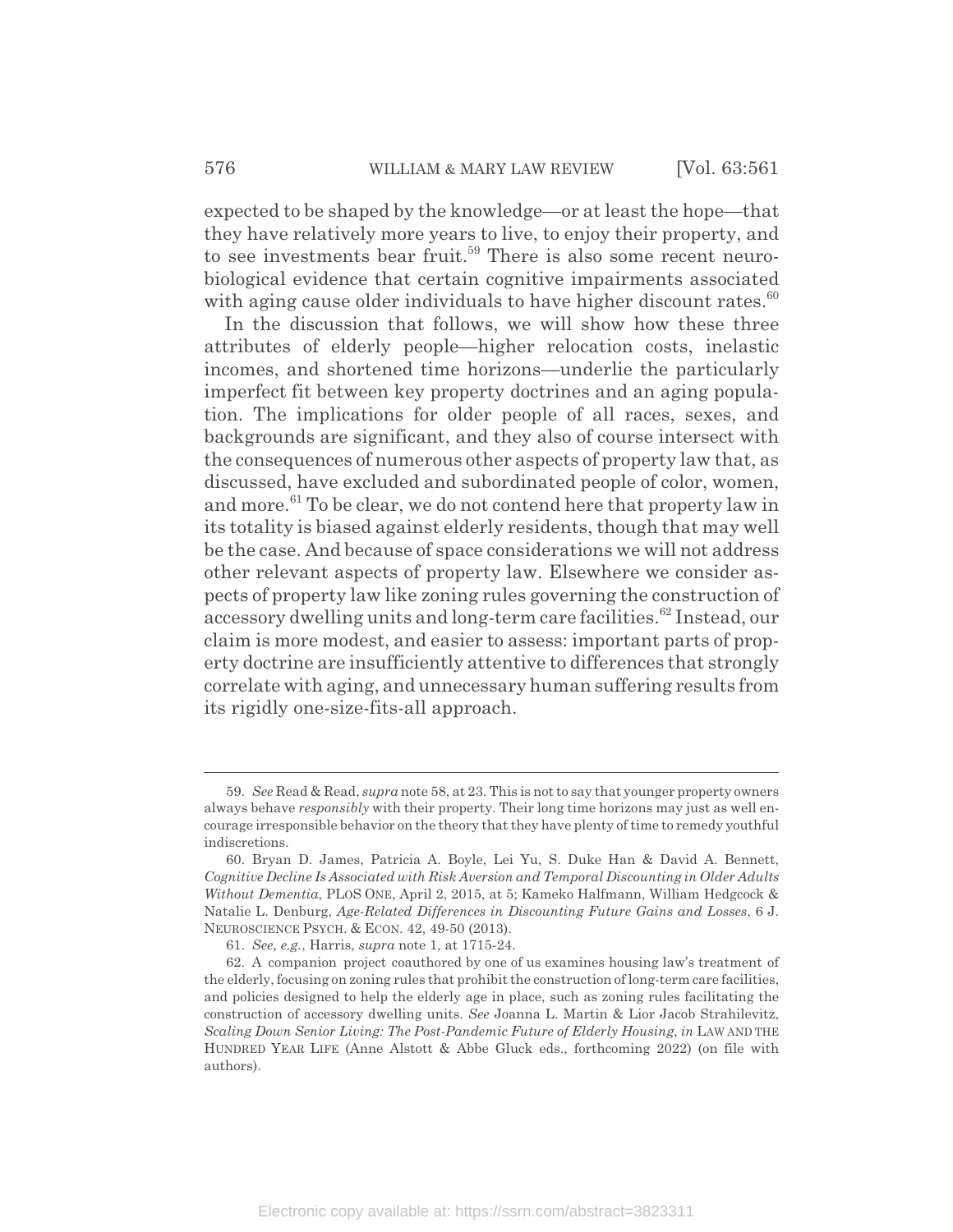We begin in Part I with a discussion of just compensation under the Constitution's Takings Clause, focusing on how high relocation costs mean that fair market value systematically undercompensates older people. Part II examines the doctrine of waste and life tenancies. Relocation costs matter here too, but the inelasticity of income and shortened time horizons for elderly life tenants loom particularly large. Part III examines landlord-tenant law, where high relocation costs and inelastic incomes again combine to make elderly tenants especially vulnerable to landlord misbehavior. Part IV revisits a classic question in the law of common interest communities—whether homeowners' associations should be able to prohibit companion animals—and finds that existing contract-based approaches underestimate the problems that arise for older owners because of asymmetric relocation costs and, to a lesser extent, inelastic incomes. In each of these four domains, there is room for institutional reforms that will better vindicate the property interests of older Americans, and we propose several such reforms and identify a handful of jurisdictions that have implemented doctrinal changes that are friendlier to the needs of the aged.

We suspect that some readers will not be swayed by some, or perhaps even all, of the normative proposals in this Article. The Article nonetheless has something to offer those skeptical readers. As America ages, its politics will change. Senior citizens, already wellrepresented in the electorate, will become more powerful still.<sup>63</sup> Readers therefore can take our Article as a descriptive account of where property law may be going thanks to looming demographic changes.

Part V concludes with a body of law, the Fair Housing Act's exemptions for age-restricted communities, that has tried to protect older people from some of the failures of their home communities to provide appealing environments in which to age. In responding to the needs of these elderly homeowners and the real estate developers who have catered to them, however, the law has arguably overcorrected in providing senior citizens with special protections that have produced striking racial segregation in these communities. That conclusion demands nuance, though, as we identify some

<sup>63.</sup> *See generally* Nora Super, *Three Trends Shaping the Politics of Aging in America*, 30 PUB. POL'Y & AGING REP. 39, 43-44 (2020).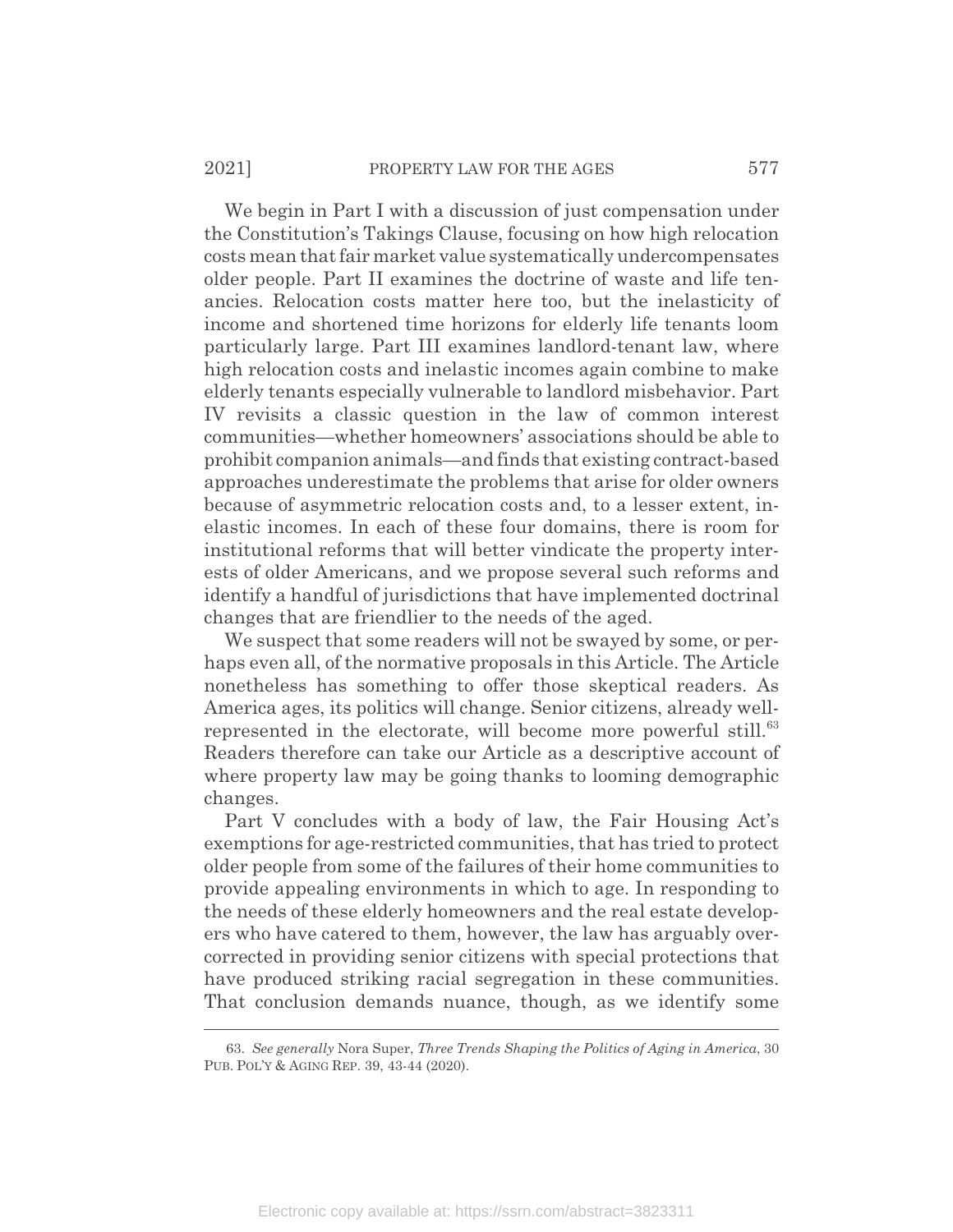aspects of aging that might make racial segregation in age-restricted communities a qualitatively different phenomenon than racial segregation in neighborhoods with high workforce participation rates.

#### I. TAKINGS COMPENSATION AND THE ELDERLY OWNER

Eminent domain is the mechanism by which government can acquire title to—or "take"—privately held real or personal property. The Takings Clause of the Fifth Amendment to the U.S. Constitution and parallel provisions of the states' constitutions limit the exercise of that power by requiring that the government act for a public use and compensate the person whose property has been "taken."<sup>64</sup> For an older homeowner with the misfortune of having their property taken, the measure of compensation is a hugely consequential matter. Often without current employment income, with limited human capital in the form of future earning capacity, and with increasing medical care costs, the family home represents the majority of their accumulated wealth and may make the difference between staying afloat financially or sinking into bankruptcy.<sup>65</sup>

Under current doctrine, compensation in federal takings law "is for the property," not the person. $66$  And it has become axiomatic in federal takings law that the compensation owed is simply "to be measured by 'the market value of the property at the time of the taking.'"67 Note, however, that "nothing in the Constitution" defines the measure of compensation; it is "purely a matter of judge-made law."68 In turn, the U.S. Supreme Court has tended to justify its compensation standard—one which asks only "'what a willing buyer

<sup>64.</sup> U.S. CONST. amend. V; *e.g.*, ARIZ. CONST. art. II, § 17; CAL. CONST. art. I, § 19; FLA. CONST. art. X, § 6; ILL. CONST. art. I, § 15; N.Y. CONST. art. I, § 7(a); TEX. CONST. art. I, § 17.

<sup>65.</sup> Zhao & Burge, *supra* note 45, at 232; Thorne et al., *supra* note 48, at 697-98.

<sup>66.</sup> Monongahela Navigation Co. v. United States, 148 U.S. 312, 326 (1893).

<sup>67.</sup> United States v. 50 Acres of Land, 469 U.S. 24, 29 (1984) (quoting Olson v. United States, 292 U.S. 246, 255 (1934)); *see* Palazzolo v. Rhode Island, 533 U.S. 606, 625 (2001); United States v. Miller, 317 U.S. 369, 373-74 (1943).

<sup>68.</sup> James E. Krier & Christopher Serkin, *Public Ruses*, 2004 MICH. ST. L. REV. 859, 866. In fact, Wanling Su makes the case that the word "just" in the Takings Clause "was historically understood to ensure *procedural* fairness" and to guarantee homeowners "the right to a jury" in takings cases. Wanling Su, *What Is Just Compensation?*, 105 VA. L. REV. 1483, 1490 (2019) (emphasis added).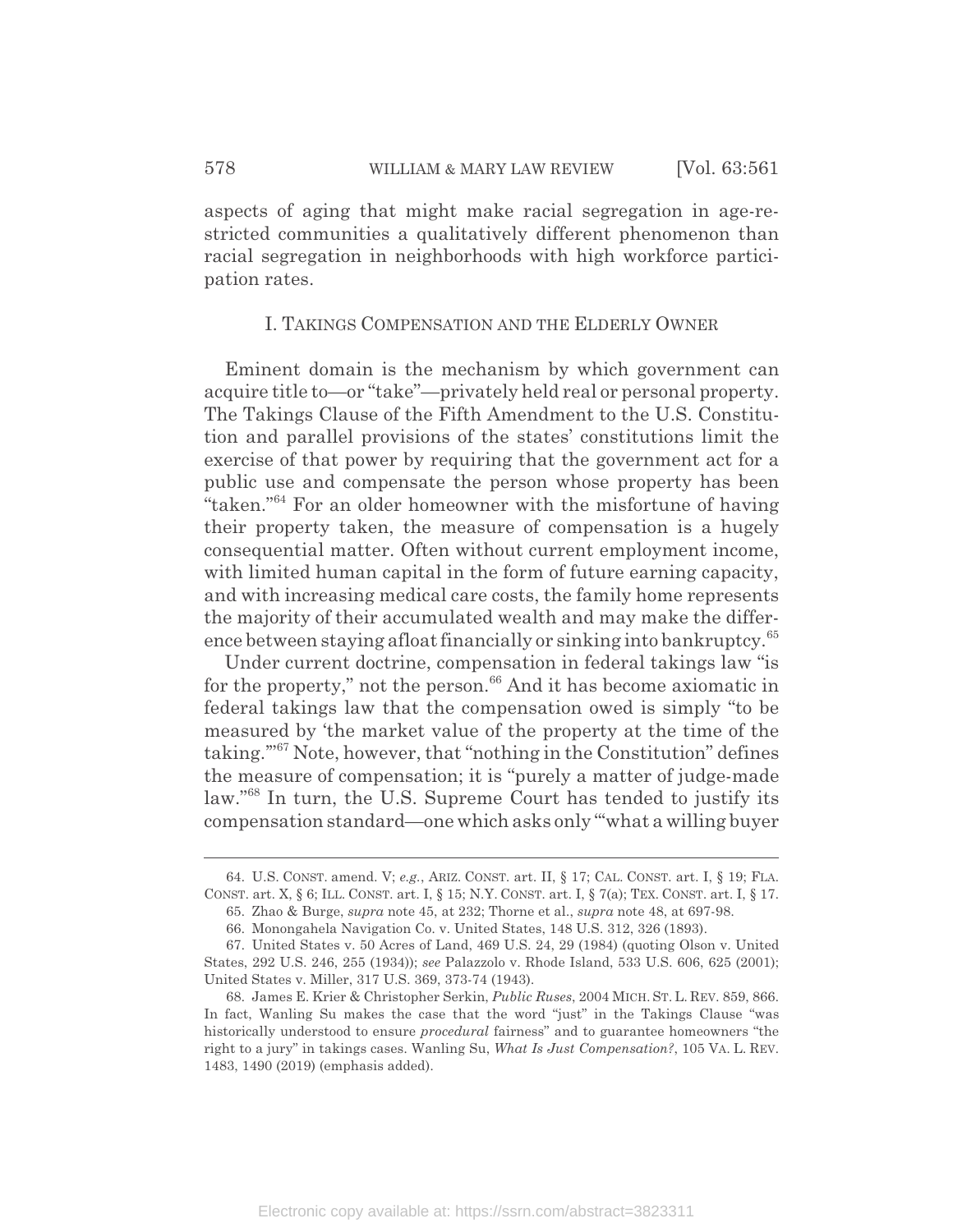would pay in cash to a willing seller' at the time of the taking"—in two ways.<sup>69</sup>

The first is by pointing to the need for a "practical"<sup>70</sup> and "relatively objective working rule."71 While appraisals, tax assessments, and the like give market value a certain predictability and rationality, the argument goes, considering an owner's subjective attachments or even an objective evaluation of the dislocation an owner might experience lacks the "external validity which makes it a fair measure of public obligation" to pay compensation.<sup>72</sup> Even still, the Court has admitted that application of the market value standard nonetheless "involves, at best, a guess by informed persons," particularly where the property at issue or other comparable property in the area "has not in fact been sold within recent times, or in significant amounts."73

The second justification is a more theoretical one. This argument begins from the premise that the purpose of the compensation requirement is not to make the property owner whole in *every* respect, but rather to put him "in as good a position *pecuniarily* as if his property had not been taken."74 Indeed, the Court has candidly "acknowledged that such an award [based on market value] does not necessarily compensate or all values an owner may derive from his property," including in particular an owner's subjective attachments or sources of value.<sup>75</sup> But, this argument goes, that is by design. Because one of the "burden[s] of common citizenship" is that

<sup>69.</sup> United States v. 564.54 Acres of Land, 441 U.S. 506, 511 (1979) (quoting *Miller*, 317 U.S. at 374). We focus here on the justifications offered for the market-value *measure* of compensation, and take as settled the justifications offered for the *payment* of compensation itself. *See, e.g.*, Frank I. Michelman, *Property, Utility, and Fairness: Comments on the Ethical Foundations of "Just Compensation" Law*, 80 HARV. L. REV. 1165, 1223 (1967); *see also* Katrina Miriam Wyman, *The Measure of Just Compensation*, 41 U.C.DAVISL. REV. 239, 248- 49 (2007) (framing takings compensation as "corrective justice").

<sup>70.</sup> *Miller*, 317 U.S. at 374.

<sup>71.</sup> *564.54 Acres of Land*, 441 U.S. at 511.

<sup>72.</sup> Kimball Laundry Co. v. United States, 338 U.S. 1, 5 (1949); *see* Kirby Forest Indus. v. United States, 467 U.S. 1, 10 n.15 (1984); United States v. Petty Motor Co., 327 U.S. 372, 377-78 (1946); *Olson*, 292 U.S. at 255.

<sup>73.</sup> *Miller*, 317 U.S. at 374-75. Thomas Merrill has argued that the problem in fact pervades the compensation analysis and renders it largely "an opinion or educated guess." Thomas W. Merrill, *Incomplete Compensation for Takings*, 11 N.Y.U. ENV'T L.J. 110, 116-17 (2002).

<sup>74.</sup> *Olson*, 292 U.S. at 255 (emphasis added).

<sup>75.</sup> *564.54 Acres of Land*, 441 U.S. at 511; *see Petty Motor Co.*, 327 U.S. at 377.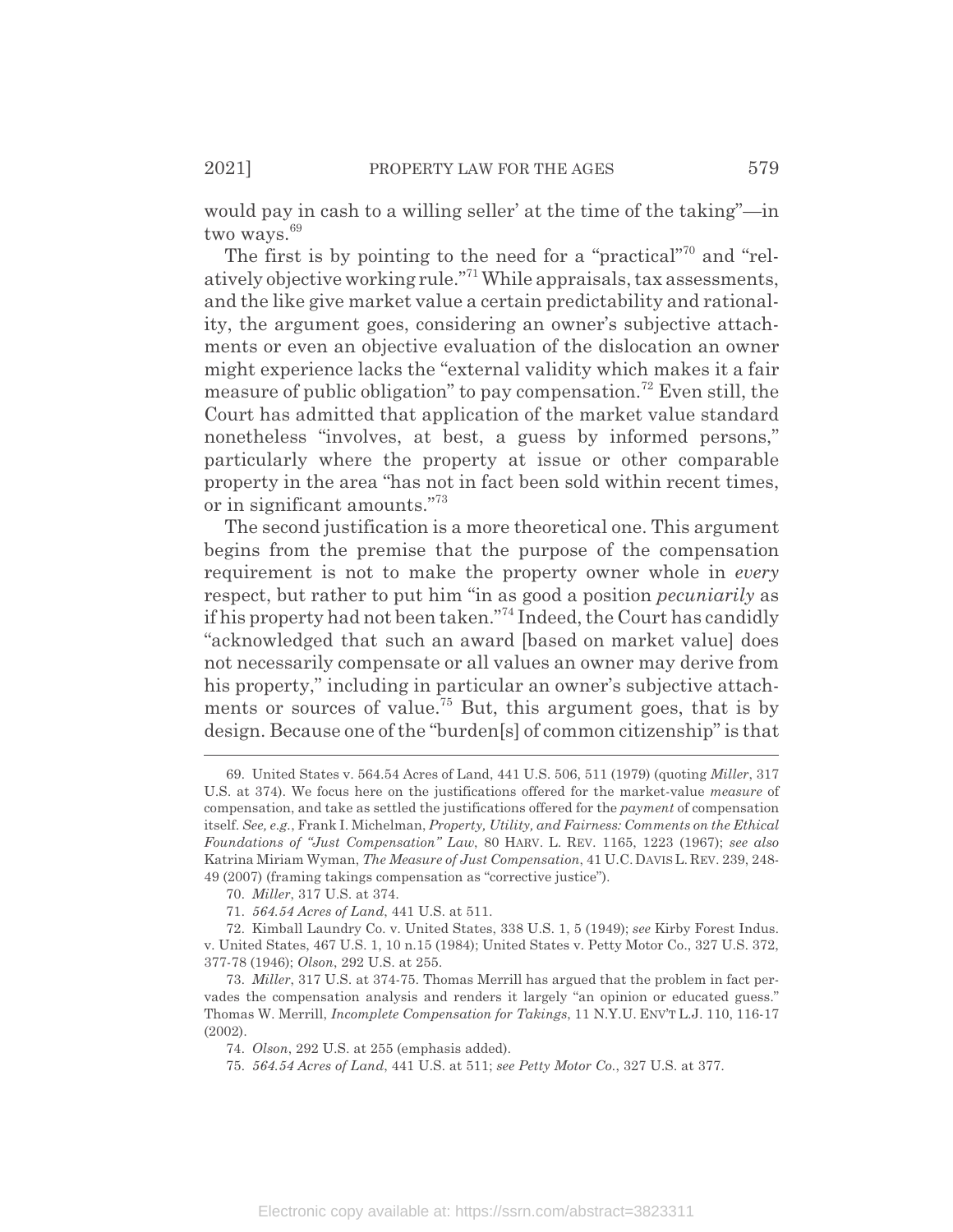"all property" is liable to "condemnation for the common good," the public is said to have no broader obligation to account for "loss to the owner of nontransferable values deriving from his unique need for property or idiosyncratic attachment to it."<sup>76</sup> But on this justification, too, the Court has demonstrated at times faint-hearted commitment and cautioned that "when market value [is] too difficult to find, or when its application would result in manifest injustice to owner or public," some other standard is warranted. $77$ The Court has therefore emphasized that the overarching question is this: "What compensation is 'just' both to an owner whose property is taken and to the public that must pay the bill?"78

While the states are all free to arrive at some higher measure of compensation under their own constitutions or statutes, they have generally mirrored the Court's approach and held that the measure of compensation for a taking is the fair market value of the property taken.79 For example, the California Supreme Court has held, first, that under its state constitution, the measure of just compensation "is often determined by the 'fair market value' of what has been lost," and second, that "there is no rigid or fixed standard that is appropriate in all settings."80 Illinois' Supreme Court has held that "the owner shall receive the market value of his property at the time of the taking."81 And New York's courts likewise measure the compensation owed under that state's constitution with reference to "market value," or "the amount which one desiring but not compelled to purchase will pay under ordinary conditions to a seller who desires but is not compelled to sell."<sup>82</sup>

<sup>76.</sup> *Kimball Laundry*, 338 U.S. at 5; *see Miller*, 317 U.S. at 375.

<sup>77.</sup> United States v. Commodities Trading Corp., 339 U.S. 121, 123 (1950).

<sup>78.</sup> *Id.*; *564.54 Acres of Land*, 441 U.S. at 512-13 (ultimately rejecting claim for compensation above market value but discussing this approach favorably); United States v. Va. Elec. & Power Co., 365 U.S. 624, 633 (1961) (observing that market value is "not an absolute standard nor an exclusive method of valuation").

<sup>79.</sup> *See* 29A C.J.S. *Eminent Domain* § 135 (2021) (compiling citations). Some states, as well as the federal government, offer statutory relocation expenses in some circumstances. *See infra* note 128 and accompanying text. Sometimes these relocation expenses have been considered to be constitutionally required. *See, e.g.*, LA. CONST. art. I, § 4(B)(5); Jacksonville Expressway Auth. v. Henry G. Du Pree Co., 108 So. 2d 289, 292 (Fla. 1958). Sometimes they have not been. *See, e.g.*, Klopping v. City of Whittier, 500 P.2d 1345, 1357 n.7 (Cal. 1972).

<sup>80.</sup> Prop. Rsrv., Inc. v. Super. Ct., 375 P.3d 887, 918 (Cal. 2016).

<sup>81.</sup> Sanitary Dist. of Chi. v. Chapin, 80 N.E. 1017, 1019 (Ill. 1907).

<sup>82.</sup> Metro. Transp. Auth. v. Longridge Assocs., 997 N.Y.S. 2d 461, 463 (App. Div. 2014).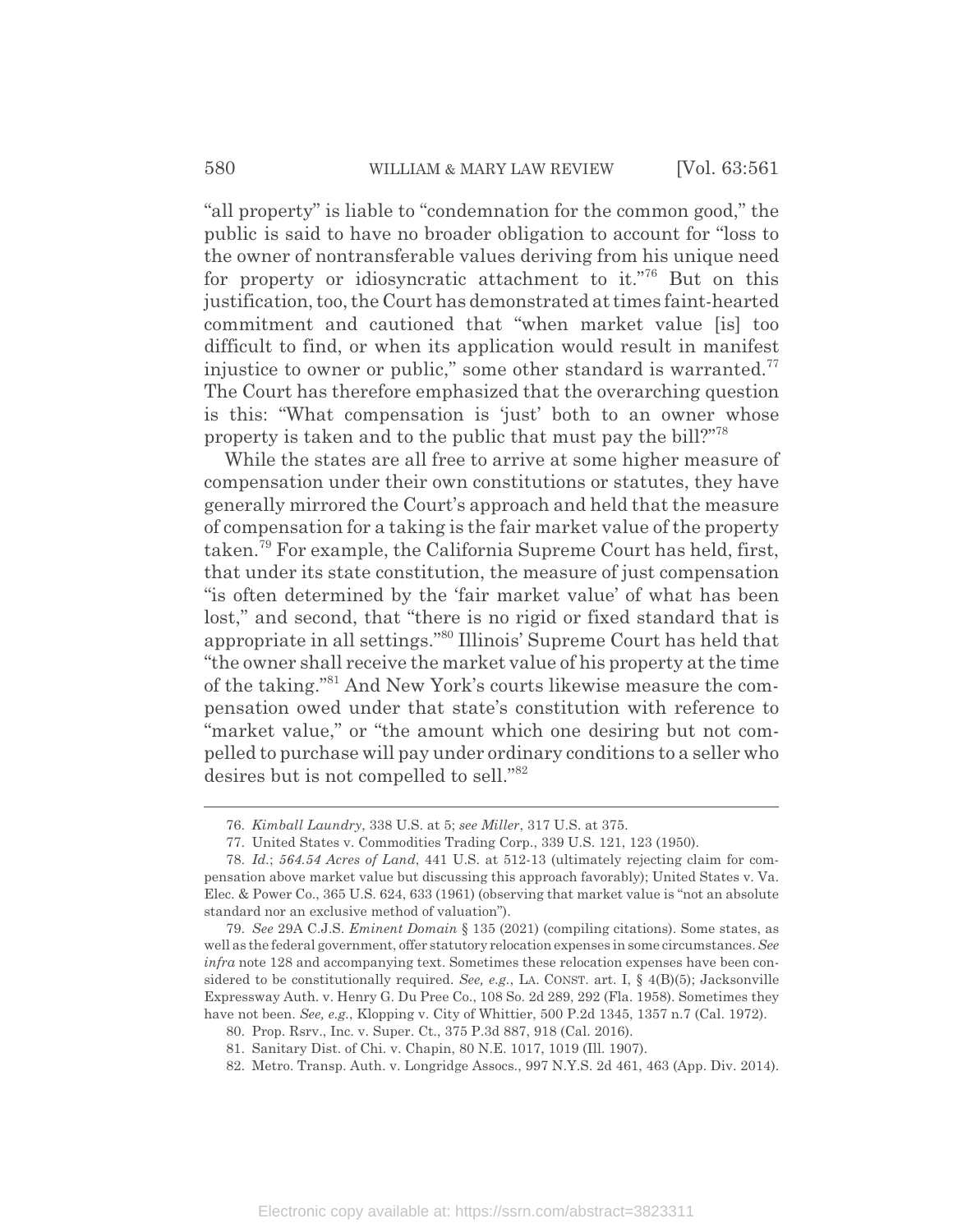A few states, however, have enacted some form of compensation above market value when the property in question is a family home. Michigan amended its constitution in 2006 to, among other things, guarantee compensation above fair market value when the property being taken is a person's "principal residence."83 In that case, "the amount of compensation made and determined for that taking shall be not less than 125% of that property's fair market value, in addition to any other reimbursement allowed by law."84 In the same year, Missouri enacted by statute a similar 25 percent premium for primary residences,<sup>85</sup> along with a 50 percent premium for property of any type that had been "owned within the same family for fifty or more years."86 Likewise, Indiana adopted a statute that provides a 25 percent premium for "agricultural land" and a 50 percent premium for "residential property."87 And Connecticut and Rhode Island provided by statute for compensation above fair market value—25 percent and 50 percent, respectively—when property, whether residential or not, is taken for economic development purposes.<sup>88</sup>

With these noteworthy exceptions, though, eminent domain law under both federal and state law considers the measure of compensation to be an "objective" inquiry centered—even if at times tweaked—on the market value of the property in question in an arms-length sale between two parties without any distinct characteristics.89 It is, however, widely understood by scholars and some judges that this measure of compensation is incomplete because it fails to account for subjective value, loss of autonomy, and more.<sup>90</sup>

<sup>83.</sup> MICH. CONST. art. X, § 2.

<sup>84.</sup> *Id.*; MICH. COMP. LAWS § 213.23(5) (2021).

<sup>85.</sup> MO. REV. STAT. §§ 523.001(3), 523.039(2) (2021).

<sup>86.</sup> *Id.* §§ 523.001(2), 523.039(3).

<sup>87.</sup> IND. CODE § 32-24-4.5-8 (2019).

<sup>88.</sup> CONN.GEN.STAT. § 8-129(a)(2) (2021); 42 R.I.GEN.LAWS§ 42-64.12-8(a) (2021). Maine altogether prohibits by statute the nonconsensual taking by a municipality of an owneroccupied residence for road construction purposes. ME. STAT. tit. 30-A, § 3101(1) (2021).

<sup>89.</sup> *See* Michael Heller & Rick Hills, *Land Assembly Districts*, 121 HARV. L. REV. 1465, 1474 (2008).

<sup>90.</sup> *See, e.g.*, Coniston Corp. v. Vill. of Hoffman Ests., 844 F.2d 461, 464 (7th Cir. 1988) ("[B]ecause of relocation costs, sentimental attachments, or the special suitability of the property for their particular (perhaps idiosyncratic) needs, [many owners] value their property at more than its market value (i.e., it is not 'for sale'). Such owners are hurt when the government takes their property and gives them just its market value in return."); Heller &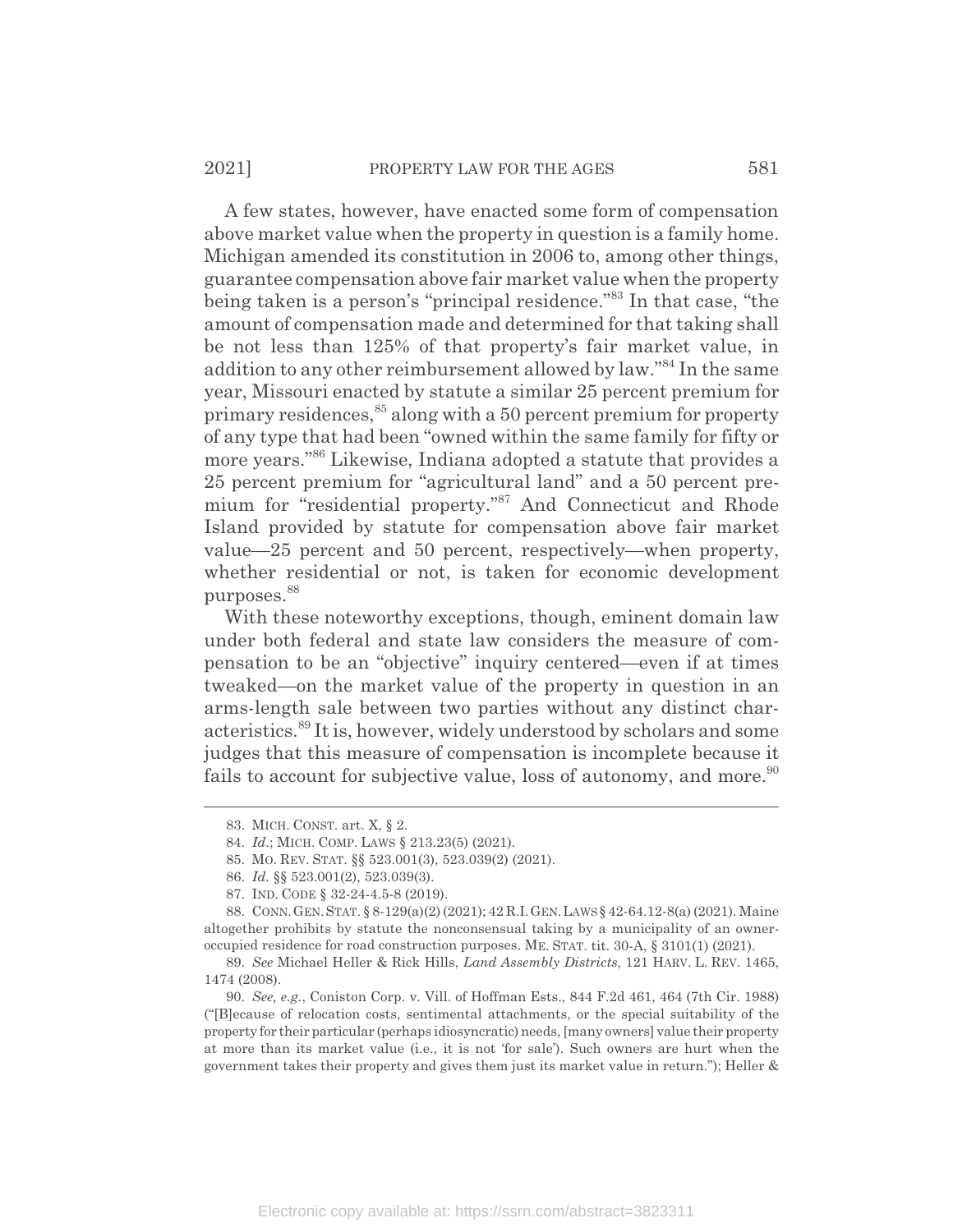Margaret Jane Radin, in particular, has famously argued that, when it comes to property that is nonfungible by virtue of its personal value to the owner or that is constitutive of one's personhood, market-value compensation will be "quite wrong" because the property interests in question are simply "incommensurate with money."<sup>91</sup> But even when courts have acknowledged as much, the doctrine generally persists for reasons of administrability and purported fairness to the public at large.  $92$ 

Our aim here is not to argue that market value is the wrong measure of compensation in general, nor is it our aim to argue that subjective valuation ought to drive the measure of compensation across the board.<sup>93</sup> Rather, our aim is more modest: we consider an objective recognition of the actual burdens and lost value that distinctly befall elderly owners, which, as a rough rule, are predictably higher than those befalling younger owners.<sup>94</sup>

After all, a key purpose of the compensation requirement is often said to be deterring government from excessive takings of property and leading government "to make efficient takings decisions—to take property only when the public benefits of the taking outweigh the burdens and costs on the private owner."95 Without such a requirement, government might take property based only on an

Hills, *supra* note 89, at 1475; Abraham Bell & Gideon Parchomovsky, *Taking Compensation Private*, 59 STAN. L. REV. 871, 873 (2007); Krier & Serkin, *supra* note 68, at 866; Lee Anne Fennell, *Taking Eminent Domain Apart*, 2004 MICH. ST. L. REV. 957, 962-67 (2004); Michelman, *supra* note 69, at 1214; *cf.* Eric A. Posner & E. Glen Weyl, *Property Is Only Another Name for Monopoly*, 9 J.LEGAL ANALYSIS 51, 87 (2017). *But see* Nicole Stelle Garnett, *The Neglected Political Economy of Eminent Domain*, 105 MICH. L. REV. 101, 111 (2006) (arguing that scholars overstate the undercompensation problem and overlook ways outside of the constitutional process in which governments make owners whole).

<sup>91.</sup> MARGARET JANE RADIN, REINTERPRETING PROPERTY 154 (1993).

<sup>92.</sup> *See supra* note 72 and accompanying text.

<sup>93.</sup> The literature is replete with various proposals to increase or change the measure of compensation. *See, e.g.*, Wyman, *supra* note 69, at 242 n.10, 256-61 (collecting sources and proposals); Heller & Hills, *supra* note 89; Bell & Parchomovsky, *supra* note 90; Fennell, *supra* note 90; John Fee, *Eminent Domain and the Sanctity of Home*, 81 NOTRE DAME L. REV. 783, 803-19 (2006).

<sup>94.</sup> *See* Bell & Parchomovsky, *supra* note 90, at 902 (theorizing that market-value compensation "disproportionately undercompensates elderly owners").

<sup>95.</sup> Michael C. Pollack, *Taking Data*, 86 U. CHI. L. REV. 77, 121 (2019); *see also* Wyman, *supra* note 69, at 246 (noting that takings compensation is "often described as a mechanism that requires governments to bear the costs of takings, and thereby motivates governments to make efficient decisions about whether to take property").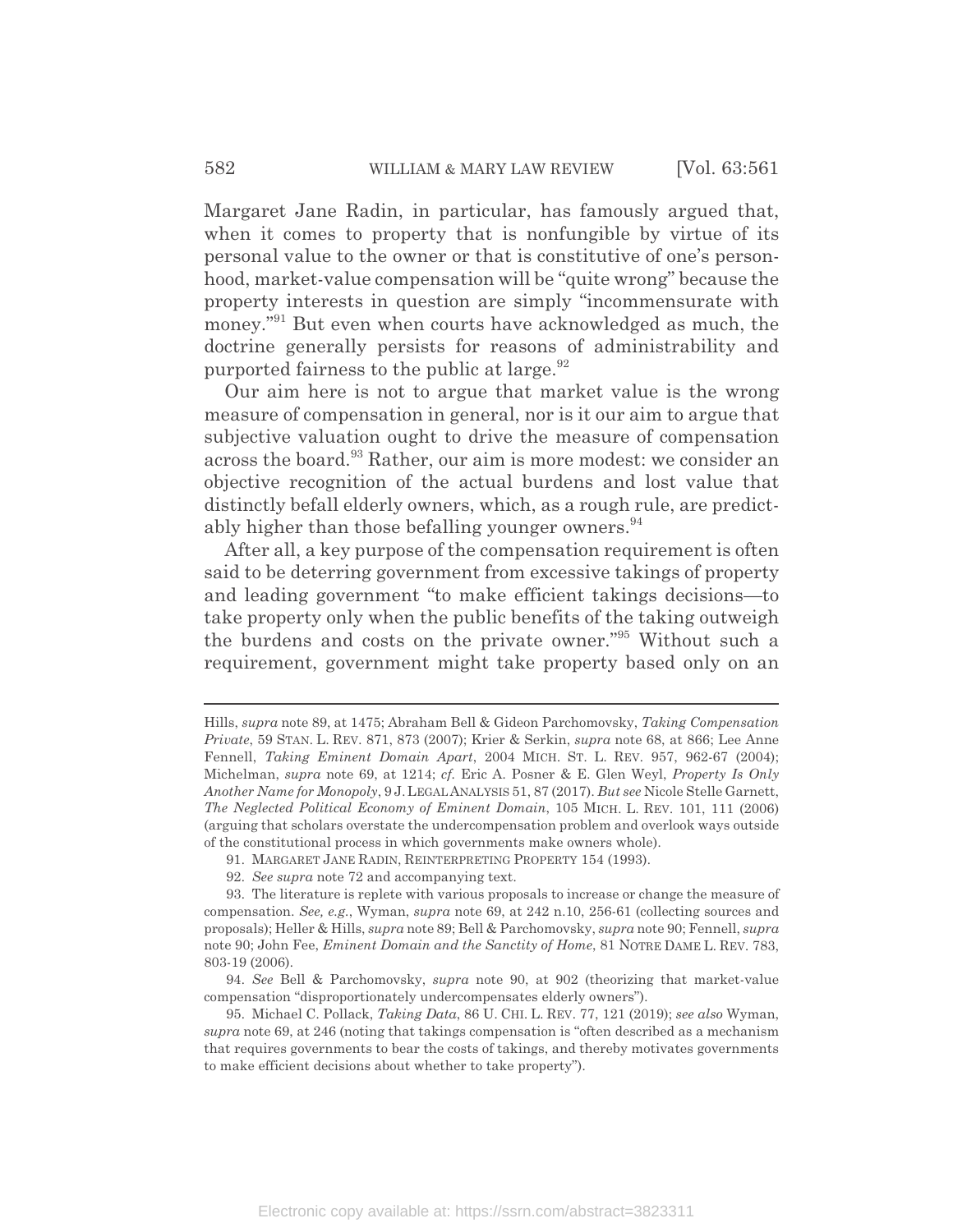evaluation of its own benefits and without regard to the costs imposed on the owner,<sup>96</sup> and "would not feel incentives, created by the price system, to use those resources efficiently."97 To be sure, there are reasons to doubt just how effective the compensation requirement is at making government internalize the costs of takings.98 But however effective the compensation requirement is or is not in general, *systematic* distortions with respect to particular groups of property owners mean that government's eminent domain activity will be especially inadequately or incorrectly deterred with respect to those owners.<sup>99</sup>

Here, the unique costs for elderly people are those associated with relocation. As discussed above, older Americans tend to be less likely to move of their own accord; the relocation rate is three times higher for a person age fifty-four and under than for a person over fifty-five.100 So even if most people of all ages would not otherwise find themselves moving in a given year, the government taking a person's home will result in an unplanned and likely unwanted move three times as often when the owner is an older person.<sup>101</sup> On average, then, having one's home taken is likely to be a qualitatively different life event for an elderly person than it would be for a younger person who is relatively more likely to have moved anyway.

<sup>96.</sup> *See, e.g.*, RICHARD A. POSNER, ECONOMIC ANALYSIS OF LAW 56-57 (7th ed. 2007); Michael A. Heller & James E. Krier, *Deterrence and Distribution in the Law of Takings*, 112 HARV. L. REV. 997, 1001 (1999); Thomas W. Merrill, Dolan v. City of Tigard*: Constitutional Rights as Public Goods*, 72 DENV. L. REV. 859, 882-83 (1995); Robert C. Ellickson, *Suburban Growth Controls: An Economic and Legal Analysis*, 86 YALE L.J. 385, 420 (1977); Michelman, *supra* note 69, at 1218.

<sup>97.</sup> Heller & Krier, *supra* note 96, at 999.

<sup>98.</sup> *See* Wyman, *supra* note 69, at 247-48 (discussing factors that distort government's ability to internalize the costs of takings); *cf.* Daryl J. Levinson, *Making Government Pay: Markets, Politics, and the Allocation of Constitutional Costs*, 67 U.CHI.L.REV. 345, 359 (2000) (arguing that there are significant obstacles that prevent government from responding to monetary incentives).

<sup>99.</sup> *Cf.* Fee, *supra* note 93, at 790-92 (arguing that, "[b]ecause just compensation law generally undervalues the home" in particular and as compared to business and investment property, "it does not adequately deter government from using eminent domain against homes"); Bell & Parchomovsky, *supra* note 90, at 883 (arguing that compensation measures that fail to account for subjective value "will fail to incentivize the government properly"); Heller & Hills, *supra* note 89, at 1468, 1481 (arguing that compensation measures that fail to account for subjective value skew the government's incentives).

<sup>100.</sup> *See supra* notes 10-19 and accompanying text.

<sup>101.</sup> *See* JCHS REPORT, *supra* note 16, at 25 (finding the same disparity in mobility rates).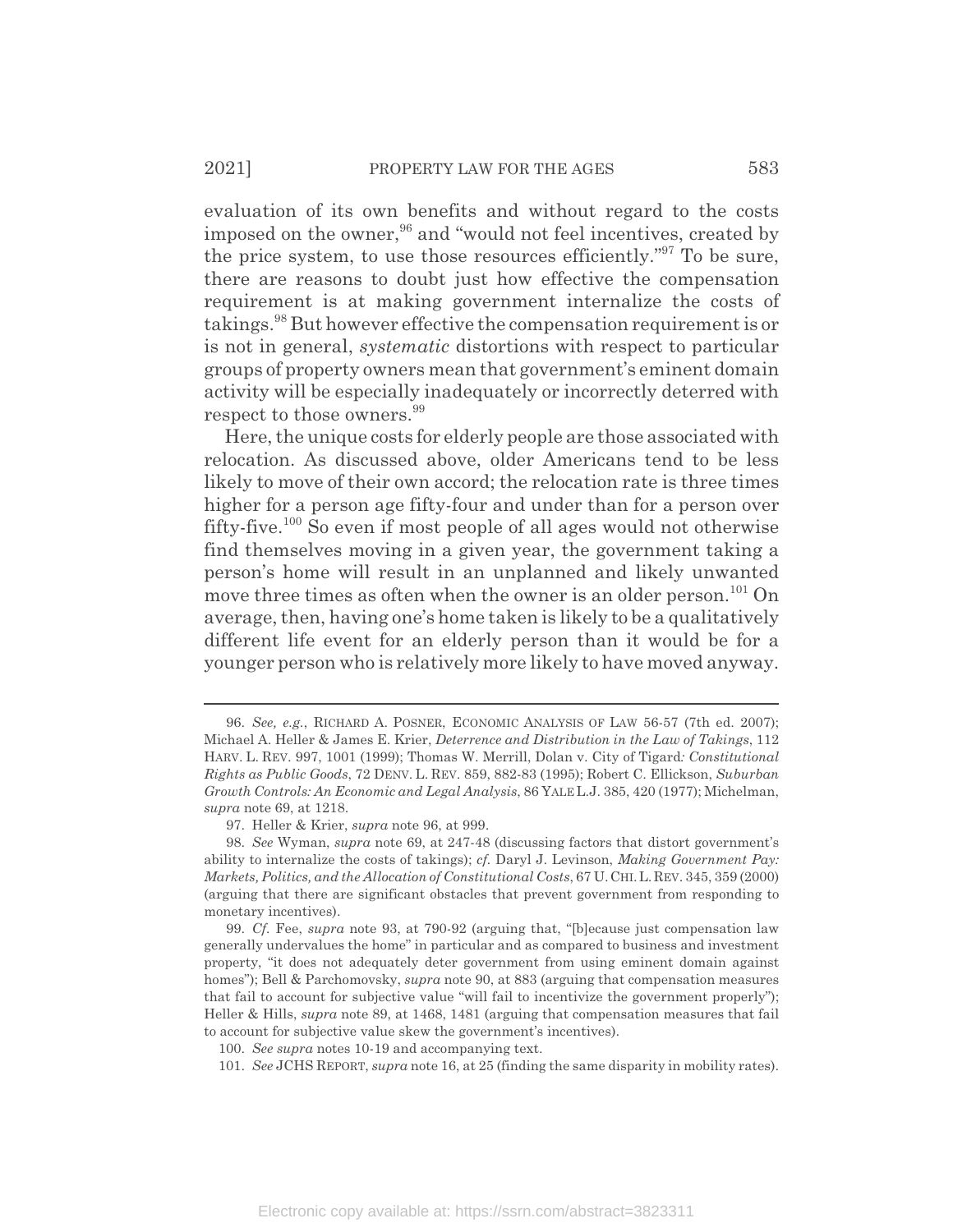Further, because amenities and fixtures become less fungible as one ages,102 an older homeowner who loses her home due to eminent domain and receives market value compensation may not be able to find and afford a replacement home with the same necessary features. After all, while those features might objectively be of great value to an older homeowner, they may well not be for a younger or even "average" homeowner and therefore may not be reflected in fair market value compensation.<sup>103</sup> Younger homeowners who are dispossessed by eminent domain, by contrast, have less "locationspecific capital" (in other words, they can move homes without suffering the same degree of welfare losses), $104$  and are likely more indifferent when it comes to the need for and value of specific home features. And because, as already discussed, community ties become significantly more salient as one ages, $105$  the involuntary loss of a home and its associated community ripples out into significant secondary effects for physical and mental health and well-being.<sup>106</sup>

Finally, even if an elderly dispossessed homeowner were able to locate an available substitute home that met her needs and was located in the same community, it is likely that she would be unable to afford it.<sup>107</sup> The reality is that neighborhoods ripe for redevelopment, and therefore targets of eminent domain, are so ripe precisely because the properties are undervalued relative to what they could fetch if put to a different use.108 They also disproportionately tend

<sup>102.</sup> *See supra* notes 22-25 and accompanying text.

<sup>103.</sup> *Cf.* Bell & Parchomovsky, *supra* note 90, at 883 (noting that fair market value compensation does not include subjective value).

<sup>104.</sup> *Cf.* Julie DaVanzo, *Repeat Migration, Information Costs, and Location-Specific Capital*, 4 POPULATION & ENV'T. 45, 47 (1981). The term is adapted from a voluminous literature in economics on firm-specific capital, which is the human capital an employee has that is tied to their continued employment at a particular firm. *See generally* Boyan Jovanovic, *Firm-Specific Capital and Turnover*, 87 J. POL. ECON. 1246 (1979).

<sup>105.</sup> *See supra* notes 25-35 and accompanying text.

<sup>106.</sup> *See* Karl Manheim, *Tenant Eviction Protection and the Takings Clause*, 1989 WIS. L. REV. 925, 943; Richard T. LeGates & Chester Hartman, *Displacement*, 15 CLEARINGHOUSE REV. 207, 236 (1981).

<sup>107.</sup> *See* LeGates & Hartman, *supra* note 106, at 211. Even the move itself and the process of searching for a replacement home are likely to be taxing. *See* Budhu v. Grasso, 479 N.Y.S.2d 303, 306 (N.Y. Civ. Ct. 1984) ("Moving often means harmful amounts of physical effort for senior citizens and may be nearly impossible for the disabled."); Cremin, *supra* note 30, at 417 (highlighting "the physical demands of searching for" new housing).

<sup>108.</sup> *See* DANA BERLINER, PUBLIC POWER, PRIVATE GAIN 185 (2003), https://ij.org/wpcontent/uploads/2015/03/ED\_report.pdf [https://perma.cc/JAE9-YQPE] (similarly observing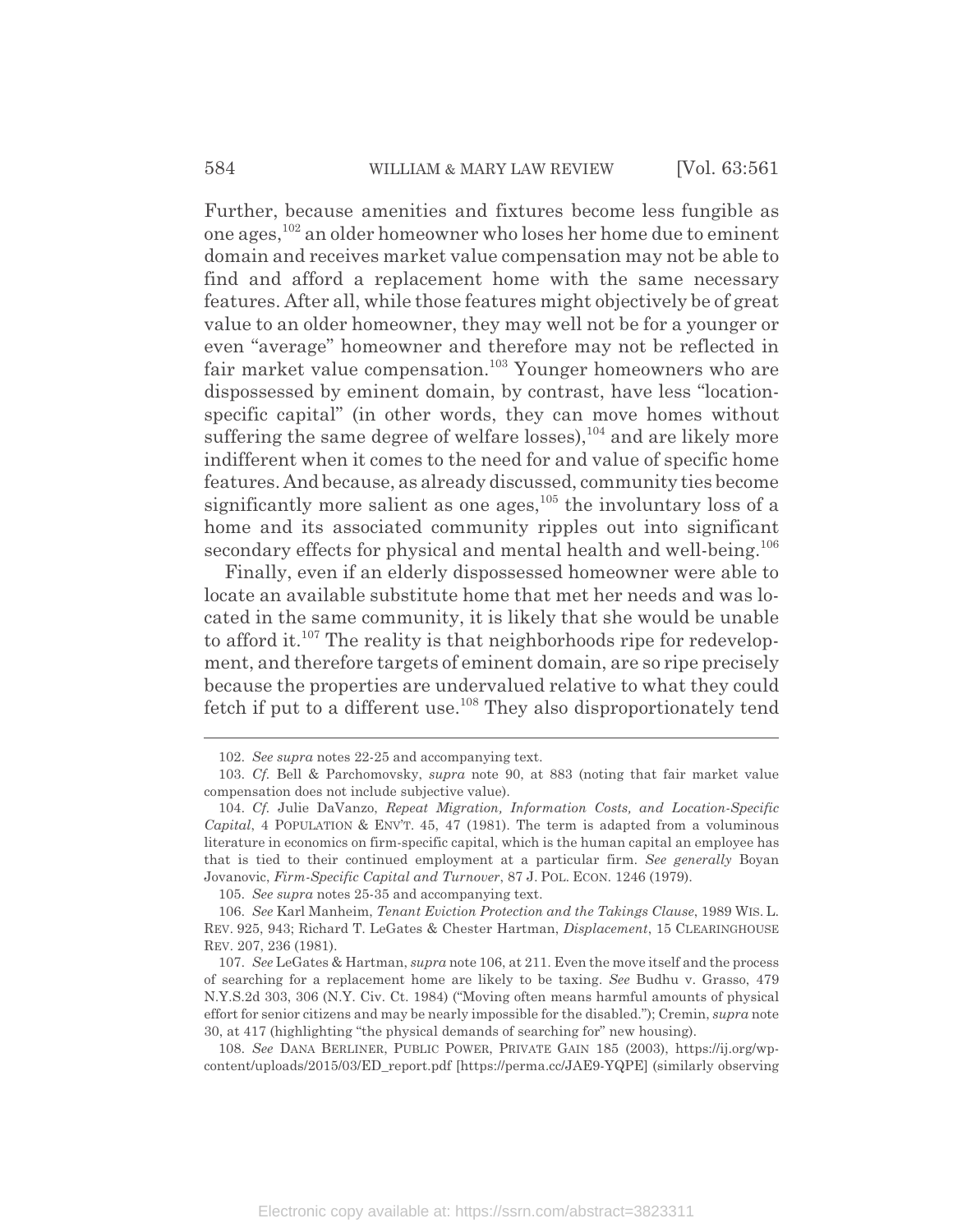to be communities of color,<sup>109</sup> which means that older people of color are particularly subject to and harmed by the practice of eminent domain.

In many of the sorts of communities that might try to improve their fortunes through development assisted by eminent domain, these elderly residents often find that, besides their own home, "few residential options are available."110 Affordable options are likely to dwindle in the wake of a development project. After all, because the purpose of the taking is often to redevelop the neighborhood and increase the tax base by bringing in new business, creating jobs, raising wages, et cetera, the consequence—often the *intended* consequence—is naturally to make property more expensive there.<sup>111</sup> But because market value compensation is measured at the time of the taking, not after, it is based on the lower, *pre-*development value.<sup>112</sup> This is all, of course, a reason why market value compensation is criticized as being inadequate with respect to condemnees both young and old alike.<sup>113</sup> But the increased reliance on community resources and the increased attachment to the neighborhood that the older condemnee feels—and the more dramatic consequences that attend the older condemnee's loss— make the inadequacy of market value compensation all the more dramatic.<sup>114</sup> The added racial disparity in takings and in the enjoyment of the opportunities made available after the development (or lack thereof) noted above only puts into sharper relief the inadequacy of the compensation.<sup>115</sup>

- 112. *See* United States v. 50 Acres of Land, 469 U.S. 24, 29 (1984).
- 113. *See* Fennell, *supra* note 90, at 965-66.
- 114. *See supra* notes 25-35 and accompanying text.

that "cities and developers look for areas of older neighborhoods in good locations" and noting they are "less expensive to condemn"). Indeed, there is even some evidence to suggest that low-value properties receive compensation that is *less* than market value, while high-value properties receive more than market value. *See* Patricia Munch, *An Economic Analysis of Eminent Domain*, 84 J. POL. ECON. 473, 488 (1976).

<sup>109.</sup> *See* Kelo v. City of New London, 545 U.S. 469, 522 (2005) (Thomas, J., dissenting) (cataloging racially disparate nature of development takings); Brief for National Ass'n for the Advancement of Colored People et al. as Amici Curiae Supporting Petitioners at 7-15, *Kelo*, 545 U.S. 469 (No. 04-108) [hereinafter NAACP Brief of Amici Curiae] (describing the disproportionate burden of eminent domain on people of color, economically disadvantaged people, and elderly people).

<sup>110.</sup> Norris-Baker & Scheidt, *supra* note 22, at 184.

<sup>111.</sup> *See Kelo*, 545 U.S. at 483.

<sup>115.</sup> *See* NAACP Brief of Amici Curiae, *supra* note 109, at 13 ("[W]hen an area is taken for 'economic development,' the underprivileged, racial and ethnic minorities, and the elderly are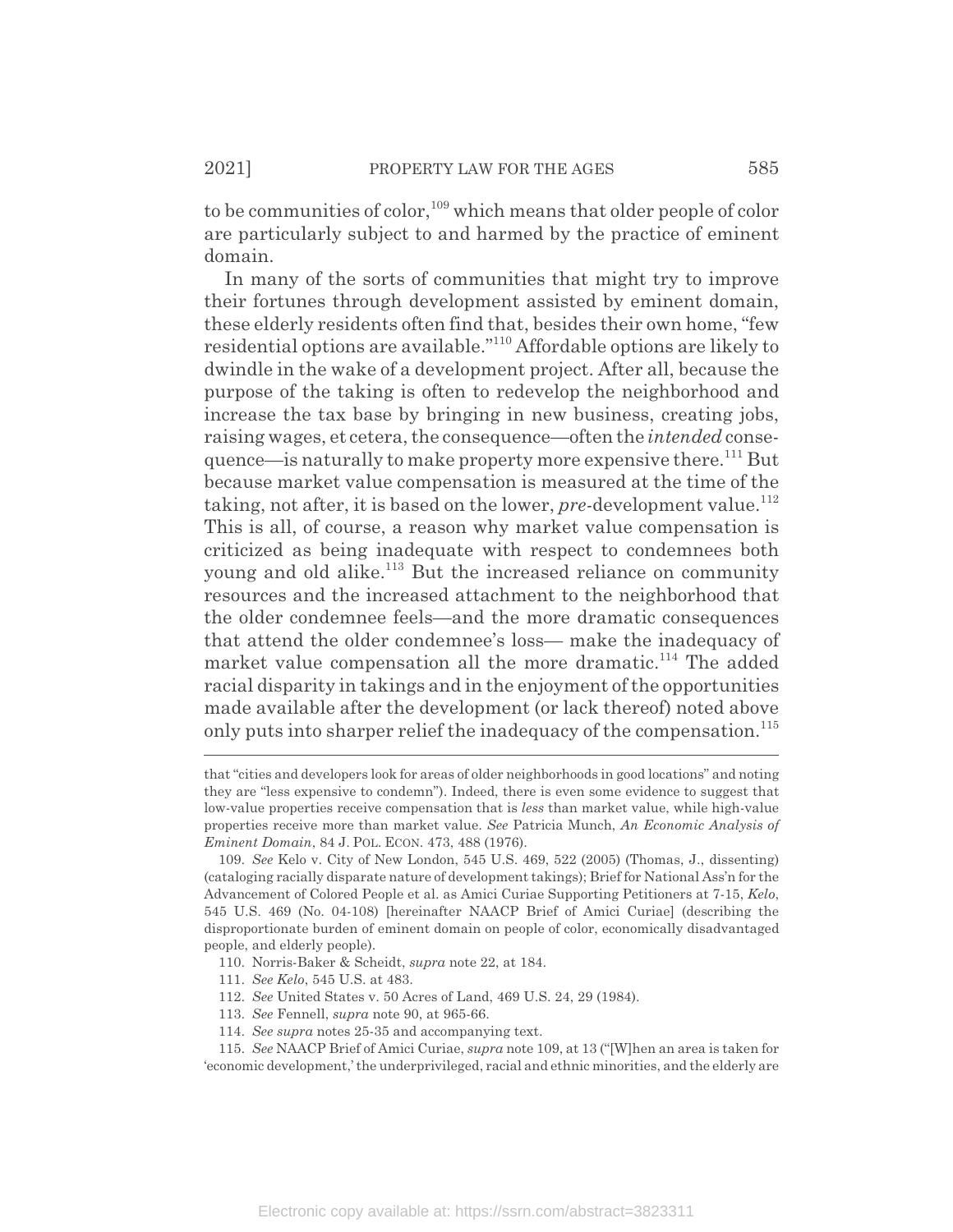One response is that, even if an elderly condemnee's compensation award is inadequate to purchase another home in the neighborhood, it might be adequate to rent another residence in the neighborhood for the remaining time in his or her life. That response has some force, but rental housing is an imperfect substitute. First, it is not an asset that can appreciate, be devised, or be leveraged as collateral in the case of unexpected health or other costs.<sup>116</sup> Second, there is some evidence that homeownership itself is associated with better health outcomes for elderly people. One study published in the Journal of Gerontology found that older homeowners were 30 percent less likely to enter a nursing home than those who did not own their home.<sup>117</sup> Perhaps even more importantly, those homeowners had 1.3 times the odds of recovering enough to exit the nursing home after entering.<sup>118</sup>

Of course, drawing causal conclusions here is complicated, and the authors of the study acknowledge that an owned home and the inheritable value it represents might perversely lead one's potential heirs to minimize costs and prematurely terminate nursing home expenses.119 But particularly in light of the data discussed above, it seems plausible that homeownership represents for the older person community assistance, a "sense of attachment[,] ... competence[,] and control," all of which can make one healthier, happier, and more supported in living independently.<sup>120</sup>

So, with all of this in mind, we propose providing older condemnees with a measure of compensation that is not simply the

driven out of their own neighborhoods, unable to afford to live in the 'revitalized' community."). *See generally* John A. Powell & Marguerite L. Spencer, *Giving Them the Old "One-Two": Gentrification and the K.O. of Impoverished Urban Dwellers of Color*, 46 HOW. L.J. 433 (2003) (discussing the dislocation and consequent harms that flow from redevelopment efforts to people of color).

<sup>116.</sup> Jann Swanson, *Looking for Affordable Housing? UI Says Look to Homeownership*, MORT.NEWSDAILY (May 24, 2021, 12:23 PM), http://www.mortgagenewsdaily.com/05242021\_ housing\_affordability.asp [https://perma.cc/44YG-4WPP].

<sup>117.</sup> *See* Vernon L. Greene & Jan I. Ondrich, *Risk Factors for Nursing Home Admissions and Exits: A Discrete-Time Hazard Function Approach*, 45 J. GERONTOLOGY S250, S255 (1990).

<sup>118.</sup> *Id.* at S256.

<sup>119.</sup> *Id.* at S257.

<sup>120.</sup> *Id.*; *see* NAACP Brief of Amici Curiae, *supra* note 109, at 14 (noting that "the elderly strongly prefer independent living in their own homes to other alternatives" and collecting sources); JCHS REPORT, *supra* note 16, at 11, 26.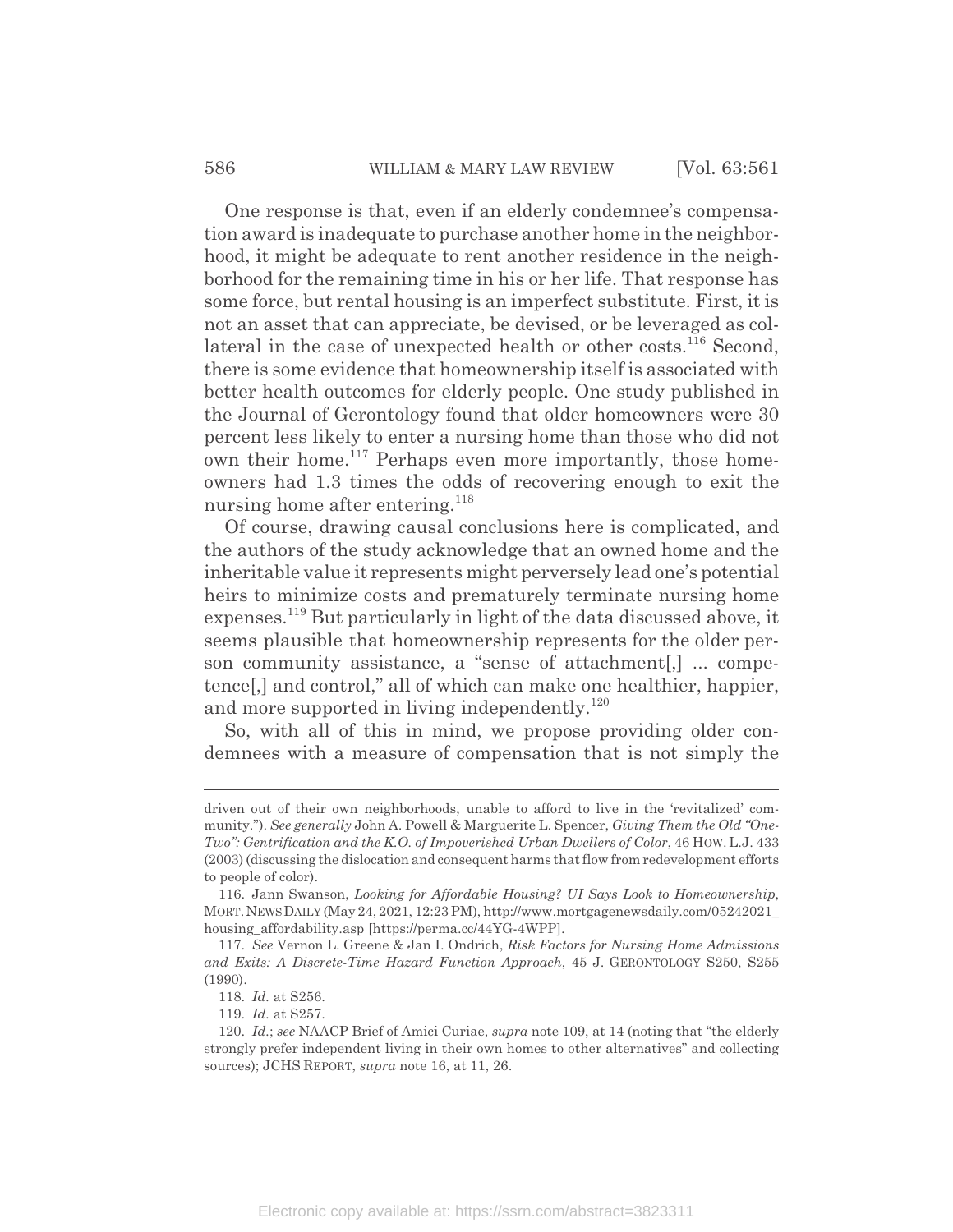market value of the property taken. Though our motivation is similar to that of states like Michigan, Missouri, and the others discussed above that award fixed premiums for condemned residential property across the board, we depart from that model for two reasons. $121$ 

First, these premiums are likely to disproportionately benefit younger homeowners with outstanding mortgages. A 20 percent premium on a home with a \$200,000 market value and a \$160,000 mortgage is a bonus equivalent to the homeowner's entire equity. The same premium on the same home owned by an older condemnee who has paid off her mortgage is a bonus equivalent to only 20 percent of her equity.

Second, because our focus is less on the property's status and more on the owner's—a concededly less straightforward question we suggest that judges adjudicating takings cases and interpreting applicable constitutional commands, or legislatures deciding what sorts of super-constitutional compensation will be offered, should take account of the condemnee's age, length of tenure in the home, vulnerability, community ties, and ability to acquire other suitable housing in the neighborhood. And they should aim to award enough compensation as to empower the elderly condemnee to remain in the neighborhood and preserve her interpersonal and spatial relationships. This measure of compensation would better reflect the actual costs imposed on an older condemnee. It would force the government to internalize the true costs of the taking and thereby more appropriately deter and shape the government's activity.<sup>122</sup> By rewarding only longtime owners, it would discourage arbitrage whereby land that is slated for eminent domain would be sold to an elderly owner to generate higher compensation.<sup>123</sup> Finally, it would ensure fairness and respect for the personhood and independence of older owners.

<sup>121.</sup> *See supra* notes 80-85 and accompanying text. Similarly, and similarly not speaking about elderly people in particular, John Fee suggests that government be made to pay homeowners "market value plus *X* percent of the home's market value, where *X* depends on how long the owner has lived in the home." Fee, *supra* note 93, at 815. Because more factors besides the property's status as a home are at play here, we do not offer a similar formula, but the motivation is comparable.

<sup>122.</sup> *See supra* notes 93-97 and accompanying text.

<sup>123.</sup> *See supra* notes 85-87 and accompanying text.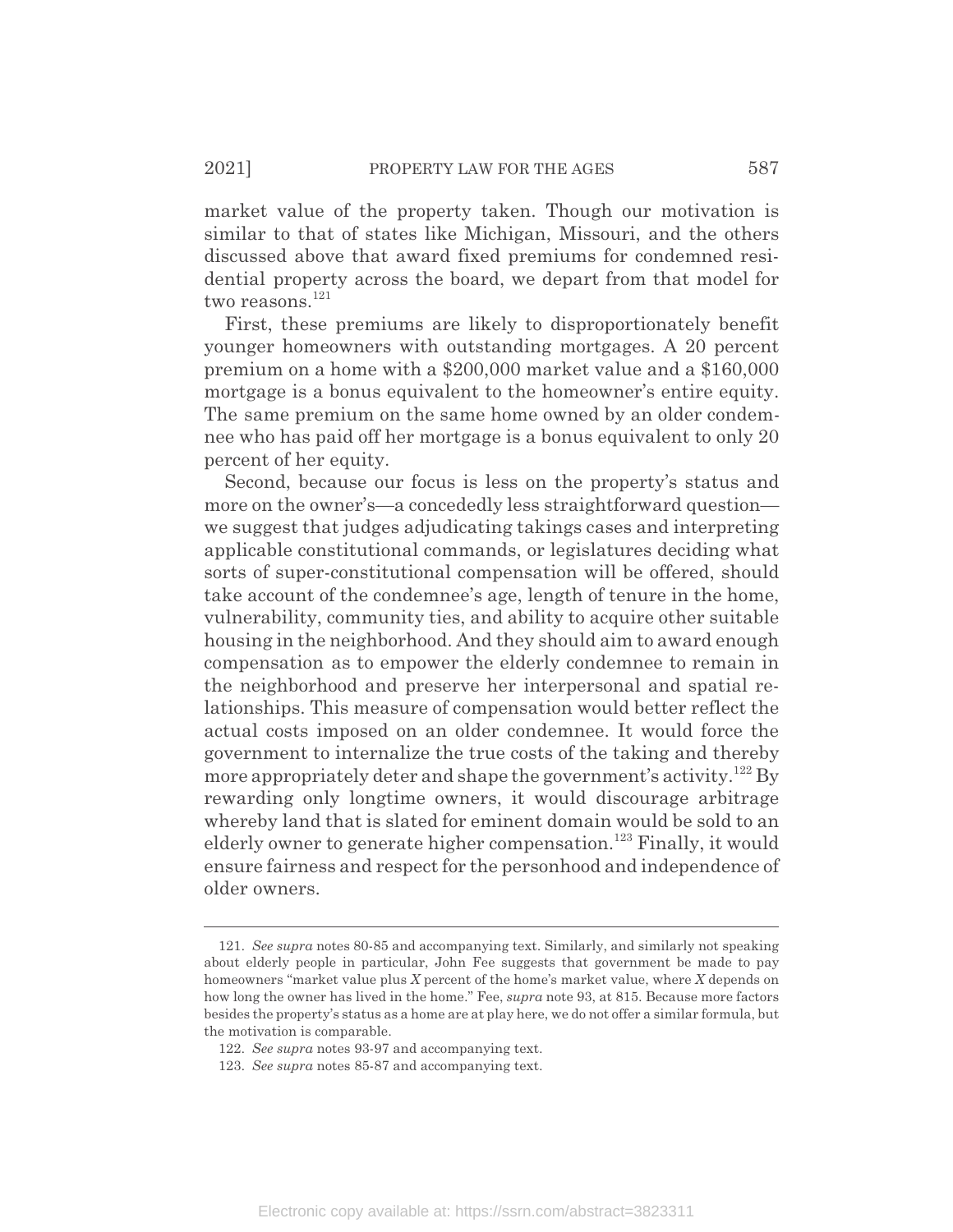While it is true that this approach would be less scientific than the Supreme Court insists looking to market value is, $^{124}$  the reality remains that even market value measures are imprecise.<sup>125</sup> As long as courts are having to make "guess[es],"126 we suggest they might at least consider as well a "guess" as to the true costs borne by the older condemnee.127 Federal and state law *already* allow for the payment of more than market value in some circumstances—in the form of residential and business relocation expenses and damages for business interruption and loss of customer base.<sup>128</sup> Our proposal does not require too great a leap from these concessions already made. Thus, regardless of what compensation floor the Supreme Court says is required by the Constitution, or regardless of what Congress decides, nothing stops state courts from interpreting the demands of their own takings clauses along these lines or state legislatures from choosing to award compensation along these lines regardless of what their constitutions demand.129 Indeed, as noted above, some states already have colored outside the lines of fair market value.<sup>130</sup>

One objection is that, even given the distinct burdens elderly condemnees face, it would be inappropriate or would engender new unfairness to provide them compensation above market value.<sup>131</sup>

128. *See* 42 U.S.C. §§ 4622, 4630 (providing for relocation expenses); Fee, *supra* note 93, at 791-93 (discussing these payments); Garnett, *supra* note 90, at 121-24 (discussing federal and state law relocation and business interruption payment requirements, as well as relocation assistance programs, and collecting state statutes); Serkin, *supra* note 125, at 687-88 & n.47 (noting state law rules that award consequential damages). A number of state constitutions also contain a compensation provision applicable when government "damages" private property. *See generally* Maureen E. Brady, *The Damagings Clauses*, 104 VA. L. REV. 341 (2018).

129. *See generally* JEFFREY S. SUTTON, 51 IMPERFECT SOLUTIONS: STATES AND THE MAKING OF AMERICAN CONSTITUTIONAL LAW (2018) (calling for states and advocates to innovate and experiment with rights protections under state constitutions).

130. *See supra* notes 80-85 and accompanying text.

131. As noted earlier, one might contend that a more fair or efficient way to address the burdens elderly condemnees face would be to minimize their relocation costs rather than

<sup>124.</sup> *See supra* note 69 and accompanying text.

<sup>125.</sup> *See* Christopher Serkin, *The Meaning of Value: Assessing Just Compensation for Regulatory Takings*, 99 NW. U. L. REV. 677, 683-84 (2005).

<sup>126.</sup> United States v. Miller, 317 U.S. 369, 374-75 (1943).

<sup>127.</sup> *Cf.* Krier & Serkin, *supra* note 68, at 866 (suggesting, by way of addressing a different problem in takings law, that, because the Constitution does not define the measure of compensation, "courts can use their power to alter the measure of compensation as a means to guard against" abusive or problematic results).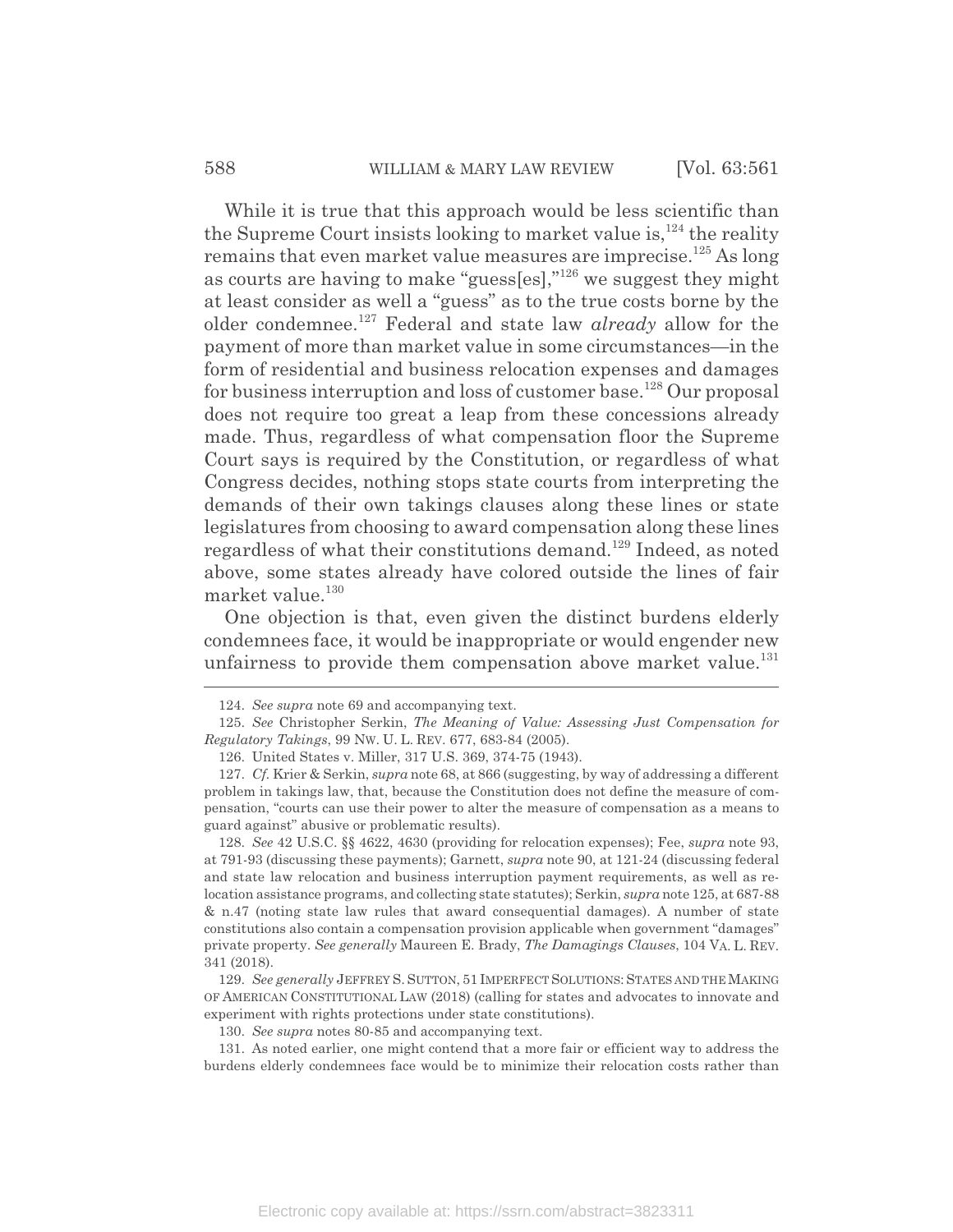There are two important responses. The first is that our proposal does not offer older condemnees a flat premium. Rather, it is meant to enable older condemnees to seek, and judges to award, compensation based on the actual degree of their heightened dislocation. Accordingly, for example, an elderly condemnee who is a newcomer to the neighborhood and has other significant financial resources probably will not receive extra compensation under this proposal. Older condemnees with more limited resources, higher degrees of community ties, or in more rapidly gentrifying real estate markets, by contrast, would be the primary beneficiaries. And while the added compensation would come out of taxpayers' pockets, we submit that these particular burdens of condemnation are not fairly shouldered by elderly condemnees and ought instead to be shouldered broadly by the taxpayers in the form of targeted, heightened compensation.<sup>132</sup>

The second response is that laws that protect or even privilege older people in ways different from their younger counterparts are not uncommon—consider the Social Security Act and the Medicare Act—and are often justified on the basis that, throughout one's lifecycle, one can expect both to be burdened by these laws (when one is a younger taxpayer) and to be benefited by them (when one is older).133 That is, the unfairness that may appear at a given period of time is mitigated because, across periods of time, everyone can expect to get both the short and long end of the stick. For the same

increase their compensation. But because alleviating many of the burdens faced by elderly condemnees is not especially within the power of the law or would impose significant costs on the government, compensating for these losses may often be the best way to feasibly and efficiently account for them. *See supra* notes 22-40 and accompanying text.

<sup>132.</sup> *See* Armstrong v. United States, 364 U.S. 40, 49 (1960) ("[J]ust compensation was designed to bar Government from forcing some people alone to bear public burdens which, in all fairness and justice, should be borne by the public as a whole.").

<sup>133.</sup> *See, e.g.*, Mass. Bd. of Ret. v. Murgia, 427 U.S. 307, 313-14 (1976) (per curiam) (subjecting age-based classifications to only rational basis review because old age "marks a stage that each of us will reach if we live out our normal span"); Boni-Saenz, *Discrimination*, *supra* note 4, at 870-75 (discussing temporal equality). Of course, it would hardly be justifiable to require all young people to turn over the entirety of their incomes to elderly people on the theory that the shoe will one day be on the other foot. Moment-to-moment injustices may be softened by later rewards, yet they are rarely erased. *See* Boni-Saenz, *Vulnerability*, *supra* note 4, at 176. But this proposal, like the others in this Article, is meant to be tailored to the source of the harm and the extent of actually differing needs while minimizing collateral consequences.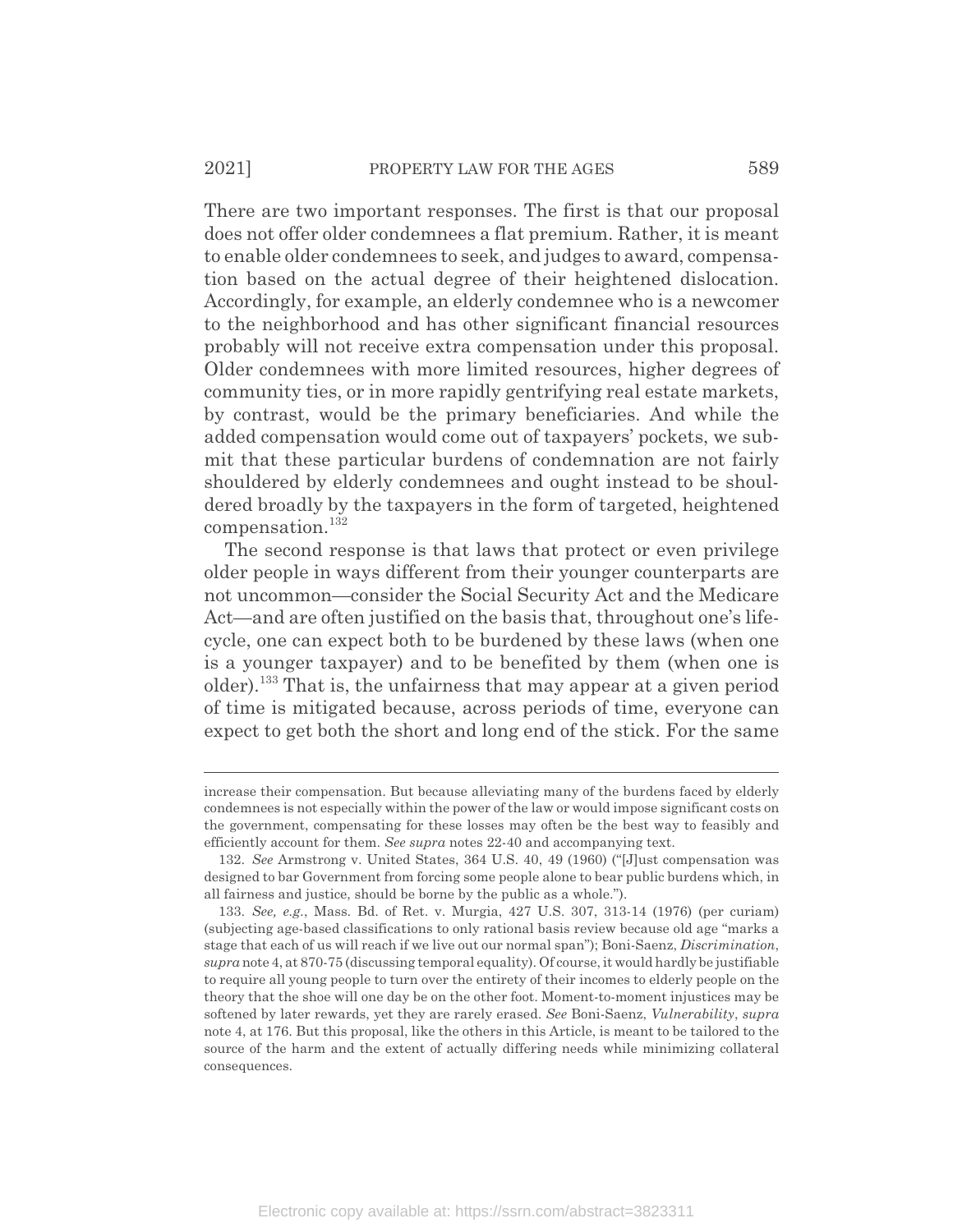reason, insofar as one is concerned that laws designed to protect a given class might contribute to the stigmatization of that class—a proposition with which one might well globally take issue in any event—that concern is implicated less saliently where, as here, the law operates to distribute privileges across time rather than across people.

A related objection is that, because the homeownership rate is significantly higher for white Americans than for Black Americans,134 one effect of enabling older owners to receive heightened compensation is a redistribution of wealth from Black taxpayers to elderly white homeowners. We readily concede this problem. But rather than proceed to deny the needs of older homeowners—of all races—it strikes us as more appropriate to couple our proposal here with targeted taxing and spending policies designed to increase the rate of Black homeownership and to directly mitigate racial inequities more broadly.<sup>135</sup>

One final concern is that providing above-market compensation has the potential to alter the political dynamics of eminent domain and cause older property owners to support or even invite takings.<sup>136</sup> To start, it is important not to overstate the political power of elderly people and associated lobbying interests like the AARP. Though there is evidence that older people tend to participate in local government more than younger people, $137$  there is also some evidence suggesting that the political power of older people is more potent at the state level than at the local level, particularly with respect to land use law.138 But it is at the local level that specific takings decisions are often made.139 There is, therefore, some reason

137. *See* Katherine Levine Einstein, Maxwell Palmer & David M. Glick, *Who Participates in Local Government? Evidence from Meeting Minutes*, 17 PERSPS. ON POL. 28, 29 (2019).

139. *See, e.g.*, Michael C. Pollack, *Reallocating Redevelopment Risk*, 73 FLA. L. REV. (forthcoming 2021) (manuscript at 7-18), https://papers.ssrn.com/sol3/papers.cfm?abstract\_id=37

<sup>134.</sup> At the end of 2019, the homeownership rate for white non-Hispanic Americans was 73.7 percent, while the rate for Black Americans was 44 percent. *Quarterly Residential Vacancies and Homeownership, First Quarter 2021*, U.S. CENSUS BUREAU (Apr. 27, 2021), https://www.census.gov/housing/hvs/files/currenthvspress.pdf [https://perma.cc/7BEJ-3FHT].

<sup>135.</sup> *See generally* Louis Kaplow & Steven Shavell, *Why the Legal System Is Less Efficient than the Income Tax in Redistributing Income*, 23 J. LEGAL STUD. 667 (1994) (noting that redistribution is better accomplished through tax and transfer programs rather than legal rules that are slanted to benefit the less fortunate).

<sup>136.</sup> *See* Garnett, *supra* note 90, at 142-43.

<sup>138.</sup> *See* Brinig & Garnett, *supra* note 32, at 539.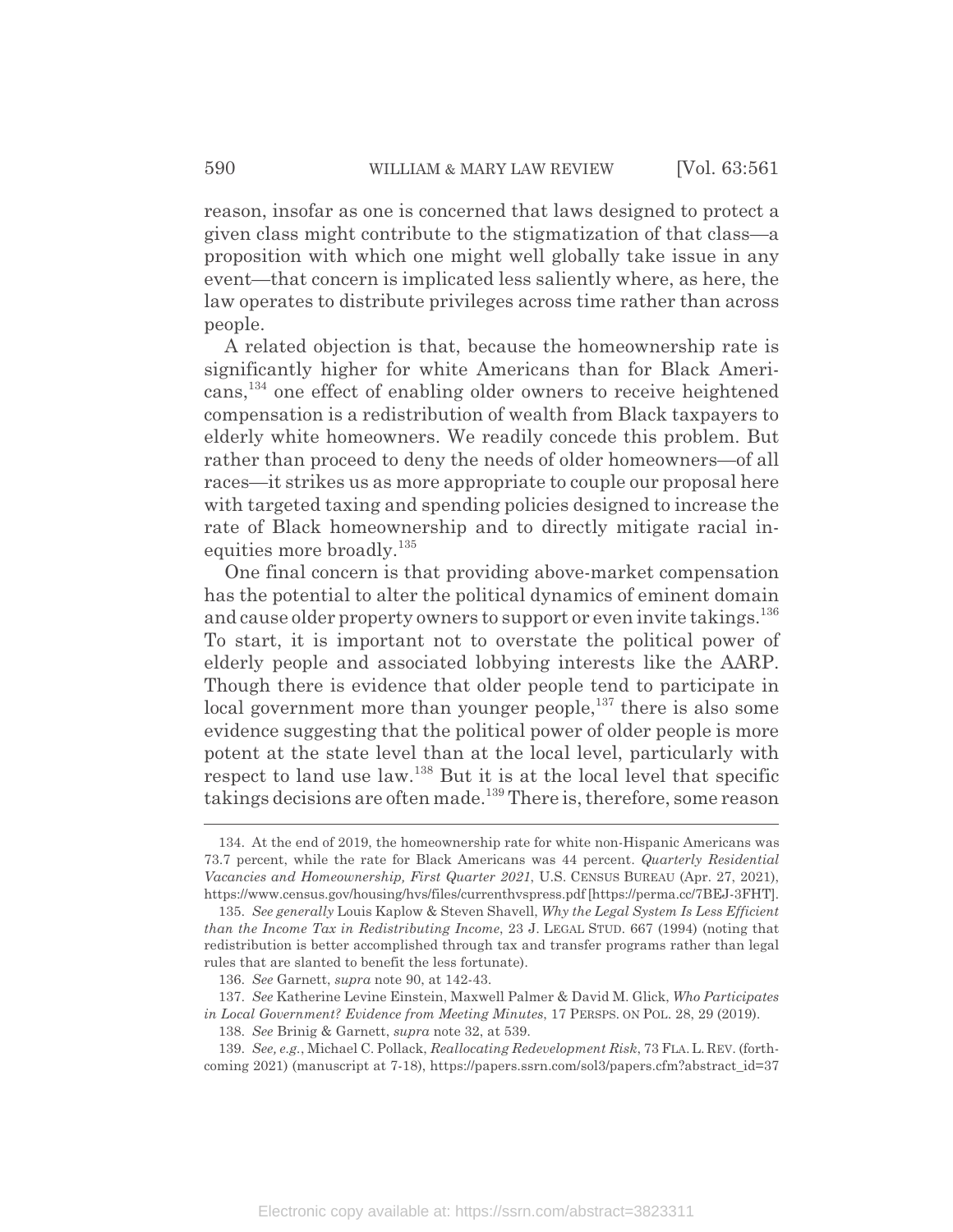to wonder about the precise degree to which older property owners are actually altering the landscape of local takings decisions.

Even assuming older owners do exert substantial power in land use decision-making and that our proposal would mean increasing their support for takings, the normative valence of that consequence likely turns to some degree on one's view about the current state of things. That is, if there is currently an optimal amount and distribution of takings, then offering heightened compensation for older owners might engender rent-seeking and the pursuit of projects that are not socially beneficial. But if there is presently too much opposition to socially beneficial projects, then breaking down that opposition with larger compensation awards would be desirable.

Indeed, it is quite possible that the prevailing *failure* to provide above-market compensation to elderly owners inefficiently *deters* otherwise socially beneficial exercises of eminent domain by making socially desirable takings especially politically toxic—either because elderly owners are in fact able to overcome broad local support for exercises of eminent domain or because they are sympathetic symbols around which opponents of eminent domain can rally.

For example, takings opponents of all ages made much of the fact that Wilhelmina Dery, one of the owners dispossessed by the taking at issue in *Kelo v. City of New London*, was an elderly woman (age eighty-seven at the time of the Supreme Court's decision) who had lived in her house for her entire life.<sup>140</sup> An above-market compensation award for Ms. Dery might have helped neutralize the political opposition that eventually helped sink a project that the Supreme Court held could go forward.141 Insofar as some of the most salient obstacles to the efficient use of eminent domain since *Kelo* have similarly been political rather than financial, increased compensation for the most sympathetic and most inconvenienced property owners has the potential to lead to better land use decisions.

<sup>97297 [</sup>https://perma.cc/JLE2-WD79] (collecting examples).

<sup>140.</sup> *See* 545 U.S. 469, 475 (2005).

<sup>141.</sup> *See id.* at 489-90.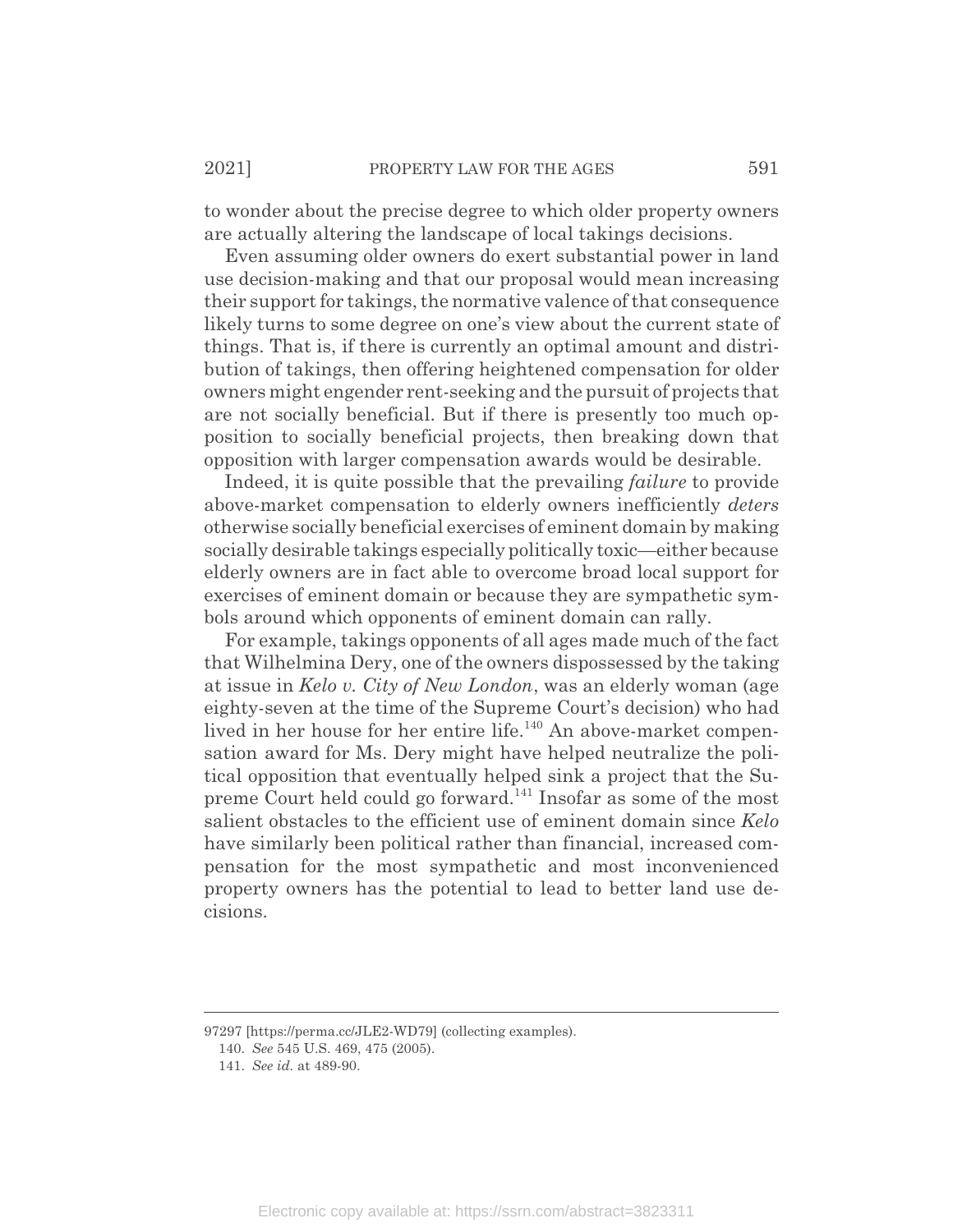#### II. WASTE, PARTITION, AND THE ELDERLY LIFE TENANT

We showed in Part I how the particularly high relocation costs faced by older people should inform the question of how much compensation they are due if their property is taken. Our next example, involving the powers of life tenants, is one in which high relocation costs are sometimes present but play second fiddle to the relatively inelastic income and shortened time horizons of elderly occupiers of property. Thus, beginning with these two Parts, we can begin to understand the role of all three of the particular attributes of elderly people we identify, and then in the Parts that follow we will see how different mixes of these attributes give rise to divergent policy prescriptions.

A large body of property law has arisen to manage potential conflicts between those who have possessory interests and future interests in land.142 The law of waste is the key mechanism that common law courts have developed to ensure that the holder of the possessory estate does not squander the land's value, leaving the future interest holder with a diminished asset.<sup>143</sup> Because so many life tenants are elderly, the problems associated with life estate conflicts often arise in situations involving senior citizens.<sup>144</sup>

During the twentieth century, the life estate fell out of fashion as an estate planning tool, so much so that influential legal texts regularly advised against creating a life estate and strongly recommended the use of a trust instead. $145$  In recent years, life tenancies have reemerged as a popular estate planning strategy,

<sup>142.</sup> *See, e.g.*, JESSE DUKEMINIER, JAMES E. KRIER, GREGORY S. ALEXANDER, MICHAEL H. SCHILL & LIOR JACOB STRAHILEVITZ, PROPERTY 279 (9th ed. 2018).

<sup>143.</sup> *See* Travelers Ins. Co. v. 633 Third Assocs., 14 F.3d 114, 119-20 (2d Cir. 1994). *See generally* Jedediah Purdy, *The American Transformation of Waste Doctrine: A Pluralist Interpretation*, 91 CORNELL L. REV. 653 (2006).

<sup>144.</sup> *See, e.g.*, Fehringer v. Fehringer, 367 S.W.2d 781, 782-83 (Tenn. 1963) (involving a seventy-seven-year-old life tenant moving for partition). Life estates are frequently created by a testator in favor of their widow or widower, who will often be of a similar age as the decedent. Testators will rarely create remainder interests that follow estates held by youthful life tenants because the remainders are unlikely to become possessory until several decades after the testator's death.

<sup>145.</sup> *See, e.g.*, DUKEMINIER ET AL., *supra* note 142, at 279 ("A trust is a more flexible and usually more desirable property arrangement than a legal life estate.").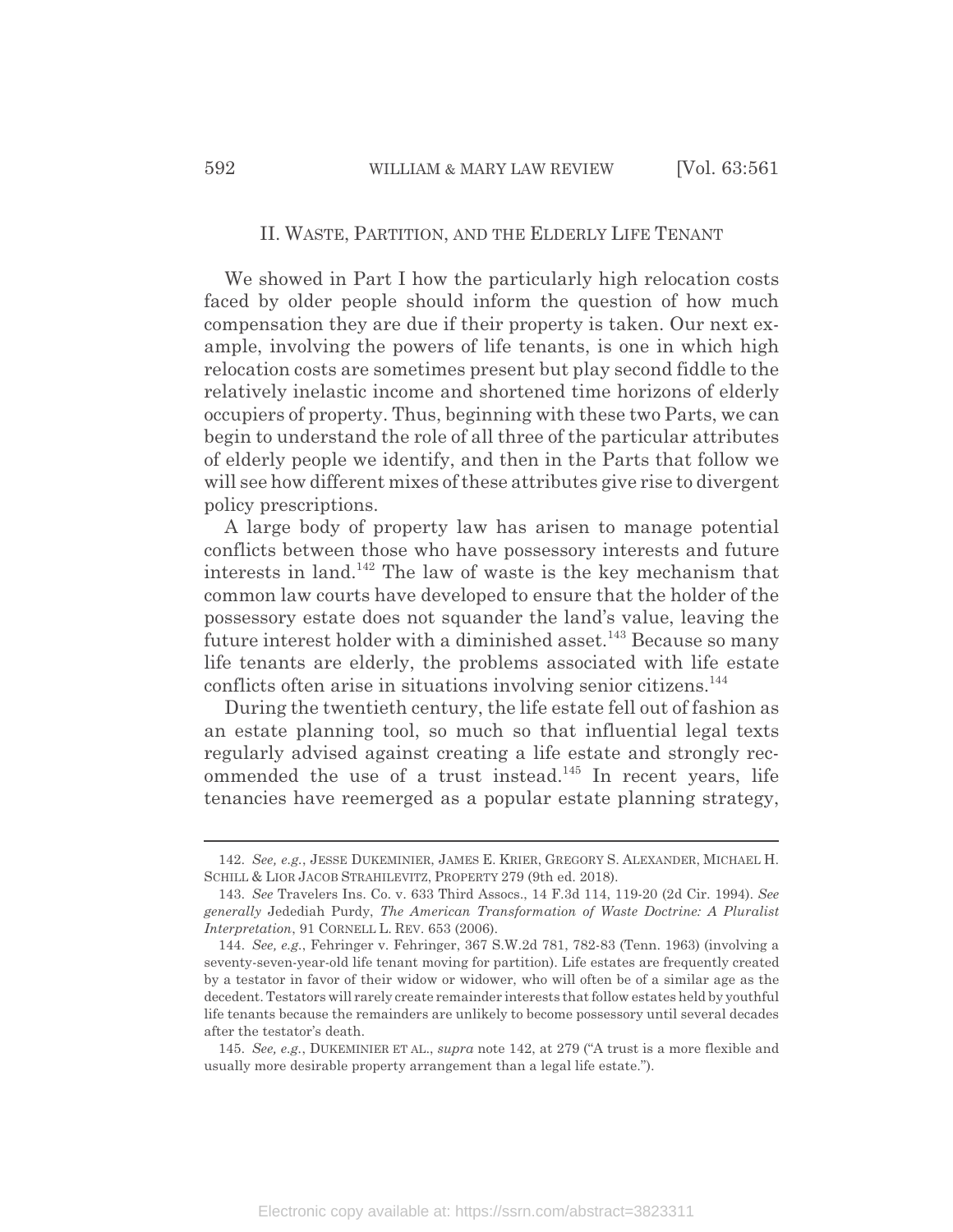notwithstanding the concerns of lawyers about the coordination problems that they create.<sup>146</sup> The use of a life estate now has significant tax advantages and benefits for senior citizens who are trying to qualify for Medicaid to pay for long-term care while still transferring some wealth to their children.147 As a result, the life estate is enjoying a resurgence of popularity.<sup>148</sup>

Obviously, older life tenants' shorter time horizons make the potential for conflict between the life tenant and remaindermen relatively significant.<sup>149</sup> As we will show, however, the higher relocation costs and inelastic incomes faced by elderly people loom large in the law of waste as well.<sup>150</sup>

Waste cases often follow a predictable pattern. A life tenant wishes to harvest real property resources in order to provide for her pressing contemporary needs, and a future interest holder, who we will refer to as the remainderman here, objects that such utilization of the land will leave him with land that is less valuable.<sup>151</sup> Though many of the most famous waste cases date to the nineteenth century, when trusts were less frequently used, these types of disputes remain common in our day and age.<sup>152</sup> Waste doctrine includes instances of voluntary waste (the party in possession affirmatively alters the nature of the property, for example, by chopping down trees or removing minerals) as well as permissive waste (omissions reduce the value of property, for example, when the party in possession fails to maintain a building prudently or lets termites infest a home).<sup>153</sup> An elderly individual in possession might be tempted to commit either voluntary waste or permissive waste. Consider shorter time horizons, for example. An older life tenant might use land in a non-sustainable way that strips resources from

<sup>146.</sup> *See* Jay A. Soled & Letha Sgritta McDowell, *Life Estates Reconsidered*, 33 QUINNIPIAC PROB. L.J. 45, 46-49 (2019).

<sup>147.</sup> *Id.* at 56; Brian E. Barreira, *Proper Medicaid Planning May Permit Keeping the Home in the Family*, 28 EST. PLAN. 177, 182 (2001).

<sup>148.</sup> *See* Soled & McDowell, *supra* note 146, at 56.

<sup>149.</sup> *See supra* notes 54-58 and accompanying text.

<sup>150.</sup> *See supra* notes 16-53 and accompanying text.

<sup>151.</sup> *See, e.g.*, Modlin v. Kennedy, 53 Ind. 267, 268-69 (1876).

<sup>152.</sup> *See, e.g.*, Jackson v. Don Johnson Forestry, Inc., 830 S.E.2d 659, 663-66 (N.C. Ct. App. 2019) (involving an appeal between an elderly life tenant in a nursing home who authorized

timber harvesting on the estate despite the objections of the remaindermen).

<sup>153.</sup> *See id.* at 664.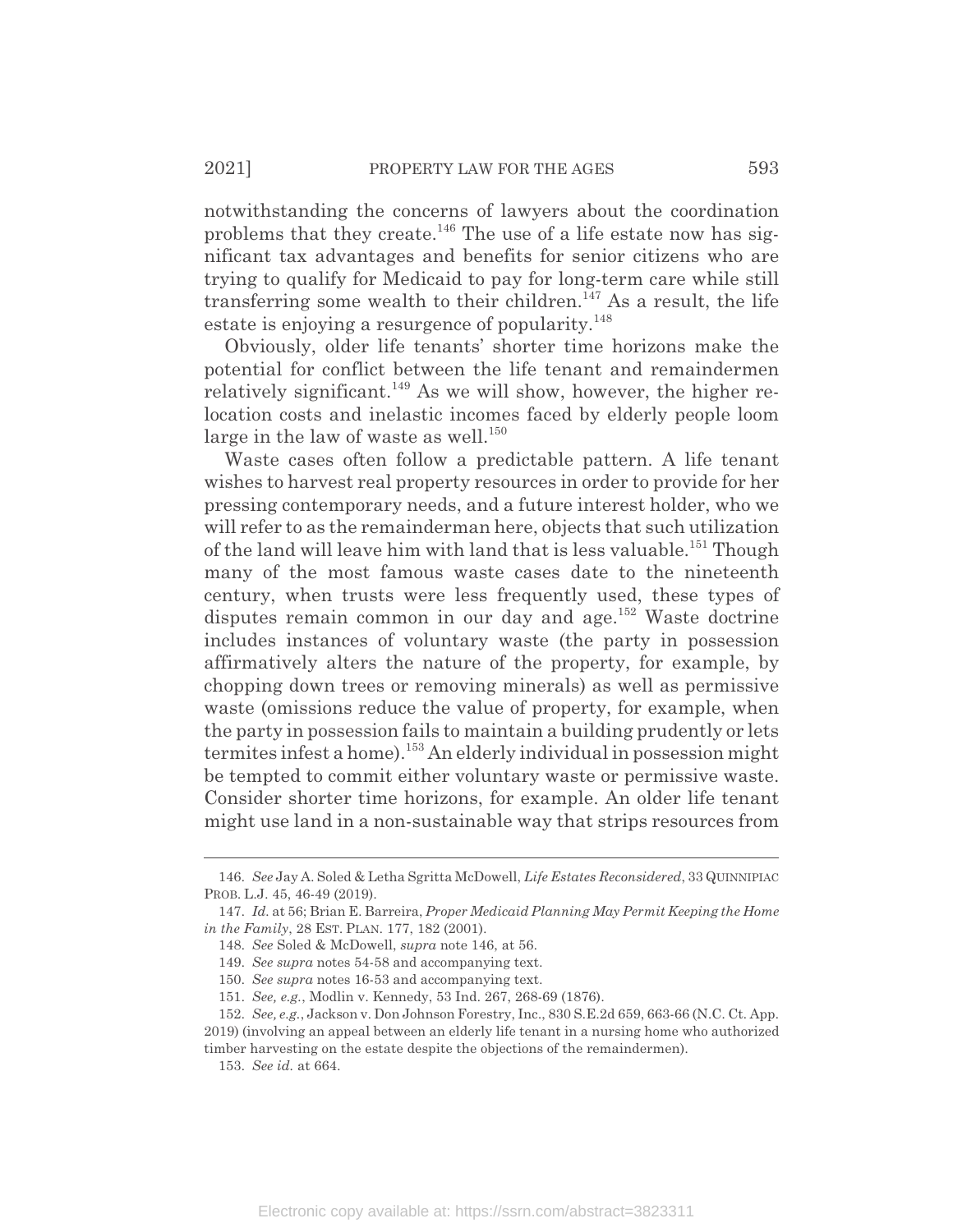it because she does not care about the land's residual value (voluntary waste) or an older life tenant might engage in permissive waste, figuring that she cannot be certain to see through a timeintensive project to completion, so she will let the remainderman initiate and complete the necessary renovations that will stop the property's deterioration (permissive waste).<sup>154</sup>

We will consider affirmative waste first. Black letter doctrine governing affirmative waste can be harsh.155 Suppose a life tenant substantially improves the land during his lifetime, building permanent structures on it like houses and barns. Towards the end of his life, he tries to sell the structures to the remainderman, who fails to offer him a price he deems fair, so he removes the structures with plans to reuse the building materials elsewhere. The courts deem this waste, even if the vacant property delivered to the remainderman appreciated in value during the life tenant's occupancy.156 One might worry that such a rule has bad ex ante effects, discouraging investment. But the law reasons that these "exertions are the voluntary gift of the life-tenant, to the inheritance; he dedicates them to the inheritance, when he has enjoyed the fruits of his labor. A good farmer creates, but does not destroy."<sup>157</sup>

There are a few exceptions to basic doctrines that prohibit what would otherwise be affirmative waste by life tenants. The open mines doctrine is the most important exception, and it is nicely illustrated by *Lee & Bradshaw v. Rogers*. 158 In that case, the testator had been tapping his trees, and upon his death he directed that his widow take a life estate in the timberland.<sup>159</sup> The process of draining the sap from the trees to create turpentine appeared to have damaged the trees somewhat, and on this basis the trial court granted the remaindermen an injunction.<sup>160</sup> The Georgia Supreme Court reversed, holding that if the process of extracting sap to make turpentine had begun under its previous owner, then the life

<sup>154.</sup> Both types of waste are alleged in some of the cases, such as *Dozier v. Gregory*, 46 N.C. 100, 105 (1853).

<sup>155.</sup> *See, e.g.*, McCullough v. Irvine's Ex'rs, 13 Pa. 438, 442 (1850).

<sup>156.</sup> *See id.*

<sup>157.</sup> *Id.*

<sup>158. 108</sup> S.E. 371 (Ga. 1921).

<sup>159.</sup> *Id.* at 371-72.

<sup>160.</sup> *Id.* at 372.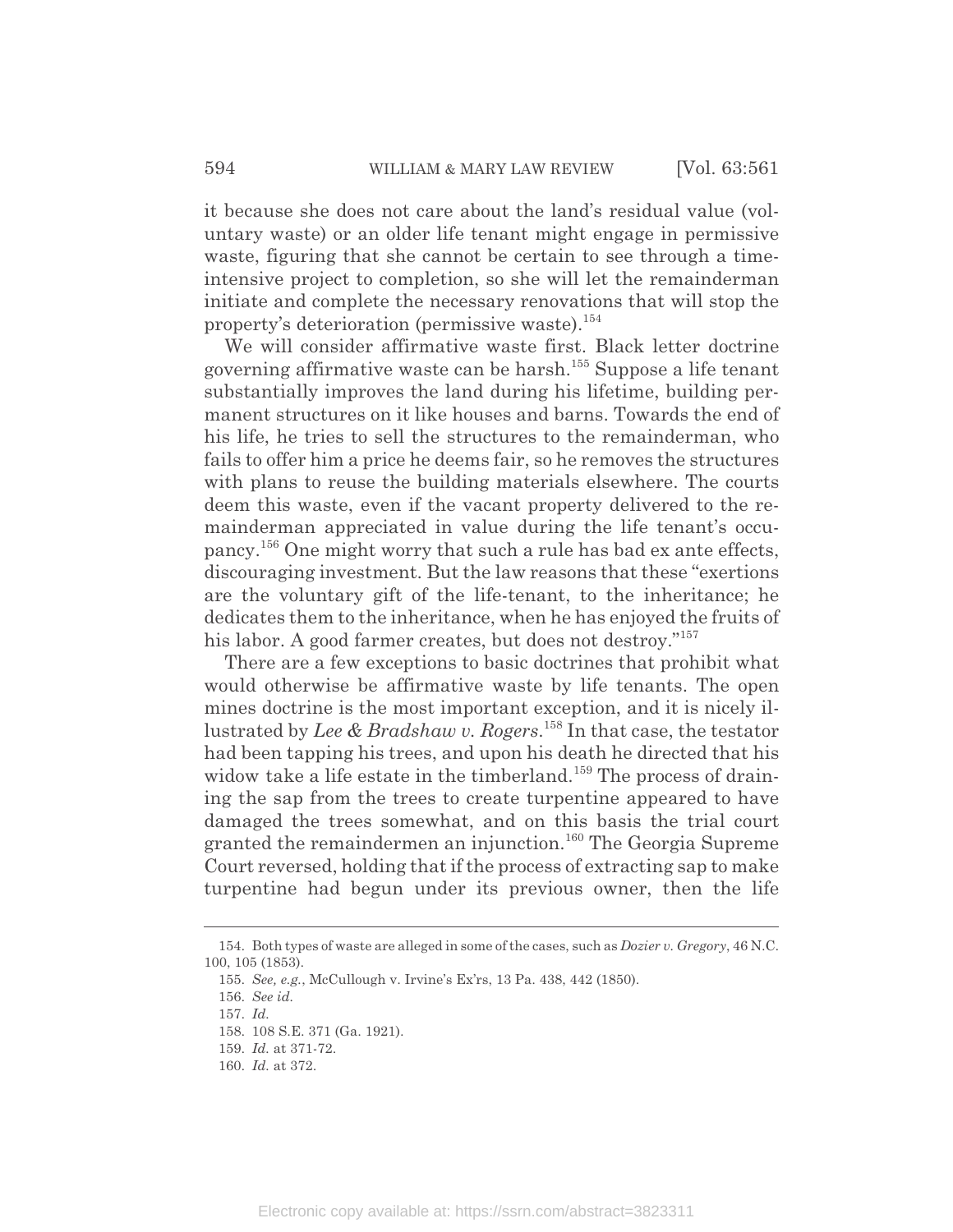tenant's continuation of those same uses could not constitute waste. $161$ 

The court felt this conclusion followed from earlier cases in which timber harvesting that had begun prior to the life tenancy could continue or minerals could continue to be extracted from already existing mines, but the scope of timber harvesting could not expand and new mines could not be opened by the life tenant.<sup>162</sup> Some courts have followed suit,<sup>163</sup> but other tribunals have acted in a manner that is hard to reconcile with the open mines doctrine.<sup>164</sup>

Having so much ride on the happenstance of whether a prior owner got around to using timber or minerals for economic benefit is hard to justify using economic logic. But the doctrine is best understood as a recognition that courts can make mistakes when determining whether a life tenant's productive uses of land crosses the line of non-sustainability.165 The open mines doctrine presents a bright line rule that lowers the informational burden borne by judges.<sup>166</sup>

An arguable second exception to the ordinary rules governing waste is of special interest to us here. It arises when using land in a way that diminishes its residual value for the remaindermen is necessary for the life tenant's comfort and support. Some jurisdictions, such as Georgia in *Wright v. Conner*, deem acts that would otherwise constitute waste to be lawful when the life tenant's conduct was necessary to make "the life tenant[] comfortable."<sup>167</sup>

<sup>161.</sup> *Id.* at 374.

<sup>162.</sup> *Id.* at 373-74; *see* M.K. Woodward, *The Open Mine Doctrine in Oil and Gas Cases*, 35 TEX. L. REV. 538, 538 (1957).

<sup>163.</sup> *See, e.g.*, Merriman v. Moore, 600 S.W.2d 720, 724-25 (Tenn. 1980).

<sup>164.</sup> *See, e.g.*, Threatt v. Rushing, 361 So. 2d 329, 331 (Miss. 1978) (holding that the removal of a large portion of a parcel's timber for commercial purposes constituted waste and was not merely "good husbandry"); Clark v. Holden, 73 Mass. 8, 10-12 (1856); McCullough v. Irvine's Ex'rs, 13 Pa. 438, 443 (1850) (holding that the removal of a "reasonable medium" quantity of timber would not constitute waste if the removal conformed with "the custom of farmers"); Adams v. Adams, 371 S.W.2d 637, 639 (Ky. Ct. App. 1963) (implying no "open mines"-like exception for timber). Still other jurisdictions moved away from the common law approach towards a modern economic value test, tolerating forms of timber harvesting that were deemed waste at common law when those actions result in a parcel whose value was enhanced rather than diminished. *See, e.g.*, Owen v. Hyde, 14 Tenn. 334, 339-40 (Sup. Ct. Err. & App. 1834).

<sup>165.</sup> *See* Woodward, *supra* note 162, at 548.

<sup>166.</sup> *See id.*

<sup>167. 37</sup> S.E.2d 353, 357 (Ga. 1946); *see also* Dorsey v. Moore, 6 S.E. 270, 271 (N.C. 1888)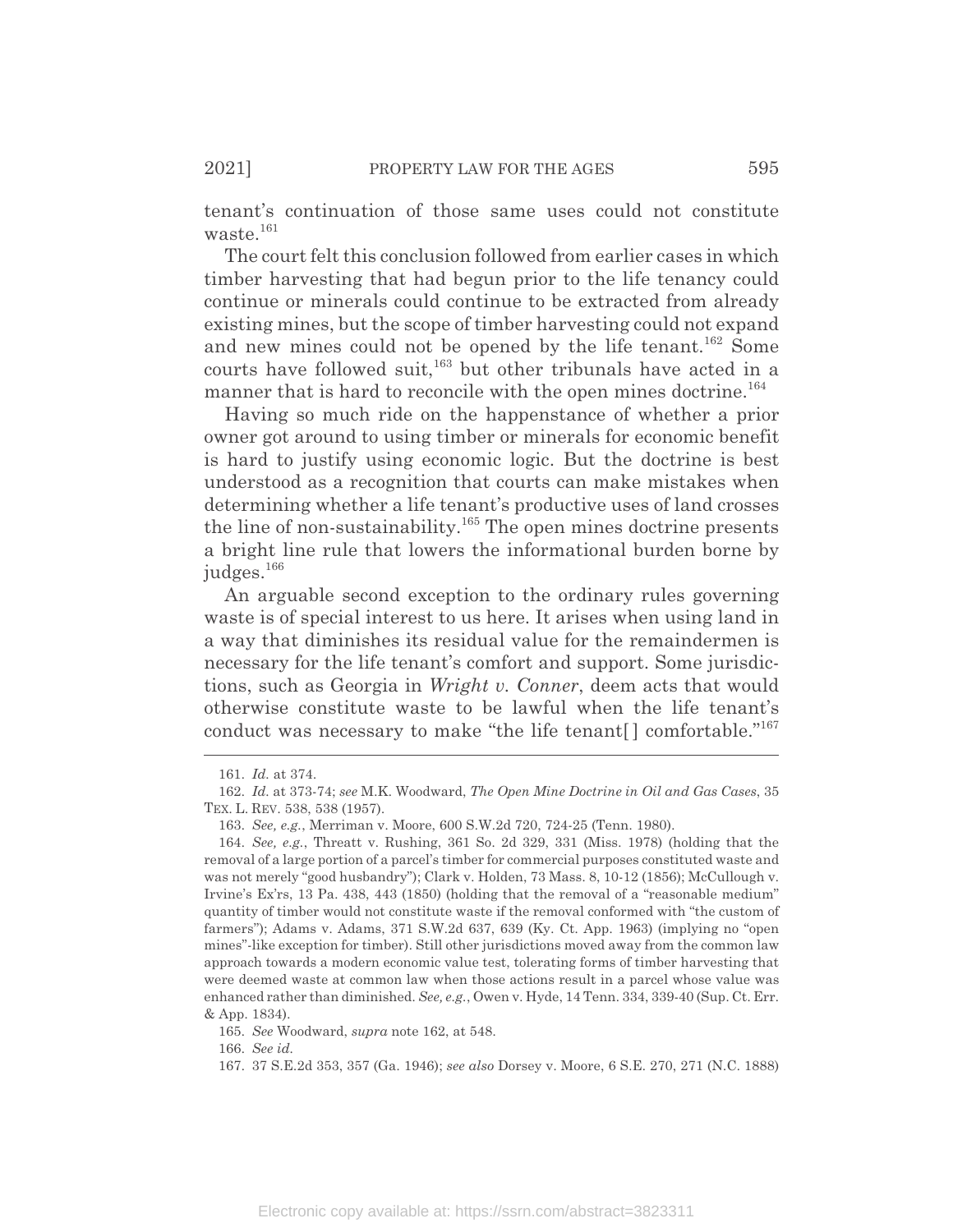This understanding arises as a matter of law.168 Other jurisdictions, such as Florida and Kentucky, have explicitly taken the advanced age of widow life tenants into account in addressing potential ambiguities in wills concerning the scope of the authority conferred upon them.169 After discussing the widows' ages and circumstances, along with evidence concerning their relationships to the relevant testators, both jurisdictions gave the widows expansive authority to alienate property from the life tenancy, to the obvious detriment of the remaindermen. These cases reflect an admirable sensitivity to the inelastic income problem among elderly life tenants. Indeed, we suspect there are other cases in which judges are naturally sympathetic to the interests of elderly people and that sympathy affects their decisions. If such considerations are going to influence outcomes in cases, judges should be transparent about them. At the same time, this kind of equitable exception is potentially significant enough to swallow the doctrine of waste, at least with respect to life tenants who find themselves in precarious financial straits.

That concern about the logical stopping point of a necessity doctrine explains why some jurisdictions have rejected *Wright*'s approach. Consider the Indiana Supreme Court's precedent in *Robertson v. Meadors*, in which a widowed life tenant occupied thirty-one acres of land, only six of which were being cultivated.<sup>170</sup> Hoping to remain on a property she was presumably attached to but facing financial ruin, the life tenant cleared five more acres so they too could be cultivated, using nearly all of the harvested timber for heating fuel or for fence construction purposes on the property.<sup>171</sup> The remaindermen sued for waste and won, securing damages and

<sup>(&</sup>quot;[G]enerally the life-tenant may, if need be, clear tillable land to be cultivated for the necessary support of himself and his family; and this he may do, although the ordinary forest timber be destroyed in the course of clearing the land.... But it is waste to cut timber from the land merely for sale.").

<sup>168.</sup> We can contrast precedents like *Wright*from numerous other cases in which the terms of a will explicitly provide a life tenant with the power to sell the property and use the revenue resulting from the sale for the life tenant's comfort and support. *See, e.g.*, Kern v. Kern, 136 N.E.2d 675, 678-79 (Ohio Ct. App. 1955); *In re* Britt's Will, 71 N.Y.S.2d 405, 408 (App. Div. 1947); Beliveau v. Beliveau, 14 N.W.2d 360, 362 (Minn. 1944).

<sup>169.</sup> Marshall v. Hewett, 24 So. 2d 1, 3 (Fla. 1945); Dennis v. Trs. of Choateville Christian Church, 290 S.W.2d 601, 601-02 (Ky. Ct. App. 1956).

<sup>170.</sup> Robertson v. Meadors, 73 Ind. 43, 44-45 (1880).

<sup>171.</sup> *Id.*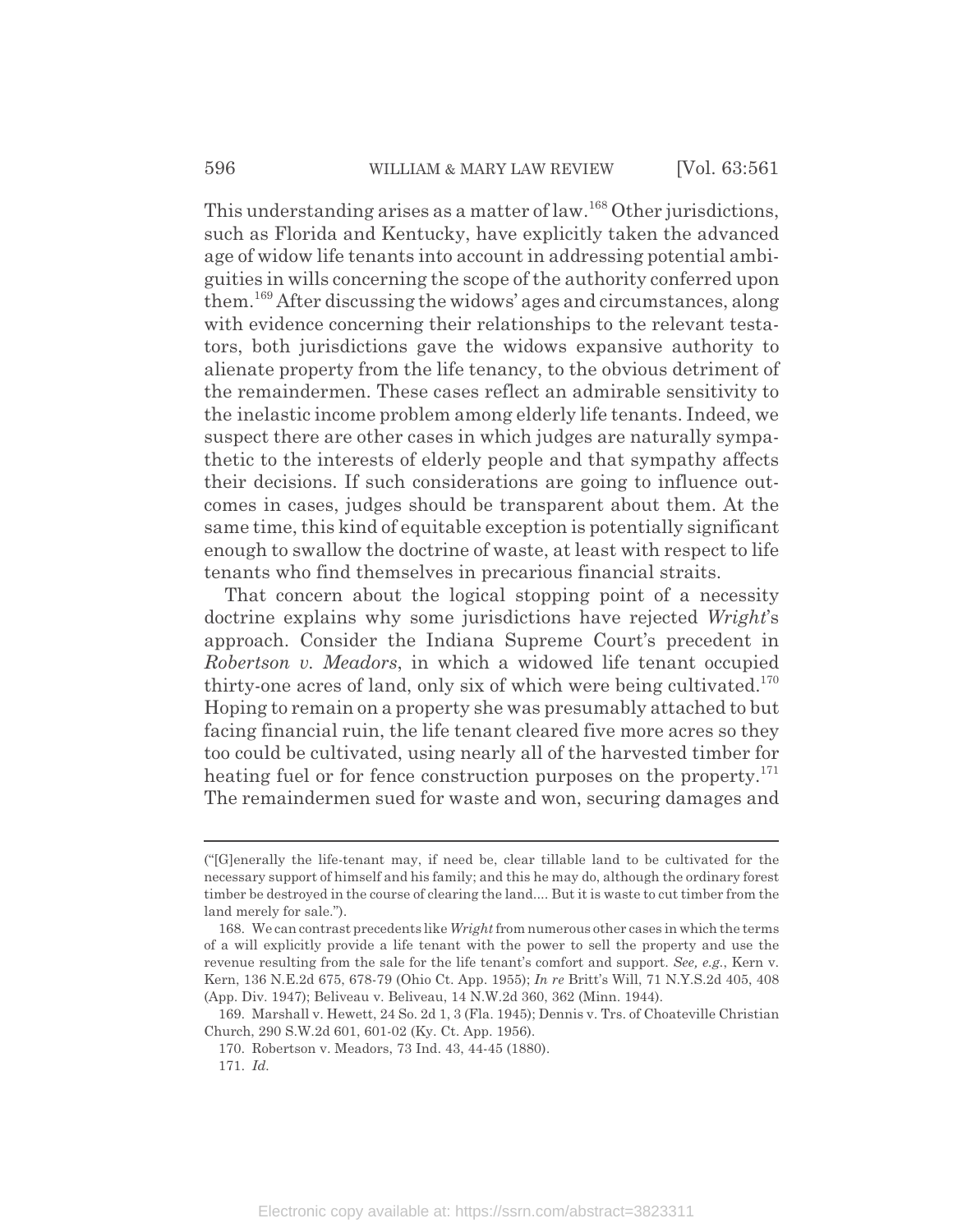injunctive relief.<sup>172</sup> The court was entirely unsympathetic to the widow:

The [defendant's] answer seems to have been drawn on the theory that the extent of a life tenant's rights depends on the necessities of such tenant, a proposition which, if authoritatively announced, would be somewhat startling, both to the profession and to the owners of the fee, in such cases. The complaint shows the cutting and removal ... to the irreparable injury of the fee simple estate, and to the plaintiff as the owner thereof, which clearly makes a case of actionable waste, and for injunction.<sup>173</sup>

Equities be damned.

At first approximation, it would seem that balancing the equities is the attractive way to proceed. On one side of the ledger, we have the urgent pleas of aged life tenants trying to sustain themselves off of land they typically inherited from their spouse.<sup>174</sup> On the other hand, we have society's interests in both treating the remaindermen fairly and promoting sustainable uses of land more generally.<sup>175</sup> These are both important interests, difficult—though not impossible—to balance.

There is a deeper problem with *Robertson* and the approach it represents, though. The court gave essentially no thought to what its ruling would mean for the widow's bargaining position vis-à-vis the remaindermen.176 After the court's ruling, the remaindermen would have all the leverage as the widow attempted to alienate her ownership interest in a nonviable parcel of agricultural land. She possessed an asset that could not sustain her unless its use rights were reconfigured, and she was locked into a bilateral monopoly with remaindermen who (1) could veto nearly anything she might do and (2) had time on their side. In this environment, the actuarial tables might show that a widow with a remaining life expectancy of a dozen years could expect to receive 50 percent of the value of a fee simple interest, $177$  but because the remaindermen could block the

<sup>172.</sup> *Id.* at 45.

<sup>173.</sup> *Id.*

<sup>174.</sup> *See, e.g.*, *id.*

<sup>175.</sup> *See, e.g.*, *id.*

<sup>176.</sup> *See id.* at 43-45.

<sup>177.</sup> *See* Paul S. Lee, Comment, *The Common Disaster: The Fifth Circuit's Error in* Estate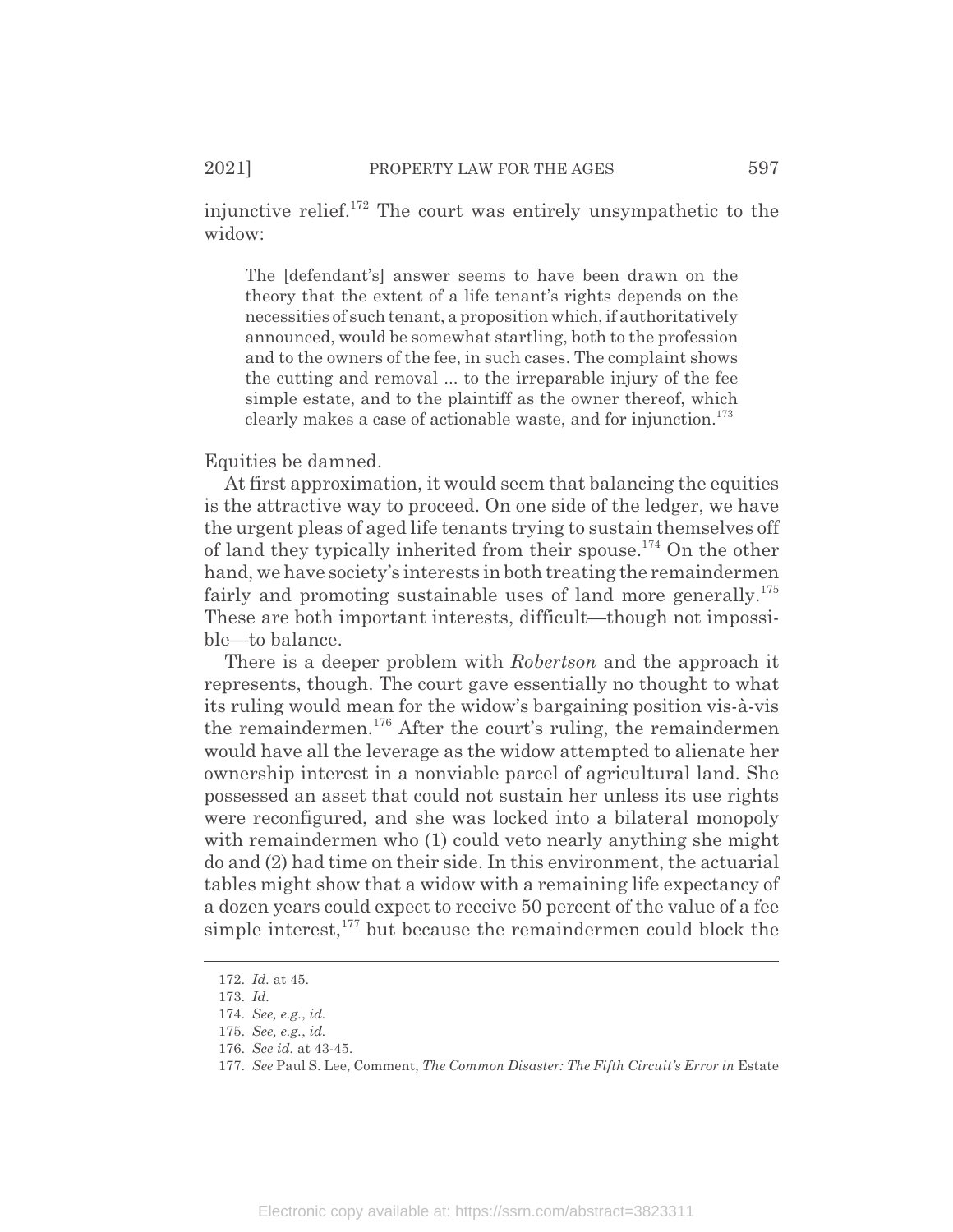sale of fee simple interest in the entirety of the property,  $178$  the life tenant might be forced to walk away with just a small fraction of that. The widow's shorter time horizon and inelastic income would put her at the mercy of the remaindermen if they bargained.

Next, take permissive waste. Recall that permissive waste refers to omissions rather than acts.<sup>179</sup> It is easy to see how an aging population might result in an increase in permissive waste; as people advance past a certain age their physical vigor often decreases and they become more injury-prone, so a life tenant who was able to provide for the upkeep on a house in her fifties might find doing so harder in her eighties. Contracting with professionals for the upkeep would be a common solution to this problem, but of course that option requires the life tenant to have financial resources. Another potential solution—the life tenant simply abandoning her interest—is also not readily available because abandonment itself can constitute permissive waste. $180$ 

Courts do not have a consistent approach when dealing with elderly life tenants whose advanced age contributes to permissive waste. Some courts view age-associated frailties as a factor that may excuse permissive waste. In *Underwood v. Lowe*, an Ohio court noted that the responsibilities of a life tenant were to engage in reasonable and proper steps to maintain the property, and that "the advanced age of the life tenant," an older woman, must be taken into account.181 Other jurisdictions implicitly reject context- and agesensitive inquiries by the courts. As the Connecticut Supreme Court saw it in *Zauner v. Brewer*, or the Court of Appeals of Kentucky indicated in *Prescott v. Grimes*, the apparent advanced age of the defendant did not excuse the life tenant's failure to take objectively

of Carter v. United States *and the Glitch in the "Tax on Prior Transfer" Credit in Valuing Life Estates Created in a Common Disaster*, 40 EMORY L.J. 1269, 1273-74 (1991); DUKEMINIER ET AL., *supra* note 142, at 273-74 (discussing the valuation of a life estate and remainder using actuarial tables).

<sup>178.</sup> *See, e.g.*, Baker v. Weedon, 262 So. 2d 641 (Miss. 1972) (refusing to order a complete sale of real property desired by the elderly widow life tenant in light of the objections of the remaindermen).

<sup>179.</sup> *See supra* notes 153-54 and accompanying text.

<sup>180.</sup> *See* Chapman v. Chapman, 526 So. 2d 131, 135 (Fla. Dist. Ct. App. 1988). For a broader analysis of abandonment of real property, see Lior Jacob Strahilevitz, *The Right to Abandon*, 158 U. PA. L. REV. 355 (2010).

<sup>181.</sup> *See* Underwood v. Lowe, No. 83 CV 725, 1985 WL 7505, at \*3 (Ohio Ct. App. June 7, 1985).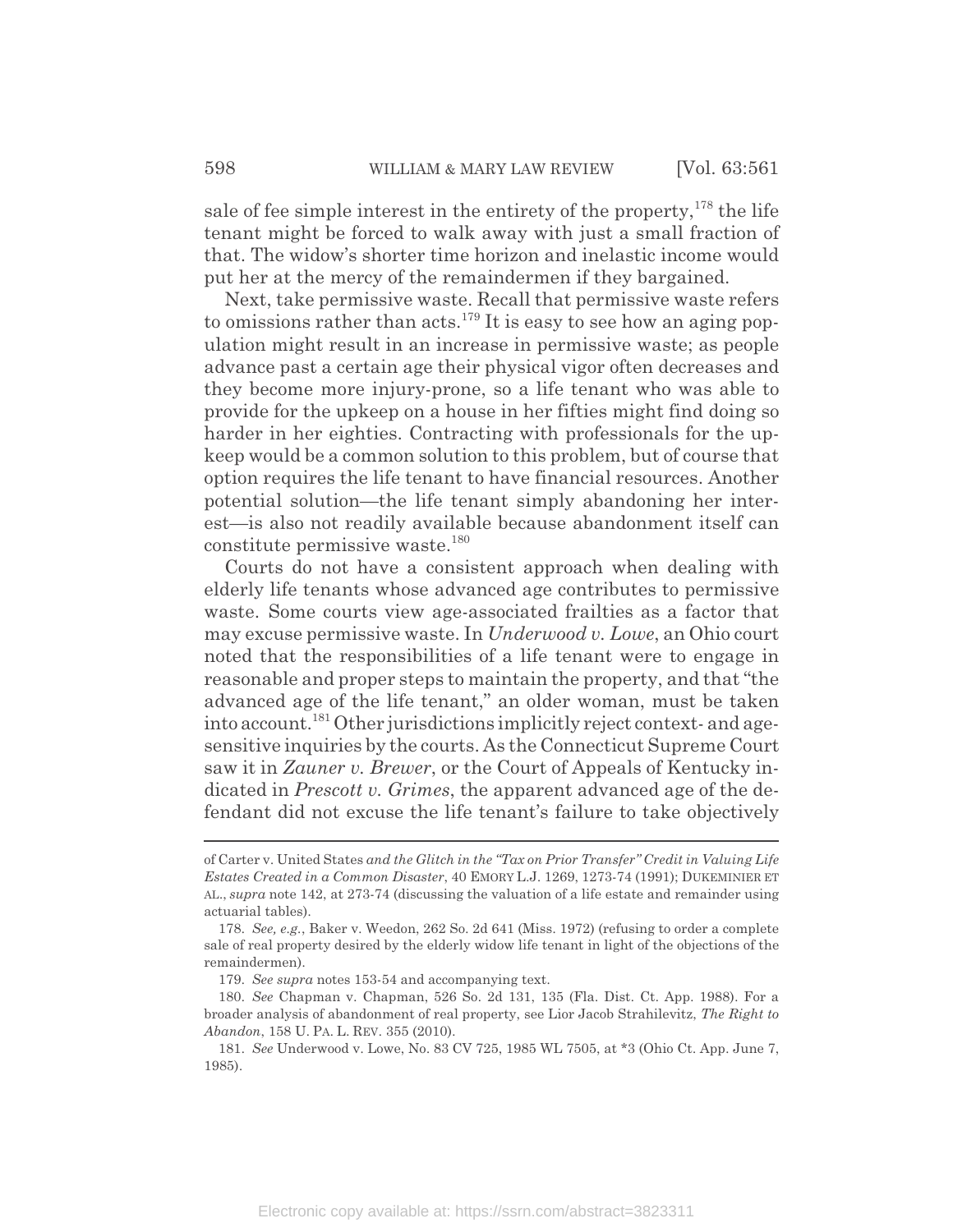reasonable steps to maintain the property's condition.<sup>182</sup> The refusal to personalize the legal duty based on the life tenant's advanced age was plausibly outcome determinative in both cases.<sup>183</sup>

When conflicts arise between contemporaneous holders of *concurrent* interests in land, like tenancies in common or joint tenancies, property doctrine has a well-established response. Namely, if two or more co-owners find themselves locked into an unhappy arrangement in which each can veto the land utilization plans of the other, any co-owner can move to partition the property, either by sale (an auction, with the proceeds split) or in kind (subdividing the parcel).184 Partition in kind is well-suited to co-owners who face high relocation costs, and partition by sale is well-suited to those who do not.<sup>185</sup> It is therefore surprising that no analogous partition remedy exists to deal with the very similar kinds of conflicts that arise between life tenants and remaindermen. The closest tool available to courts is the equitable power to order a sale when doing so is necessary to advance the interests of all parties or to prevent waste, but both the necessity threshold and the requirement built into the doctrine that a sale represent a Pareto improvement for the life tenant and remaindermen make such remedies rare.<sup>186</sup>

The law of waste shows how holders of successive interests in land can become as interdependent as contemporaneous co-owners. But the common law and applicable statutes are nearly uniform in prohibiting the life tenant from partitioning the property so as to generate a clean break between the possessor and future interest holders.<sup>187</sup> This differential treatment of co-owners versus present and future interests poses a major puzzle: Why allow one party to obtain a court order dissolving their interdependency in the coownership context but not in the future interests context?

187. *See infra* notes 198, 201-02 and accompanying text.

<sup>182.</sup> Zauner v. Brewer, 596 A.2d 388, 394 (Conn. 1991); Prescott v. Grimes, 136 S.W. 206, 207 (Ky. Ct. App. 1911). In both cases we can find textual clues about the probably advanced age of the life tenant, but the courts do not reference their seniority explicitly. *See Zauner*, 596 A.2d at 394 (defendant acknowledges that vegetation around swimming area had "got the better of [her]" (alteration in original)); *Prescott*, 136 S.W. at 207 (life tenant acquired the property in 1865 and died in 1908).

<sup>183.</sup> *See Zauner*, 596 A.2d at 394; *Prescott*, 136 S.W. at 207.

<sup>184.</sup> *See, e.g.*, Delfino v. Vealencis, 436 A.2d 27, 29 (Conn. 1980).

<sup>185.</sup> *See id.*

<sup>186.</sup> *See, e.g.*, Baker v. Weedon, 262 So. 2d 641, 643-44 (Miss. 1972).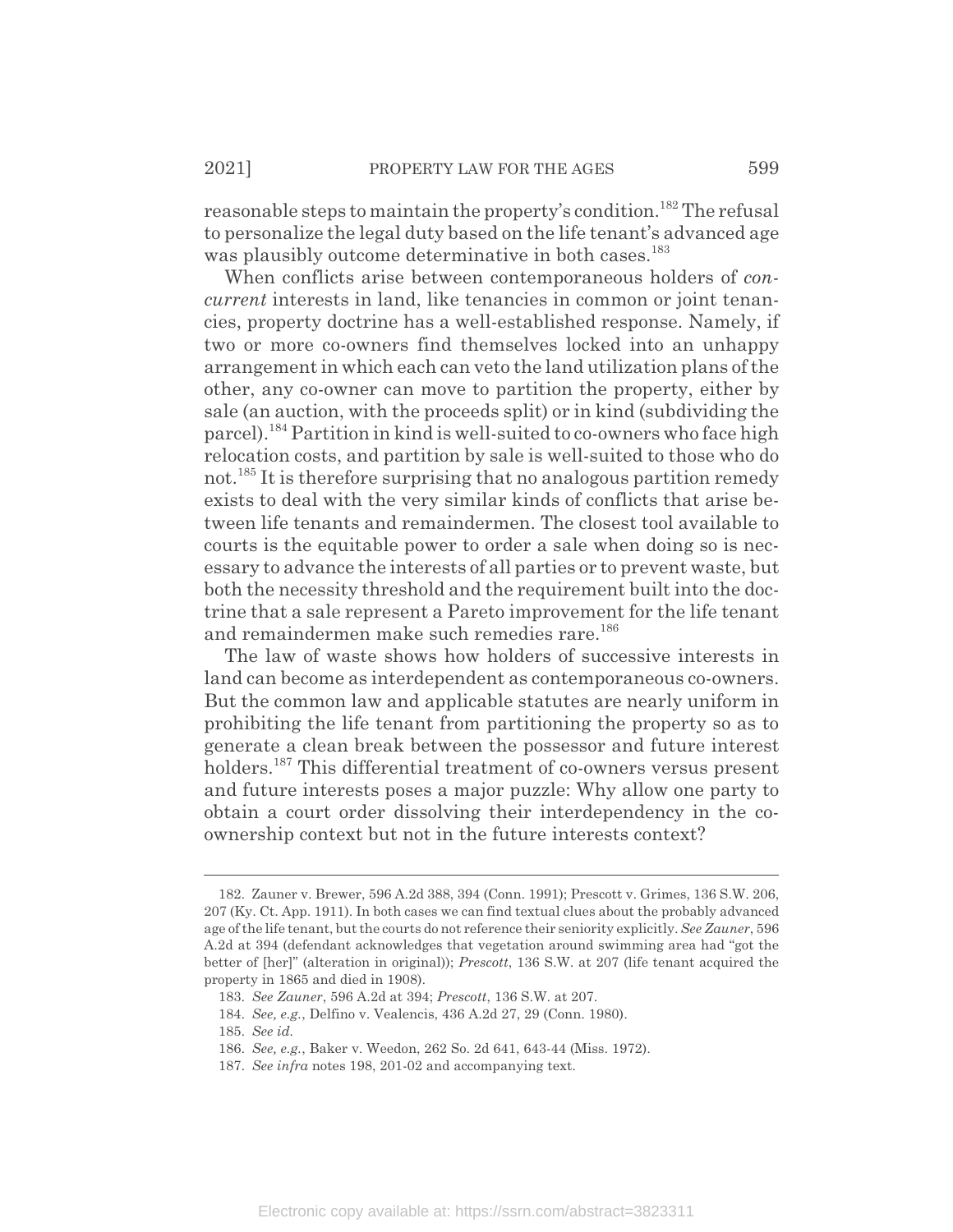Two responses present themselves but neither is satisfying. The first is that partition between life tenants and the remaindermen is contrary to the intent of the parties that created the future and present interests, whereas parties that establish co-ownership relationships understand that partition exists when they do so. This circular rejoinder is unpersuasive, however, because property law has long recognized that the present and future interest holders, *acting together*, can eliminate both interests and alienate a new fee simple absolute interest in their place.<sup>188</sup> It would require a very high level of sophistication for a testator to understand that in granting a descendant a future interest in land the testator is actually granting a veto right to that remainderman rather than a future possessory interest. Yet that is how current law translates the creation of a remainder interest into doctrine, notwithstanding the lack of evidence that this result is consistent with actual testators' intentions.189 So the legal question in cases of partition is not whether the life tenant or remainderman can undo the grantor or testator's favored allocation of resources but whether the life tenant can ask the courts to do so unilaterally. Or, put another way, is the remainderman entitled to property rule protection or mere liability rule protection for her future interest?<sup>190</sup>

A second possible justification for the law's asymmetric treatment of partition stems from an intuition that co-owners are more interdependent than present and future interest holders, so if the relationship goes sour it is more important for property doctrine to facilitate exit. We believe the difference between co-owners on the one hand, and present and future interest holders on the other, is a difference of degree rather than kind. But here is the critical point: *the older the life tenant, the greater the interdependence problem becomes*. That is, the shorter the life expectancy of the life tenant, the weaker the incentive for the life tenant to improve the property and the greater the temptation for the life tenant to

<sup>188.</sup> *See* D. Benjamin Barros, *Toward a Model Law of Estates and Future Interests*, 66 WASH.&LEE L. REV. 3, 36 (2009); Merrill Isaac Schnebly, *Power of Life Tenant or Remainderman to Extinguish Other Interests by Judicial Process*, 42 HARV. L. REV. 30, 49 (1928).

<sup>189.</sup> *See* Schnebly, *supra* note 188, at 49.

<sup>190.</sup> *See* Guido Calabresi & A. Douglas Melamed, *Property Rules, Liability Rules, and Inalienability: One View of the Cathedral*, 85 HARV. L. REV. 1089, 1089 (1972).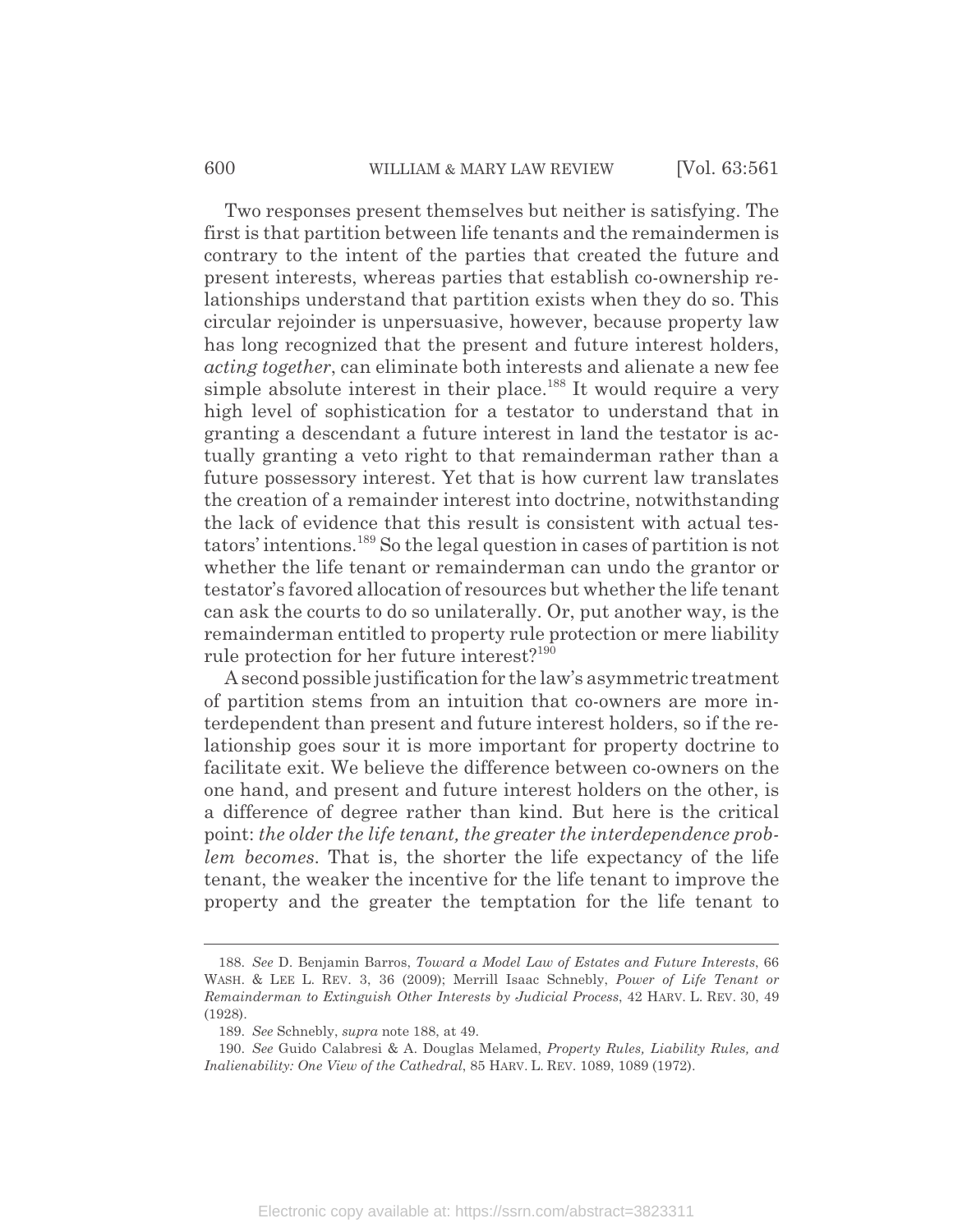commit waste.<sup>191</sup> Finally, as the remainderman's anticipation of taking possession soon increases, his incentive to drive a hard bargain and engage in strategic behavior grows.192 So, particularly with elderly life tenants, the need for them to coordinate with remaindermen becomes particularly acute. Partition actions would help alleviate all these costs.<sup>193</sup>

Of course, while critiquing the asymmetric treatment of partition actions between co-ownership and future interests, we do not mean to suggest that asymmetric rules are never warranted. Providing a life tenant with the right to move for partition by sale over the remainderman's objections does not necessitate giving the remainderman the same rights. After all, life tenants—particularly older ones—will often face higher relocation costs; they are the ones with expectations of present possession.<sup>194</sup> Under these circumstances, enabling the life tenant but not the remainderman to move for partition makes sense. And where a life tenant's use of her property has become so impractical that she endeavors to relocate, the law should be on the lookout for remaindermen who exercise their veto rights strategically.

Though these questions are interesting and important, it has been more than nine decades since any property scholar considered the appropriateness of partition by life tenants at length.<sup>195</sup> Merrill Schnebly's 1928 *Harvard Law Review* article was astute for its time, but it predated the rise of social scientific approaches to the law, not to mention changes in the nature of aging and the increase in the elderly population.<sup>196</sup> Though the property scholarship has essentially ignored this question, it has become a hot topic in courts around the nation. We found a large number of published opinions in which the efforts of life tenants to obtain partitions over the objections of remaindermen were rebuffed by judges.<sup>197</sup>

<sup>191.</sup> *Cf.* Boni-Saenz, *Diversity*, *supra* note 4, at 328-29.

<sup>192.</sup> *See supra* notes 176-78 and accompanying text.

<sup>193.</sup> *See* Schnebly, *supra* note 188, at 49.

<sup>194.</sup> *See supra* notes 16-40 and accompanying text.

<sup>195.</sup> *See* Schnebly, *supra* note 188, at 30.

<sup>196.</sup> *Compare id.*, *with supra* notes 29-34.

<sup>197.</sup> *See, e.g.*, Maitland v. Allen, 594 S.E.2d 918, 920 (Va. 2004); Beach v. Beach, 74 P.3d 1, 3-5 (Colo. 2003); Peters v. Robinson, 636 A.2d 926, 931 (Del. 1994); Scottish Rite of Indianapolis Found., Inc. v. Adams, 834 N.E.2d 1024, 1027 (Ind. Ct. App. 2005); Garcia-Tunon v. Garcia-Tunon, 472 So. 2d 1378, 1379 (Fla. Dist. Ct. App. 1985).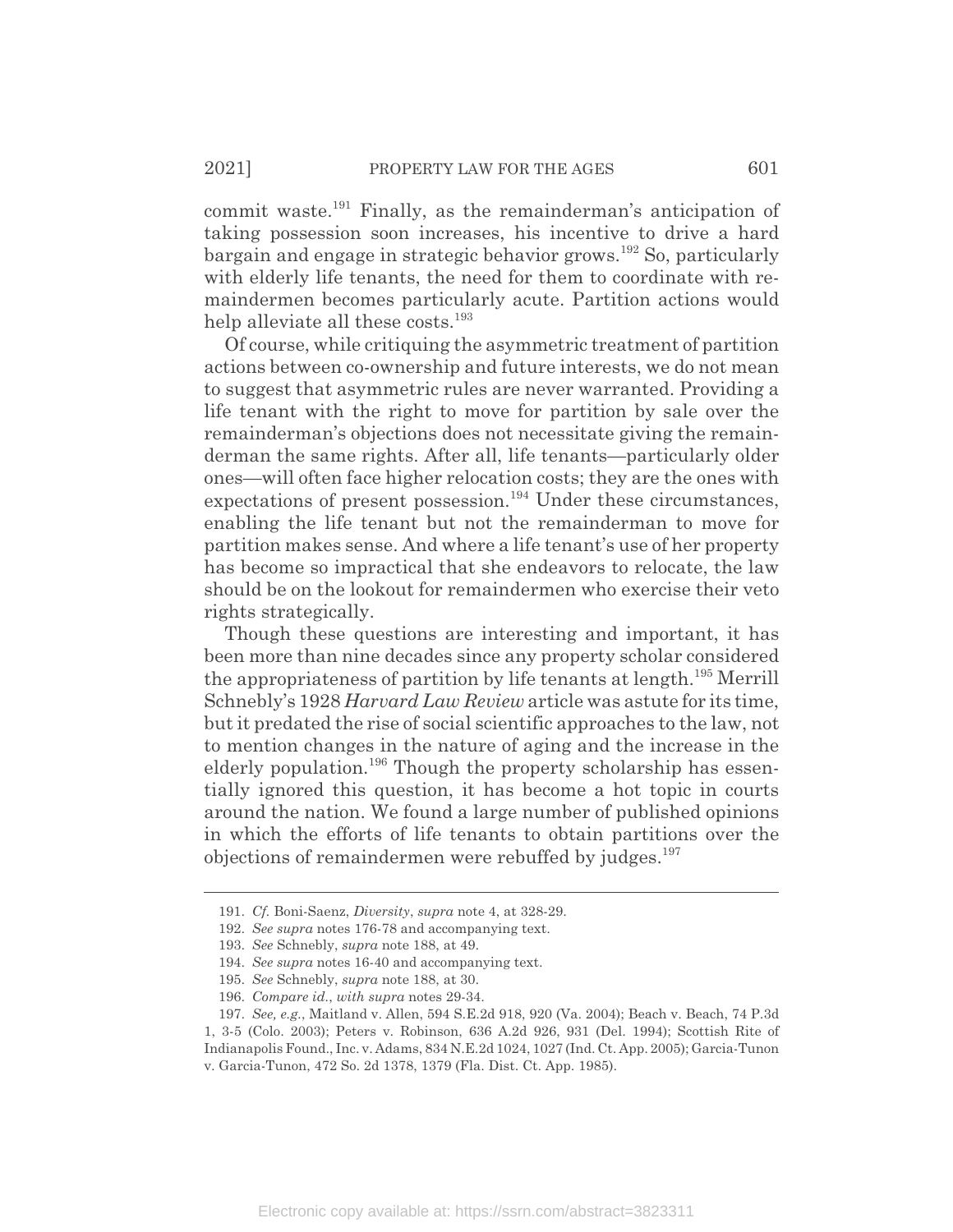Judicial resistance to partition by life tenants persists even though it lacks serious policy rationales and creates odd inconsistencies within property law. Indeed, consider the fact that, when a life tenant holds an undivided cotenancy interest in land that is followed by a remainder interest, the life tenant is permitted to move for partition, even though the life tenant who has possession of the whole cannot.<sup>198</sup> This happenstance makes it difficult to justify proscribing life tenancy partitions, at least in those situations where valuing the possessory and remainder interests is straightforward.<sup>199</sup> Further, permitting such partitions would not be impractical, seeing as the law already has mechanisms for determining the economic value of a life estate in instances in which the life tenant and remaindermen alienate the property voluntarily or lose it via eminent domain.<sup>200</sup> And still, the literature and case law provide little justification for the rule prohibiting life tenants from moving for partition, short of speculative efforts to minimize the problem<sup>201</sup> or empty formalism.<sup>202</sup>

In recent years, a few jurisdictions have moved away from the common law's rigid resistance to partitions in suits brought by sole life tenants. Rhode Island has permitted a partition by sale when the state of the property was deteriorating and the life tenant lacked the funds to maintain it.<sup>203</sup> New York law permits a life tenant (or a remainderman) to force a sale over the objections of other parties with an interest in the property if the moving party can show that a sale is suitable, practical, and efficient, and that it would further the provisions of the will.<sup>204</sup> In at least one such case,

<sup>198.</sup> *See, e.g.*, Fehringer v. Fehringer, 367 S.W.2d 781, 784 (Tenn. 1963); Hayden v. McNamee, 63 N.E.2d 876, 882 (Ill. 1945).

<sup>199.</sup> Partition may be inappropriate in cases involving multiple nonstandard contingent remainders or executory interests that would be difficult to price in a partition by sale.

<sup>200.</sup> *See supra* note 164 and accompanying text.

<sup>201.</sup> *See, e.g.*, John P. Dawson, *The Self-Serving Intermeddler*, 87 HARV.L.REV. 1409, 1427 (1974) (noting that if disputes arise between life tenants and remaindermen over the appropriateness of improvements "they will rarely justify the kind of disentangling that is accomplished by a partition suit" without offering additional analysis).

<sup>202.</sup> *Beach* does provide a persuasive normative defense of the result in that case, though it is limited to the dispute's rather unusual facts, in which the property at issue consisted of a life tenancy in an addition that was attached to the remainderman's home on land the remainderman owned entirely. 74 P.3d at 5.

<sup>203.</sup> DeLisi v. Caito, 463 A.2d 167, 168-70 (R.I. 1983).

<sup>204.</sup> *See* N.Y. REAL PROP. ACTS. LAW § 1602 (McKinney 2021); *In re* Estate of Sauer, 753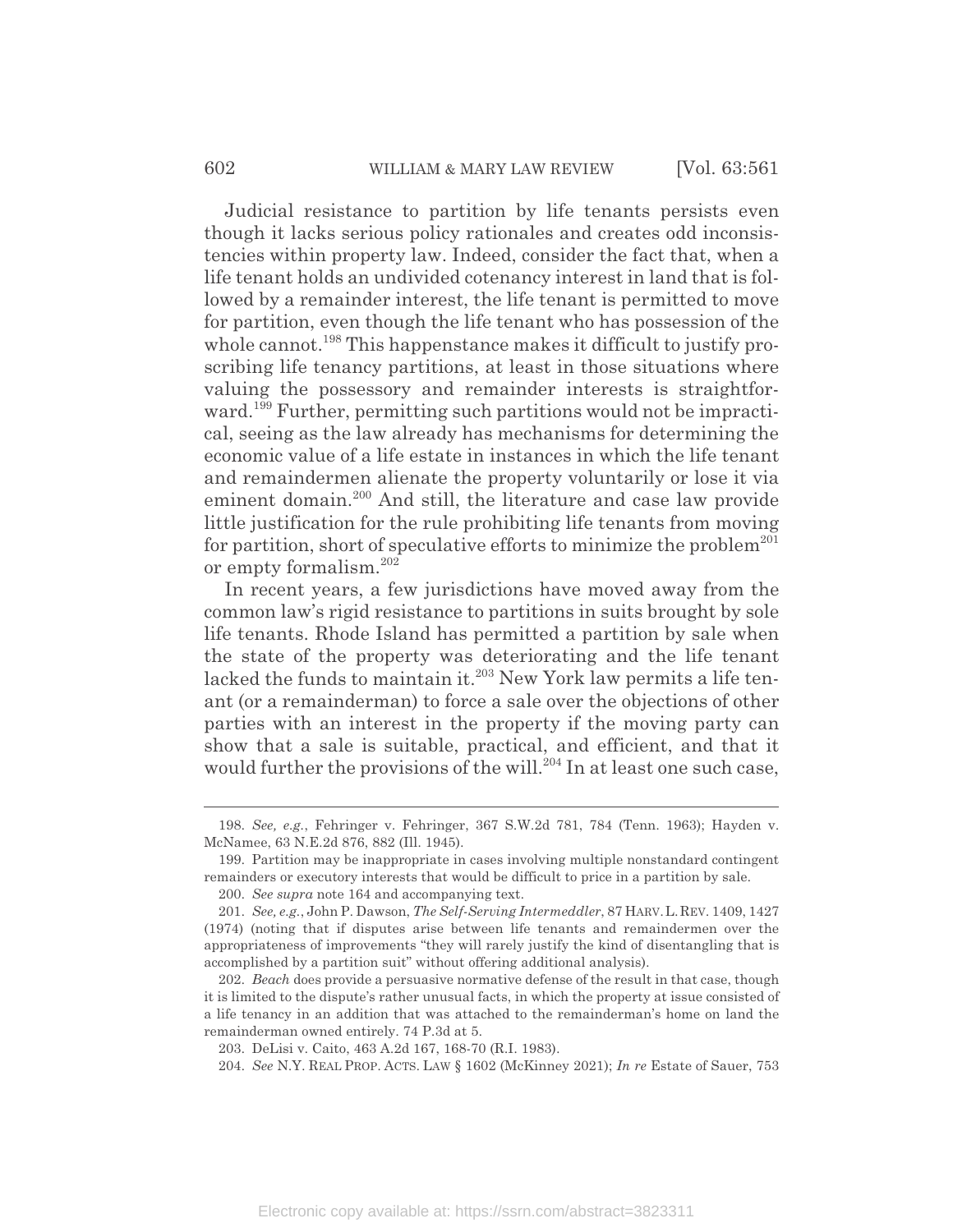the New York courts have taken into account the advanced age of the life tenant and his residence in an assisted living facility, ordering a sale.<sup>205</sup> A few other jurisdictions have statutes that permit a partition by sale if such partition would make both parties better off,206 but these are generally useless provisions because if a sale would indeed improve both parties' positions, then there should be no disagreement over whether to sell.<sup>207</sup> Since the law has long allowed life tenants to get together with remaindermen to sell a fee interest in property by mutual consent, $208$  the law's resistance to doing so upon one party's motion winds up providing property protections to parties that either (a) engage in strategic behavior or (b) believe that the value of real estate will appreciate more quickly than other investments would. Remaindermen falling into the latter category are often people who erroneously assume they can beat the market.

208. *See* Schnebly, *supra* note 188, at 49.

N.Y.S.2d 318, 322 (Sur. Ct. 2002). But the life tenant must have compelling reasons for a sale, and remaindermen sometimes win these cases, especially in cases where the will does not seem to privilege the interests of the life tenant over that of the remaindermen. *See, e.g.*, *In re* Mantineo, No. 316274, 2007 WL 2076569, at \*3 (N.Y. Sur. Ct. July 19, 2007).

<sup>205.</sup> *See In re* Strohe, No. 331708, 2004 WL 2903616, at \*6 (N.Y. Sur. Ct. Dec. 13, 2004), *subsequent determination*, *In re* Estate of Strohe, 791 N.Y.S.2d 818 (Sur. Ct. 2005).

<sup>206.</sup> *See, e.g.*, Williams v. Neb. Wesleyan Univ., 332 N.W.2d 694, 696 (Neb. 1983); Scottish Rite of Indianapolis Found., Inc. v. Adams, 834 N.E.2d 1024, 1027 (Ind. Ct. App. 2005). *Williams* reflects the obtuse way courts sometimes think about a forced sale, with a court unduly focused on the costs of administering a diversified trust and insufficiently attentive to the risks of holding a single, non-diversified piece of real estate in rural Richardson County, Nebraska. *See* 332 N.W.2d at 696. California has a statute that permits "[p]artition as to successive estates in the property ... if it is in the best interest of all the parties." CAL. CIV. PROC. CODE § 872.710(c) (West 2021). The statute further notes that the

court shall consider whether the possessory interest has become unduly burdensome by reason of taxes or other charges, expense of ordinary or extraordinary repairs, character of the property and change in the character of the property since creation of the estates, circumstances under which the estates were created and change in the circumstances since creation of the estates, and all other factors that would be considered by a court of equity having in mind the intent of the creator of the successive estates and the interests and needs of the successive owners.

*Id.* The provision has not been interpreted in a published California decision, so we cannot know whether a sale that makes a life tenant much better off and the remaindermen neither worse off nor better off would satisfy the statute.

<sup>207.</sup> Such a provision might point towards a forced sale if one of the parties would be made better off by a sale but is engaged in strategic behavior to extract more revenue from the other. Yet there is no reason to think that courts will be able to identify this strategic behavior accurately when it arises.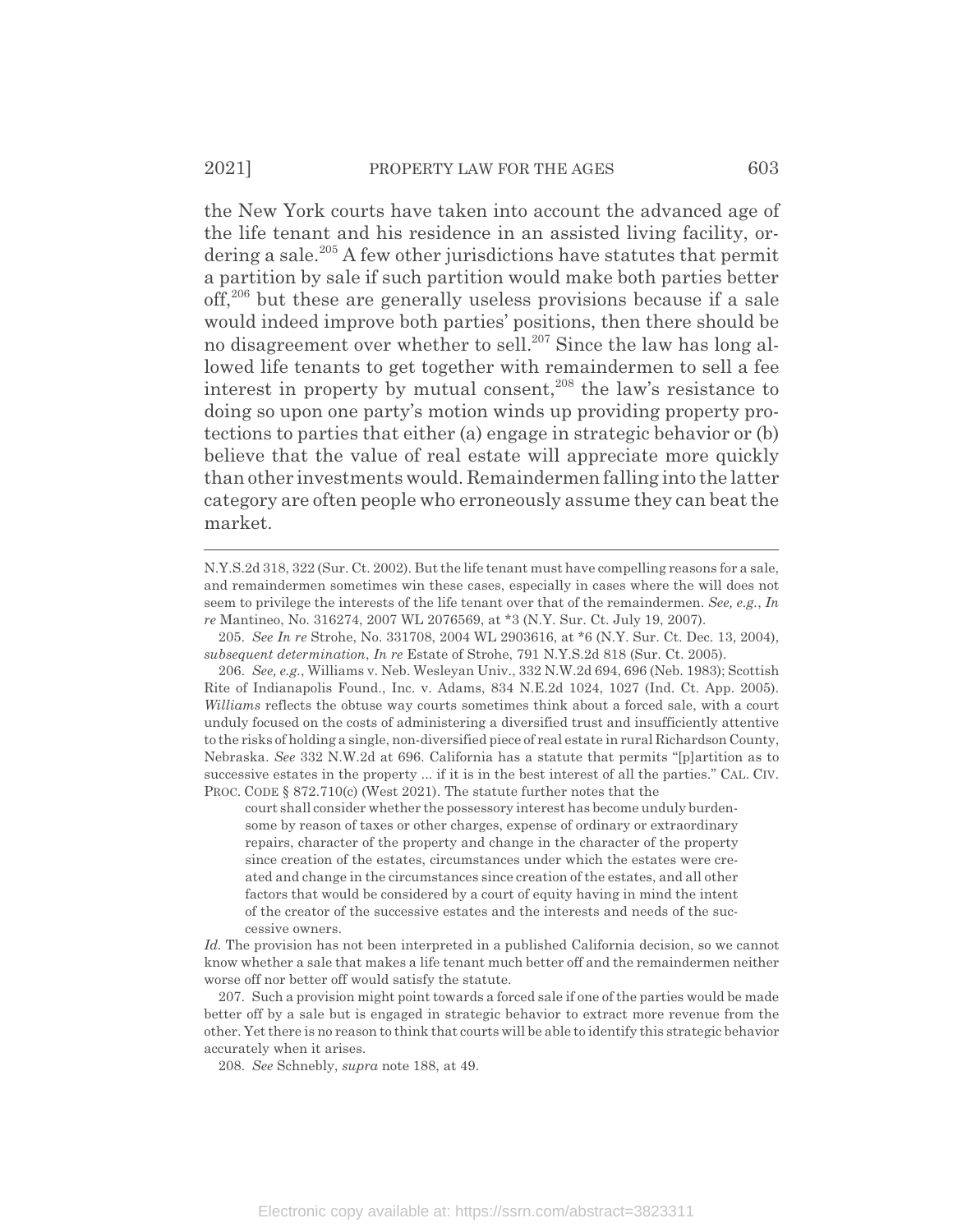New York and Rhode Island have it right. Permitting partition in situations where a life tenant cannot use land productively helps ensure that a resource is put to its highest and best use, removes the need for life tenants and remaindermen to incur transaction costs negotiating, promotes longterm investments in the property, provides a check on inefficient strategic bargaining behaviors, and likely serves the equitable interests of older life tenants. Liberalizing partition law to promote partitions by sale that represent Kaldor-Hicks improvements strikes us as a doctrinal no-brainer.<sup>209</sup> To be clear, this would be a new default rule rather than a mandatory rule. At common law, a testator could specify that a life tenancy was granted without impeachment for waste, which would permit a life tenant the sort of freedom of action normally reserved for a fee simple owner, $210$  and under our proposed regime the testator could instead direct the opposite—that waste remained off limits and/or that unilateral efforts by the life tenant to partition the property were prohibited. This design choice would empower the idiosyncratic testator or grantor who did want to tie the hands of the life tenant or ensure that no sale occurred without the remaindermen's consent.

In short, it seems that the missing ingredient in the way that courts approach these issues is an understanding of how different legal rules may affect the Coasean bargains that could be struck when vulnerable senior citizens are one party to the transaction. A first-best approach to these kinds of disputes would allow life tenants to make a clean break through a partition-like cause of action similar to what we see in co-ownership disputes. In the absence of such doctrinal innovation, a legal standard that imposes on the life tenant a personalized obligation to use her financial and physical resources to maintain the property as best she can—no less, and importantly, no more—seems likely to result in bargains that reflect the high regard that the party that created the life tenancy (a testator, typically, often the life tenant's spouse) had for the life

<sup>209.</sup> A Kaldor-Hicks improvement is a change in the allocation of resources that benefits those who gain from the change more than it harms those who lose as a result of it. Jonathan Law, *Kaldor-Hicks Efficiency*, *in* OXFORD DICTIONARY OF FINANCE AND BANKING (6th ed. 2018).

<sup>210.</sup> *See, e.g.*, Belt v. Simkins, 39 S.E. 430, 431 (Ga. 1901); Stevens v. Rose, 37 N.W. 205, 209-10 (Mich. 1888).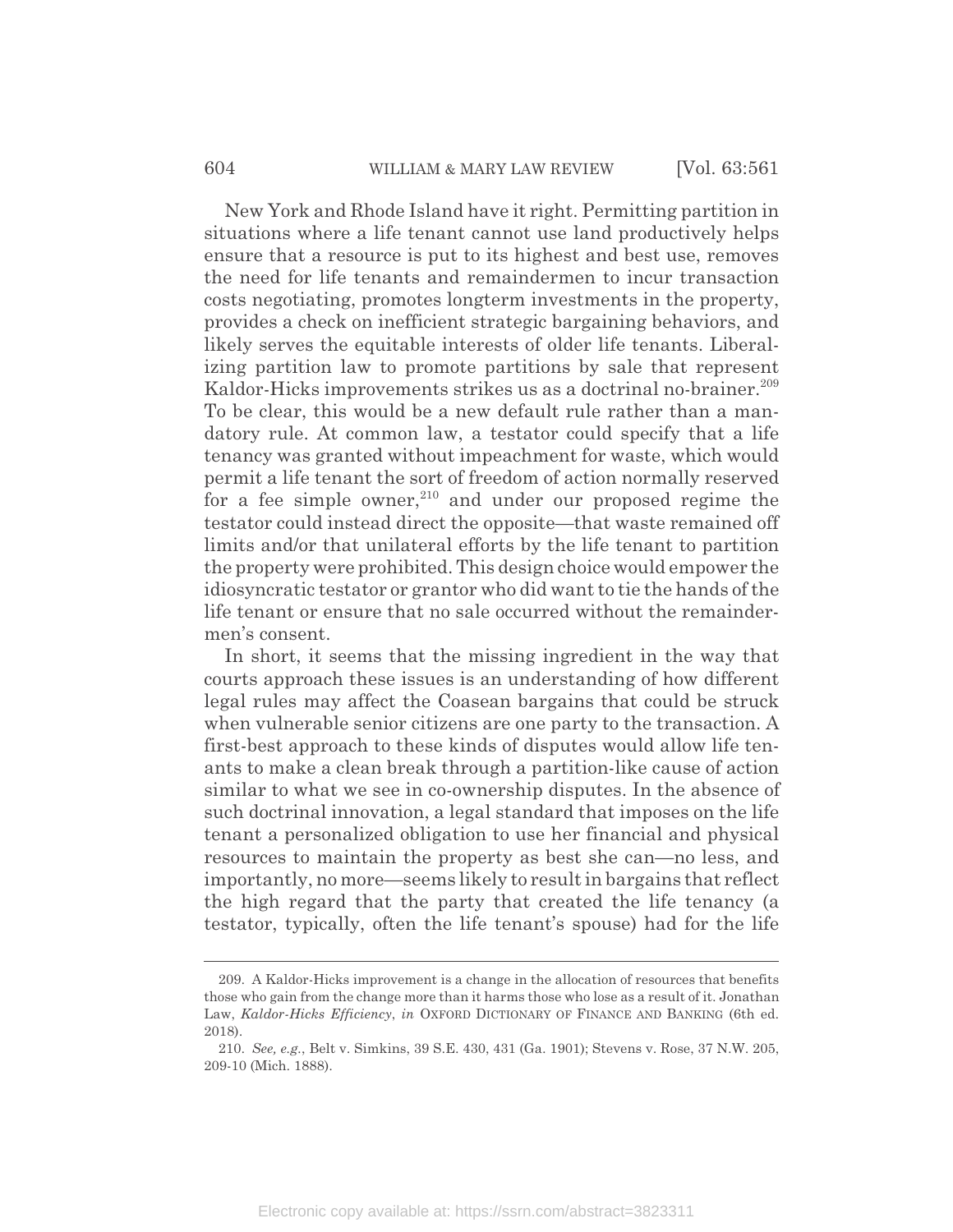tenant. Short of that, it seems like the best rationale for the harsher rulings we see in some courts is to serve as a kind of penalty default rule that steers testators away from life tenancies and towards more flexible arrangements such as trusts. $^{211}$ 

We want to address that penalty default argument head-on, because it is a common but pernicious response to our proposal. Essentially, the argument runs that many of the problems we describe above could have been avoided had the lawyers chosen to use a trust instead of a life estate, so the law of waste does not need to change. To be clear, the first part of the argument is correct. A welldesigned trust would allow the use of the land held in trust to more closely resemble the use that a fee simple owner would prefer. Of course, trusts introduce problems of their own, such as the need to pay a trustee and the danger that the trustee will engage in unlawful self-dealing. But given the problems that waste can create for life tenants in possession, this is a step we would advise clients to take.

At the same time, lots of clients evidently are not getting that advice from their lawyers, who continue to employ life estates to deal with a problem that often could be solved better via trusts. For these clients, scholars' Monday morning quarterbacking is unlikely to be of much comfort.<sup>212</sup> If many people are opting for life estates, contrary to the advice of some (but not all) sophisticated trusts and estates counsel, and if the United States is not going to follow the British model of abolishing legal life estates altogether, $^{213}$  it is hard to justify giving people a package of rights and responsibilities that virtually no testator or grantor would want and that no life tenant would prefer. The kinds of people who wind up creating problematic life estates that disadvantage their surviving spouses often (a) will not have access to the highest quality counsel or the means to afford them, and (b) will be dead by the time the problems become evident. Rather, when a life estate is employed, a majoritarian "what would

<sup>211.</sup> *Cf.* Barros, *supra* note 188, at 36-37 (discussing the merits of abolishing the legal life estate and replacing it with an equitable life estate in trust, as England has done).

<sup>212.</sup> As an alternative to reforming the rules governing waste, the law could subsidize trust administration or the provision of high-quality estate planning lawyers for middle- and lowerincome seniors.

<sup>213.</sup> *See* Scott Andrew Shepard, *Which the Deader Hand? A Counter to the American Law Institute's Proposed Revival of Dying Perpetuities Rules*, 86 TUL. L. REV. 559, 619 (2012).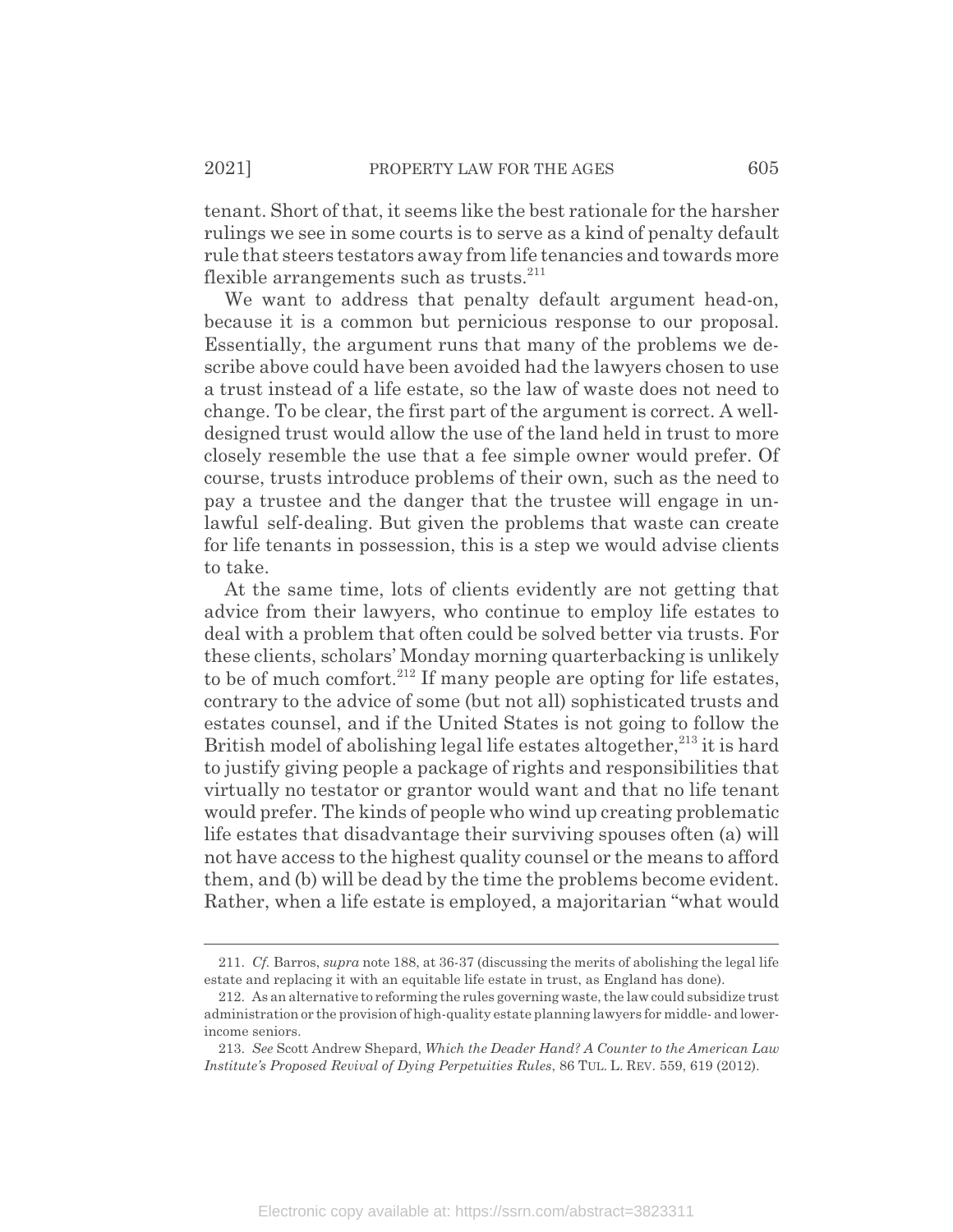most people want" understanding of that arrangement still makes sense, and that is going to be one that provides for greater flexibility than is available under present law. Absent some clear story about how *anybody's* intentions are consistent with the way life estates are typically constrained today, the continued insistence that the possessory heirs of people who were not savvy enough to create trusts suffer is at the very least regressive.

## III. PROTECTION FOR ELDERLY RENTERS

The two Parts that follow share two characteristics. First, in both settings, the high relocation costs faced by older people and their relatively inelastic incomes drive much of the analysis. Second, both settings involve the challenges of communal living arrangements where multiple parties have strong interests in who resides in a community and how it is governed. To begin, we turn our eyes to renters of residential housing and the extent to which the law helps ensure that their housing is safe and habitable.

At common law, leases were understood as conveyances of interests in land that were controlled by the doctrine of caveat lessee: the tenant took possession of the premises in whatever condition they happened to be. $^{214}$  It was only in the 1970s that state courts and legislatures began to recognize an implied warranty of habitability in every residential lease.<sup>215</sup> These warranties make uninhabitable or dangerous conditions that are not remedied by the landlord breaches of the lease contract that, in turn, free tenants of their obligations under that agreement—including the obligation to pay rent.216 But the bar for a landlord is low: renters are entitled only to a minimum level of safe and healthy housing.217 And, most

<sup>214.</sup> *See, e.g.*, Hilder v. St. Peter, 478 A.2d 202, 206-07 (Vt. 1984) (explaining history of caveat lessee).

<sup>215.</sup> *See, e.g.*, Javins v. First Nat'l Realty Corp., 428 F.2d 1071, 1076-77 (D.C. Cir. 1970); Lemle v. Breeden, 462 P.2d 470, 474 (Haw. 1969); *cf.* Reste Realty Corp. v. Cooper, 251 A.2d 268, 273 (N.J. 1969) (finding an implied warranty against latent defects in commercial leases).

<sup>216.</sup> *See, e.g.*, Bos. Hous. Auth. v. Hemingway, 293 N.E.2d 831, 842 (Mass. 1973); *see also* David A. Super, *The Rise and Fall of the Implied Warranty of Habitability*, 99 CALIF. L. REV. 389, 441-42 (2011).

<sup>217.</sup> *See* UNIF. RESIDENTIAL LANDLORD & TENANT ACT (URLTA) § 2.104 (NAT'L CONF. OF COMM'RS ON UNIF. STATE LS. 1972); Jana-Ault Phillips & Carol J. Miller, *The Implied Warranty of Habitability: Is Rent Escrow the Solution or the Obstacle to Tenant's Enforcement?*, 25 CARDOZO J. EQUAL RTS.&SOC. JUST. 1, 9 (2018) (counting nineteen states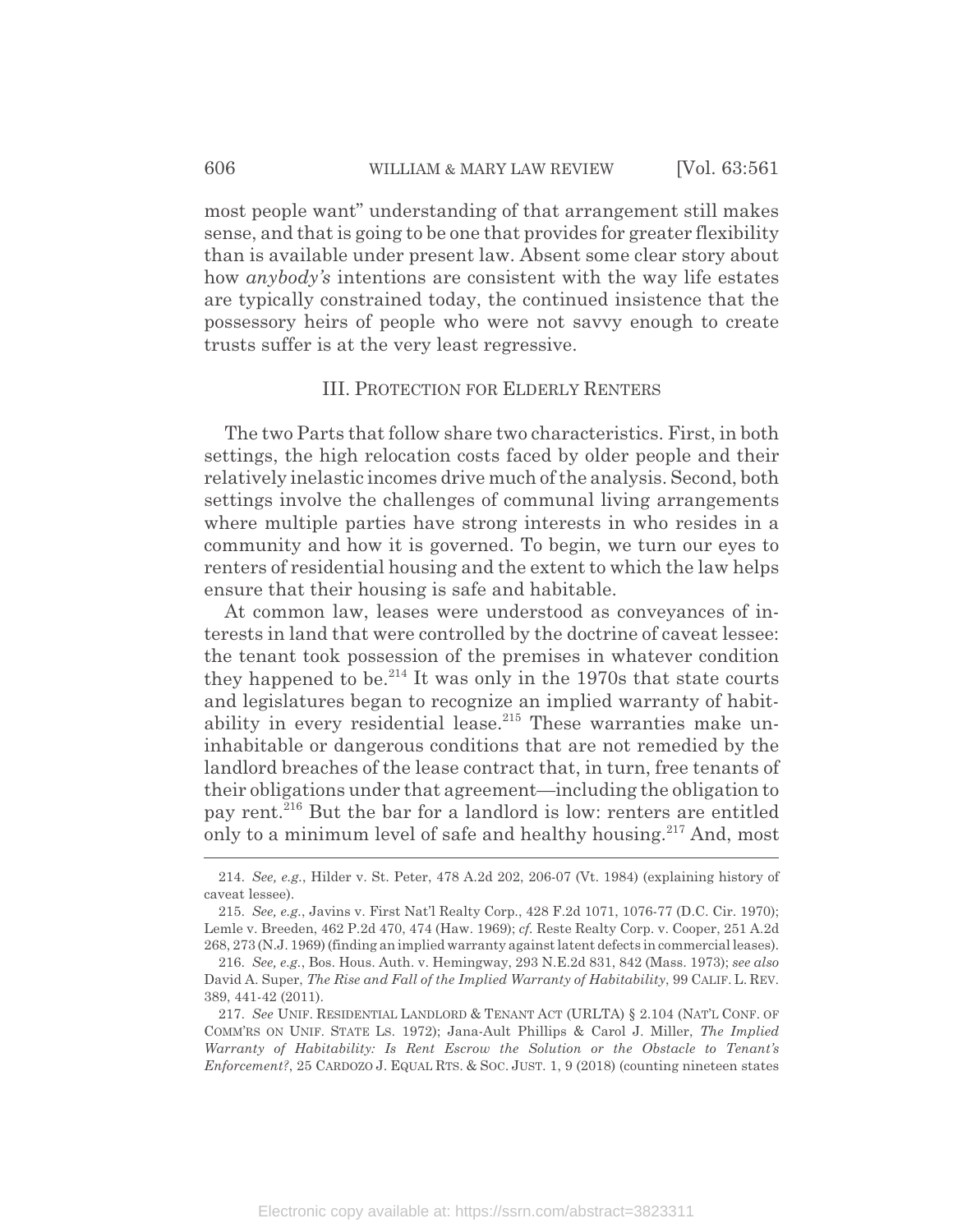important for our purposes, alleged violations of the warranty are evaluated based on "the nature of the deficiency or defect[;] its effect on the life, health or safety of the tenant[; the] length of time it has persisted[;] and the age of the structure."218

Notably, the doctrine tends to consider neither a particular tenant's needs nor expectations. Rather, it generally speaks to what a "reasonable person" would consider to be necessary or fit for habitation.<sup>219</sup> This results in troubling outcomes in cases involving tenants with disabilities; a landlord's failure to provide a quadriplegic tenant with a "'roll-in' shower" that allows for wheelchair access has been held not to constitute a breach of the warranty of habitability—even in an apartment billed as a "handicapped" unit—because such an amenity is not one that is expected "in the eyes of a reasonable person."220 As we will see, the doctrine also results in troubling outcomes for older tenants.

Existing law strikes the balance it does, however, in part because improving the quality of residential conditions necessarily comes at a cost. Landlords who initially bear that cost—in the form of construction, repairs, hiring additional maintenance staff, et cetera—will naturally be expected to pass some of those costs on to tenants in the form of higher rents. $^{221}$  This, in turn, risks pricing out

220. Port Chester Hous. Auth. v. Mobley, 789 N.Y.S.2d 798, 799-800 (App. Div. 2004).

221. *See, e.g.*, Chi. Bd. of Realtors, Inc. v. City of Chicago, 819 F.2d 732, 741-42 (7th Cir. 1987) (Posner, J., concurring); Charles J. Meyers, *The Covenant of Habitability and the*

to have adopted the URLTA); Donald E. Campbell, *Forty (Plus) Years After the Revolution: Observations on the Implied Warranty of Habitability*, 35 U. ARK. LITTLE ROCK L. REV. 793, 807-08 (2013) (discussing content of URLTA).

<sup>218.</sup> King v. Moorehead, 495 S.W.2d 65, 76 (Mo. Ct. App. 1973); *accord* Glasoe v. Trinkle, 479 N.E.2d 915, 920 (Ill. 1985); 52 C.J.S. *Landlord & Tenant* § 717 (2021).

<sup>219.</sup> Solow v. Wellner, 658 N.E.2d 1005, 1008 (N.Y. 1995); *see, e.g.*, TEX. PROP. CODE ANN.  $\S$  92.052(a)(3)(A) (West 2021) (referring to conditions that "materially affect. The physical health or safety of an *ordinary* tenant" (emphasis added)); Chiodini v. Fox, 207 S.W.3d 174, 176 (Mo. Ct. App. 2006) ("Habitability is measured by community standards, generally reflected in local housing and property maintenance codes." (citing Detling v. Edelbrock, 671 S.W.2d 265, 270 (Mo. 1984))); Fitzpatrick v. ACF Props. Grp., Inc., 595 N.E.2d 1327, 1342 (Ill. App. Ct. 1992) ("The condition complained of must be such as to truly render the premises uninhabitable in the eyes of a reasonable person." (citing *Glasoe*, 479 N.E.2d at 920)); DUKEMINIER ET AL., *supra* note 142, at 540 ("Generally speaking, an 'adequate standard of habitability' has to be met, and a breach occurs when the leased premises are 'uninhabitable' in the eyes of a reasonable person."); Porat & Strahilevitz, *supra* note 7, at 1447 ("American law has largely stuck with a one-size-fits-all approach to the implied warranty of habitability.").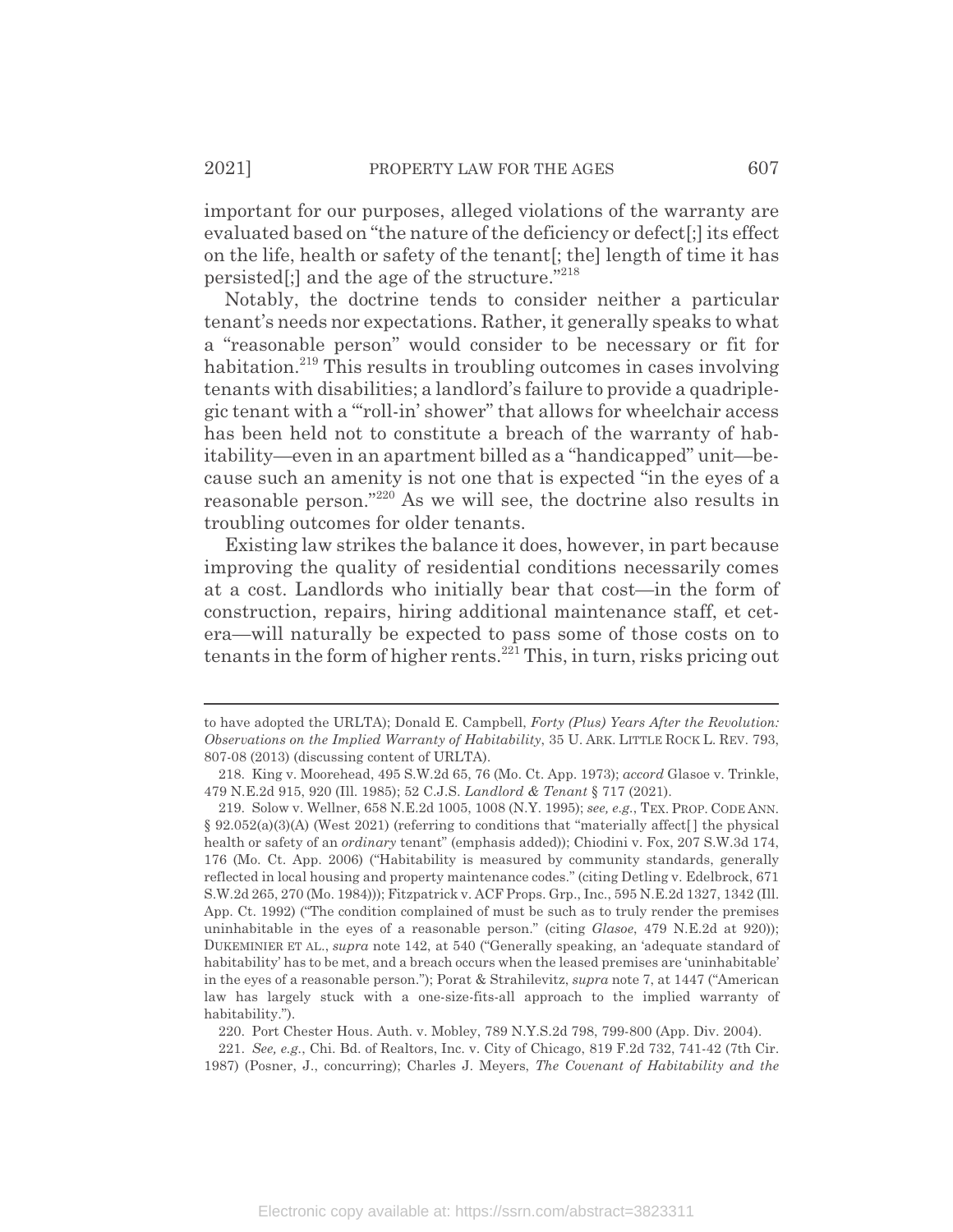of the market and denying housing of any quality to the same underprivileged tenants that the law aims to help.<sup>222</sup> For some, this is a reason to be skeptical of most tenant protection laws,<sup>223</sup> but one need not go that far. That is, one might well conclude that *some* floor is necessary regardless of the costs it imposes—that even if poor tenants "want" to rent an apartment covered in mold and infested with rats because it is the only apartment they can afford, the government ought to intervene to prevent them from doing so (and, hopefully, to assist them in affording a suitable residence). But the higher the bar set by the law, the greater the costs, so it behooves society at large to delimit the reach of the warranty of habitability.<sup>224</sup> After all, at some point, the costs of achieving a high standard might be so great that the rental market will not bear them, causing the landlord to cut his losses by ceasing the renting of the property altogether, either by letting it deteriorate or converting it to condominiums that are not subject to the implied warranty.<sup>225</sup> That loss of housing supply, if replicated sufficiently across a city, could in turn drive up the price of the remaining rental housing.<sup>226</sup>

We, too, are disinclined to suggest that law ought to forbid all but the ideal residential housing conditions. Nor do we suggest that every tenant's idiosyncratic definition of "habitable" carry the coercive force of the warranty of habitability. In theory, once minimum standards are set such that no one faces unsafe housing, the market ought to be capable of doing the rest. People who want "better" housing, or housing that fits their individual preferences, can seek it out and decide for themselves how much they are willing to pay for particular amenities. And if enough people want those

*American Law Institute*, 27 STAN. L. REV. 879, 890-91 (1975); Campbell, *supra* note 217, at 808-09.

<sup>222.</sup> *See Chi. Bd. of Realtors*, 819 F.2d at 741-42 (Posner, J., concurring); Meyers, *supra* note 221, at 903.

<sup>223.</sup> *See Chi. Bd. of Realtors*, 819 F.2d at 741-42 (Posner, J., concurring) (criticizing on these grounds a Chicago ordinance that granted tenants a suite of rights against landlords). *But see* Lior Jacob Strahilevitz, *"Don't Try this at Home": Posner as Political Economist*, 74 U. CHI. L. REV. 1873, 1875-83 (2007) (pointing out that many of Posner's arguments against the implied warranty in *Chicago Board of Realtors* are inconsistent with both economic theory and the empirical literature).

<sup>224.</sup> *See Chi. Bd. of Realtors*, 819 F.2d at 741 (Posner, J., concurring).

<sup>225.</sup> *See* Meyers, *supra* note 221, at 889; Super, *supra* note 216, at 422.

<sup>226.</sup> *See Chi. Bd. of Realtors*, 819 F.2d at 741 (Posner, J., concurring).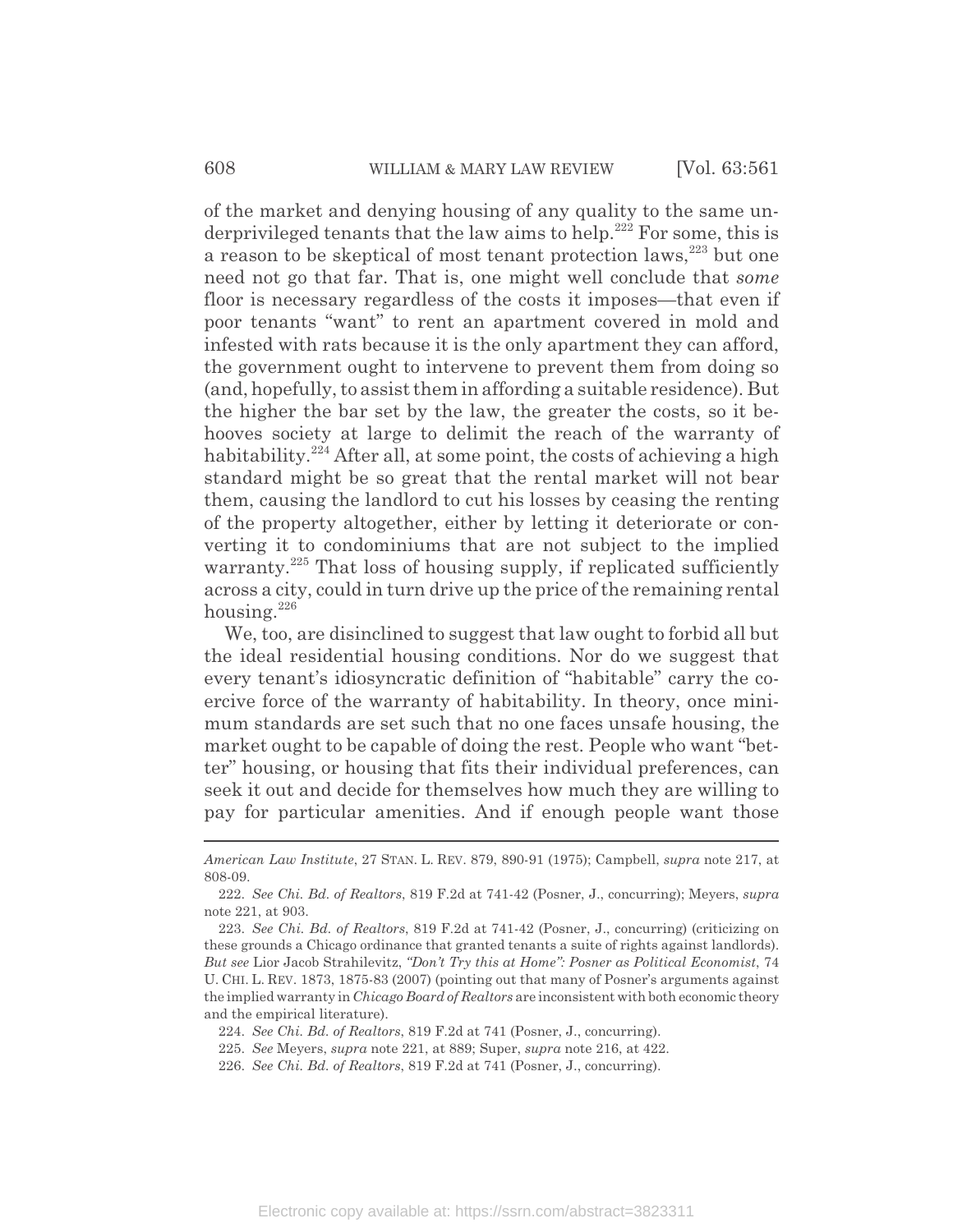features, they will vote with their feet and their wallets, and landlords will compete to attract those tenants by offering those features.<sup>227</sup>

But foot- and wallet-voting assume sufficient mobility and resources.<sup>228</sup> The more stuck people are, the more they are at the mercy of their current rental conditions—and, consequently, the more they might be said to be in need of amplified legal protection from those conditions.229 One quite obviously "stuck" renter constituency is poor renters of all ages.<sup>230</sup> They lack the resources to pay more for higher quality, so landlords in turn make little effort to entice them with high-quality features. $231$  This reality acutely harms Black, Native American, and Hispanic households, which are significantly more likely than white households to be low-income renters.<sup>232</sup> These are reasons why, as just noted, the floor provided by the warranty of habitability is important.<sup>233</sup> But while there might be good reasons to raise that floor, one must be careful of the dangers discussed above that could attend a warranty that is too strong. To remedy the inability of poor renters to engage in walletvoting, the superior solution is therefore to fatten their wallets—

<sup>227.</sup> *See* ALBERT O. HIRSCHMAN, EXIT, VOICE, AND LOYALTY 21-24 (1970) (discussing the ways in which exit disciplines organizations and prompts firms to improve quality).

<sup>228.</sup> Our focus is on differences in mobility *among* renters, but we recognize that renters as a group do tend to be more mobile than homeowners because they lack a financial investment in the residence and need not worry about possibly selling at a loss, nor need they contend with the time and expense of a real estate transaction. *See* Michael C. Pollack, *Land Use Federalism's False Choice*, 68 ALA. L. REV. 707, 715-16 (2017); Fennell, *supra* note 53, at 626; WILLIAMA.FISCHEL,THE HOMEVOTER HYPOTHESIS 75 (2001); Melvyn R. Durchslag, *Forgotten Federalism: The Takings Clause and Local Land Use Decisions*, 59 MD. L. REV. 464, 487 (2000); Carol M. Rose, *Takings, Federalism, Norms*, 105 YALE L.J. 1121, 1126 (1996); Richard A. Epstein, *Exit Rights Under Federalism*, 55 L. & CONTEMP. PROBS. 147, 154-58 (1992); Ilya Somin, *Federalism and Property Rights*, 2011 U. CHI. LEGAL F. 53, 58-59 (2011).

<sup>229.</sup> *Cf.* David Schleicher, *Stuck! The Law and Economics of Residential Stagnation*, 127 YALE L.J. 78, 84 (2017).

<sup>230.</sup> *Cf. id.* at 117.

<sup>231.</sup> *Cf.* Emily Badger, *A Luxury Apartment Rises in a Poor Neighborhood. What Happens Next?*, N.Y. TIMES (Feb. 18, 2020), https://www.nytimes.com/2020/02/14/upshot/luxuryapartments-poor-neighborhoods.html [https://perma.cc/TD72-SUU3].

<sup>232.</sup> THE GAP:ASHORTAGE OF AFFORDABLE HOMES, NAT'LLOWINCOME HOUS.COAL. 13-15, https://reports.nlihc.org/sites/default/files/gap/Gap-Report\_2021.pdf [https://perma.cc/DY7G-KJ2Y].

<sup>233.</sup> Of course, as David Super has noted, even with the warranty of habitability, tenants in a tight housing market "may feel they dare not assert the warranty because the likelihood they will end up somewhere worse is high." Super, *supra* note 216, at 409.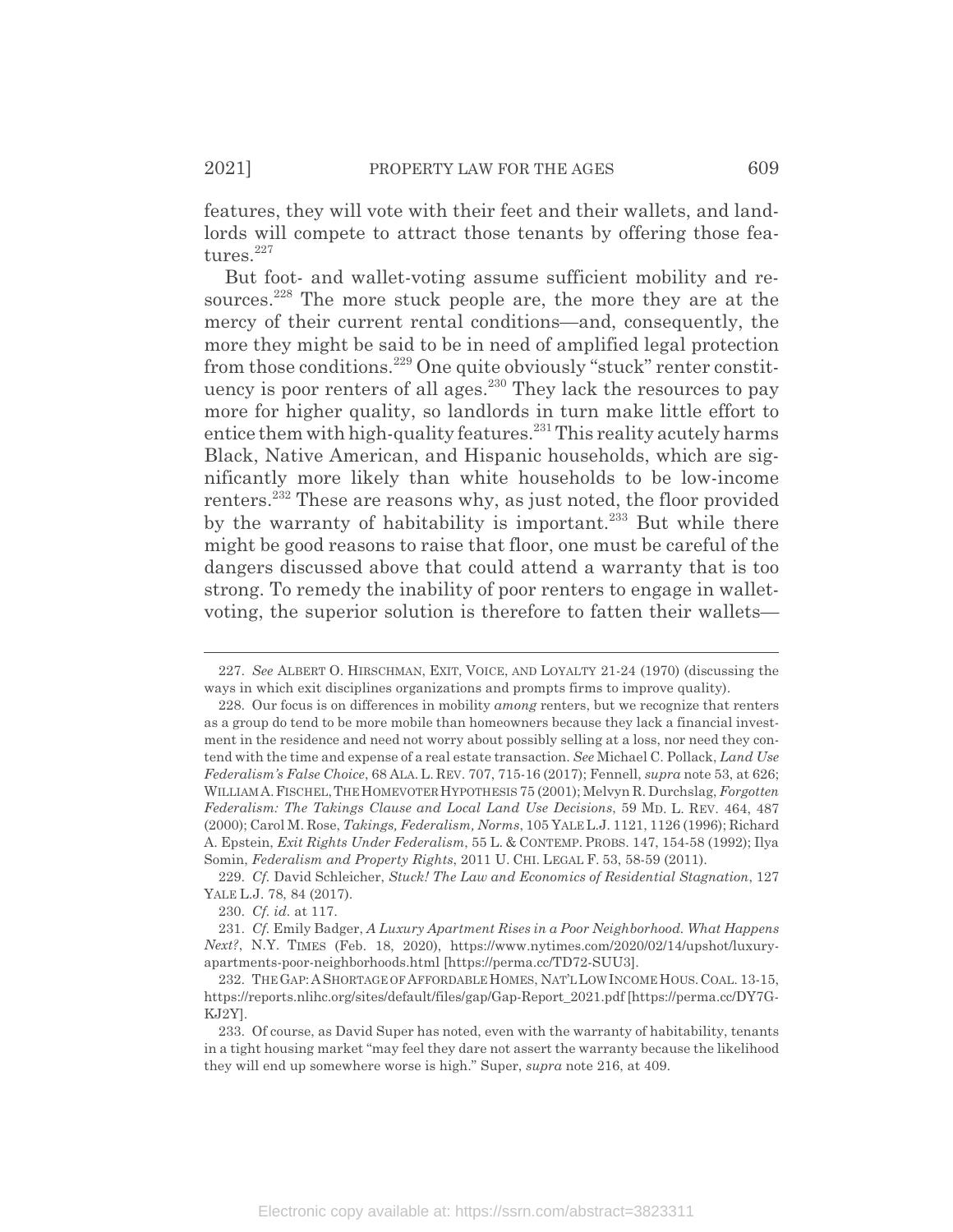that is, to provide housing vouchers, cash transfers, or other social supports that increase incomes and/or make rents more affordable $^{234}$ 

Older tenants are often stuck for a different or additional reason. Even if they have the resources to vote with their wallets—and racial disparities coupled with relatively inelastic incomes suggest that may frequently not be the case for many<sup>235</sup>—they might be insufficiently mobile to effectively vote with their feet when rental housing quality is inadequate. For one thing, as discussed above, it is simply the case that elderly people *do* move less frequently than younger people.236 But more to the point, the dynamics of aging, the importance of being able to age in place, and the heightened relocation costs all discussed above speak to at least some of the reasons why simply relocating is often not a realistic option. $^{237}$ 

Because older tenants tend to be less mobile than others, they are especially vulnerable to their housing conditions. And the sorts of fiscal solutions that make sense when it comes to vulnerable poor tenants do not address the source of *this* vulnerability. For that reason, as advocates seek to improve and safeguard tenants' rights, it is crucial to bear in mind the distinct vulnerabilities and needs of many elderly tenants.<sup>238</sup> One option that ought to at least be on the table in that effort is considering whether the warranty of habitability should provide more tailored protection to older tenants by accounting for the age of the tenant, and not merely the age of the building, when determining what conditions render a residence uninhabitable or unsafe.<sup>239</sup>

As with our discussion of takings compensation, however, we do not have in mind a shift towards total subjectivity or an unstructured thumb on the scale when the tenant is above a certain age. $240$ 

<sup>234.</sup> *See, e.g.*, *id.* 461 ("[D]irect subsidies have far more potential than regulatory action to improve low-income tenants' housing conditions."); Sara Pratt, *Civil Rights Strategies to Increase Mobility*, 127 YALE L.J.F. 498, 512-14 (2017); Andrea J. Boyack, *Equitably Housing (Almost) Half a Nation of Renters*, 65 BUFF. L. REV. 109, 132-33 (2017).

<sup>235.</sup> *See supra* notes 41-53 and accompanying text.

<sup>236.</sup> *See supra* notes 16-24 and accompanying text.

<sup>237.</sup> *See supra* notes 25-40 and accompanying text.

<sup>238.</sup> *See, e.g.*, Housing Stability and Tenant Protection Act of 2019, S. 6458, 2019-20 Leg., 242d Sess. (N.Y. 2019).

<sup>239.</sup> *Cf. supra* note 222 and accompanying text.

<sup>240.</sup> In any event, implementing the current standard of habitability is hardly an objective task given that it is already "largely socially constructed" by judges who "view the question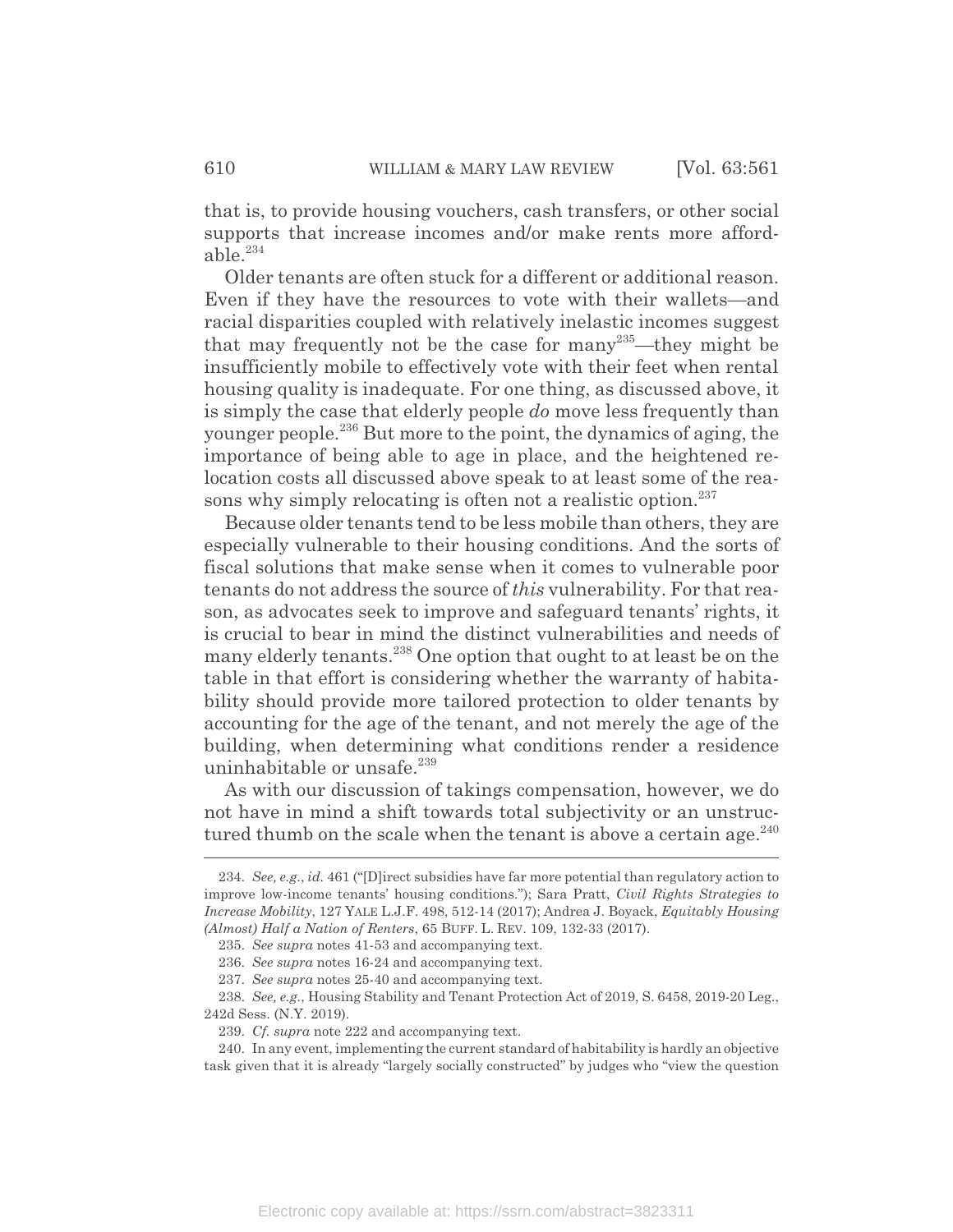Rather, our discussion pivots off a second observation: in addition to being relatively immobile, older tenants also are likely to—as a cohort—have predictable needs in the housing in which they are stuck and to be less able to make repairs or adjustments necessary to meet those needs on their own.<sup>241</sup>

Americans age sixty-five and over are more than three times more likely to have a disability than Americans under the age of sixty-five.<sup>242</sup> So, for example, owing to reduced mobility, older people might need stair-lifts, ramps, or other devices to be able to even access and fully live in their residences.<sup>243</sup> Due to decreased balance and increased risk of serious adverse consequences from a fall, they might need features like grab bars in showers and raised toilet seats—without which a shower and a toilet might be said to not be safely operable.<sup>244</sup> Losses of dexterity might call for lever-style

of 'habitability' through their own cultural lens." Campbell, *supra* note 217, at 810. Unsatisfactory conditions exist on a continuum ranging from grossly uninhabitable to merely inconvenient, and courts inevitably "must make decisions about where along this continuum to place a particular complaint." *Id.* at 811.

<sup>241.</sup> *See* JCHS REPORT, *supra* note 16, at 67 ("Renters are more likely to have mobility disabilities than owners but have less control over modifying their units."); James, *supra* note 22, at 434 (observing that, while "[m]any jurisdictions allow tenants the right to make repairs to the unit and deduct these costs from future rent payments"—a reference to the warranty of habitability—"such rights may be more problematic to exercise for elderly residents who may be unable to complete or oversee such repairs"); *cf.* Hilder v. St. Peter, 478 A.2d 202, 207 (Vt. 1984) (concluding that the warranty of habitability is necessary because, among other things, "today's residential tenant ... is not experienced in performing maintenance work on urban, complex living units").

<sup>242.</sup> *See Selected Social Characteristics in the United States: 2019 ACS 5-Year Estimates Data Profiles*, U.S.CENSUS BUREAU, https://data.census.gov/cedsci/table?d=ACS%205-Year% 20Estimates%20Data%20Profiles&tid=ACSDP5Y2019.DP02 [https://perma.cc/Z8QJ-P8WC] (indicating that 34.5 percent of Americans age sixty-five and over have a disability compared to 10.3 percent of Americans age eighteen to sixty-four and 4.2 percent of Americans under the age of eighteen).

<sup>243.</sup> *See* JCHS REPORT, *supra* note 16, at 67; ROBIN PAUL MALLOY, LAND USE LAW AND DISABILITY: PLANNING AND ZONING FOR ACCESSIBLE COMMUNITIES 22 (2015) (noting that people over age sixty-five "have much higher rates of low functional mobility than the general population, with as many as 40 to 50 percent ... having some type of limited mobility"); *cf.* Rodriguez v. Providence Hous. Auth., 824 A.2d 452, 453-54 (R.I. 2003) (tenant who was ninety-five years old fell down the stairs in his apartment and died, but landlord was not liable even though tenant had requested a single-story apartment because landlord "did all that it reasonably could" by placing him on a waiting list for such an apartment).

<sup>244.</sup> *See* JCHS REPORT, *supra* note 16, at 36, 67; MALLOY, *supra* note 243, at 215 ("[F]alls are the leading cause of accidental death for the elderly, accounting for about half of all accidental deaths in the home."); *Important Facts About Falls*, CTRS. FOR DISEASE CONTROL & PREVENTION, http://www.cdc.gov/HomeandRecreationalsafety/falls/adultfalls.html [https://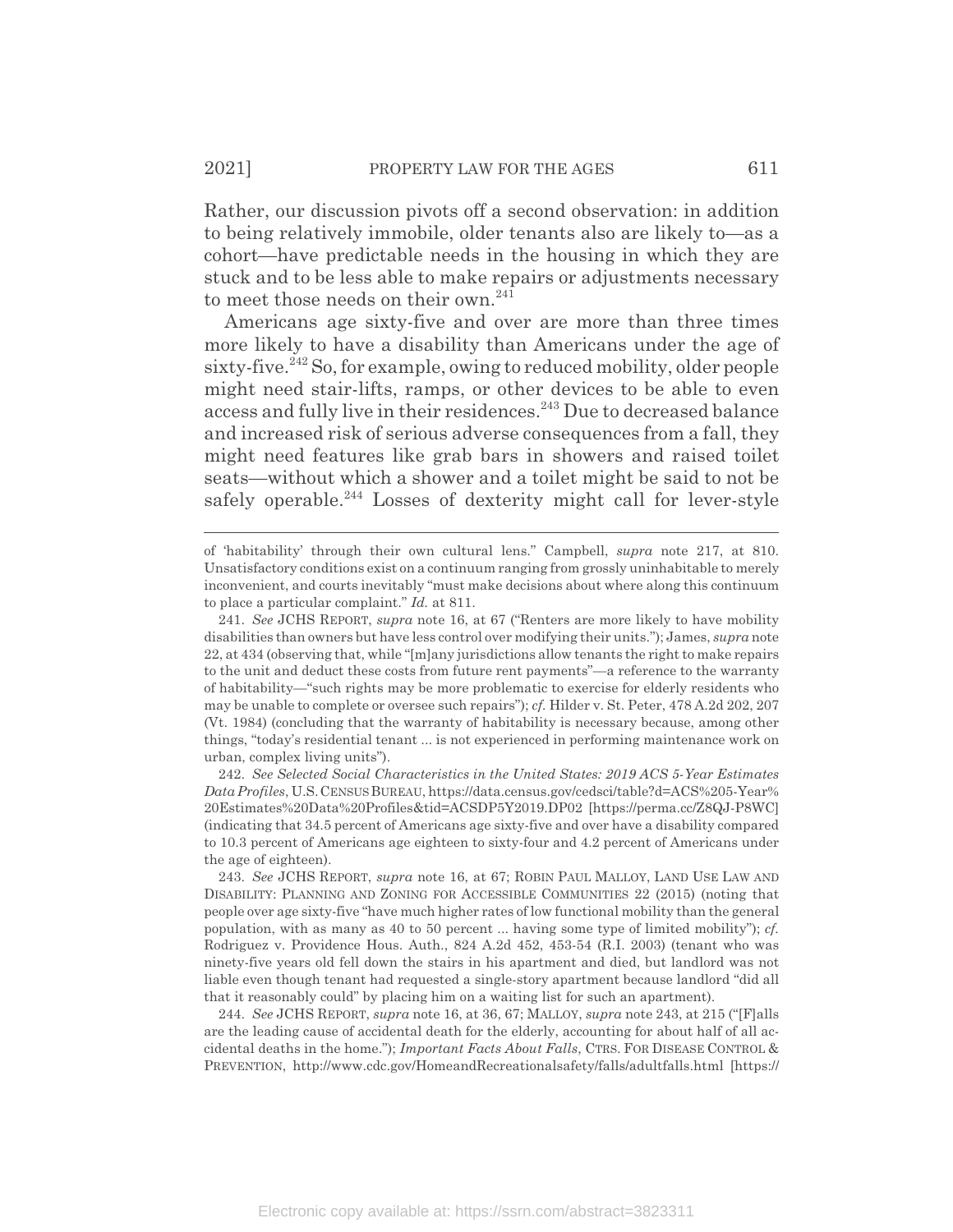faucets and handles—and surely doors and sinks that cannot be safely operated at least raise a serious question of habitability.<sup>245</sup> And given the increased need for a walker or wheelchair, they might require step-free entryways and hallways, doors, and parking spaces wide enough to accommodate those assistance tools.<sup>246</sup> Housing that meets these needs is critical for the health and independence of older people.<sup>247</sup> While this is all true for both elderly owners and renters alike, both of whom are more likely to have these needs than younger owners and renters,<sup>248</sup> older *renters* are more likely to require assistance than older homeowners.<sup>249</sup>

Our suggestion is therefore that the warranty of habitability might recognize that some conditions that would not render a residence uninhabitable or unsafe in the mind of the so-called reasonable tenant—like the lack of the features just discussed— might well do so for an older tenant.<sup>250</sup> Considering these to be optional luxuries just because the "average" tenant would not need them or consider them necessary for residential safety overlooks both the relative vulnerability and immobility of elderly tenants and the predictable, nonidiosyncratic nature of those individuals' needs.

247. It is also important for their mental health and well-being. *See* Evans et al., *supra* note 23, at 381-82 (finding that "housing quality," including "support for mobility impairment" among other things, "is significantly related to positive affect" among elderly people).

248. *See* JCHS REPORT, *supra* note 16, at 38 (explaining that "the prevalence of disability rises sharply with advancing age" and finding that 41 percent of adults age sixty-five to seventy-nine and 71 percent of adults over eighty "have at least one self-care, household activity, or mobility disability").

249. *See id.* at 39 (emphasizing that "renter households aged 65 and older are far more likely than owner households of the same age to have a disability, though the gap narrows at more advanced ages"); *id.* at 47 ("Renter households will account for 24 percent of overall growth in households 65 and over through 2025, and for 26 percent of overall growth from 2025 to 2035. However, in each decade, renters will drive at least 30 percent of growth in the number of older households with [disabilities].").

250. *Cf.* Campbell, *supra* note 217, at 810 (suggesting that, because "the concept of habitability is largely socially constructed," it "perhaps should evolve" with experience).

perma.cc/F29X-H8VL] (observing a 30 percent increase in the rate of death for older adults from falls from 2007 to 2016 and recommending grab bars in bathrooms); *cf.* Nepveu v. Rau, 583 A.2d 1273, 1273-74 (Vt. 1990) (holding that unusable bathroom constitutes breach of warranty of habitability).

<sup>245.</sup> *See* JCHS REPORT, *supra* note 16, at 9.

<sup>246.</sup> *Housing for Seniors: Challenges and Solutions*, U.S. DEP'T OF HOUS.&URB. DEV., https://www.huduser.gov/portal/periodicals/em/summer17/highlight1.html [https://perma.cc/ CS4H-TZU4]; *cf.*Phillips & Miller, *supra* note 217, at 29 ("Finding an accessible unit for someone with physical disabilities, such as accommodating a large wheelchair, can take up to six months.").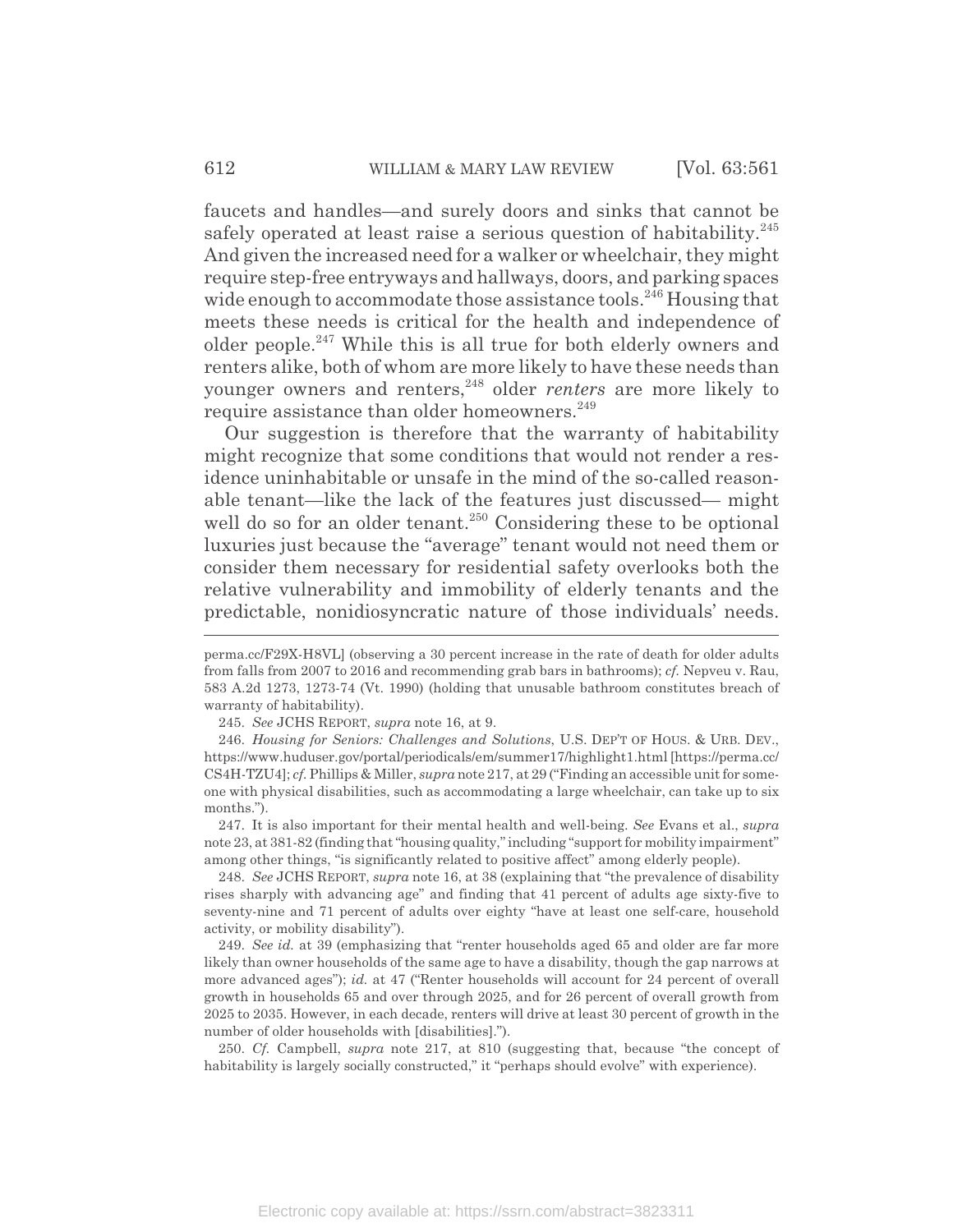The former social facts justify the added protection while the latter minimize the damage done to the doctrine, the risk of unpredictability for landlords, and the burden on courts' dockets.<sup>251</sup>

In states with common law warranties, courts could quite easily shift the doctrine in this area by considering older tenants' allegations from this perspective.<sup>252</sup> In states with statutory warranties, legislatures could itemize the features that are required for habitability in the case of an older tenant (just like legislatures already itemize the features generally required for habitability).<sup>253</sup> Whatever the form, these interventions would better account for the unique situation in which elderly renters find themselves.

A few important objections warrant responses. First, to be sure, like any expansion of tenant protection laws, these interventions will increase the cost of rental housing on the margin, with the perverse outcome that older renters might be less able to afford housing at all.<sup>254</sup> As discussed above, this concern must be taken seriously. But it also must not be overstated lest it be wielded to the detriment of people's health and welfare. Many of these amenities grab bars and lever-style handles, for example—are relatively lowcost to begin with, and landlords can effectively spread these low costs across tenants and time such that they occasion little to no perceptible rent increase.255

Second, one might worry that landlords will discriminate against older renters in order to avoid these obligations and costs. This concern about landlord behavior is, again, liable to being overstated if

<sup>251.</sup> And, as discussed above, the fact that everyone can expect to get both the short and long end of the stick throughout their lives mitigates any perceived unfairness at any particular point in the life cycle. *See supra* note 133 and accompanying text.

<sup>252.</sup> State courts could also interpret language in statutory warranties in ways that consider the unique circumstances of elderly tenants. For example, Delaware's warranty states that landlords must "[p]rovide a rental unit which shall not endanger the health, welfare or safety of the tenants." DEL. CODE ANN. tit. 25,  $\S$  5305(a)(2) (2021). At least one Washington court has held that a breach exists when conditions "pose an actual or potential safety hazard to [the residence's] occupants." Lian v. Stalick, 25 P.3d 467, 472 (Wash. Ct. App. 2001) (citing Atherton Condo. Apartment-Owners Ass'n Bd. v. Blume Dev. Co., 799 P.2d 250, 259-60 (1990)). And, as shown here, certain features—or lack thereof—are more likely to endanger the health, welfare, or safety of elderly tenants than that of younger ones. *Id.*

<sup>253.</sup> *See supra* note 217 and accompanying text.

<sup>254.</sup> *See supra* notes 221-26 and accompanying text.

<sup>255.</sup> *See* Strahilevitz, *supra* note 223, at 1875-76 (pointing out that the empirical literature has found little evidence that expanded habitability laws have significant effects on housing markets).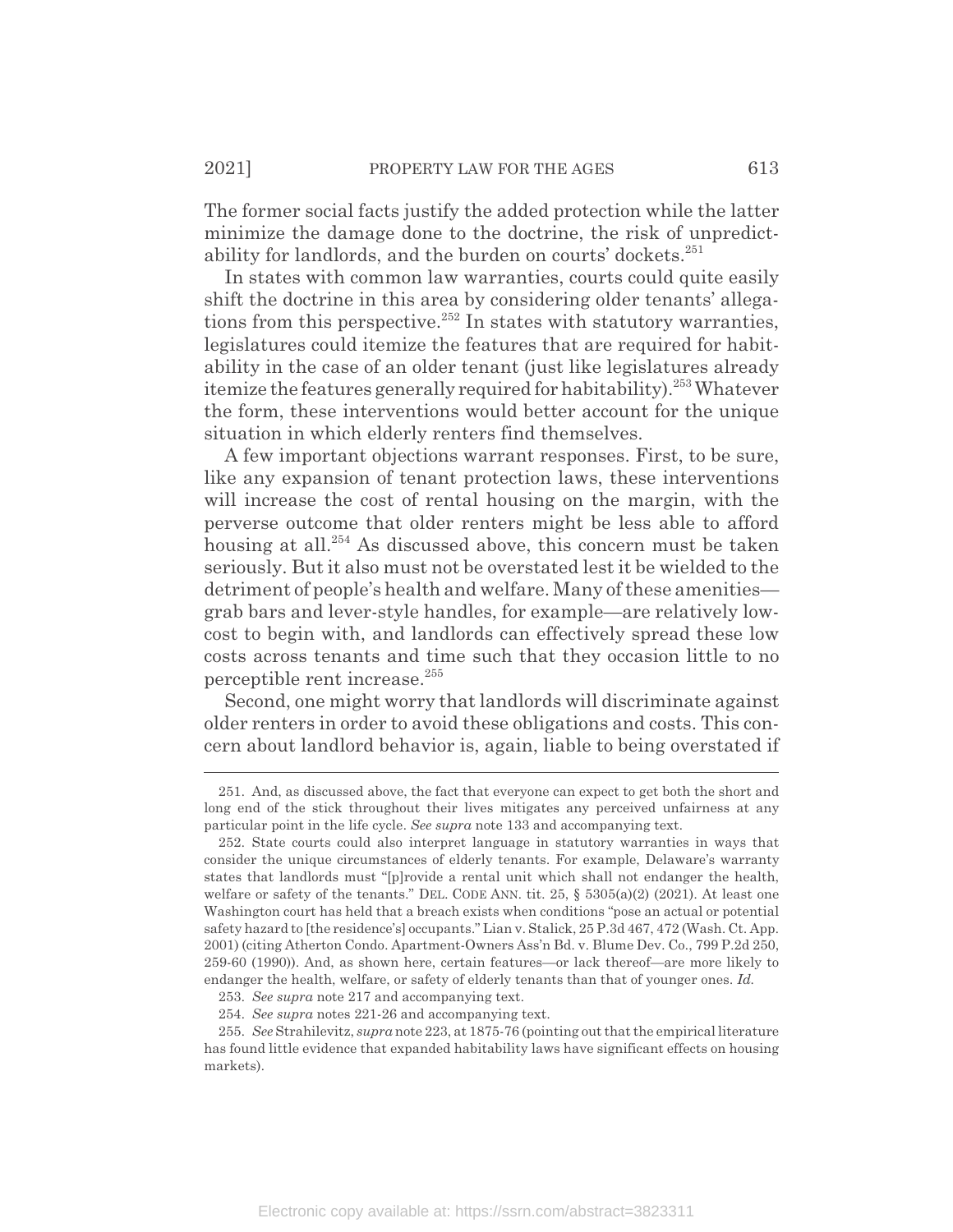landlords can spread the cost and recoup the expense. But putting that to the side, landlords in many jurisdictions are already prohibited from engaging in this sort of discrimination. While the federal Fair Housing Act does not prohibit landlord discrimination on the basis of age,  $256$  many state and local laws do so.  $257$  Indeed, the foregoing discussion of the vulnerability of older renters militates in favor of more states and localities enacting similar protections, perhaps alongside a more tailored warranty of habitability.

Third, many scholars believe the warranty of habitability is not up to the task of protecting tenants.258 For example, in her recent study of New York City, Nicole Summers found that less than 2 percent of tenants facing eviction for nonpayment of rent were found in housing court to have been entitled by the warranty of habitability to abate their rent payments.<sup>259</sup> Even when looking only at cases in which landlords permitted housing code violations to persist, tenants prevailed on their assertion of the warranty of habitability just 9 percent of the time.<sup>260</sup> In short, according to Summers, "[t]he warranty of habitability did not provide any benefit at all to approximately 91 to 97 percent of tenants who appeared to satisfy the elements of the claim."261 Tenants' lack of representation and sophistication, especially when compared to landlords' repeat-player status, only exacerbates the power imbalance,  $262$  though Summers's

<sup>256.</sup> *See* 42 U.S.C. § 3604 (2021).

<sup>257.</sup> *See, e.g.*, AUSTIN,TEX.,CODE § 5-1-51; 775 ILL.COMP.STAT. 5/1-103(Q), 5/3-102 (2021); N.Y. EXEC. LAW § 296(5)(a) (McKinney 2021); 43 PA. STAT. AND CONS. STAT. ANN. § 955(h) (West 2021); WIS. STAT. § 106.50(1m)(h), (2) (2021).

<sup>258.</sup> *See* Phillips & Miller, *supra* note 217, at 32; Nicole Summers, *The Limits of Good Law: A Study of Outcomes in Housing Court*, 87 U. CHI. L. REV. 145, 167-73 (2020) (reviewing literature). *But see* Paula A. Franzese, Abbott Gorin & David J. Guzik, *The Implied Warranty of Habitability Lives: Making Real the Promise of Landlord-Tenant Reform*, 69 RUTGERS U. L. REV. 1, 5 (2016) (presenting results of small study suggesting that the warranty "can function to bring needed repair and improvement to otherwise substandard dwellings" because, "[i]n more than half of the cases surveyed," landlords remediated housing code violations).

<sup>259.</sup> Summers, *supra* note 258, at 190.

<sup>260.</sup> *Id.*

<sup>261.</sup> *Id.* at 199.

<sup>262.</sup> *See id.* at 171 (observing that "scholars claim that the ineffectiveness is a function of tenants' lack of access to counsel"); Phillips & Miller, *supra* note 217, at 32; Super, *supra* note 216, at 414-16; Franzese et al., *supra* note 258, at 6. A number of scholars also blame the ineffectiveness on the obligation in many states that tenants pay their withheld rent into escrow. *See* Super, *supra* note 216, at 433. *But see* Phillips & Miller, *supra* note 217, at 36 (approving of rent escrow).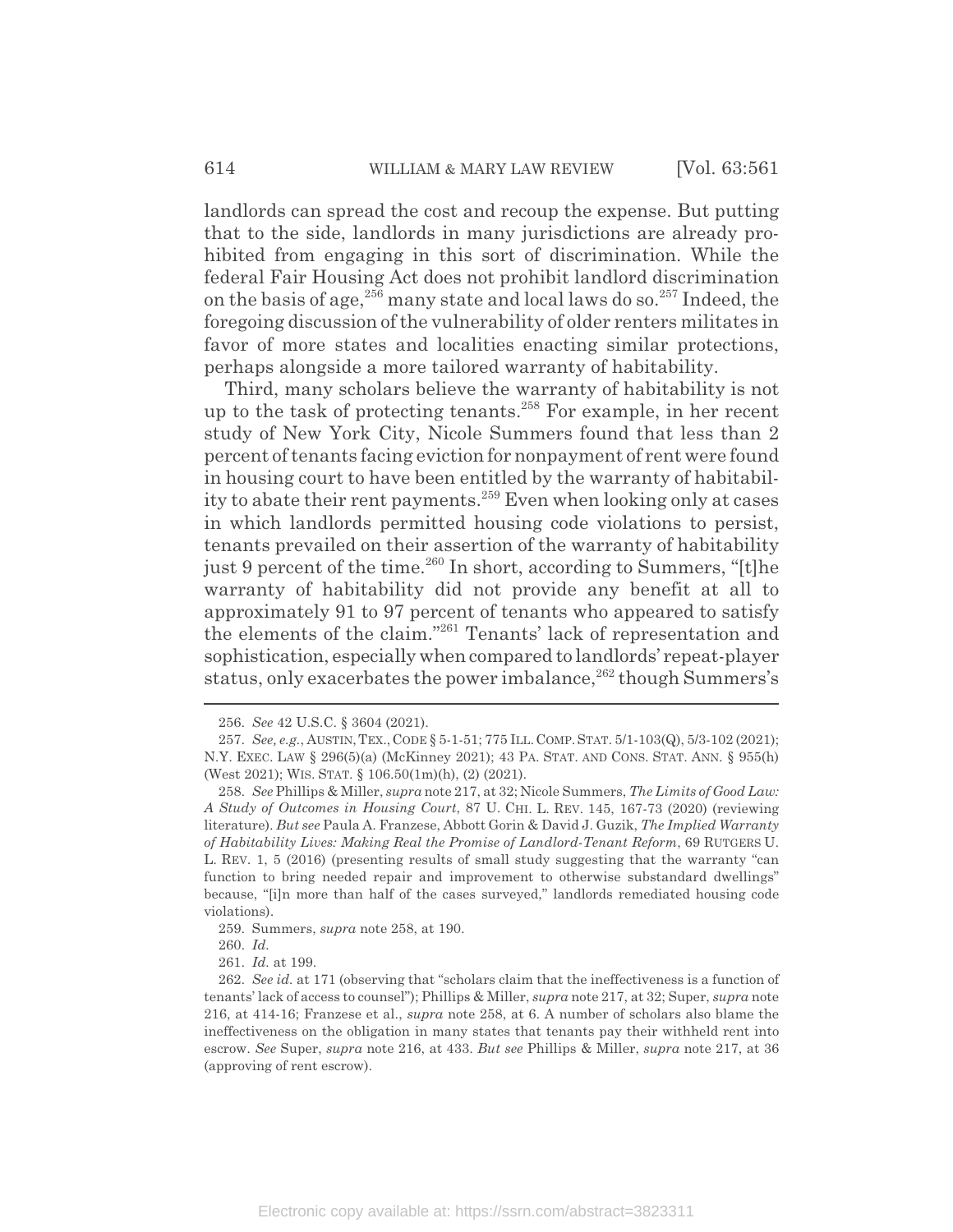findings suggest that these factors only explain some of the "operationalization gap."263 If all of this is true, it is fair to ask whether a warranty of habitability that took account of older renters' needs would in fact do much at all to protect those needs.

We think it could, but even if it would not, the reality of older tenants' disparate vulnerability is itself an important and underappreciated facet of the scholarly and policy conversation around the warranty of habitability. First, though, we present our tentative case for optimism. Summers's study only examines cases in which landlords evicted tenants for nonpayment of rent and tenants invoked the warranty of habitability as a defense.<sup>264</sup> Those results therefore do not account for any tenants' successful invocation of the warranty out of court, either as bargaining leverage to secure landlord compliance or reduced rent, or as a basis for making repairs themselves and deducting the cost from their rent payments.<sup>265</sup> The results also do not account for any ex ante effect of the warranty. That is, Summers's data do not reveal how many more residences would be uninhabitable but for the existence of the warranty having shaped landlord behavior and tenant expectations. Empowering older tenants and embedding their needs in the law along the lines we lay out here could better enable them to seek necessary improvements out of court and could help foster a rental market more receptive to those needs.

Second, Summers's dataset reveals that tenants, in fact, win judicial orders compelling landlords to make necessary repairs in over half of the cases.<sup>266</sup> This suggests that the warranty is actually a meaningful source of rights. In turn, then, a warranty that better fits the needs of elderly tenants ought to likewise be a meaningful source of rights for them. The problem is that those same courts appear to fail to stand behind their own orders in the majority of those cases.<sup>267</sup> That, however, is not a failing of the warranty of

<sup>263.</sup> Summers, *supra* note 258, at 205-10.

<sup>264.</sup> *Id.* at 149, 182-83.

<sup>265.</sup> *Cf.* Hilder v. St. Peter, 478 A.2d 202, 210 (Vt. 1984) ("[W]hen the landlord is notified of the defect but fails to repair it within a reasonable amount of time, and the tenant subsequently repairs the defect, the tenant may deduct the expense of the repair from future rent.").

<sup>266.</sup> Summers, *supra* note 258, at 199.

<sup>267.</sup> *See id.* at 201.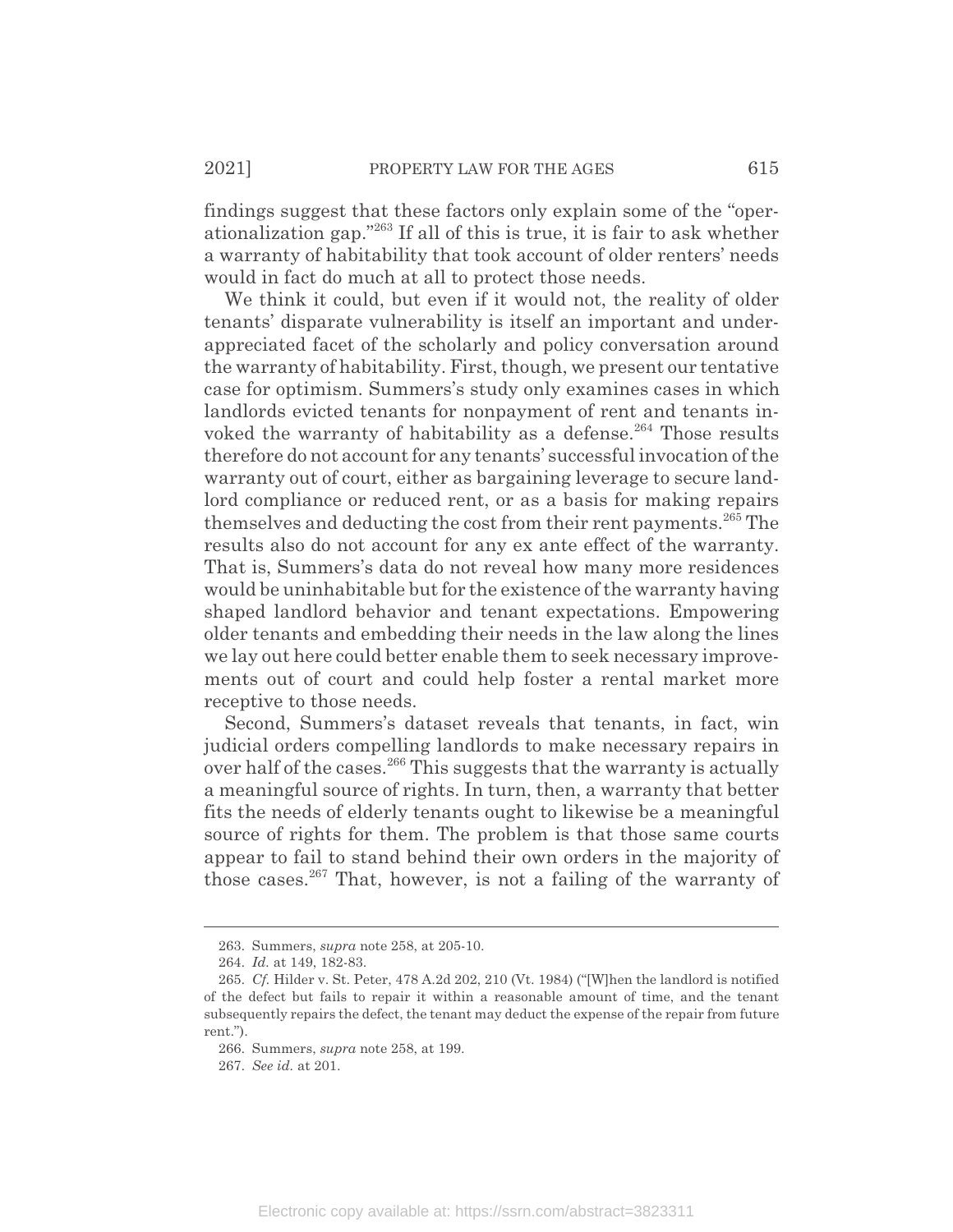habitability, but of the institutions charged with enforcing it. $268$ Fixing those institutions is critical too, of course, but their flaws should obscure neither the need for a better-crafted underlying law nor the potential of such a law in the hands of more faithful stewards.

But even if our cautious optimism about the potential for a more tailored warranty to protect older renters was misplaced, the fact remains that the existing warranty—as inadequate as it might be in general—is an especially poor fit for those older renters. It is, therefore, critical that any reform project aimed at addressing the shortcomings Summers and others have exposed with respect to the warranty of habitability take account of the distinct vulnerabilities and needs of older renters, whether that means rethinking the doctrine, addressing shortcomings in enforcement, or enacting entirely new sorts of tenant protections.

Indeed, existing law reforms have not adequately filled this niche. Perhaps the most well-known that might come to mind are the Americans with Disabilities Act  $(ADA)^{269}$  and its forerunner, the Rehabilitation Act.<sup>270</sup> These federal laws have done much to improve access and safety for people with mobility obstacles and other disabilities—including, but certainly not limited to, older people— and to spur innovation in the methods by which those obstacles can be reduced.<sup>271</sup> But these laws do next to nothing with respect to tenants in private housing. The Rehabilitation Act only regulates recipients of federal funds,<sup>272</sup> and the ADA only applies to public employers above a certain size,<sup>273</sup> public entities,  $274$  and public accommodations such as stores and hotels.<sup>275</sup>

The federal Fair Housing Act (FHA), as a result of a suite of amendments in 1988, also generally makes unlawful discrimination against tenants with disabilities.<sup>276</sup> But the statute does not

<sup>268.</sup> *Cf. id.* at 217 (suggesting such an explanation).

<sup>269. 42</sup> U.S.C. § 12101.

<sup>270. 29</sup> U.S.C. § 791.

<sup>271.</sup> *See, e.g.*, Christopher Buccafusco, *Disability and Design*, 95 N.Y.U. L. REV. 952, 985- 1002 (2020).

<sup>272.</sup> *See* 29 U.S.C. § 794; Buccafusco, *supra* note 271, at 993.

<sup>273. 42</sup> U.S.C. § 12111(5).

<sup>274.</sup> *Id.* § 12131(1).

<sup>275.</sup> *Id.* § 12182(a).

<sup>276.</sup> *Id.* § 3604(f)(1)-(2).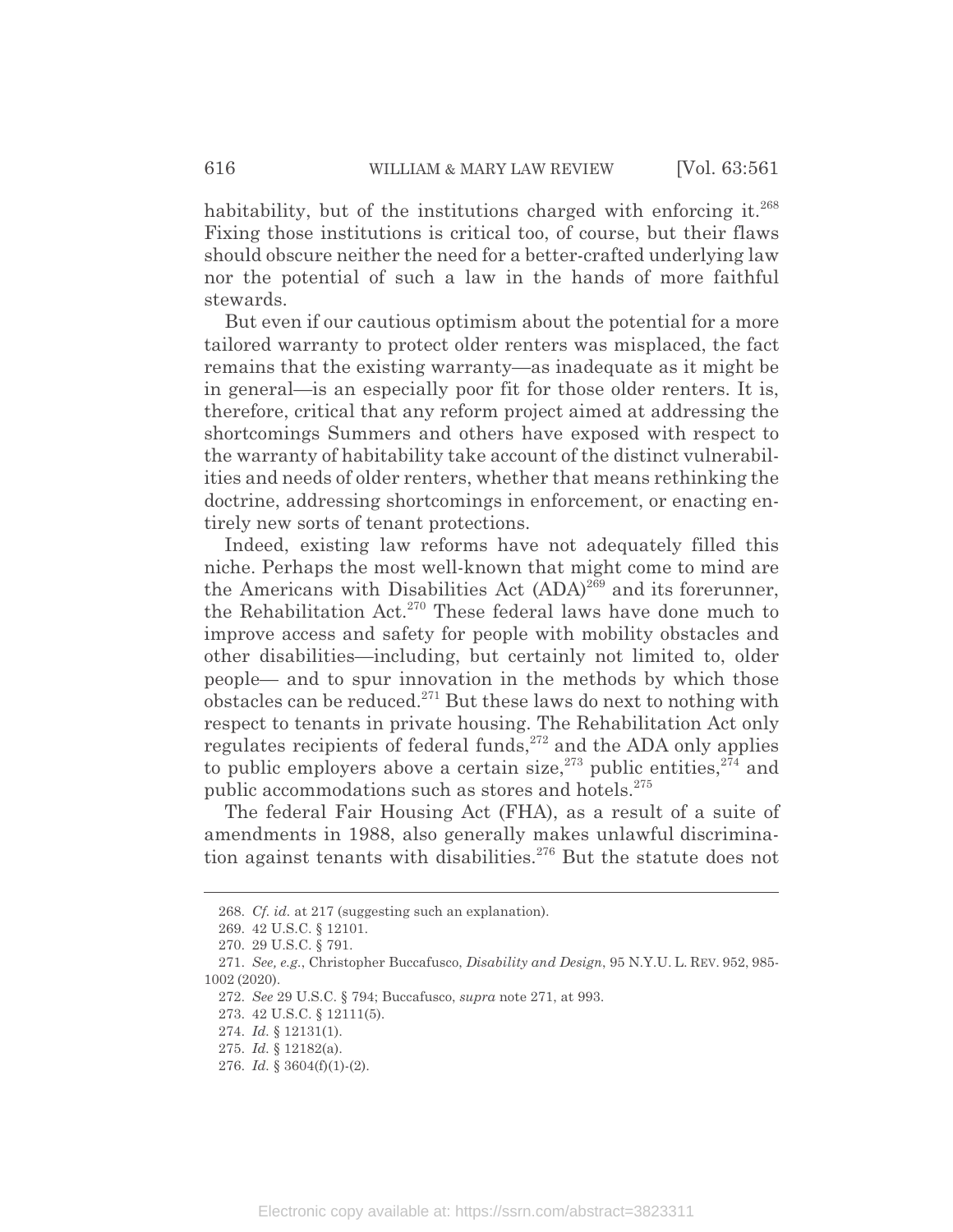affirmatively require many landlords to make premises safe for tenants with disabilities.<sup>277</sup> Rather, it requires landlords to allow tenants *at their own expense* to modify premises to suit their needs.278 And it provides that landlords may condition that permission on the tenant restoring the premises to their earlier condition, again at the tenant's expense.<sup>279</sup> The most the FHA does is recognize the importance of some of the features like the ones we have highlighted above, as it requires multifamily dwellings with four or more units constructed after 1988 to be built with wheelchair-accessible entryways, hallways, and kitchens, as well as "reinforcements in bathroom walls to allow later installation of grab bars"—though not grab bars themselves. $^{280}$  This is no doubt important, but it is also of no help to tenants in older buildings, in smaller buildings, or in need of more than these specific structural features.<sup>281</sup>

In fact, the shortcomings of the FHA and the ADA illuminate yet another reason why law should better guarantee the quality of housing for older renters. These protections offered by the FHA and the ADA for tenants with disabilities operate ex post.<sup>282</sup> That is, suppose an elderly renter who is not disabled falls in the shower because of the absence of a grab bar, and this fall causes a brain hemorrhage or a skeletal injury that renders the tenant disabled. At this point, and only at this point, does the protection of these laws materialize.<sup>283</sup> But it would be far better for tenants and for society if the law helped reduce the ex ante likelihood of tenants becoming disabled because of dangers in their homes. Focusing on the needs of relatively medically frail but not legally disabled elderly tenants is a sensible way to achieve this goal. That is what we are advocating for here—recognizing the fact that older renters are at heightened risk of becoming disabled in their homes and in turn providing more robust protections for these vulnerable Americans who fall into the gaps of existing legal protections.

<sup>277.</sup> *See id.* § 3604(f)(1)-(3).

<sup>278.</sup> *Id.* § 3604(f)(3)(A).

<sup>279.</sup> *Id.*

<sup>280. 42</sup> U.S.C. § 3604(f)(3)(C), (f)(7).

<sup>281.</sup> *See* JCHS REPORT, *supra* note 16, at 30 (similarly observing that the FHA and ADA "stop short of ensuring that the interiors of all units are fully accessible").

<sup>282.</sup> *Cf. id.*

<sup>283.</sup> *Cf. id.*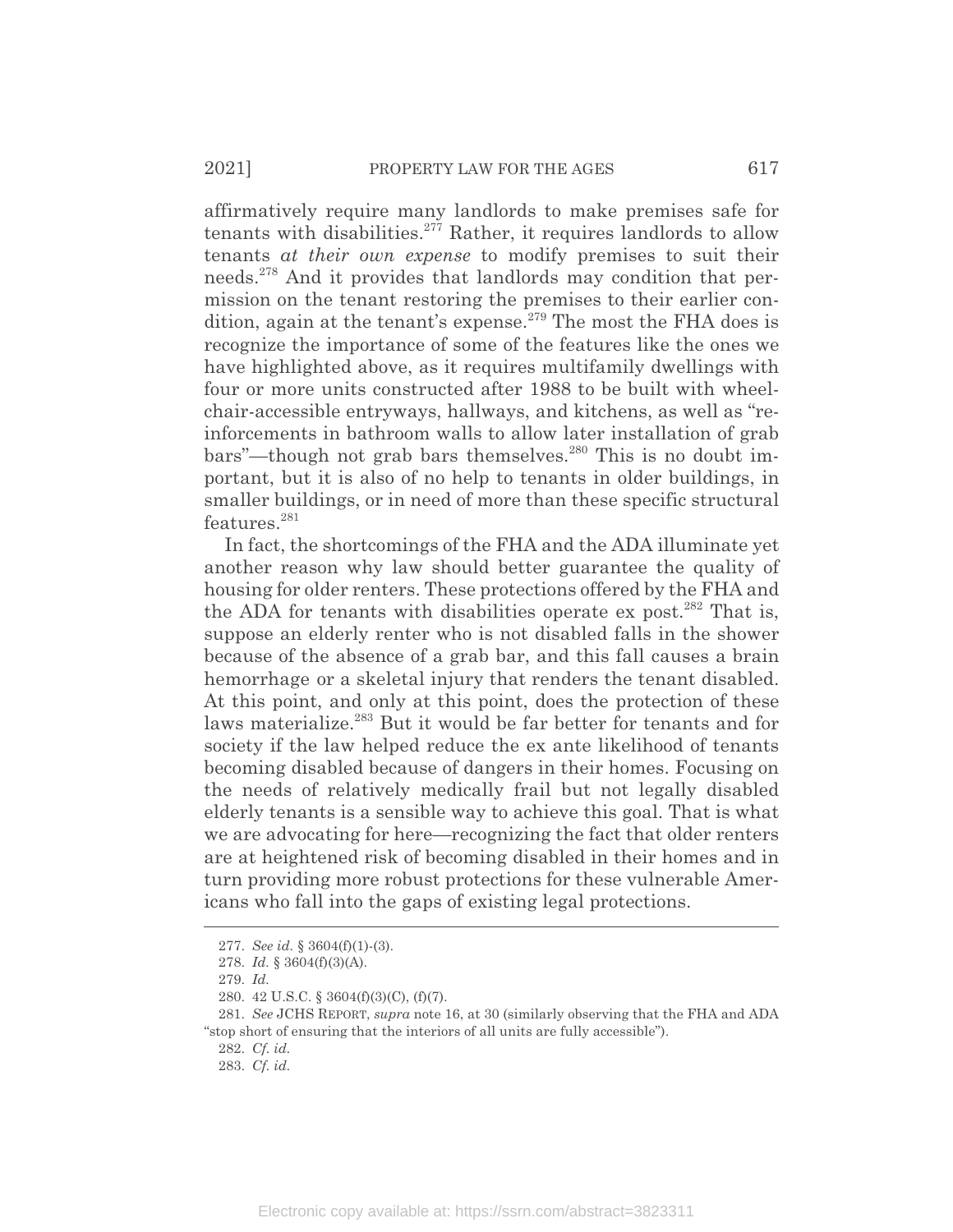Last, though some jurisdictions have made efforts to provide older tenants with greater rights against their landlords, we are aware of none—legislatures and courts alike—that have implemented anything like the proposal we offer here.<sup>284</sup> For example, New Jersey has granted to elderly tenants a "protected tenancy status" that applies when rental housing is converted into condominiums or cooperatives.285 This status entitles older tenants to "remain as a tenant in a converted unit for up to forty years beyond any period already authorized" by generally applicable laws.<sup>286</sup> It also regulates rents during the protected tenancy period. This statutory protection appropriately recognizes the unique dislocation costs for older  $t$ enants, $287$  but it fails to recognize that protection in occupancy alone is a half-measure when the *conditions* are of such inadequate and unsafe quality that they are not properly suited for an elderly tenant's living needs.<sup>288</sup> Our aim here is to open property law's eyes to the latter problem and to begin to offer some solutions.

As we move to Part IV, we will stay with the topic of communal living and identify some important similarities between tenants and owners.

## IV. *NAHRSTEDT* REVISITED—PETS AS MEDICAL DEVICES

*Nahrstedt v. Lakeside Village Condominium Ass'n* is one of the jewels of the 1L Property course.<sup>289</sup> It pitted a condominium owner against her neighbors in a heated battle over whether she could keep her strictly indoor cats while she lived in a complex that had

<sup>284.</sup> *See supra* notes 215-18 and accompanying text (discussing status of warranty of habitability across the country). As discussed above, the URLTA does not account for the age of the tenant. *See supra* note 114 and accompanying text. Even those states with more detailed warranties do not do so. *See, e.g.*, CAL. CIV. CODE § 1941.1 (2021); MD. CODE ANN., REAL PROP., §§ 8-211, 8-211.1 (2021); N.C. GEN. STAT. § 42-42 (2021). The closest any states seem to come to considering the age of the tenant is with respect to *children* in the context of lead-based paint. *See, e.g.*, Benik v. Hatcher, 750 A.2d 10, 12, 20 (Md. 2000).

<sup>285.</sup> *See* N.J. STAT. ANN. § 2A:18-61.1(k), -61.25, -61.31 (West 2021).

<sup>286.</sup> Troy Ltd. v. Renna, 727 F.2d 287, 289-92 (3d Cir. 1984) (describing state tenancy laws and holding that these provisions do not violate the Contracts and Takings Clauses of the U.S. Constitution); *see* Manheim, *supra* note 106, at 977 (discussing other "eviction protection laws" that afford "elderly tenants ... added protection").

<sup>287.</sup> N.J. STAT. ANN. § 2A:18-61.23 (2021) (making such findings).

<sup>288.</sup> *See id.*

<sup>289.</sup> *See* 878 P.2d 1275 (Cal. 1994).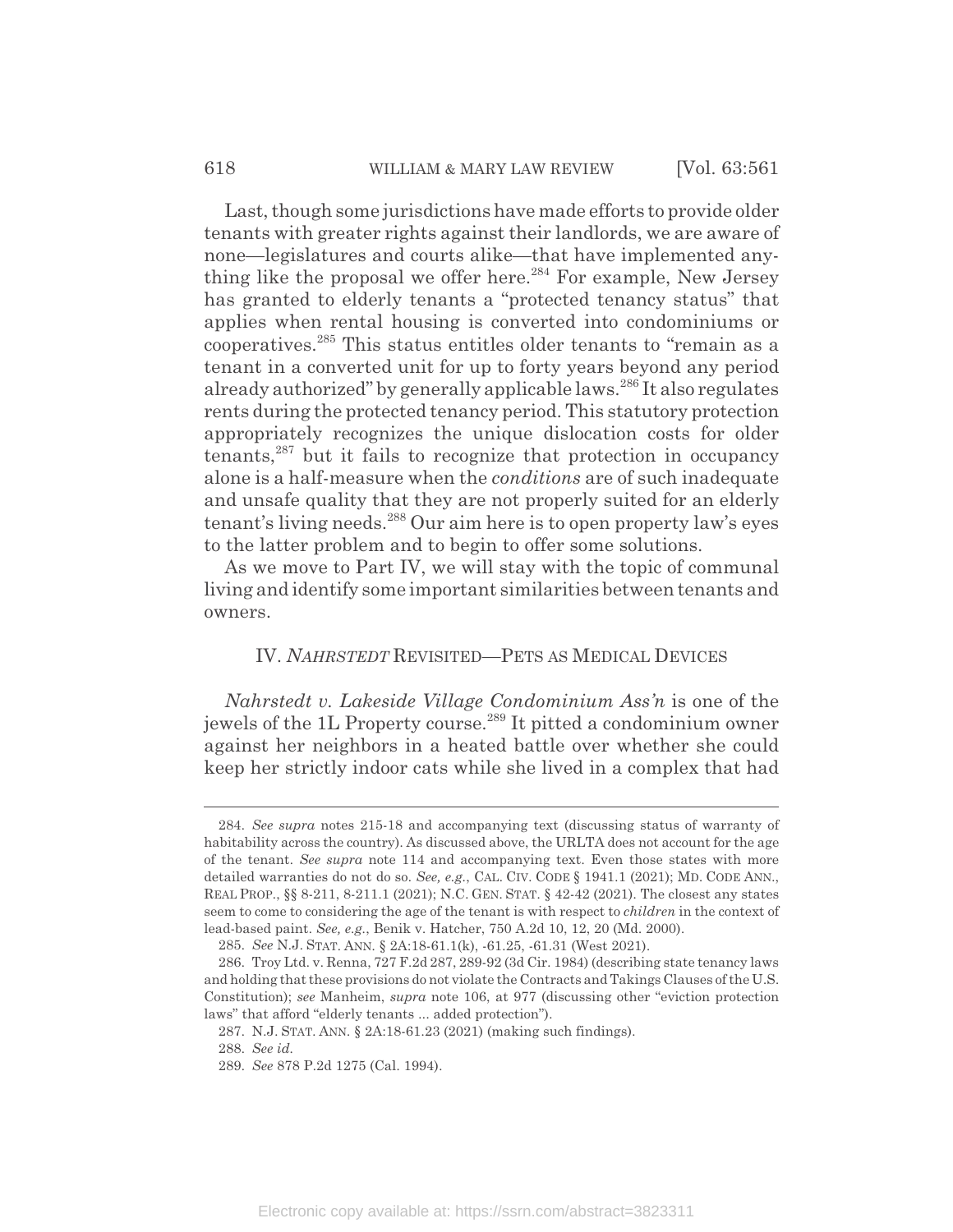a no-pets policy.290 One reason the case is fun to teach is because pets have enriched the lives of so many law students, and the affection that typical law students in their twenties or thirties express for their companion animals contributes color and levity to class discussion of key doctrines.291 Yet, there is another angle to be considered with *Nahrstedt.* For so many elderly Americans, the presence or absence of a pet in their homes becomes not just a question of joy and companionship, but plausibly a matter of life and death.<sup>292</sup>

In 1988, Natore Nahrstedt and her three beloved cats moved into a condominium complex whose covenants, conditions, and restrictions prohibited companion animals.<sup>293</sup> Upon discovering the presence of the cats, the condominium association demanded their removal and began fining Nahrstedt when she refused to comply.294 She sued, alleging that the restrictions were unlawful as applied to her felines, which were strictly indoor cats.295 The California Supreme Court held that it would enforce the pet restrictions—and other such condominium restrictions—unless they were "wholly arbitrary, violate[d] a fundamental public policy, or impose[d] a burden on the use of affected land that far outweigh[ed] any benefit."296 In applying this test, the courts were to focus not on Nahrstedt's well-behaved cats that seemed to create no negative externalities, but on companion animals in general.<sup>297</sup> Thus, it would not be enough for Nahrstedt, or another owner, to show that her felines enriched her life while imposing no costs on the neighbors.298 As long as a pet restriction in general was not irrational, the association could do what it liked and embrace a bright-line prohibition.<sup>299</sup> This legal standard encompasses nearly total deference

<sup>290.</sup> *Id.* at 1278-79.

<sup>291.</sup> *Cf. id.* at 1278.

<sup>292.</sup> *Cf. id.* at 1295 (Arabian, J., dissenting).

<sup>293.</sup> *Id.* at 1278 (majority opinion).

<sup>294.</sup> *Id.*

<sup>295.</sup> *Id.*

<sup>296.</sup> *Id.* at 1287.

<sup>297.</sup> *Id.* at 1290.

<sup>298.</sup> *Id.*

<sup>299.</sup> *Id.* at 1278.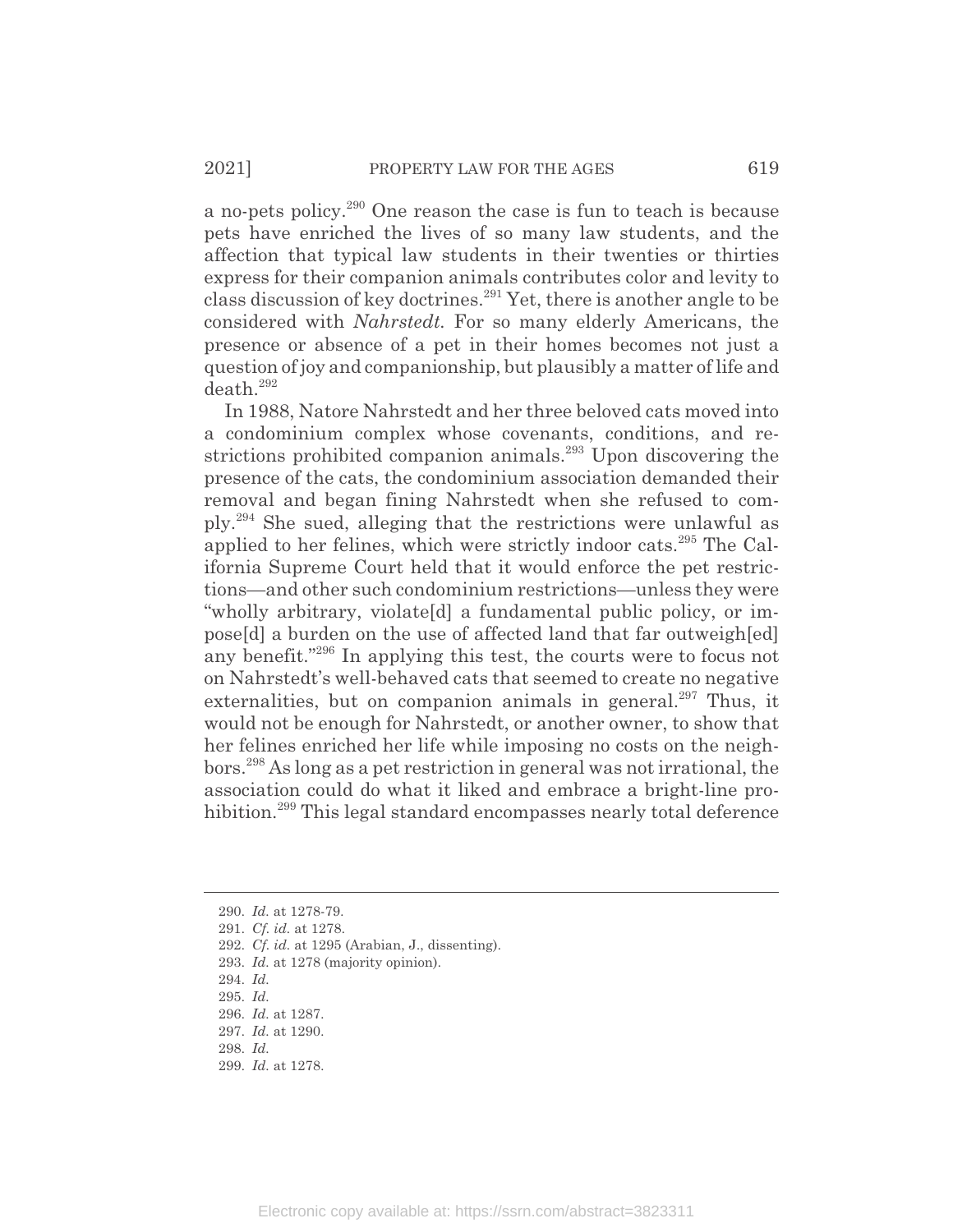to the decisions of condominium associations to restrict how individual owners can use their property.300

The majority's opinion sparked a pained dissent from Justice Arabian, who accused the majority's handiwork of reflecting "a narrow, indeed chary, view of the law that eschews the human spirit in favor of arbitrary efficiency" in a way that "contributes to the fraying of our social fabric."301 Arabian extended his criticisms in a law review article published a year later, in which he proposed model legislation to overrule the majority opinion.<sup>302</sup> Arabian would have prohibited the enforcement of a rights restriction against a condominium owner in the absence of a reasonable economic, health, safety, or aesthetic justification, and he would have entitled the individual owner to prevail if the restriction was not justified as applied to the owner's particular circumstances.<sup>303</sup>

Ultimately, the California legislature came to agree with Justice Arabian, by and large. The state enacted a new law that prohibits associations from banning owners from keeping at least one pet in a common interest community, exotic pets aside.<sup>304</sup> But the legislature did not enact Arabian's proposed legislation, which would have sided with the individual rather than the association with respect to any condominium rule that restricted the owner's rights.<sup>305</sup> In other words, the legislature kept in place *Nahrstedt*'s rule of broad deference to homeowners' associations' decisions while constraining their ability to keep residents from living with a pet. $306$ 

<sup>300.</sup> The California Supreme Court subsequently turbo-charged *Nahrstedt*. Whereas *Nahrstedt* itself seemed to limit the high level of judicial deference to covenants that were imposed at the time of the common interest community's formation, *Villa de las Palmas Homeowners Ass'n v. Terifaj*, 90 P.3d 1223, 1234-35 (Cal. 2004), held that *Nahrstedt* deference also applied to new restrictions that were approved by a majority of a homeowners' association board. *See* DUKEMINIER ET AL., *supra* note 142, at 888.

<sup>301.</sup> *Nahrstedt*, 878 P.2d at 1292-93 (Arabian, J., dissenting).

<sup>302.</sup> *See* Armand Arabian, *Condos, Cats, & CC&Rs: Invasion of the Castle Common*, 23 PEPP. L. REV. 1, 24-29 (1995).

<sup>303.</sup> *Id.* at 29.

<sup>304.</sup> CAL. CIV. CODE § 4715 (West 2021). The law applies to domesticated birds, cats, dogs, and aquatic animals kept in aquariums. *Id.*

<sup>305.</sup> *Cf. id.*

<sup>306.</sup> For an illuminating discussion of why legislatures generally tend to overrule common interest communities narrowly, rather than broadly, see Ryan McCarl, *When Homeowners Associations Go Too Far: Political Responses to Unpopular Rules in Common Interest Communities*, 43 REAL EST. L.J. 453, 455-56 (2015).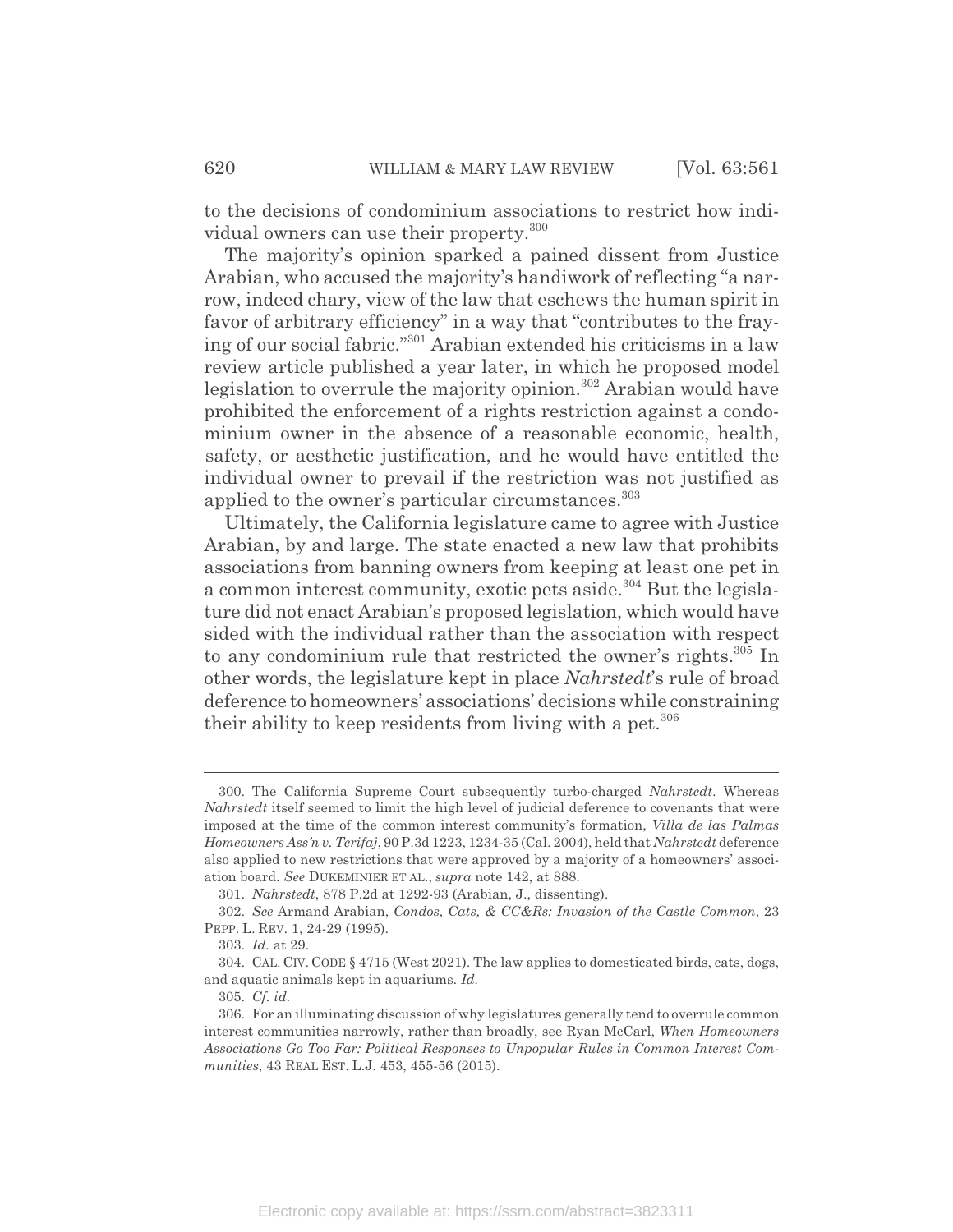We too wish to focus on the particular rather than the general and ask whether the stakes for elderly people are sufficiently high to warrant similar moves in other states to provide older homeowners with special rights to challenge pet prohibitions. Natore Nahrstedt herself was not a senior citizen at the time of the litigation that bears her name.<sup>307</sup> Having said that, Justice Arabian flagged in his dissent the especially important companionship a pet can offer to an older person,<sup>308</sup> and the scientific literature suggests that the physical health benefits of pet ownership may indeed be significant, especially when it comes to heart diseases that are the leading cause of death among elderly people.<sup>309</sup> The evidence supporting the mental health benefits of pet ownership is a little more mixed by comparison, but the weight of the evidence also suggests these benefits are significant, especially during times of stress.<sup>310</sup> In light of these health considerations, depriving older people of the opportunity to live with companion animals—or forcing them to move to keep a pet and incur dislocation costs systematically more significant than those faced by younger people<sup>311</sup>—could present costs that render the rules violative of public policy.<sup>312</sup>

Before diving into the medical literature on older people and the health effects of interactions with companion animals, it is important to identify the gaps that exist in the medical literature. There are hundreds of papers studying the health implications of pet ownership, but the vast majority of them suffer from selection effect problems.313 Namely, pet owners and nonowners may be different in various other respects, so interactions with companion animals

<sup>307.</sup> *See* DUKEMINIER ET AL., *supra* note 142, at 886.

<sup>308.</sup> Nahrstedt v. Lakeside Vill. Condo. Ass'n, 878 P.2d 1275, 1295 (Cal. 1994) (Arabian, J., dissenting).

<sup>309.</sup> *See* Glenn N. Levine, Karen Allen, Lynne T. Braun, Hayley E. Christian, Erika Friedmann, Kathryn A. Taubert, Sue Ann Thomas, Deborah L. Wells & Richard A. Lange, *Pet Ownership and Cardiovascular Risk: A Scientific Statement from the American Heart Association*, 127 CIRCULATION 2353, 2356 (2013).

<sup>310.</sup> *See* Sandy M. Branson, Lisa Boss, Stanley Cron & Dennis C. Turner, *Depression, Loneliness, and Pet Attachment in Homebound Older Adult Cat and Dog Owners*, 4 J. MIND & MED. SCIS. 38, 40 (2017).

<sup>311.</sup> *See supra* notes 16-40 and accompanying text.

<sup>312.</sup> *See* Rebecca J. Huss, *Re-Evaluating the Role of Companion Animals in the Era of the Aging Boomer*, 47 AKRON L. REV. 497, 498 (2014).

<sup>313.</sup> *See* Harold Herzog, *The Impact of Pets on Human Health and Psychological Well-Being: Fact, Fiction, or Hypothesis?*, 20 CURRENT DIRECTIONS PSYCH. SCI. 236, 238 (2011).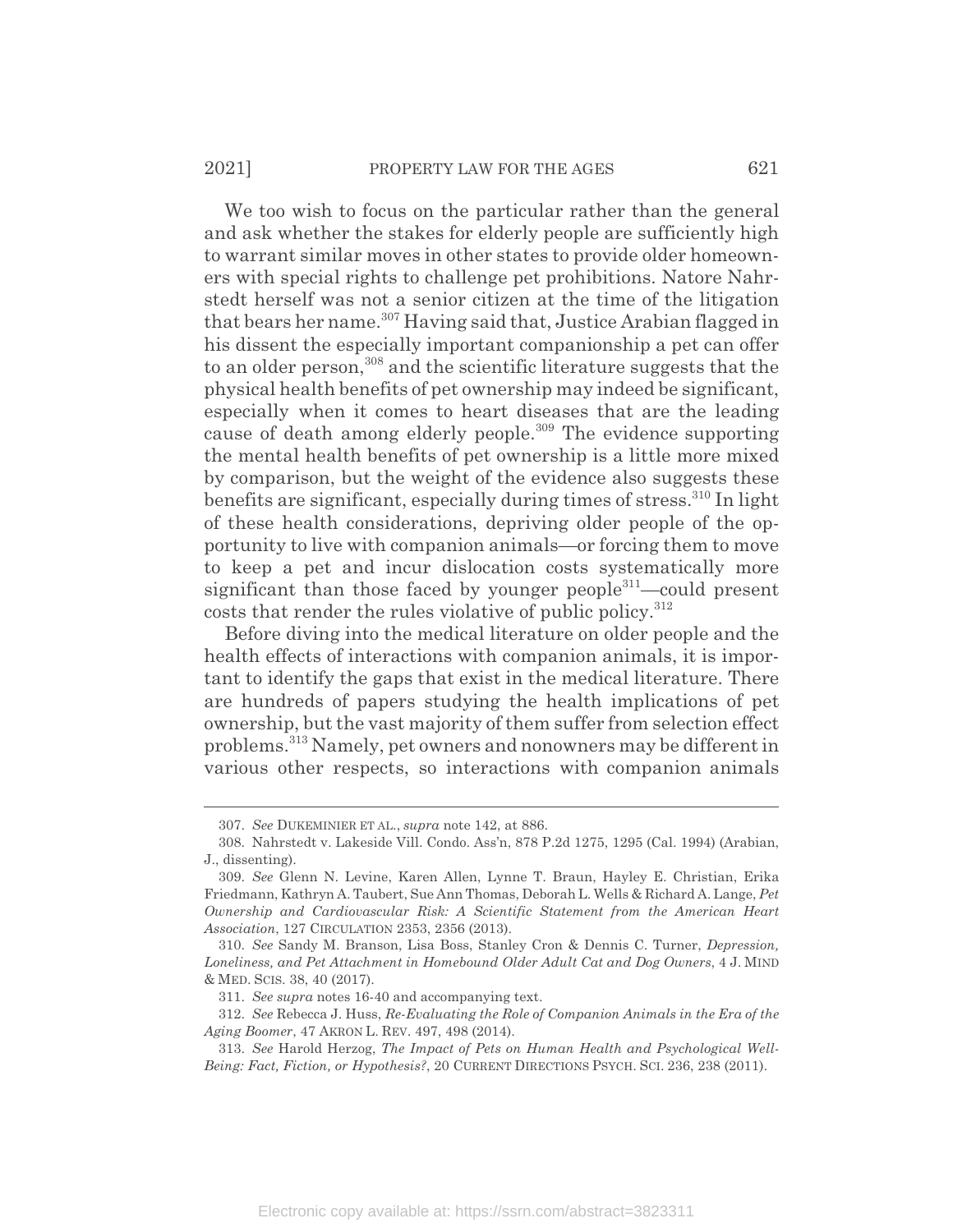may not explain observed differences in the health of owners and nonowners.314 Studies that randomly assign companion animals to people, which removes the selection effect problem, are rare for understandable reasons.315 We will summarize this research first and then examine what courts might learn from observational studies.

The two randomized controlled studies we have located of companion animals with elderly populations showed significant health benefits from interactions with dogs, though they had sample sizes and limited designs that should make us take their conclusions with a grain of salt. First, Carl Harper and his coauthors used a randomized controlled trial to study the effects of three fifteen-minute visits with therapy dogs during physical therapy sessions that followed surgery on arthritic joints.<sup>316</sup> This experiment with seventy-two subjects randomly assigned to a treatment or control group found a highly significant and beneficial effect on post-operative pain in the treatment group compared to the control group.317 Second, Caterina Ambrosi and her coauthors studied the effects of providing older people with prolonged exposure to pet dogs over the course of ten weeks during weekly thirty-minute sessions.<sup>318</sup> This randomized study found that exposure to dogs significantly reduced clinical depression among a sample of elderly patients in a long-term care facility.<sup>319</sup> There was some evidence that the presence of the dogs improved the patients' moods and enhanced their interactivity, $320$ 

<sup>314.</sup> Jessica Saunders, Layla Parast, Susan H. Babey & Jeremy V. Miles, *Exploring the Differences Between Pet and Non-Pet Owners: Implications for Human-Animal Interaction Research and Policy*, PLOS ONE 11-12 (June 23, 2017).

<sup>315.</sup> *Id.* at 2-3. The papers we discuss below generally control for the key demographic differences.

<sup>316.</sup> Carl M. Harper, Yan Dong, Thomas S. Thornhill, John Wright, John Ready, Gregory W. Brick & George Dyer, *Can Therapy Dogs Improve Pain and Satisfaction After Total Joint Arthroplasty? A Randomized Controlled Trial*, 473 CLINICAL ORTHOPEDICS & RELATED RSCH. 372, 374-75 (2015). Most of the participants in the study were senior citizens, which isn't surprising given that all participants had arthritis. *Id.* at 376 tbl.1.

<sup>317.</sup> The mean age for the respondents was sixty-seven for the treatment group and sixtysix for the control group. *Id.* at 376-77 & tbl.1.

<sup>318.</sup> Caterina Ambrosi, Charles Zaiontz, Giuseppe Peragine, Simona Sarchi & Francesca Bona, *Randomized Controlled Study on the Effectiveness of Animal-Assisted Therapy on Depression, Anxiety, and Illness Perception in Institutionalized Elderly*, 19 PSYCHOGERIATRICS 55, 58 (2019).

<sup>319.</sup> *Id.* at 63.

<sup>320.</sup> *Id.*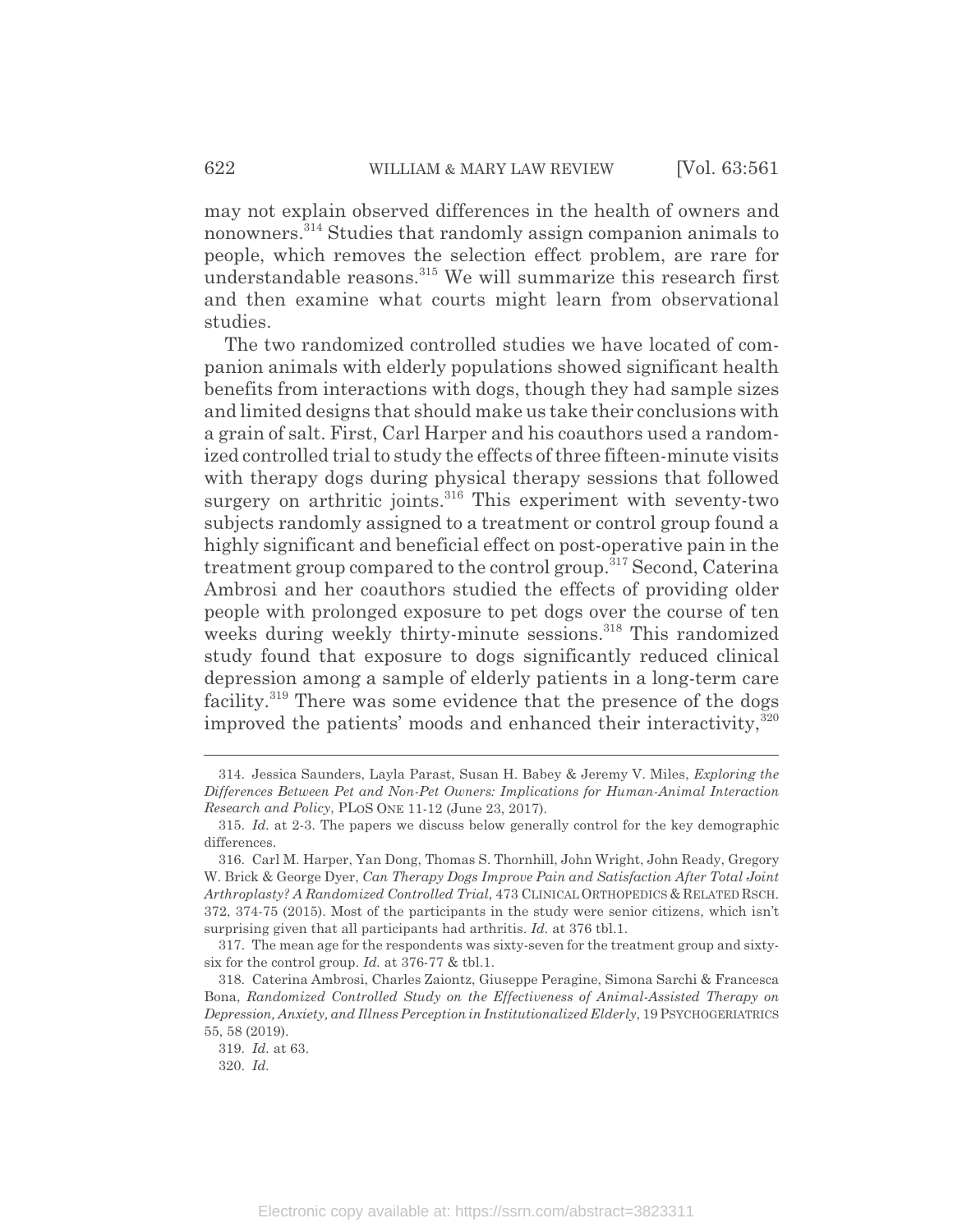though the latter findings are confounded by the presence of dog handlers who were present during the sessions and also interacted with the patients.<sup>321</sup>

The most authoritative and meaningful assessment of the effects of pet ownership comes from the American Heart Association (AHA), which concluded, following an extensive literature review, that "[p]et ownership, particularly dog ownership, is probably associated with decreased CVD [cardiovascular disease] risk [and] may have some causal role in reducing CVD risk."322 Accordingly, the AHA included pet ownership, and dog ownership in particular, as a reasonable strategy to reduce the risk of cardiovascular disease.<sup>323</sup> While hedged, this recommendation is significant, as it pertains to the leading cause of death in America.<sup>324</sup>

Observational studies generally buttress the AHA's recommendation, with some showing reductions in cardiovascular mortality of 26 percent among pet owners compared to those who had never owned companion animals.325 Another twelve-year longitudinal observation study, conducted in a large population of Swedish adults, also found that dog ownership was associated with significant reductions in cardiovascular mortality.<sup>326</sup> The authors hypothesized that the relationship may be causal because having companion animals alleviates "psychosocial stress factors, such as social isolation, depression and loneliness" and also lowers activity in the sympathetic nervous system while improving stress management.<sup>327</sup> Interestingly, the cardiovascular health benefits of having companion animals do not seem to result from pet owners lowering their BMIs through dog walking and other pet-related activities.<sup>328</sup>

<sup>321.</sup> Ambrosi's study was substantially underpowered, with a sample size of thirty-one patients, so it would be helpful to try the same interventions on a larger group of patients. *Id.* at 57.

<sup>322.</sup> Levine et al., *supra* note 309, at 2356.

<sup>323.</sup> *Id.*

<sup>324.</sup> *Id.* at 2353.

<sup>325.</sup> Enayet K. Chowdhury, Mark R. Nelson, Garry L.R. Jennings, Lindon M.H. Wing & Christopher M. Reid, *Pet Ownership and Survival in the Elderly Hypertensive Population*, 35 J. HYPERTENSION 769, 772 (2017).

<sup>326.</sup> Mwenya Mubanga, Liisa Byberg, Christoph Nowak, Agneta Egenvall, Patrik K. Magnusson, Erik Ingelsson & Tove Fall, *Dog Ownership and the Risk of Cardiovascular Disease and Death—A Nationwide Cohort Study*, 7 SCI. REPS., Nov. 17, 2017, at 3.

<sup>327.</sup> *Id.* at 5.

<sup>328.</sup> Kenta Miyake, Kumiko Kito, Ayaka Kotemori, Kazuto Sasaki, Junpei Yamamoto,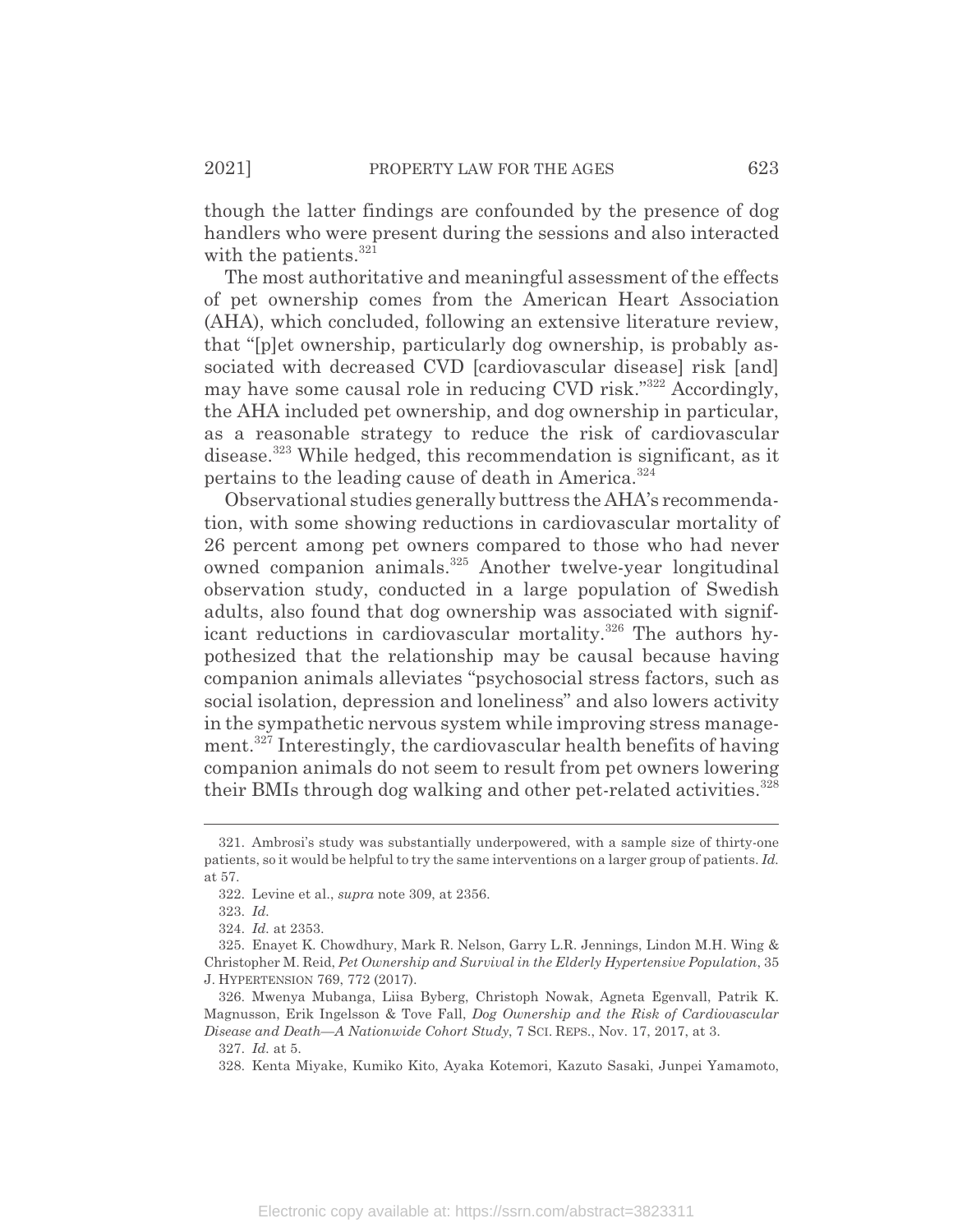Meta-analyses reveal no significant association between pet ownership and obesity.<sup>329</sup>

Regarding other diseases, the evidence for therapeutic benefits is much weaker. For example, an observational study of more than 123,000 postmenopausal participants in the Women's Health Initiative found no association between pet ownership and the incidence of cancer.330 A good deal of evidence suggests a positive association between pet ownership and older individuals' emotional well-being,<sup>331</sup> though again, selection bias confounds some of the analysis. From a health perspective, the primary downside of pet ownership appears to be limited to the potential for dogs to cause older people to fall and injure themselves.332 So companion animals are not a panacea, but reasonably strong evidence suggests that dogs in particular produce real health benefits for elderly homeowners.333

The costs to older people of being unable to live with companionship animals were thrown into especially sharp relief as a result of the COVID-19 pandemic, when, for safety reasons, many elderly individuals, who were at high risk of mortality if they contracted the disease, had to isolate themselves from friends and family.<sup>334</sup> For

331. *See* Branson et al., *supra* note 310, at 40; Huss, *supra* note 312, at 504-05 (summarizing research); Deborah Miller, Sara Staats & Christie Partlo, *Discriminating Positive and Negative Aspects of Pet Interaction: Sex Differences in the Older Population, 27* SOC. INDICATORS RSCH. 363, 372 (1992); Pat Sable, *Pets, Attachment, and Well-Being Across the Life Cycle*, 40 SOC. WORK 334, 337 (1995). *But see* Herzog, *supra* note 313, at 238.

332. Pets cause approximately eighty-seven thousand nonfatal injuries to humans resulting in ER visits every year, with approximately 88 percent of these injuries resulting from dogs. The most common such injuries are fractures, which occur approximately twenty-six thousand times per year in the United States. Centers for Disease Control, *Nonfatal Fall-Related Injuries Associated with Dogs and Cats—United States, 2001-2006*, 58 MORBIDITY & MORTALITY WKLY. REP. 277, 279 tbl.1 (2009). Cats and dogs were thus associated with approximately 1 percent of the fall injuries that resulted in patients' visits to emergency rooms nationwide. *Id.* at 281.

Yuko Otagiri, Miho Nagasawa, Sayaka Kuze-Arata, Kazutaka Mogi, Takefumi Kikusui & Junko Ishihara, *Association Between Pet Ownership and Obesity: A Systematic Review and Meta-Analysis*, 17 INT'L J. ENV'T RSCH.&PUB. HEALTH 3498, 3511-12 (2020).

<sup>329.</sup> *Id.* at 3512.

<sup>330.</sup> David O. Garcia, Eric M. Lander, Betsy C. Wertheim, JoAnn E. Manson, Stella L. Volpe, Rowan T. Chlebowski, Marcia L. Stefanick, Lawrence S. Lessin, Lewis H. Kuller & Cynthia A. Thomson, *Pet Ownership and Cancer Risk in the Women's Health Initiative*, 25 CANCER EPIDEMIOLOGY, BIOMARKERS & PREVENTION 1311, 1311-12, 1315 (2016).

<sup>333.</sup> *See, e.g.*, Levine et al., *supra* note 309, at 2356.

<sup>334.</sup> Mary E. Rauktis & Janet Hoy-Gerlach, *Animal (Non-Human) Companionship for*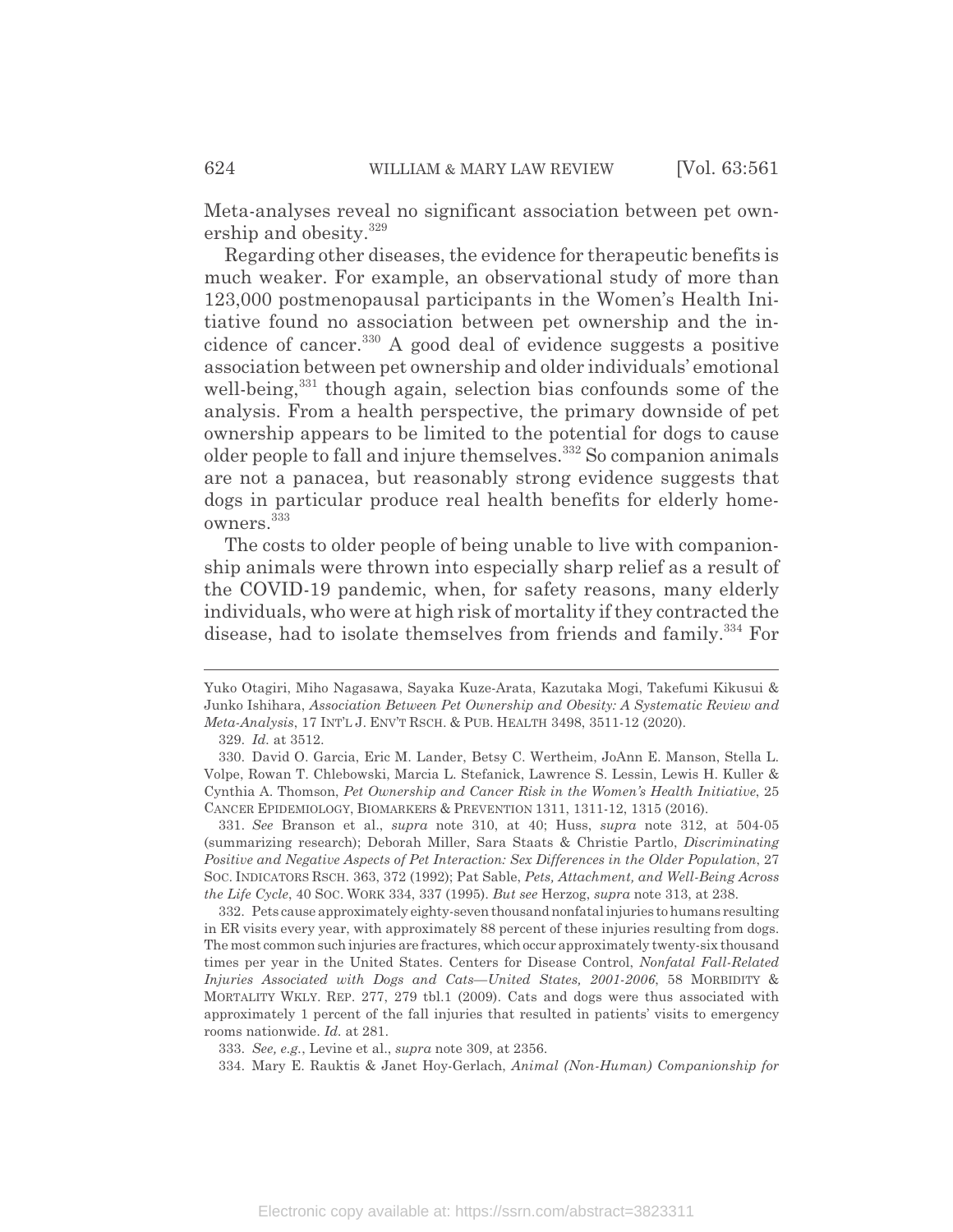many older people living alone during the pandemic, their companion animals became an even more significant source of emotional support and fulfilling interactions than usual.<sup>335</sup> One survey asked 825 elderly Americans what brought them happiness during the pandemic and found that contact with their companion animals was the fourth most frequently mentioned source of joy during the pandemic, behind time spent with families and friends in person, digital social contact, and engagement with hobbies.<sup>336</sup> Pets ranked *above* time spent with partners or spouses, religious faith, and time spent enjoying nature.<sup>337</sup> For seniors in their sixties, companion animals ranked as the second largest source of joy, and they were the third most significant source of joy for female seniors across cohorts.<sup>338</sup> On the other hand, the same study also found that people for whom companion animals provided a significant source of joy reported more stress than those who did not mention companion animals, though the authors noted that it was difficult to establish a causal connection.339 And another paper reported that for a minority of older respondents (roughly 10 percent), concerns about how to care for a pet in the event of their hospitalization may have contributed to delays in seeking testing or treatment for COVID-19.<sup>340</sup> In short, there are some reasons at the margins to think that pet ownership among elderly people has been a largely, but not uniformly, positive development during the recent pandemic.<sup>341</sup>

While millions of Americans of all ages love their companion animals, the weight of the evidence suggests that prohibitions on

*Adults Aging in Place During COVID-19: A Critical Support, a Source of Concern and Potential for Social Work Responses*, 63 J. GERONTOLOGICAL SOC. WORK 702, 702 (2020).

<sup>335.</sup> Jessica Lee Oliva & Kim Louise Johnston, *Puppy Love in the Time of Corona: Dog Ownership Protects Against Loneliness for Those Living Alone During the COVID-19 Lockdown*, 67 INT'L J. SOC. PSYCHIATRY 232, 240 (2021); Rauktis & Hoy-Gerlach, *supra* note 334, at 704.

<sup>336.</sup> Brenda R. Whitehead & Emily Torossian, *Older Adults' Experience of the COVID-19 Pandemic: A Mixed-Methods Analysis of Stresses and Joys*, 61 GERONTOLOGIST 36, 41, 43 (2021).

<sup>337.</sup> *Id.* at 43.

<sup>338.</sup> *Id.*

<sup>339.</sup> *Id.* at 41.

<sup>340.</sup> Jennifer W. Applebaum, Britni L. Adams, Michelle N. Eliasson, Barbara A. Zsembik & Shelby E. McDonald*, How Pets Factor into Healthcare Decisions for COVID-19: A One Health Perspective*, 11 ONE HEALTH, Dec. 20, 2020, at 3.

<sup>341.</sup> *See* Rauktis & Hoy-Gerlach, *supra* note 334, at 704; Applebaum et al., *supra* note 340, at 3.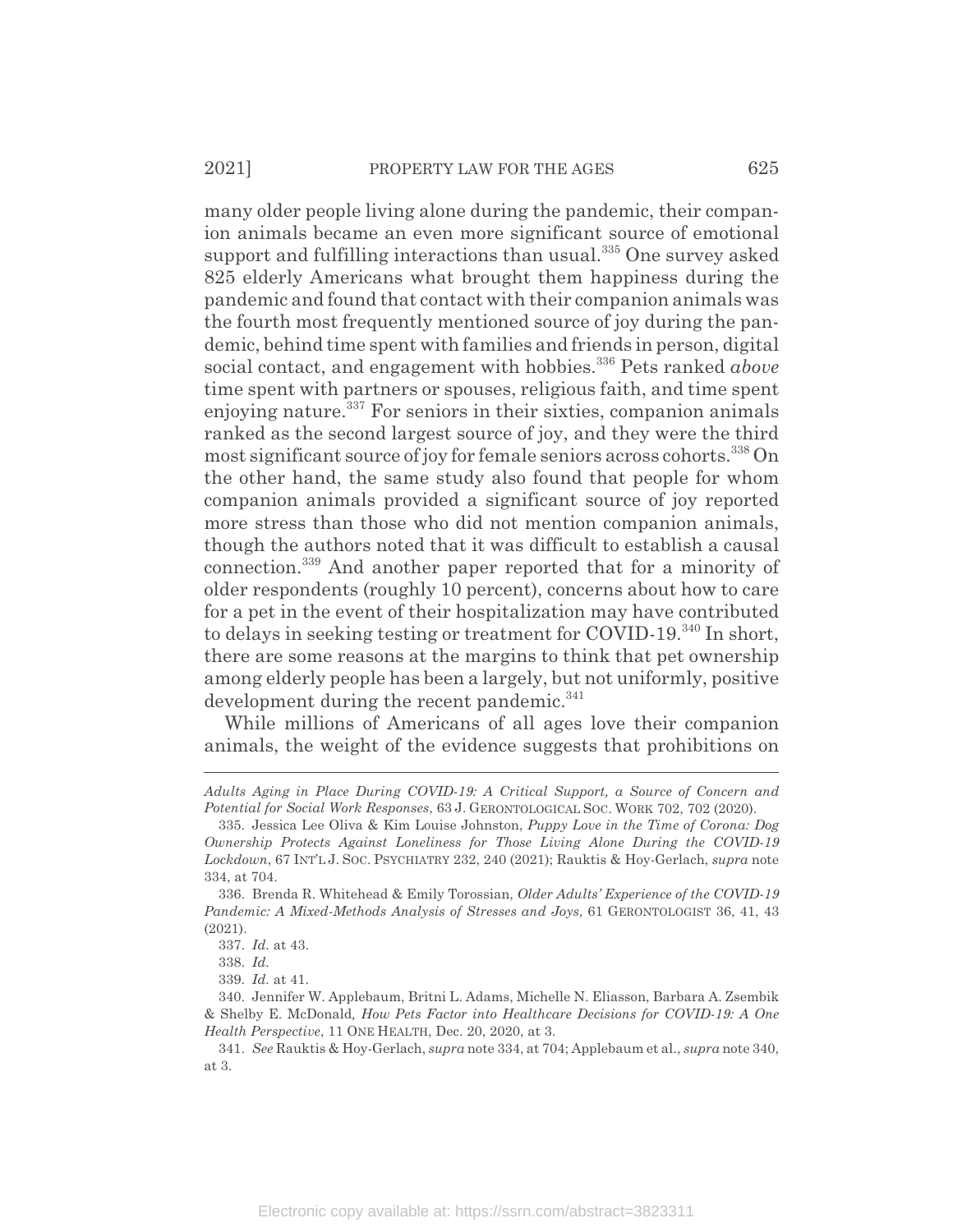companion animals in homeowners' associations impose disproportionate burdens on elderly residents.<sup>342</sup> Even setting aside jurisdictions such as California that by statute override common interest communities' prohibitions on cats, dogs, and other common companion animals, some older residents who wish to challenge a pet restriction have other options.<sup>343</sup> An important tool in the arsenal of many homeowners is the FHA, which prohibits discrimination in housing on the basis of a disability.344 For example, in *Bhogaita v. Altamonte Heights Condominium Ass'n*, the Eleventh Circuit invalidated a condominium association's twenty-five-pound pet weight policy because it precluded the plaintiff, a veteran who suffered from posttraumatic stress disorder, from residing with his emotional support dog.345 Bhogaita's dog, Kane, exceeded the building's weight limit from the time he was purchased.<sup>346</sup> The Eleventh Circuit affirmed a jury verdict that Bhogaita was disabled and that permitting him to live with Kane was a reasonable accommodation required by the FHA.<sup>347</sup> Other courts have reached similar results.<sup>348</sup>

Depending on the definition used, estimates for the percentage of older Americans who are disabled range from approximately 20 percent to a little more than 50 percent,  $349$  so a non-trivial number of older members of homeowners' associations could plausibly overcome their associations' pet prohibitions by using a legitimate service animal to aid their physical or mental health. But what about nondisabled elderly people, or disabled seniors who do not have a plausible claim that a service animal would constitute a reasonable accommodation? Recall our argument in Part III that

<sup>342.</sup> *See* Cookman, *supra* note 29, at 229-30.

<sup>343.</sup> *See supra* note 321 and accompanying text.

<sup>344. 42</sup> U.S.C. § 3604(f)(1)-(2).

<sup>345. 765</sup> F.3d 1277, 1281 (11th Cir. 2014).

<sup>346.</sup> *Id.*

<sup>347.</sup> *Id.* at 1288-89.

<sup>348.</sup> *See, e.g.*, Revock v. Cowpet Bay W. Condo. Ass'n, 853 F.3d 96, 110 (3d Cir. 2017); Sabal Palm Condos. of Pine Island Ridge Ass'n v. Fischer, 6 F. Supp. 3d 1272, 1283 (S.D. Fla. 2014); Sanzaro v. Ardiente Homeowners Ass'n, LLC, 364 F. Supp. 3d 1158, 1163 (D. Nev. 2019). For an astute discussion of the dynamics of legitimate and illegitimate use of service animals, see Doron Dorfman, *Suspicious Species*, 2021 U. ILL. L. REV. 1363.

<sup>349.</sup> *See* Brenda C. Spillman, *Changes in Elderly Disability Rates and the Implications for Health Care Utilization and Cost*, 82 MILBANK Q. 157, 163 (2004); Liming Cai & James Lubitz, *Was There Compression of Disability for Older Americans from 1992 to 2003?*, 44 DEMOGRA-PHY 479, 485 tbl.1 (2007).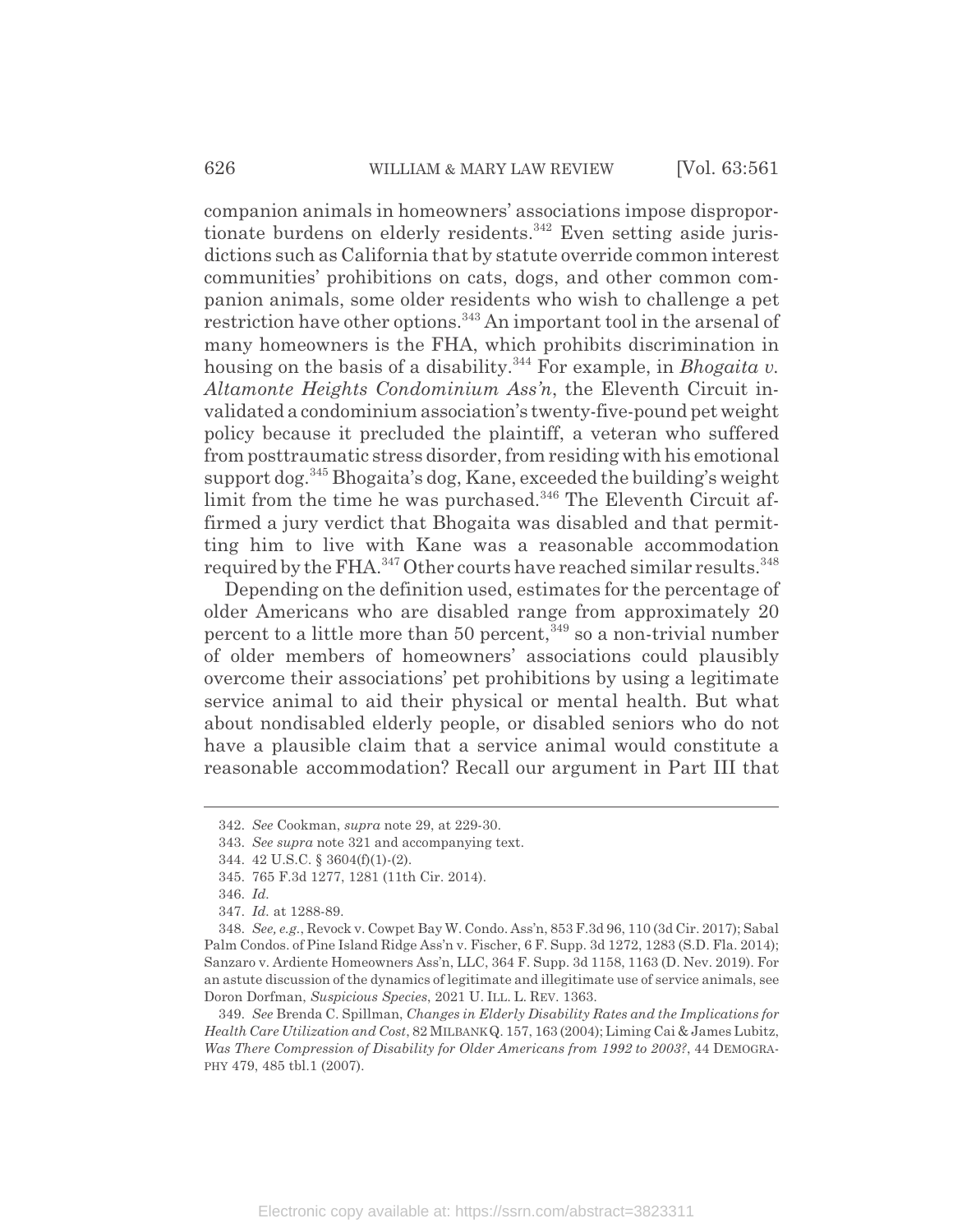the law should consider expanding its protections to include seniors who are prone to becoming disabled if the law fails to intervene.<sup>350</sup> Reducing the risk and severity of chronic heart disease would prevent numerous disabilities, not to mention premature deaths.<sup>351</sup> So if companion animals could contribute to that effort, the societal benefits would be substantial.

A key question here is whether legal intervention is warranted by the apparent costs of pet restrictions for older people. There are significant downsides to having the courts second guess the countless decisions that are made in homeowners' associations every year, and even narrowing the domain of review to pet prohibitions would involve the courts in a number of disputes that judges might prefer to avoid.352 A pertinent consideration is whether normal democracy is working as it should in homeowners' associations.<sup>353</sup> Are there reasons to believe that the process of imposing rules on a newly created association or enacting rules in an existing association via the democratic process facilitates tyrannies of the majority, agency problems, or rent seeking? A broader literature addresses this question, with a range of responses from interventionist approaches to laissez-faire and to various embraces of moderation.<sup>354</sup> Our aim here is not to join that larger debate but to focus specifically on the implications for pet restrictions and elderly pet owners.

On that score, an important point to consider is that homeowners' associations with a higher percentage of older residents appear less likely to experience high levels of violations that result in enforcement actions by the association.<sup>355</sup> The scholars who produced this study interpret the enforcement intensity survey data they collected to mean that elderly residents are more likely to follow the rules,  $356$ 

<sup>350.</sup> *See supra* notes 250-53 and accompanying text.

<sup>351.</sup> *See Heart Disease Facts*, CTRS. FOR DISEASE CONTROL (Sept. 8, 2020), https://www.cdc. gov/heartdisease/facts.htm [https://perma.cc/X8JN-GCTS].

<sup>352.</sup> *See* Michael C. Pollack, *Judicial Deference and Institutional Character: Homeowners Associations and the Puzzle of Private Governance*, 81 U. CIN. L. REV. 839, 880 (2013).

<sup>353.</sup> *Id.* at 862.

<sup>354.</sup> *See id.* at 844-45; Gregory S. Alexander, *Dilemmas of Group Autonomy: Residential Associations and Community*, 75 CORNELL L. REV. 1 (1989); Stewart E. Sterk, *Minority Protection in Residential Private Governments*, 77 B.U.L.REV. 273 (1997); Richard A. Epstein, *Covenants and Constitutions*, 73 CORNELL L. REV. 906 (1988).

<sup>355.</sup> Jay Weiser & Ronald Neath, *Private Ordering, Social Cohesion and Value: Residential Community Association Covenant Enforcement*, 19 INT'L REAL EST. REV. 1, 17 (2016). 356. *Id.*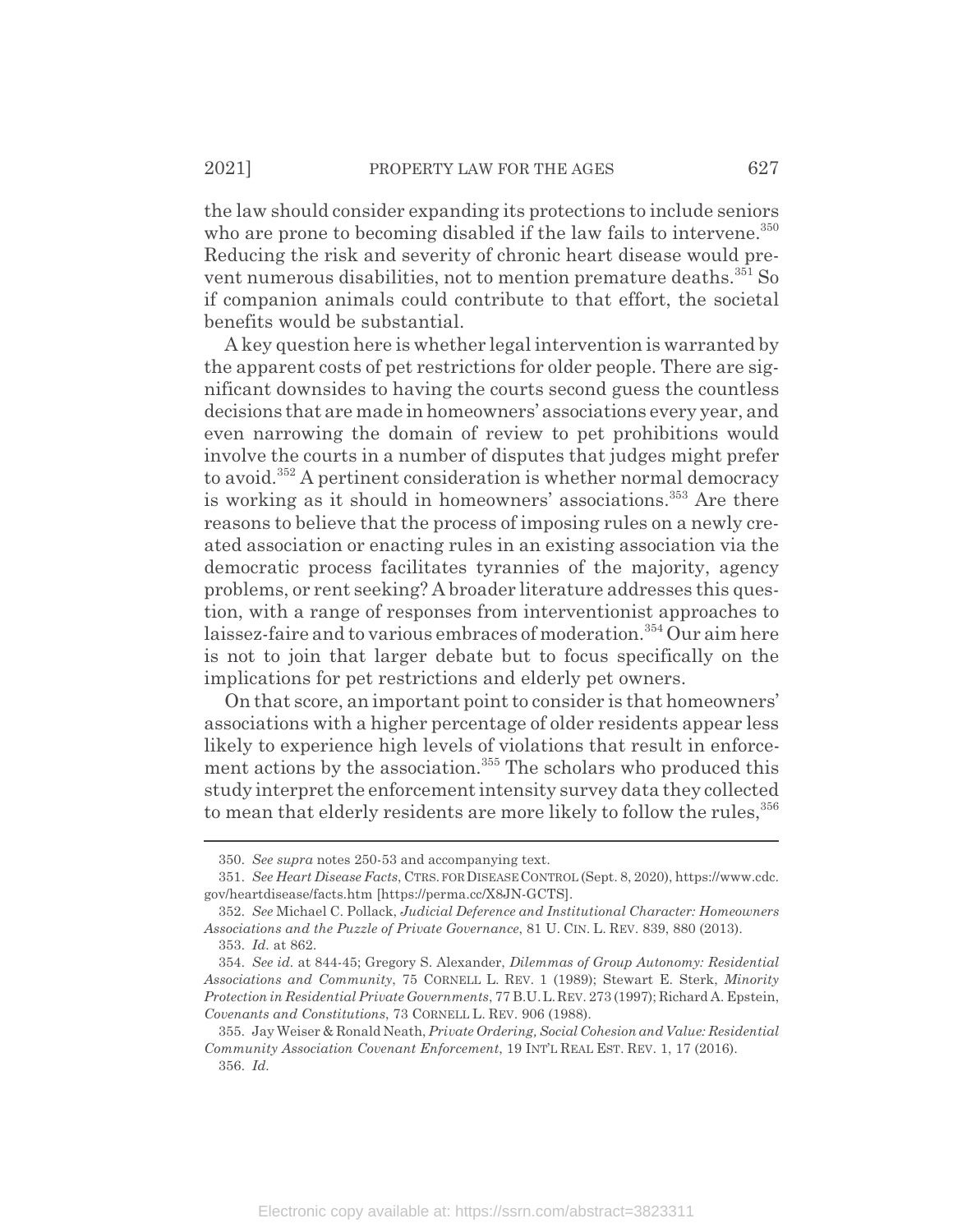which is plausible, but that is not the only sensible causal inference. For example, if older people are routinely overrepresented in homeowners' associations' decision-making bodies, then it may be that HOAs are less likely to enact rules that elderly residents will violate or more likely to exercise enforcement discretion in a way that benefits other elderly residents. To our dismay, despite extensive searching, we were unable to locate a single reputable source that studies the demographics of homeowners' associations' boards. There is nothing reliable published on the important topic. So while there are popular stereotypes about retirees being overrepresented on these boards, only anecdotes support this possibility.<sup>357</sup>

There is an important related question about which the social science data sheds a bit more light. Anti-pet restrictions cause condominiums to sell for less than they would with more permissive policies, according to the only good recent empirical analysis of the issue, which drew on MLS data from Fort Lauderdale, Florida, earlier this decade.<sup>358</sup> Common-interest communities that restrict companion animals therefore may be leaving money on the table when they do so. $359$  The question is why. One possibility is that homeowners' associations and their management companies are ignorant about the data or have some reason to doubt the external validity of a study completed in Florida.<sup>360</sup> Another is that associations recognize the financial hits their residents are taking by prohibiting companion animals but value the exclusion of companion

<sup>357.</sup> As noted above, evidence suggests that elderly citizens are much more politically potent at the state government level than at the local level, at least where land use law is concerned. *See* Brinig & Garnett, *supra* note 32, at 539.

<sup>358.</sup> Zhenguo Lin, Marcus T. Allen & Charles C. Carter, *Pet Policy and Housing Prices: Evidence from the Condominium Market*, 47 J. REAL EST. FIN.&ECON. 109, 114, 121 (2013). 359. *Id.* at 121.

<sup>360.</sup> From a market perspective, the right number of communities with pet restrictions is plausibly not zero. That is, if a large number of communities that presently prohibit pets started allowing them, prices in those communities would drop, and prices in communities that barred them would rise. So the Florida data tells us that in the Fort Lauderdale market there was extra demand for condominiums with more permissive policies. *See id.* The equilibrium might be different in other markets or at other moments in time, which is why it is surprising that there has only been one serious look at the question in recent years. More studies of the same question will help scholars evaluate the external validity of the Fort Lauderdale finding.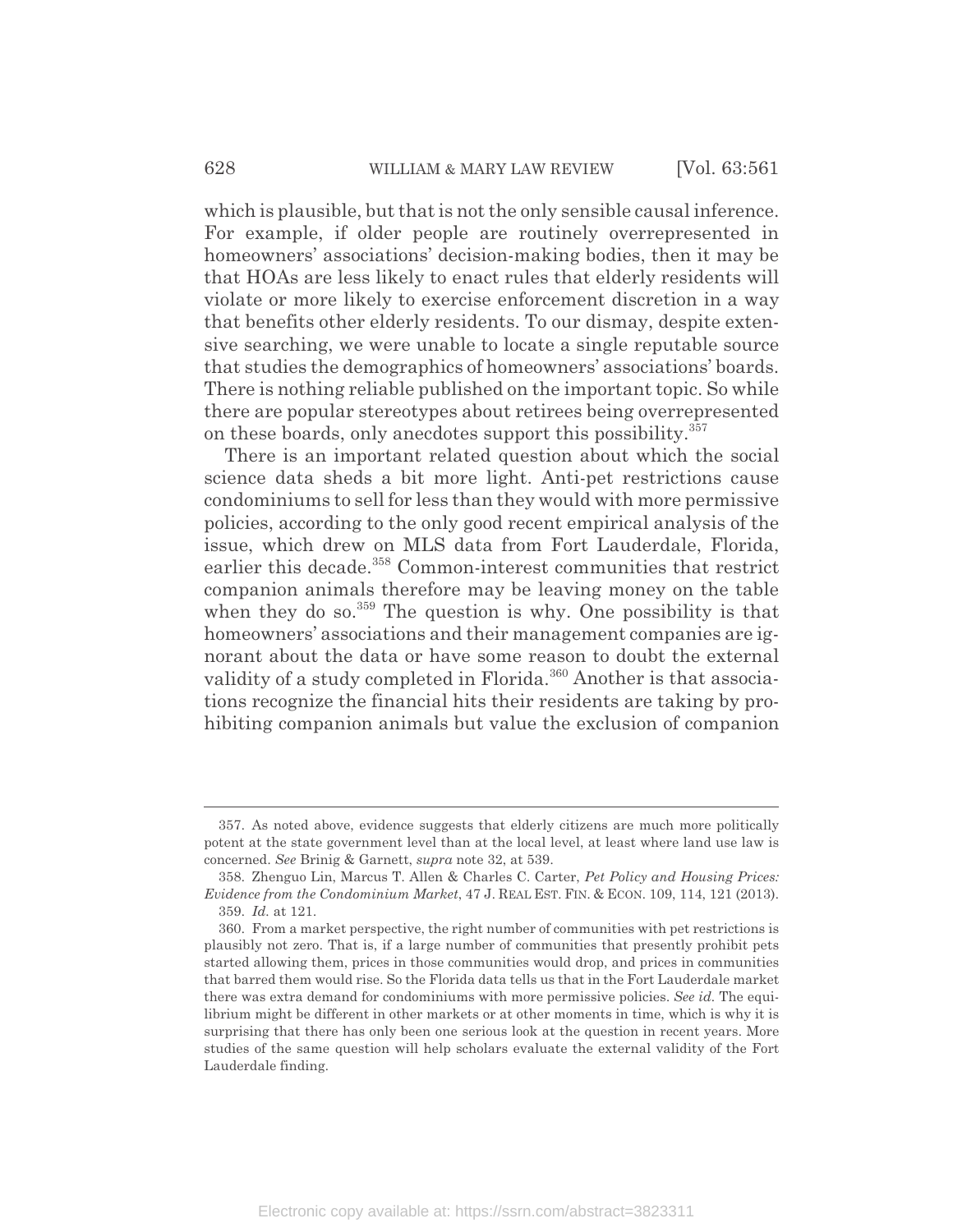animals more than they value the higher resale premiums that more relaxed rules would probably facilitate.<sup>361</sup>

Considering this mixed body of evidence, our tentative conclusion is that the externalities associated with older Americans' relationships with their companion animals warrant greater judicial scrutiny of pet restrictions in common interest communities than the deferential *Nahrstedt* standard suggests. The evidence is not voluminous, rigorous, or consistent enough to render a pet restriction unreasonable on its face. But the weight of that evidence and the relatively restricted opportunities for exit by older people suggest that, particularly for those older owners, permitting plaintiffs to challenge these restrictions as unreasonable as applied to them is warranted.<sup>362</sup> In short, Justice Arabian had it right.<sup>363</sup> Whereas *Nahrstedt* required the plaintiff to show that no reasonable common interest community could ban any cat, a more appropriate test would have permitted her to prevail upon a showing that it was unreasonable for the association to ban her (strictly indoor) cats, given the associated costs and benefits. $364$  A showing that the prohibition on pet ownership imposes harms on the individual that substantially outweigh the associated community benefits of enforcing the prohibition ought to be adequate for the pet owner to obtain relief. In cases in which the presence of companion animals imposed real harms on the neighbors, such as severe allergies, a restriction would be upheld.<sup>365</sup> This is a hard standard for a pet

<sup>361.</sup> The considerations in the rental housing market are somewhat different because landlords may fear that pets impose greater wear and tear on units. In a condominium, the unit owner internalizes those costs. Nonetheless, the argument we make here could sensibly be extended to pet restrictions in rental buildings, provided landlords were able to charge the elderly tenants security deposits that reflected the associated costs of repairing pet-related damage. *See, e.g.*, Danielle Mason, *The Best Landlord Pet Policy*, LANDLORD STUDIO (Sept. 12, 2019), https://www.landlordstudio.com/blog/the-best-landlord-pet-policy/ [https://perma.cc/ J7U7-7N49].

<sup>362.</sup> *See* Pollack, *supra* note 352, at 857-60 (arguing that, where exit opportunities are constrained, less deferential review by courts of HOA decision-making is warranted).

<sup>363.</sup> *See supra* note 303 and accompanying text.

<sup>364.</sup> Nahrstedt v. Lakeside Vill. Condo. Ass'n, 878 P.2d 1275, 1289-90 (Cal. 1994) ("In determining whether a restriction is 'unreasonable' under section 1354, and thus not enforceable, the focus is on the restriction's effect on the project as a whole, not on the individual homeowner.").

<sup>365.</sup> *See, e.g.*, Cohen v. Clark, 945 N.W.2d 792, 807 (Iowa 2020) (finding that permitting a service animal for one tenant in a previously no-pets building, which caused severe allergic reactions for another tenant who had lived in the building previously, was not a reasonable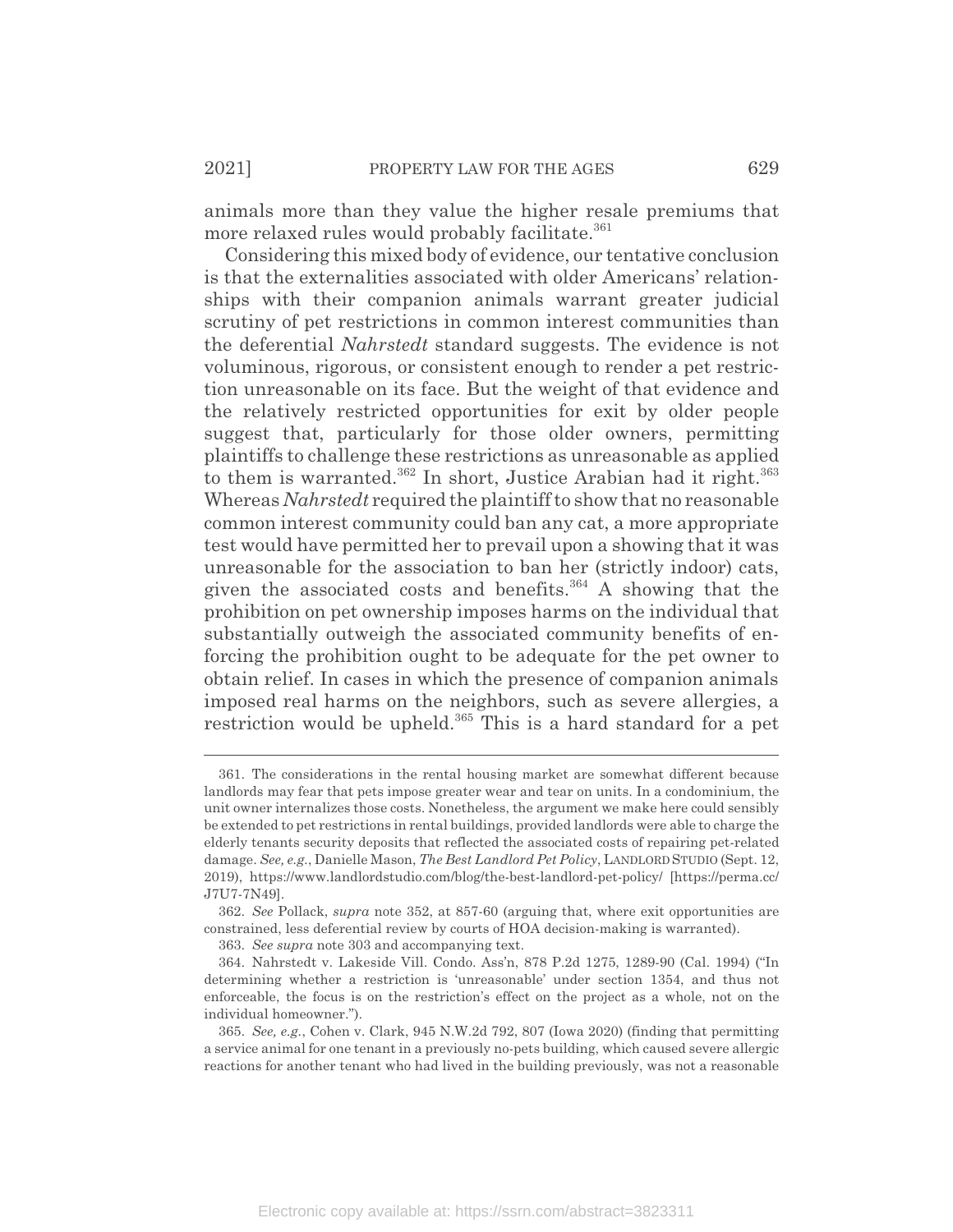owner to meet but, unlike current law, is not a nearly impossible one.

Of course, for many lawyers and law students who encounter *Nahrstedt* for the first time, the fact that the pet restrictions were in place at the time Ms. Nahrstedt moved into Lakeside Village is a showstopper.366 She consented to abide by the community's rules and should not complain about the application of restrictions about which she was provided notice.<sup>367</sup> These ideas have real force as applied to middle-aged residents like Nahrstedt or people who consented to live under a set of rules and then challenged them shortly thereafter.368 But these arguments have less force when pressed against long-time residents who face higher relocation costs, income inelasticity, and are especially well-suited to high-density housing that minimizes staircases and maximizes senior-friendly amenities like doormen or indoor spaces for recreation.<sup>369</sup> As we have emphasized throughout this Article, moving is generally harder on older people, and their needs may change over the life cycle in ways that are easier for a condominium board or real estate developer to anticipate than they would be for the home purchaser herself.<sup>370</sup> Consider again the case of the elderly condominium dweller who is cut off from all her friends and family for a year or longer because of the need to take safety precautions during a pandemic. A kitten or puppy may provide her with the best face-to-face companionship and affection she can get during a time of crisis. At a time when moving is dangerous, should she really have no recourse to challenge a rigid set of restrictions that produces only abstract benefits?

Forcing the owner of a pet that causes no negative externalities to change residences if she wishes to live with the companion animal is a large ask in the absence of any clear rationale other than "a deal is a deal." To the extent that isolating older people without companion animals imposes greater medical costs on society, and greater burdens on an older individual's relatives to fill a companionship void, it is hard to see why the owner of a well-behaved,

accommodation required by Iowa's state equivalent of the Fair Housing Act).

<sup>366.</sup> *See Nahrstedt*, 878 P.2d at 1278.

<sup>367.</sup> *See id.*

<sup>368.</sup> *See id.*

<sup>369.</sup> *See Housing for Seniors: Challenges and Solutions*, *supra* note 246.

<sup>370.</sup> *See supra* notes 16-40 and accompanying text.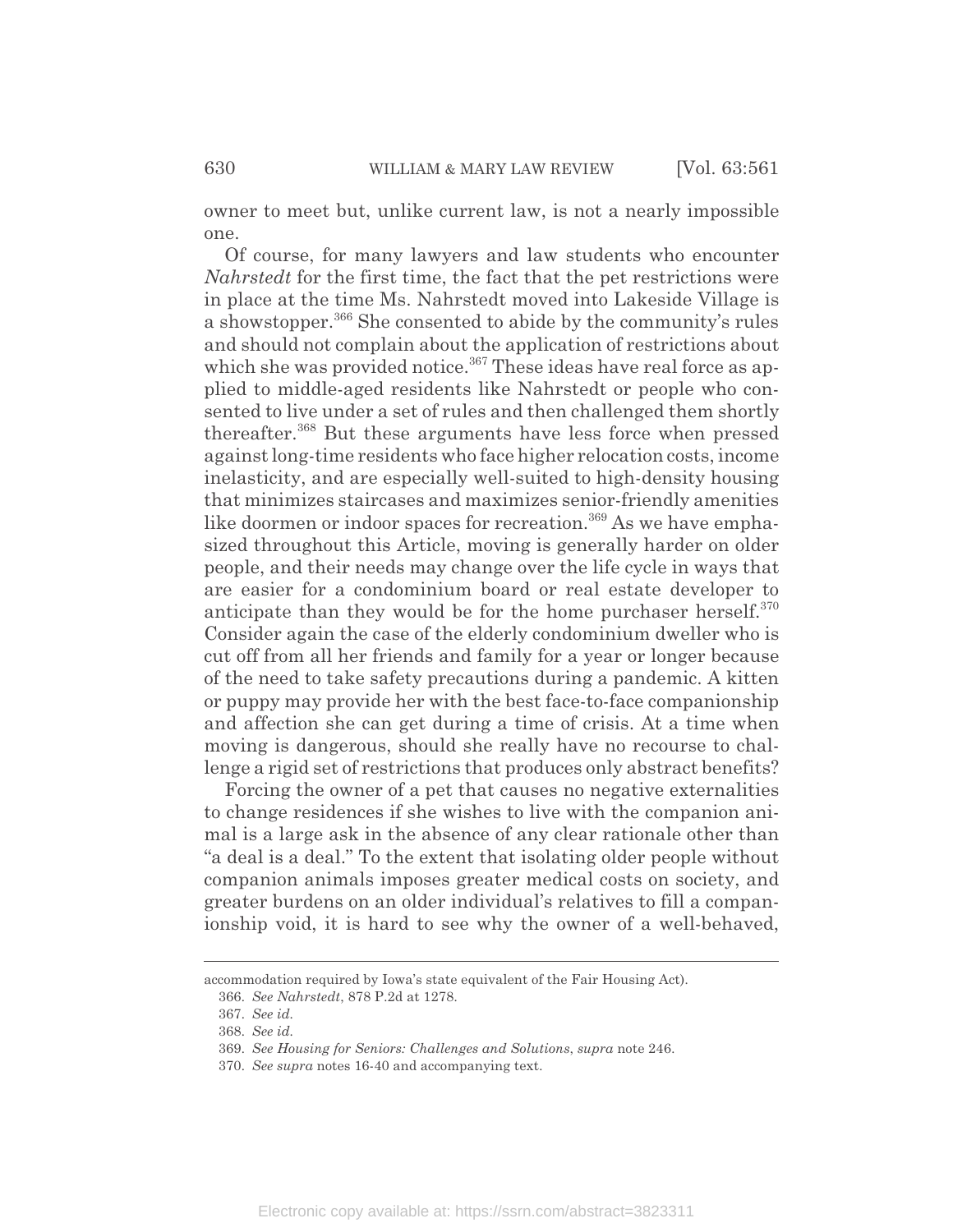enjoyment of their lives.<sup>371</sup>

conventional pet ought not to have an opportunity to show that a restriction is unenforceable against her. Such a rule would then permit associations to focus their enforcement resources on those

## V. AGE-RESTRICTED COMMUNITIES

companion animals that genuinely interfere with the neighbors'

Sometimes the elderly do exit their existing communities, and as the population of senior citizens has swelled, age-restricted communities have become some of the fastest growing cities and towns in the United States and around the world.<sup>372</sup> This has not escaped notice from legal scholars, though with a peculiar emphasis, especially where antidiscrimination law is concerned.<sup>373</sup> More precisely, there is a large body of legal scholarship that examines the exception to fair housing laws that Congress granted to agerestricted communities.374 This exception under the federal FHA permits communities in which at least 80 percent of households include someone fifty-five or older to discriminate on the basis of family status.375 As a practical matter this means that such communities can prevent families with young children from residing there.376 Congress initially made this exception to family status discrimination contingent on these communities offering special services or facilities to suit the needs of an older population, but those requirements were watered down in subsequent legislation at the behest of real estate developers, seniors' organizations, and related interest groups.377

<sup>371.</sup> *See, e.g.*, Cohen v. Clark, 945 N.W.2d 792 (Iowa 2020).

<sup>372.</sup> Robert Osei-Kyei, Ibrahim Y. Wuni, Bo Xia & Trinh Tri Minh, *Research Trend on Retirement Village Development for the Elderly: A Scientometric Analysis*, 34 J.AGING&ENV'T 402, 414 (2020).

<sup>373.</sup> *See* Mark D. Bauer, *"Peter Pan" as Public Policy: Should Fifty-Five-Plus Age-Restricted Communities Continue to Be Exempt from Civil Rights Laws and Substantive Federal Regulation?* 21 ELDER L.J. 33, 35 (2013).

<sup>374.</sup> *See, e.g.*, *id.*

<sup>375. 42</sup> U.S.C. § 3607(b)(2).

<sup>376.</sup> Bauer, *supra* note 373, at 38-39.

<sup>377.</sup> *Id.* at 39-41; Nicole Napolitano, Note, *The Fair Housing Act Amendments and Age Restrictive Covenants in Condominiums and Cooperatives*, 73 ST. JOHN'S L. REV. 273, 286-87 (1999).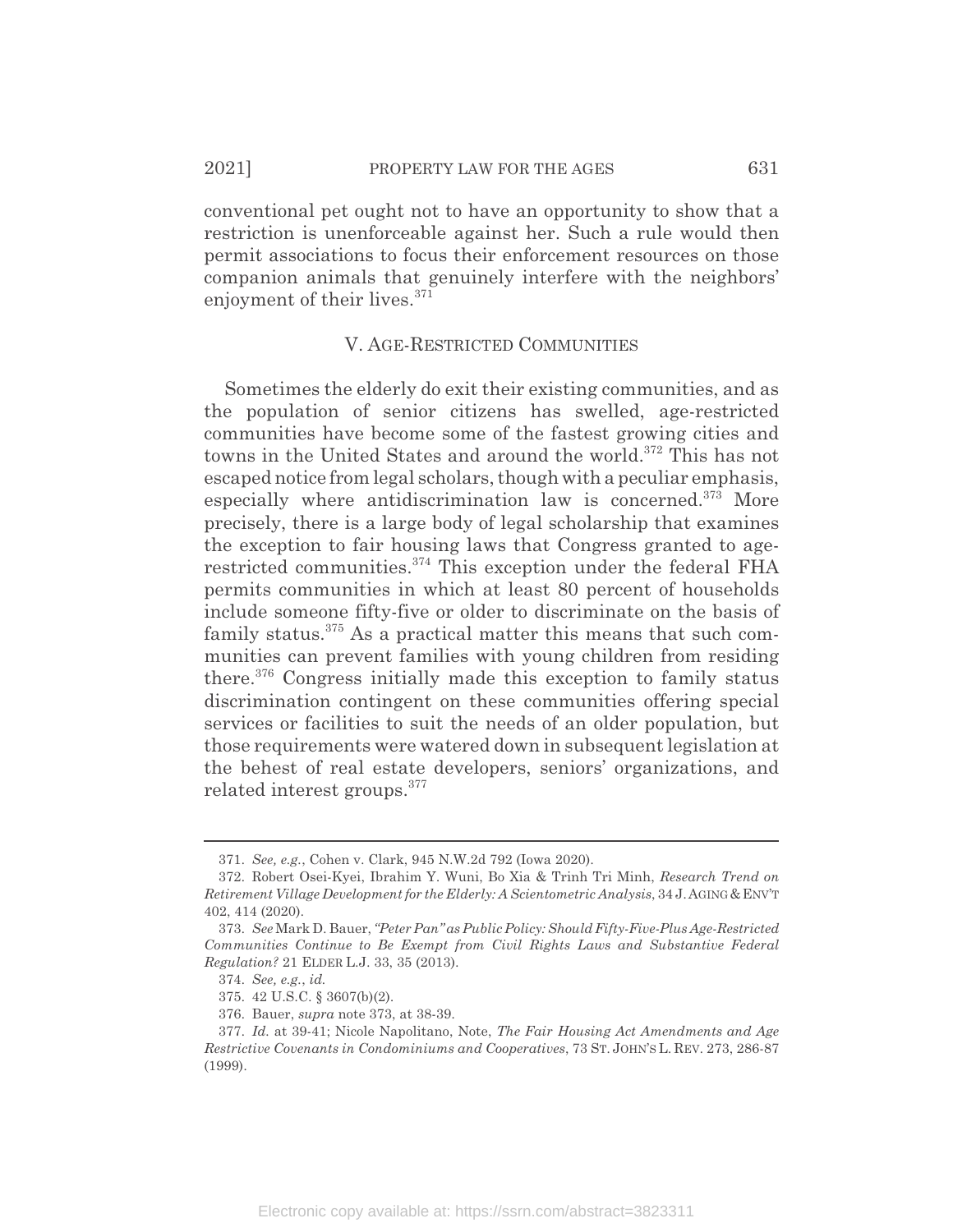Given the importance for older people of place, kinship, and the support, familiarity, and social and mental stimulation these represent for seniors,  $378$  there is a natural logic to creating and sustaining these communities. In the passage of time, it is quite possible that someone who has lived in an age-integrated community for decades sees his friends and neighbors move away or die, his children relocate, and other social networks break down.<sup>379</sup> The pace of gentrification and development, aided at times by the sorts of eminent-domain-driven involuntary relocations discussed above, 380 or the need to exit a life tenancy that is impractical because of rigidity in waste law,<sup>381</sup> only contributes to the potential erosion of these ties. Some older people may also move to communities that offer lower tax burdens, packages of collective amenities that are attractive to aging populations, or more favorable weather.<sup>382</sup> In all of these ways, age-restricted communities are one way to replicate the supports and personal society that some older people see taken from them or, at least, jeopardized by the dynamics explored throughout this Article.<sup>383</sup>

At the same time, concerns linger. The history of family status discrimination is interesting and important in its own right, but the most troubling aspect of these communities from an FHA perspective is hiding in plain sight, and it involves race rather than family status.

We can dive into the census data to get a sense of the demographics of age-restricted communities. A lot of similarities play out. We will use the five largest age-restricted communities in the United States and the most recent available census data as our data set.

<sup>378.</sup> *See supra* notes 29-38 and accompanying text.

<sup>379.</sup> Seeman, *supra* note 38, at 367-68.

<sup>380.</sup> *See supra* Part I.

<sup>381.</sup> *See supra* Part II.

<sup>382.</sup> Bauer, *supra* note 373, at 34.

<sup>383.</sup> *See* Smith & Cartlidge, *supra* note 29, at 552.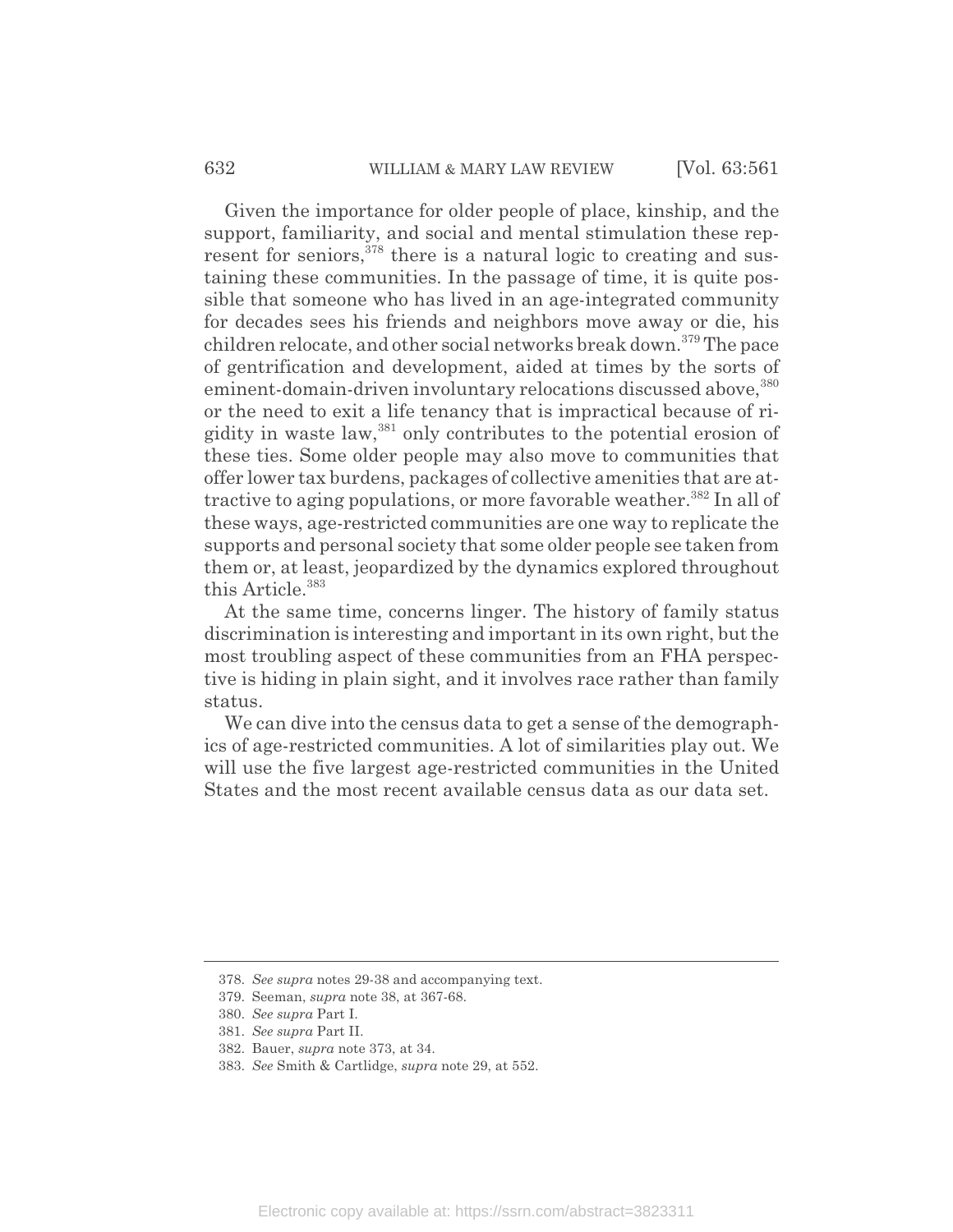|                    | The       | Sun City,     | Sun City | Laguna  | Green   |
|--------------------|-----------|---------------|----------|---------|---------|
|                    | Villages, | $A\mathbb{Z}$ | West, AZ | Woods,  | Valley, |
|                    | FL        |               |          | CA      | AZ      |
| 2020               | 79,077    | 39,931        | 25,806   | 17,644  | 22,616  |
| Population         |           |               |          |         |         |
| $% 65+$            | 81.6      | 75.8          | 84.1     | 82.8    | 79.8    |
| % White            | 98.0      | 94.9          | 97.5     | 76.3    | 98.3    |
| % Black            | 0.4       | 2.6           | 0.9      | 0.7     | 0.2     |
| % Asian            | 0.9       | 1.0           | 0.6      | 19.7    | 0.5     |
| % Multiracial      | 0.5       | 0.3           | 0.7      | 1.4     | 0.6     |
| % Hispanic         | 1.2       | 4.2           | 1.2      | 5.8     | 5.0     |
| % White Non-       | 96.9      | 92.4          | 96.6     | 72.0    | 93.6    |
| Hispanic           |           |               |          |         |         |
| <b>Median</b> home | 280,300   | 159,900       | 221,500  | 288,400 | 175,400 |
| value $(\$)$       |           |               |          |         |         |
| % High school      | 97.3      | 93.3          | 95.3     | 94.7    | 95.7    |
| grads              |           |               |          |         |         |
| % College          | 42.3      | 23.6          | 33.7     | 49.3    | 42.1    |
| grads              |           |               |          |         |         |
| % Disabled         | 9.3       | 23.8          | 17.8     | 14.2    | 15.1    |
| % In civilian      | 13.1      | 18.8          | 12.6     | 19.9    | 15.4    |
| labor force        |           |               |          |         |         |
| Median             | 63,841    | 40,586        | 52,196   | 44,020  | 49,147  |
| household          |           |               |          |         |         |
| income $(\$)$      |           |               |          |         |         |

Table 1. Resident Demographics in the Nation's Largest Age-Restricted Communities<sup>384</sup>

With respect to the demographics, the communities seem quite similar, with Laguna Woods's large Asian American population making it something of an outlier.<sup>385</sup> Sun City's nearly 3 percent Black population also makes it an outlier, with all of the other

<sup>384.</sup> We created this table using data taken from U.S. Census Bureau Quick Facts. *See Quick Facts*, U.S. CENSUS BUREAU, https://www.census.gov/quickfacts/table/greenvalleycdp arizona,lagunawoodscitycalifornia,suncitywestcdparizona,suncitycdparizona,thevillagescd pflorida,US/PST045219 [https://perma.cc/CUE5-UGSB].

<sup>385.</sup> *See id.*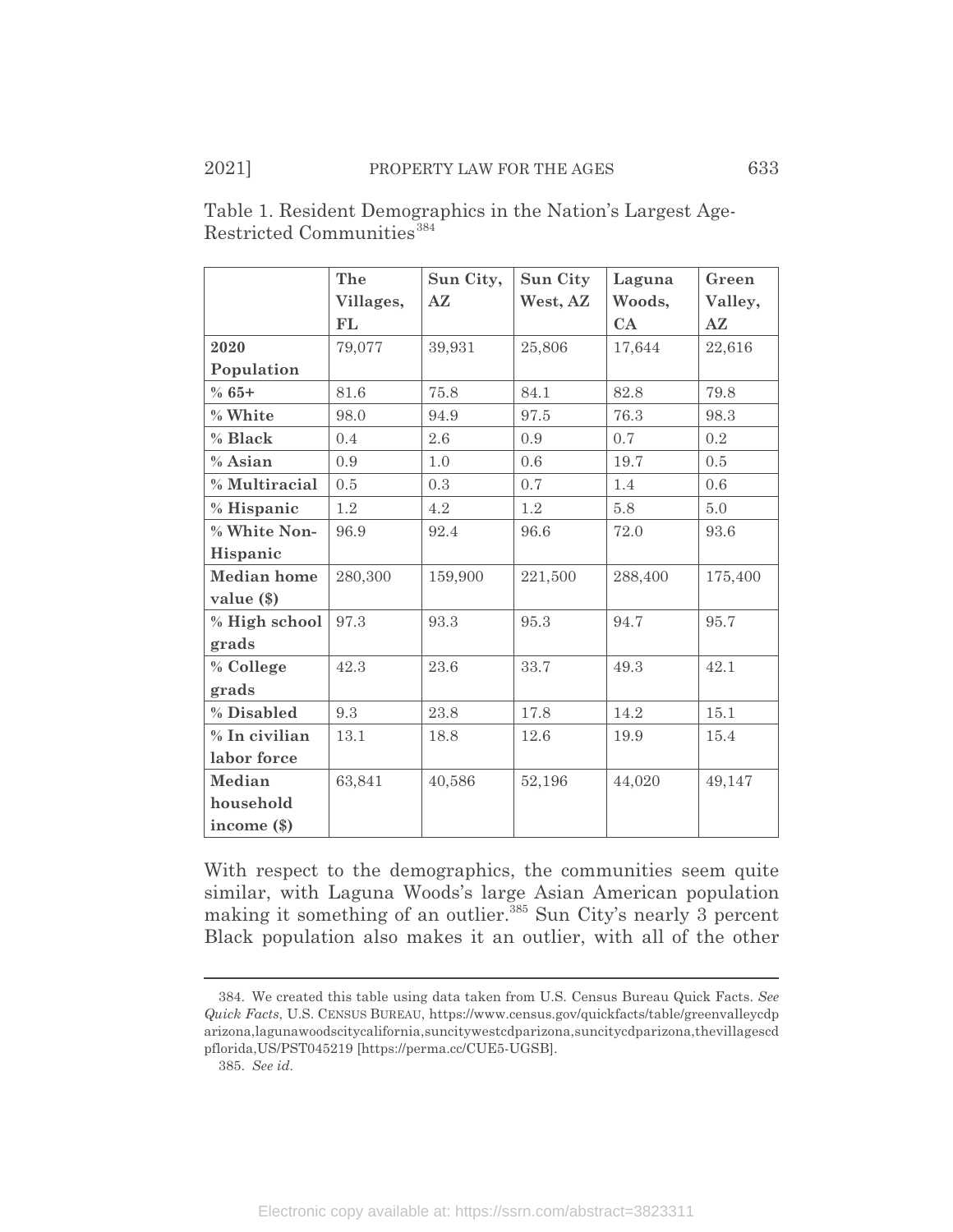communities having a Black population that is below 1 percent.<sup>386</sup> In each community, more than 80 percent of residents are not part of the civilian labor force.387 The Villages stands out for its relatively high median income; it and Laguna Woods have substantially higher home prices than the other three communities.<sup>388</sup>

Among senior citizens nationwide in 2016, 9 percent were Black, 4 percent were Asian American, and another 8 percent were Hispanic.389 Black seniors are thus roughly three to forty-five times as numerous in the nation as a whole as they are in the largest agerestricted communities.390 There is a substantial racial and income gap among seniors, but this gap is inadequate to explain the substantial underrepresentation of minority residents in these communities, as the moderate income levels and generally affordable nature of the housing in these communities suggests.<sup>391</sup> Other than a book chapter focused on The Villages that one of us wrote a few years ago,392 and another article by Kevin McHugh and Elizabeth Larson-Keagy that examined the demographics of Arizona's Sun City communities,<sup>393</sup> the racially homogenous nature of age-restricted communities has gone unmentioned in the literature. The most any other scholars have mustered was a single sentence in an article by Robert Schwemm and Michael Allen indicating that there was no reason to believe that senior citizen housing developments are not as prone as other parts of the U.S. housing sector to racial segregation.<sup>394</sup> The data presented in Table 1 suggests that senior

<sup>386.</sup> *Id.*

<sup>387.</sup> *Id.*

<sup>388.</sup> *Id.*

<sup>389.</sup> *2017 Profile on Older Americans*, ADMIN. FOR CMTY. LIVING (Apr. 2018), https://acl.gov/sites/default/files/Aging%20and%20Disability%20in%20America/2017Older AmericansProfile.pdf [https://perma.cc/SC8P-9S2T].

<sup>390.</sup> *See id.*; *Quick Facts*, *supra* note 384.

<sup>391.</sup> *See Quick Facts*, *supra* note 384.

<sup>392.</sup> Lior Jacob Strahilevitz, *Historic Preservation and Its Even Less Authentic Alternative*, *in* EVIDENCE AND INNOVATION IN HOUSING LAW AND POLICY 108-09 (Lee Anne Fennell & Benjamin J. Keys eds., 2017).

<sup>393.</sup> Kevin E. McHugh & Elizabeth M. Larson-Keagy, *These White Walls: The Dialectic of Retirement Communities*, 19 J. AGING STUD. 241, 245 (2005).

<sup>394.</sup> Robert G. Schwemm & Michael Allen, *For the Rest of Their Lives: Seniors and the Fair Housing Act*, 90 IOWA L. REV. 121, 177-78 (2004).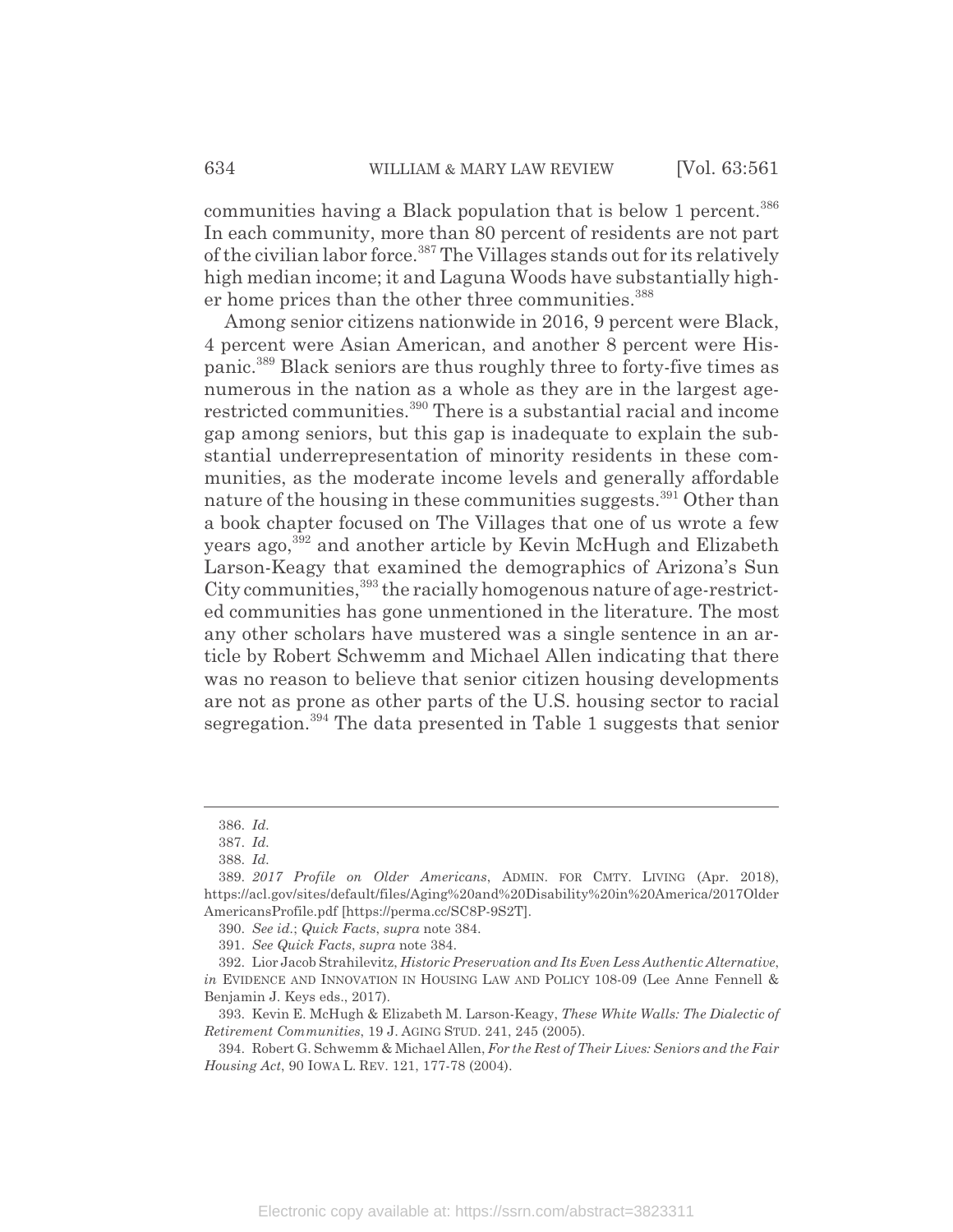citizen housing is actually where the country's racial segregation problems are most pronounced.395

Of course, under the FHA, the fact that a community is racially homogenous is not itself adequate to demonstrate that the developer, landlord, or homeowners' association has engaged in unlawful conduct.396 And the question of how, precisely, these age-restricted communities came to be so monochromatic is unresolved. The Villages evidently achieved an extraordinary level of residential racial segregation through a combination of exclusionary amenity and exclusionary vibe strategies, though it would not be surprising if common practices like unlawful steering of Black home seekers by real estate agents also played a role.<sup>397</sup> In any event, at least in The Villages, the results are a built environment and a social environment likely to repel most Black homebuyers. An existing community of residents who find the prospect of a nearly all-white community to be a feature rather than a bug is likely to maintain that segregation from one generation of residents to the next.<sup>398</sup> Once hypersegregated communities get going, they can create a kind of momentum that would convince large numbers of minority residents that they would be unwelcome if they elected to move there.<sup>399</sup> Unfortunately, we are not aware of any systematic investigation into the behaviors of age-restricted communities that foster extreme racial segregation, so it is presently impossible to say whether unlawful practices have contributed significantly to these troubling demographics.

But even if—indeed, especially if—these demographics are the result of entirely lawful behavior, it is important to evaluate whether and to what extent they ought to trouble us. That is, given the benefits they afford to older people already systematically underserved by numerous other areas of property law, do these patterns of racial segregation undermine the case for the special treatment of age-restricted communities? On that score, we offer

<sup>395.</sup> *See Quick Facts*, *supra* note 384.

<sup>396.</sup> A plaintiff suing under the FHA must show either disparate treatment with respect to a protected characteristic, or a disparate impact causally linked to "artificial, arbitrary, and unnecessary" policies. Tex. Dep't of Hous. & Cmty. Affs. v. Inclusive Cmtys. Project, Inc., 135 S. Ct. 2507, 2522-23 (2015).

<sup>397.</sup> Strahilevitz, *supra* note 392, at 113.

<sup>398.</sup> *See id.*

<sup>399.</sup> *See id.*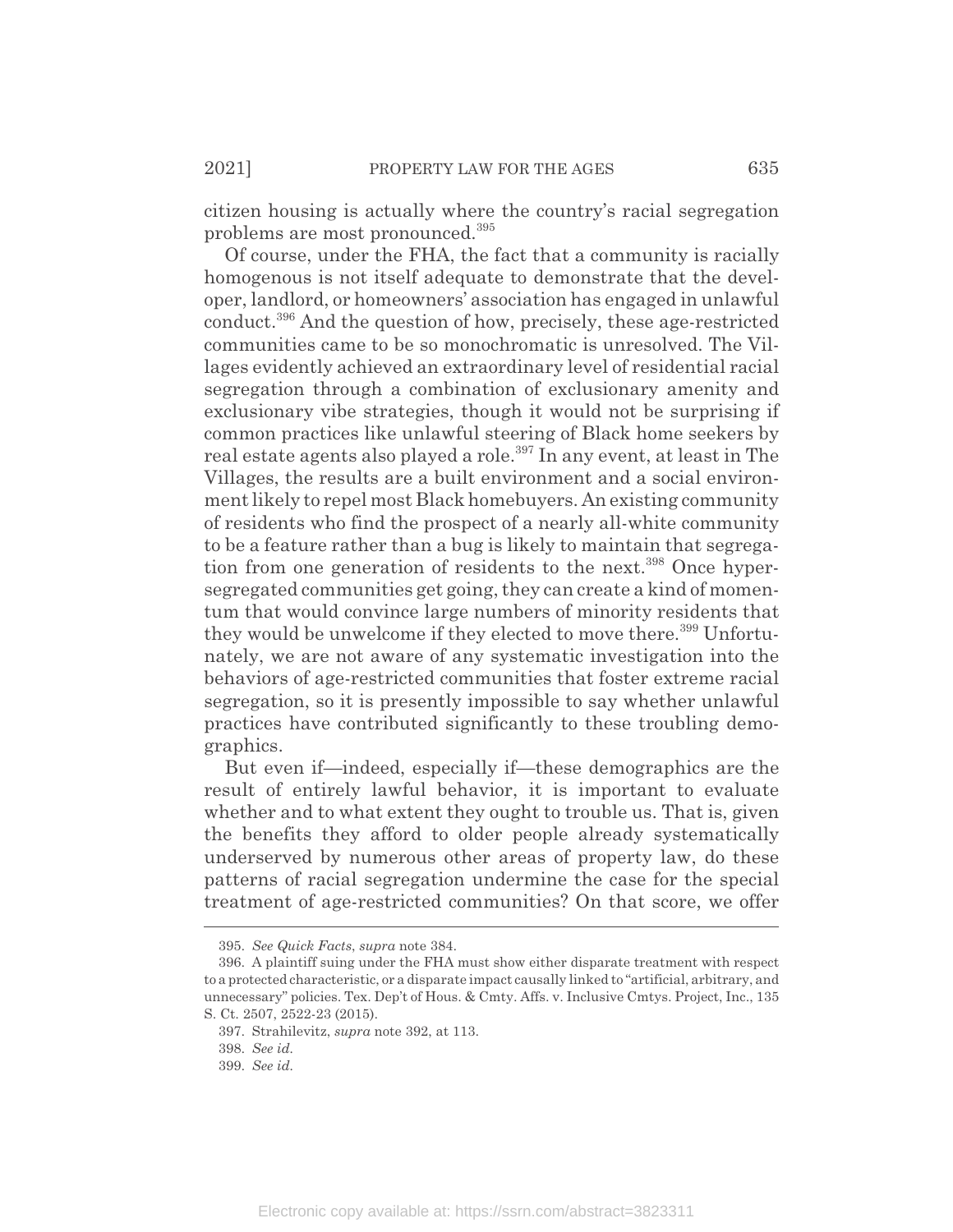three preliminary thoughts about why breaking down other patterns and practices of residential segregation perhaps ought to be a higher priority than addressing those patterns in age-restricted communities—along with several important countervailing considerations that make our normative conclusions in this Part relatively more cautious than the others we offered above.

One major argument for policies that promote residential racial integration depends on the contact hypothesis. The contact hypothesis is the idea that when people spend more time with people from an outgroup, this exposure lessens prejudiced feelings.<sup>400</sup> The notion has a long pedigree, originating in Gordon Allport's 1954 book, *The Nature of Prejudice*. 401 In the decades since, the question of whether familiarity with members of a different racial or ethnic group diminished bias toward members of that group has been explored in hundreds of papers. Given the size of the literature, meta-analyses are particularly helpful, and there have been two ambitious metaanalyses in the last fifteen years. The first, by Thomas Pettigrew and Linda Tropp in 2006, found overwhelming evidence to support the contact hypothesis, with more contact with outgroup members causing people to feel more positive not only about the individuals they met but also about the groups to which those individuals belong.<sup>402</sup> The second, published in 2019 by Elizabeth Paluck, Seth Green, and Donald Green, provided a more qualified endorsement, concluding that:

the overwhelming majority of studies report positive effects, and a random-effects model suggests that the true underlying effect is substantively quite large. On the other hand, the collection of studies has ... important limitations. First is the gap in coverage. We know little about the effects of contact on adults over 25 years of age. In particular, the meta-analysis furnishes no evidence about contact's effects on adults' racial or ethnic prejudices, which was the original policy-based motivation for this body of work.<sup>403</sup>

<sup>400.</sup> *See* GORDON W. ALLPORT, THE NATURE OF PREJUDICE 261 (1979).

<sup>401.</sup> *Id.* at 261-81.

<sup>402.</sup> Thomas F. Pettigrew & Linda R. Tropp, *A Meta-Analytic Test of Intergroup Contact Theory*, 90 J. PERSONALITY & SOC. PSYCH. 751, 766 (2006).

<sup>403.</sup> Elizabeth Levy Paluck, Seth A. Green & Donald P. Green, *The Contact Hypothesis Re-Evaluated*, 3 BEHAV. PUB. POL'Y 129, 149-50 (2019).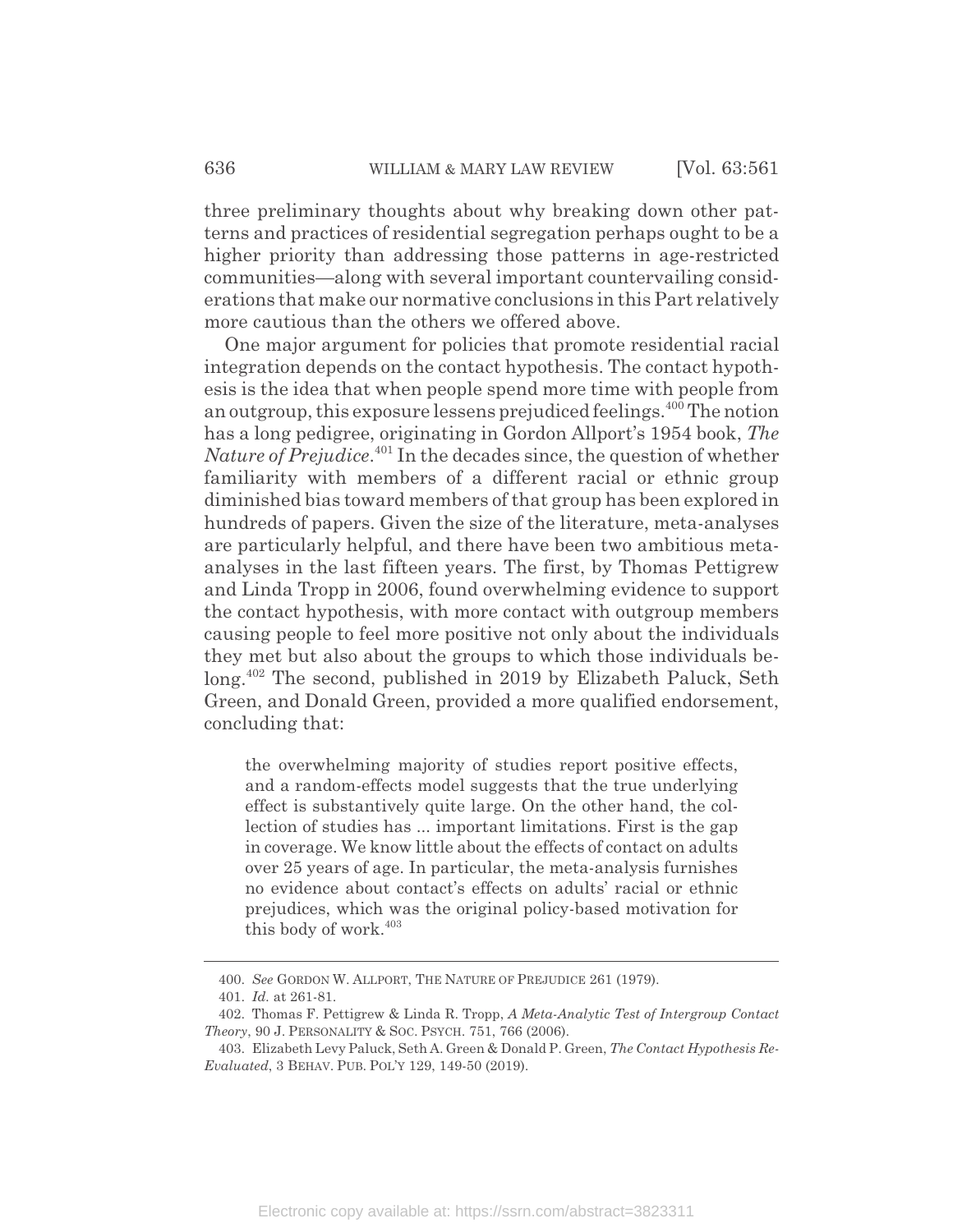Along similar lines, Pettigrew and Tropp's earlier review found that the evidence points towards college students being significantly more likely than adults generally to reconsider existing prejudice through contact with members of diverse communities.<sup>404</sup> In short, these two comprehensive meta-analyses point to a critical question left open despite decades of research—whether the contact hypothesis holds for older people, whose racial prejudices may be relatively ossified.<sup>405</sup>

A key argument for legal interventions that will integrate the housing market is that familiarity breeds empathy. If Black Americans do not live among white Americans, then the two groups may harbor views about each other that are unduly shaped by the most problematic stereotypes. And the evidence supporting the contact hypothesis suggests that positive interactions with members of different racial groups can indeed overcome preexisting prejudice.<sup>406</sup> But that evidence is largely limited to children, teenagers, and people in their twenties. $407$  There is scant evidence that once people reach adulthood, and particularly once they reach the more advanced ages that permit residence in age-restricted communities, increased contact with members of an outgroup has the capacity to change hearts and minds.

A related benefit of residential integration is that public schools are typically zoned based on the neighborhood, so municipalities that are more residentially integrated will tend to find their schools more integrated as well.<sup>408</sup> School desegregation is critically

<sup>404.</sup> Pettigrew & Tropp, *supra* note 402, at 764.

<sup>405.</sup> People generally become less open to new experiences as they age, see Nikolas Westerhoff, *Set in Our Ways*, SCI. AM. MIND, Dec. 2008, at 44, 46, and political attitudes are generally quite stable over the life cycle. *See* Johnathon C. Peterson, Kevin B. Smith & John R. Hibbing*, Do People Really Become More Conservative as They Age?*, 82 J. POL. 600, 607-08 (2020). The evidence that elderly people are more broadly set in their ways than middle-aged people is scant, *see, e.g.*, Nicholas L. Danigelis, Melissa Hardy & Stephen J. Cutler, *Population Aging, Intracohort Aging, and Sociopolitical Attitudes*, 72 AM. SOCIO. REV. 812, 823 (2007), though both elderly and middle-aged people appear to have more stable attitudes than adolescents and young adults; *see* Elias Dinas, *Opening "Openness to Change": Political Events and the Increased Sensitivity of Young Adults*, 66 POL. RSCH. Q. 868, 876 (2013); Jon A. Krosnick & Duane F. Alwin, *Aging and Susceptibility to Attitude Change*, 57 J.PERSONALITY & SOC. PSYCH. 416, 421 (1989).

<sup>406.</sup> *E.g.*, ALLPORT, *supra* note 400, at 261-81.

<sup>407.</sup> *See id.*

<sup>408.</sup> *Cf.* Kate Taylor, *Manhattan School in Zoning Battle Is Struggling, but It Has Fans*, N.Y. TIMES (Nov. 8, 2016), https://www.nytimes.com/2016/11/09/nyregion/public-school-191-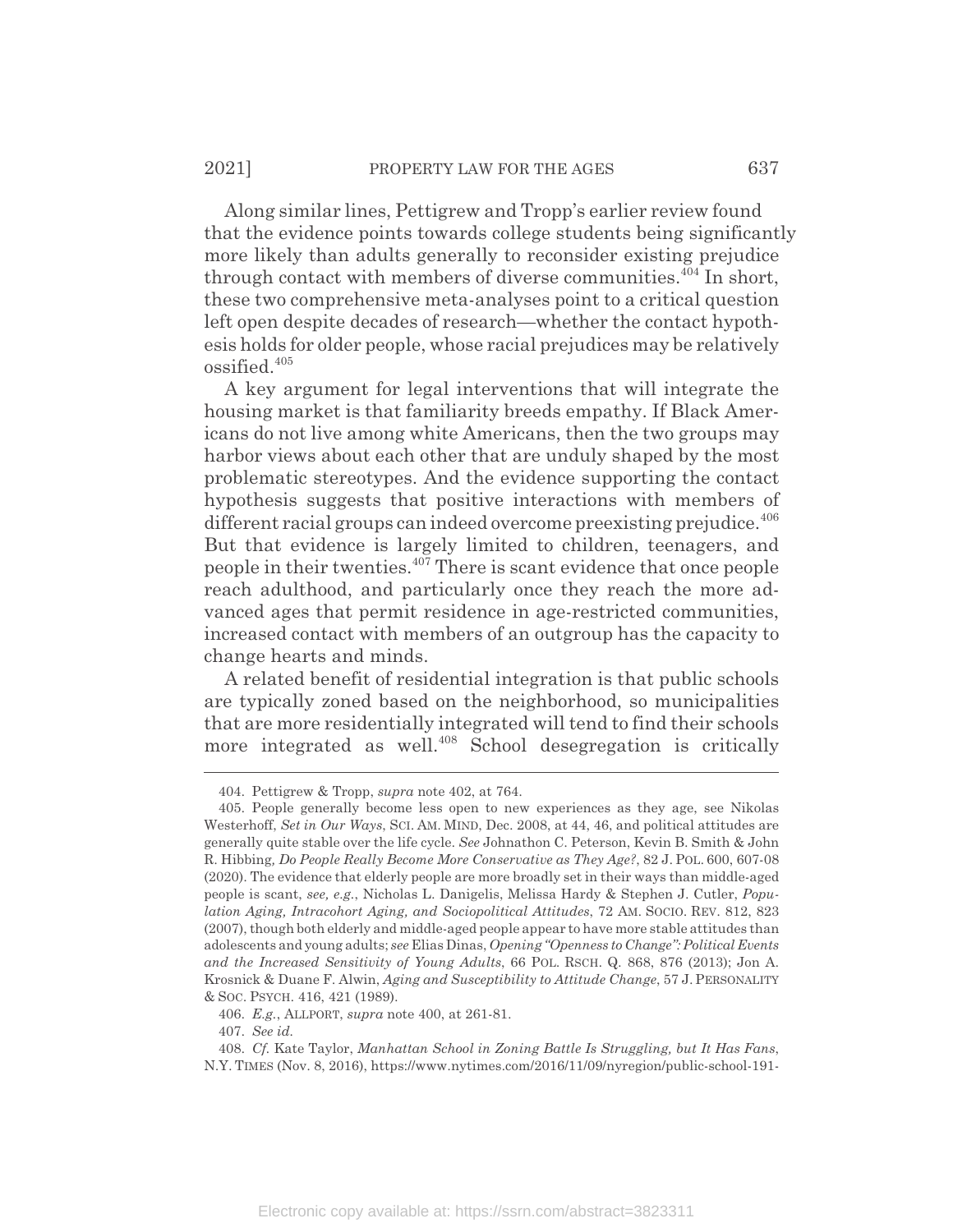important for children of all races for a number of reasons. One is the contact hypothesis referenced above, which suggests that when students attend racially integrated schools they will have more positive attitudes towards groups to which they do not belong. Another is that students who attend diverse schools will learn more and better understand the experiences of people who belong to different racial groups, which may help them develop skills that are important to thrive in a diverse world and economy.<sup>409</sup> A further benefit of integration is that when public schools are racially segregated, schools attended overwhelmingly by Black students are starved for resources, and student achievement suffers.<sup>410</sup> All that said, the case for racially integrating *age-restricted* communities is substantially diminished because children are scarce or even entirely absent in these communities.<sup>411</sup> In short, the hyper-segregated nature of age-restricted communities does not meaningfully contribute to the segregation of schools because there are virtually no school-aged children living in these communities.

Another terrible consequence of residential segregation is that it reinforces existing inequalities in the labor market. Word-of-mouth networks are vital in helping people find jobs.<sup>412</sup> Such tips from friends or relatives seem to explain how roughly half of all workers landed in their current jobs.<sup>413</sup> As one might expect, there are significant racial disparities at play, and there is reason to believe that these social networks work more effectively for white Americans than for Black Americans, though informal networks loom large

manhattan-rezoning-upper-west-side.html [https://perma.cc/X656-8L3G].

<sup>409.</sup> Jennifer Jellison Holme, Amy Stuart Wells & Anita Tijerina Revilla, *Learning Through Experience: What Graduates Gained by Attending Desegregated High Schools*, 38 EQUITY & EXCELLENCE EDUC. 14, 18-19 (2005).

<sup>410.</sup> *See, e.g.*, Jonathan Guryan, *Desegregation and Black Dropout Rates*, 94 AM. ECON. REV. 919, 939-40 (2004); Sarah J. Reber, *School Desegregation and Educational Attainment for Blacks*, 45 J. HUM. RES. 893, 912-13 (2010).

<sup>411.</sup> For example, the city of Laguna Woods has no public schools, so it uses municipal revenue that otherwise would have gone toward schools to build golf cart trails. Ross Andel & Phoebe S. Liebig, *The City of Laguna Woods: A Case of Senior Power in Local Politics*, 24 RSCH. ON AGING 87, 100 (2002). As it happens, the city approved the expenditure of resources on dog parks after "cit[ing] psychosocial benefits for seniors of owning and interacting with a pet." *Id.*

<sup>412.</sup> The canonical source is MARK GRANOVETTER, GETTING A JOB:ASTUDY OF CONTACTS AND CAREERS (2d ed. 1995).

<sup>413.</sup> Yannis M. Ioannides & Linda Datcher Loury, *Job Information Networks, Neighborhood Effects, and Inequality*, 42 J. ECON. LITERATURE 1056, 1058 (2004).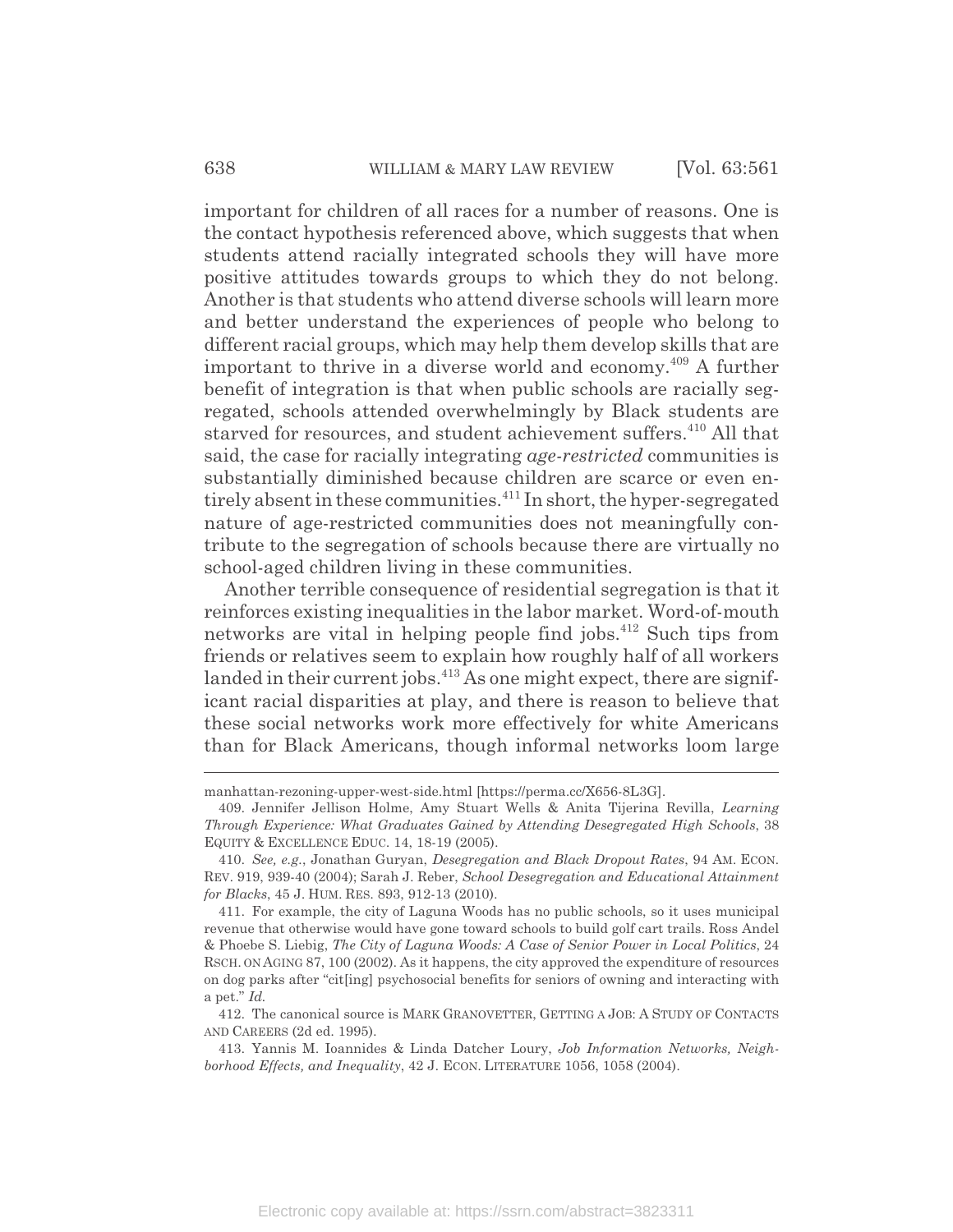regardless of race.<sup>414</sup> By some credible estimates, differences in word-of-mouth networks account for approximately one-fifth of the divergence in employment status between Black and white young men.415 These problems do not seem prominent at firms where the workforce is racially diverse,  $416$  but if a firm is itself racially homogenous then it is likely that members of racial groups that are underrepresented will not be referred to jobs at the firm through informal networks.

The empirical research on job searches points to the presence of significant neighborhood effects—in some communities information about economic opportunities is plentiful, whereas in others the information environment is comparatively impoverished. $417$  These problems are especially pronounced in neighborhoods characterized by high levels of poverty among Black Americans.<sup>418</sup> In these neighborhoods, high-quality job opportunities are few and far between, and residents are less willing to help their contacts with informal job searches.419 The segregation of people of color into particular neighborhoods, particularly high-poverty neighborhoods, seems to contribute substantially to pervasive racial income inequality in the United States.

Once again, though, the problems that result from racial segregation and the resulting segregation of informal social networks is a much larger problem for working-age Americans than it is for Americans in their late sixties, seventies, and eighties. In agerestricted communities, less than 20 percent of the population typically works.420 Presumably most of these residents have exited the labor market voluntarily and do not plan to return. Thus, the racial segregation of neighborhoods plays a far larger role in cementing the racial income gap for Americans in their twenties and thirties

<sup>414.</sup> *See* David A. Reingold, *Social Networks and the Employment Problem of the Urban Poor*, 36 URB. STUD. 1907, 1925 (1999).

<sup>415.</sup> Ioannides & Loury, *supra* note 413, at 1059.

<sup>416.</sup> *See, e.g.*, Roberto M. Fernandez & Isabel Fernandez-Mateo, *Networks, Race, and Hiring*, 71 AM. SOCIO. REV. 42, 58 (2006).

<sup>417.</sup> Ioannides & Loury, *supra* note 413, at 1071-72.

<sup>418.</sup> Lindsay Hamm & Steve McDonald, *Helping Hands: Race, Neighborhood Context, and Reluctance in Providing Job-Finding Assistance*, 56 SOCIO. Q. 539, 552 (2015).

<sup>419.</sup> *See id.*; *see also* Alexandra M. Curley, *Draining or Gaining? The Social Networks of Public Housing Movers in Boston*, 26 J. SOC.&PERS. RELATIONSHIPS 227, 240-41 (2009).

<sup>420.</sup> *Quick Facts*, *supra* note 384.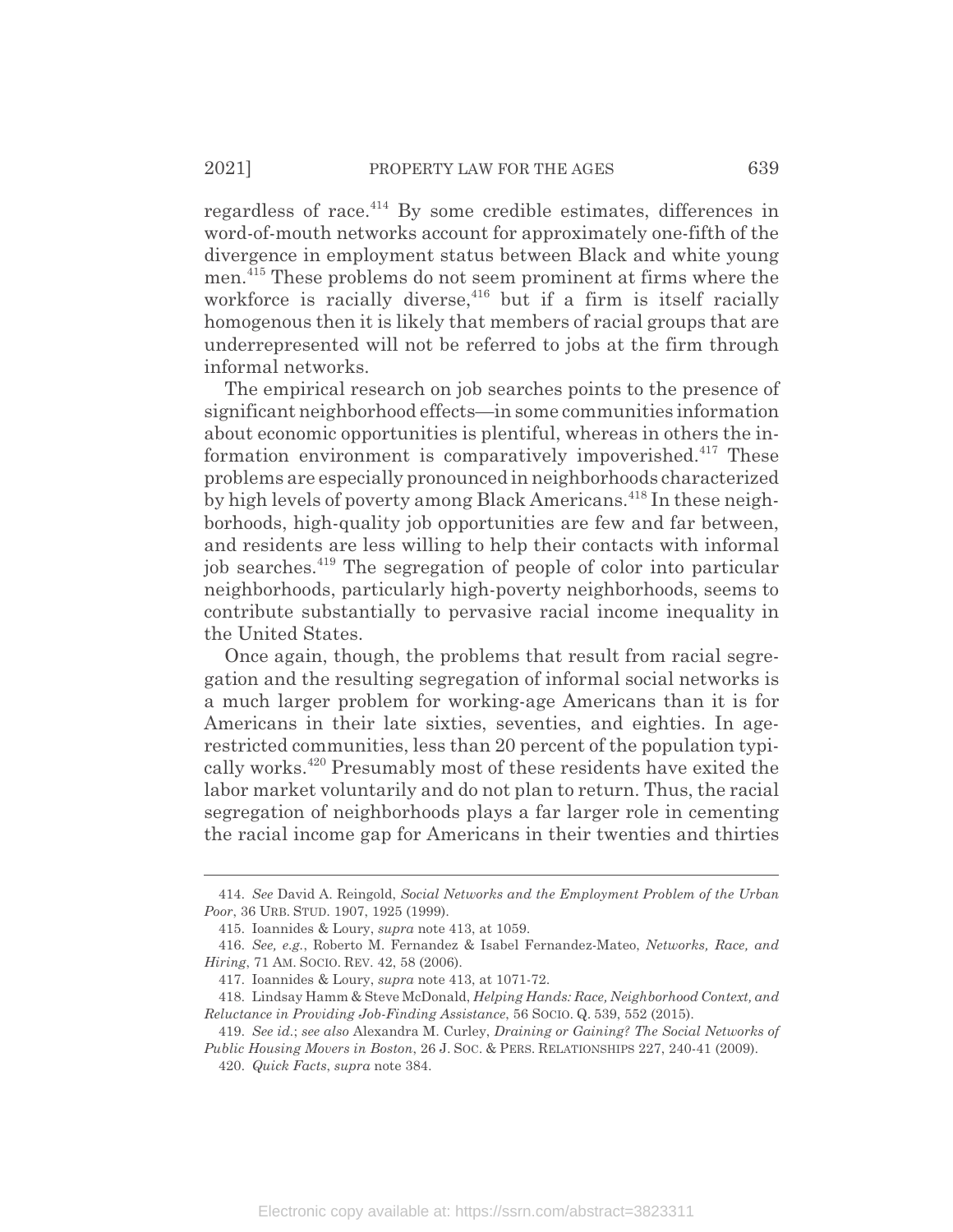than it does for those in their sixties and seventies. Just like the rise of hyper-segregated, age-restricted communities does little to prompt public school segregation, it seems to be a trivial contributor to the racial inequality in economic opportunities. By the time Americans of any race are moving into an age-restricted community, the die has unfortunately been cast.<sup>421</sup>

Health disparities are another relevant consideration. To the extent that racial segregation resulted in white seniors receiving higher quality medical care than Black seniors, that dynamic would justify aggressive interventions to desegregate age-restricted communities. While Black and white Americans do largely receive their care at different kinds of hospitals, the evidence about significant racial disparities in the quality of medical care that elderly Black and white Americans receive at these institutions is inconclusive.<sup>422</sup>

In terms of changing racial attitudes, promoting school integration, reducing the racial gap in income, and ensuring equal quality of medical care, then, the benefits of achieving more racially integrated age-restricted communities would seem to be modest. These are, however, not the only harms that flow from racial segregation, so there remain good reasons not to ignore the racial homogeneity of age-restricted communities.

One important reason to promote the racial integration of agerestricted communities involves the polarization that can arise in communities characterized by marked homogeneity. Examining Sun City, McHugh and Larson-Keagy identified racism as an aspect of life in the community, with residents of retirement communities voting overwhelmingly against designating Martin Luther King Jr. Day as a state holiday in Arizona in a high-profile 1990 ballot initiative.<sup>423</sup> Their account suggests that negative stereotypes about Black people are commonly embraced in Sun City, and may result from the scarcity of Black faces in the community.<sup>424</sup> This

<sup>421.</sup> Younger white Americans are generally more willing than older white Americans to live in neighborhoods with large African American populations. *See* William A. V. Clark, *Changing Residential Preferences Across Income, Education, and Age*, 44 URB.AFFS.REV. 334, 347 (2009).

<sup>422.</sup> *See, e.g.*, Ashish K. Jha, E. John Orav, Zhonghe Li & Arnold M. Epstein, *Concentration and Quality of Hospitals That Care for Elderly Black Patients*, 167 ARCHIVES INTERNAL MED. 1177, 1180-82 (2007) (summarizing the literature and analyzing new data).

<sup>423.</sup> McHugh & Larson-Keagy, *supra* note 393, at 247.

<sup>424.</sup> *See id.*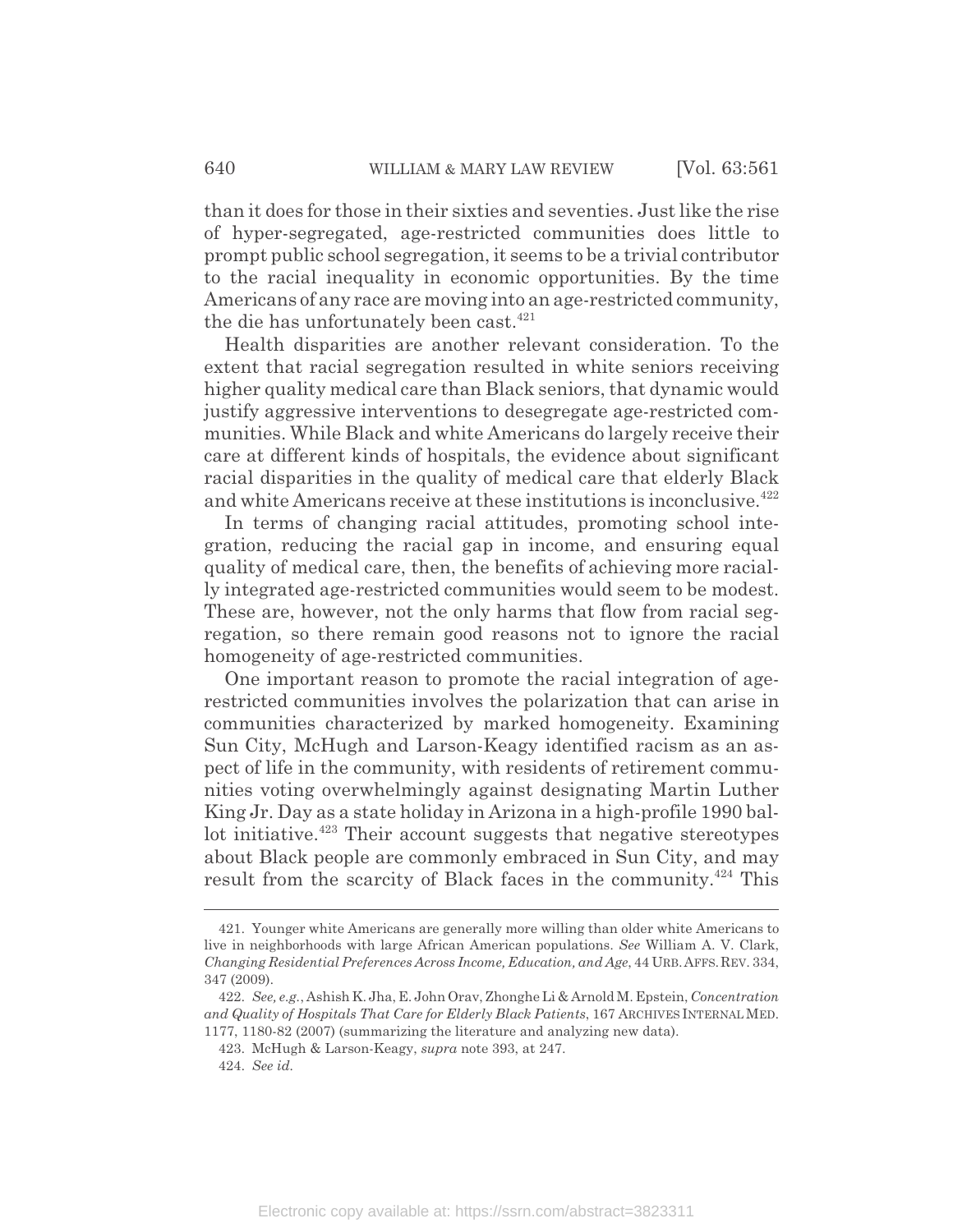claim is subtly distinct from the contact hypothesis—it is the idea that physical separateness may make seniors in age- and racesegregated communities feel that they have nothing in common with outsiders and that they and the state owe these outsiders nothing.<sup>425</sup> If extremely segregated communities become cauldrons of racial animosity, then members of protected groups who do come into contact with residents of these communities, either in the service sector or in health care settings, will endure mistreatment.<sup> $426$ </sup>

A complementary consideration is that the more homogenous the community demographically, the more extreme the group's views become.427 Even having a few more people in the community who look different or think differently may improve the wisdom of collective decision-making in these homogenous communities. Seen from this perspective, the absence of not only young people but also people of color from age-restricted communities creates a kind of groupthink that leads communities astray. This has consequences not only for local political decision-making but also for decisionmaking in states and the nation as well, especially given the high rates of voter participation among elderly people and their concentration in swing states like Florida and Arizona.<sup>428</sup>

Indeed, because these age-restricted communities are so homogenous, the law might get a lot of epistemic "bang for its buck" by even taking modest steps to integrate age-restricted communities. That said, much rides on the fortitude and patience of community newcomers to offer perspectives that will be unpopular among their neighbors. The residents of The Villages tell researchers that they are very happy when surveyed about their subjective well-being, and there is some disconcerting evidence to indicate that the community's homogeneity might contribute to the high levels of

<sup>425.</sup> *See id.*

<sup>426.</sup> *Cf*. Wetzel v. Glen St. Andrew Living Cmty., LLC, 901 F.3d 856, 864 (7th Cir. 2018) (holding that the operator of a senior living community could be liable under the Fair Housing Act for failing to stem pervasive sexual orientation discrimination against a resident about which it has been informed).

<sup>427.</sup> *See* Cass R. Sunstein, *Deliberative Trouble? Why Groups Go to Extremes*, 110 YALE L.J. 71, 74-75 (2000).

<sup>428.</sup> Interestingly, it appears that the political clout of senior citizens in affecting policy is largely dependent on the cohesion of senior citizens, as opposed to their sheer turnout numbers in the voting population. *See* Sarah F. Anzia, *When Does a Group of Citizens Influence Policy? Evidence from Senior Citizen Participation in City Politics*, 81 J. POL. 1, 11- 13 (2019).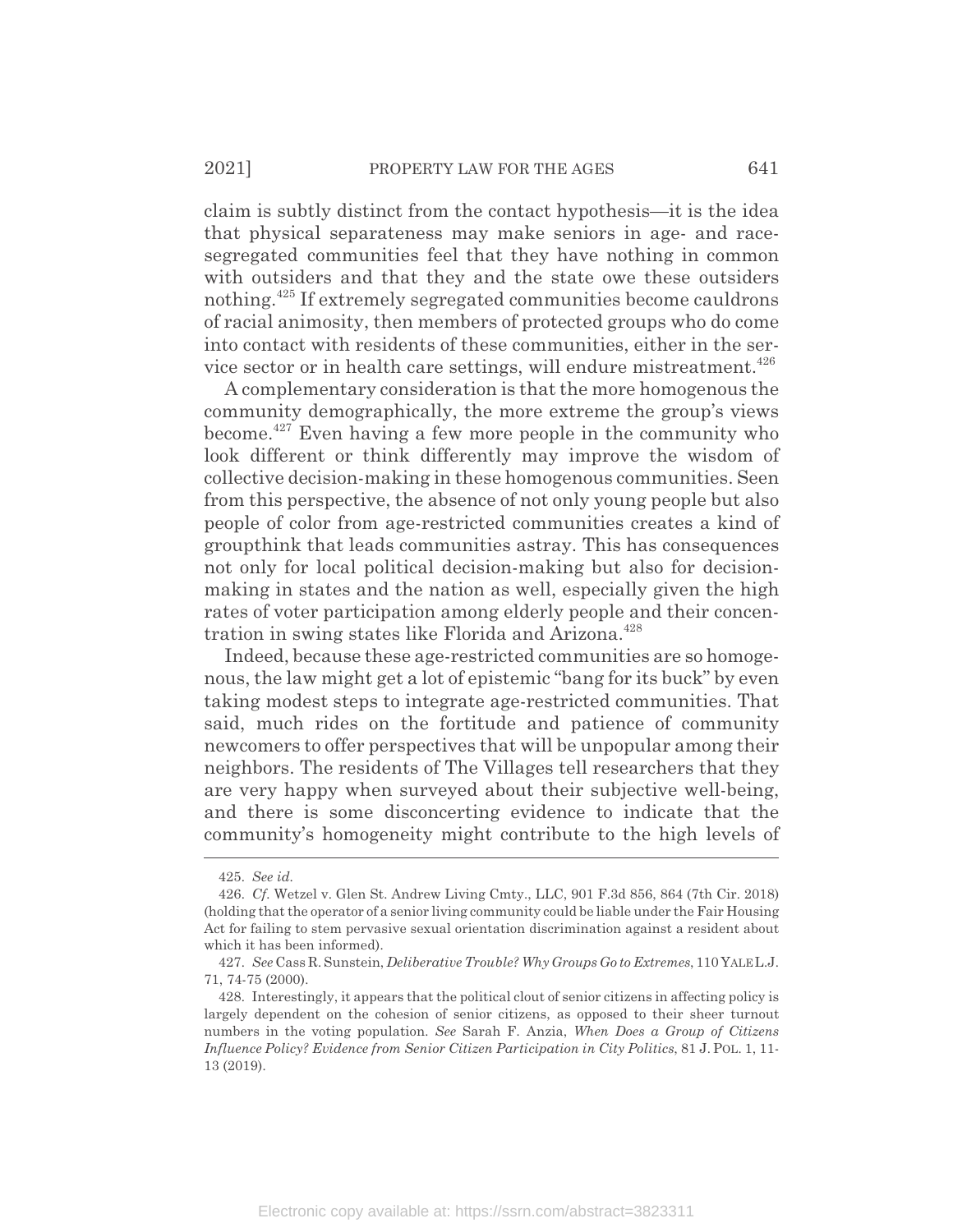satisfaction that its residents express.<sup>429</sup> So while hyper-segregated, age-restricted communities may be broken in a fundamental sense, they are broken in a way that, perhaps perversely, seems not to bother most of their current residents.

Efforts to use the FHA and other civil rights laws to promote the racial integration of age-restricted communities further several key priorities. They send signals to members of minority groups that have suffered de facto exclusion that they are free to live wherever they like, and this may in turn create salutary signaling messages for the broader public. These efforts also may help improve the deliberative process within these communities, potentially fostering productive engagement in the political arena. On the other hand, though, several concrete benefits associated with residential racial integration—promoting school and workplace desegregation and fostering friendship, civility, and empathy across racial groups—are dampened in age-restricted communities.<sup>430</sup>

This state of affairs raises a natural, difficult question about what the government's enforcement priorities ought to be. Should tackling this kind of segregation, to the extent that it violates the FHA, be an enforcement priority for a federal government that is committed to promoting residential racial integration? Of course, if the government has infinite resources, law enforcement should stamp out unlawful discrimination wherever it exists. But, sadly, that is not our world.

Given that the state has finite resources to devote to enforcing civil rights laws, answering this question of enforcement priorities may depend in part on what the government is supposed to be doing when it invokes the FHA. If the government is supposed to be maximizing social welfare and producing positive spillovers such as desegregation in public schools and workplaces, then there may be a weaker case for investigating age-restricted communities, even if those happen to be the most racially segregated communities in the United States. Alternatively, if the purpose of the civil rights laws

<sup>429.</sup> Sarah Fishleder, Lawrence Schonfeld, Jaime Corvin, Susan Tyler & Carla Vande-Weerd, *Drinking Behavior Among Older Adults in a Planned Retirement Community: Results from The Villages Survey*, 31 INT'L J. GERIATRIC PSYCHIATRY 536, 539 (2016); Robert D. Putnam, E Pluribus Unum*: Diversity and Community in the Twenty-First Century*, 30 SCAN-DINAVIAN POL. STUD. 137, 147-48 (2007); Strahilevitz, *supra* note 392, at 113-14.

<sup>430.</sup> *See supra* notes 411, 421 and accompanying text.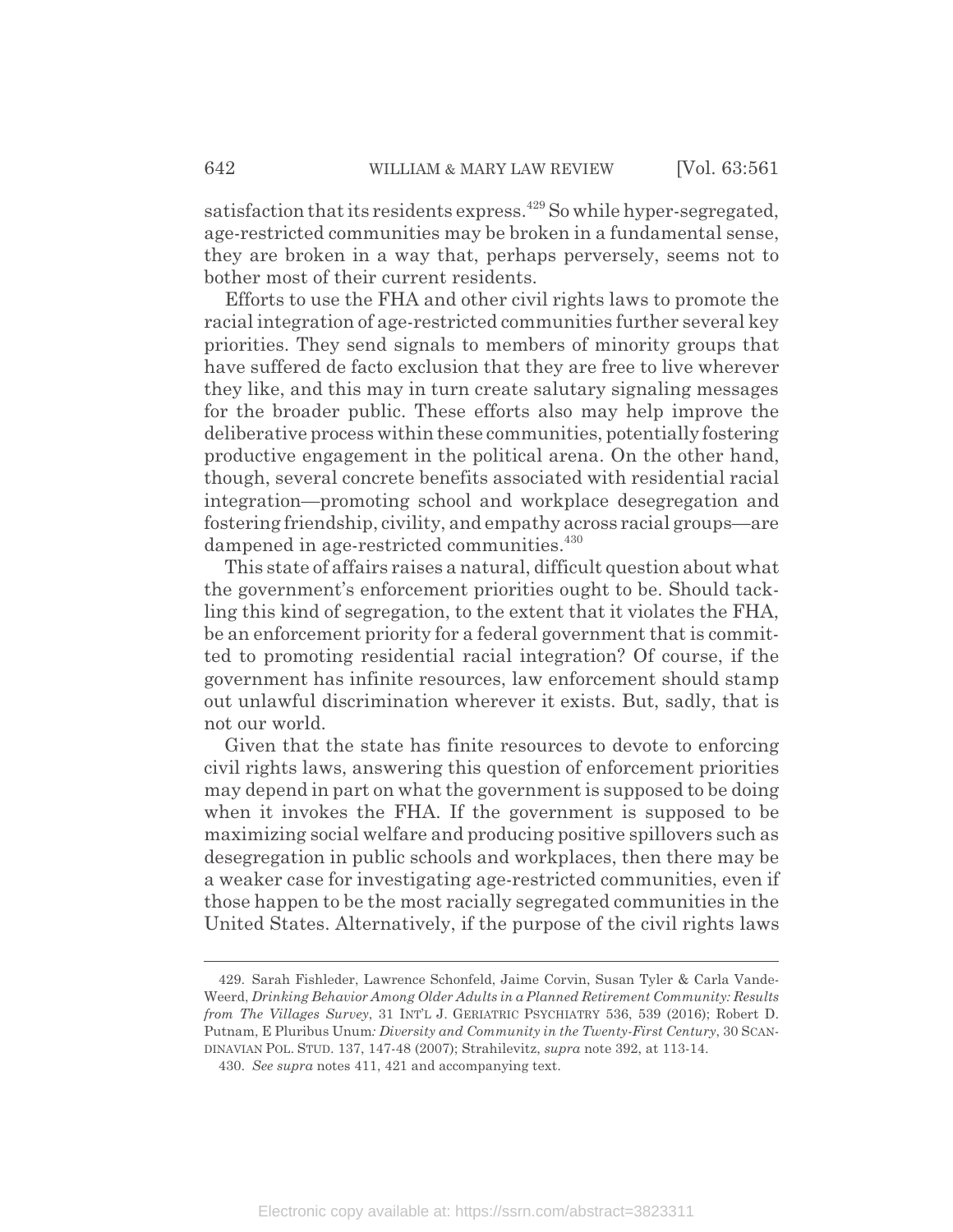is to communicate to the public about what kind of society America wants to be, and what our core values are, then an investigation into what is happening in age-restricted communities will be warranted, even at the expense of investigations in communities that are heterogeneous with respect to age. This would show that no community is above the law.

Regardless of whether one thinks the desegregation of agerestricted communities should be a high civil rights enforcement priority, the persistent racial homogeneity of these communities indicates that they come with serious costs. That is, even though they advance meaningful interests for their elderly residents, it is important to, at a minimum, recognize their racially disparate consequences and consider whether those interests could be achieved in other ways. In this spirit, our calls for reform in takings, waste, tenant protection, and condominium law represent steps toward making ordinary, age-integrated communities better places for older people to live without contributing to residential segregation in the way that age-restricted communities do.

## **CONCLUSION**

In contrast to most other areas of the common law, property law has long taken its subject to be things first, with people entering the conversation mostly by way of their relationships with things—relationships that are assumed to fit an impersonal, transactional, onesize-fits-all model. But pushing to the sidelines of the law the real, varied people who own and live on land results in serious oversights and inequities. Much attention has been rightly paid to the consequences for people of color, Native people, and women. It is time to consider as well the consequences for older people.

Owing to consistently high relocation costs, systematically inelastic incomes, and uniquely short time horizons, important parts of property law offer a decidedly poor fit for older Americans. From takings to waste, and from tenant protection to homeowners' associations, property law's fundamental assumptions can be poor fits for elderly people. And the consequences for their health, safety, finances, and well-being are often quite significant. There is, however, room in all of these doctrines for a fairer, better-tailored law to be made. Because virtually everyone in society hopes to reach old